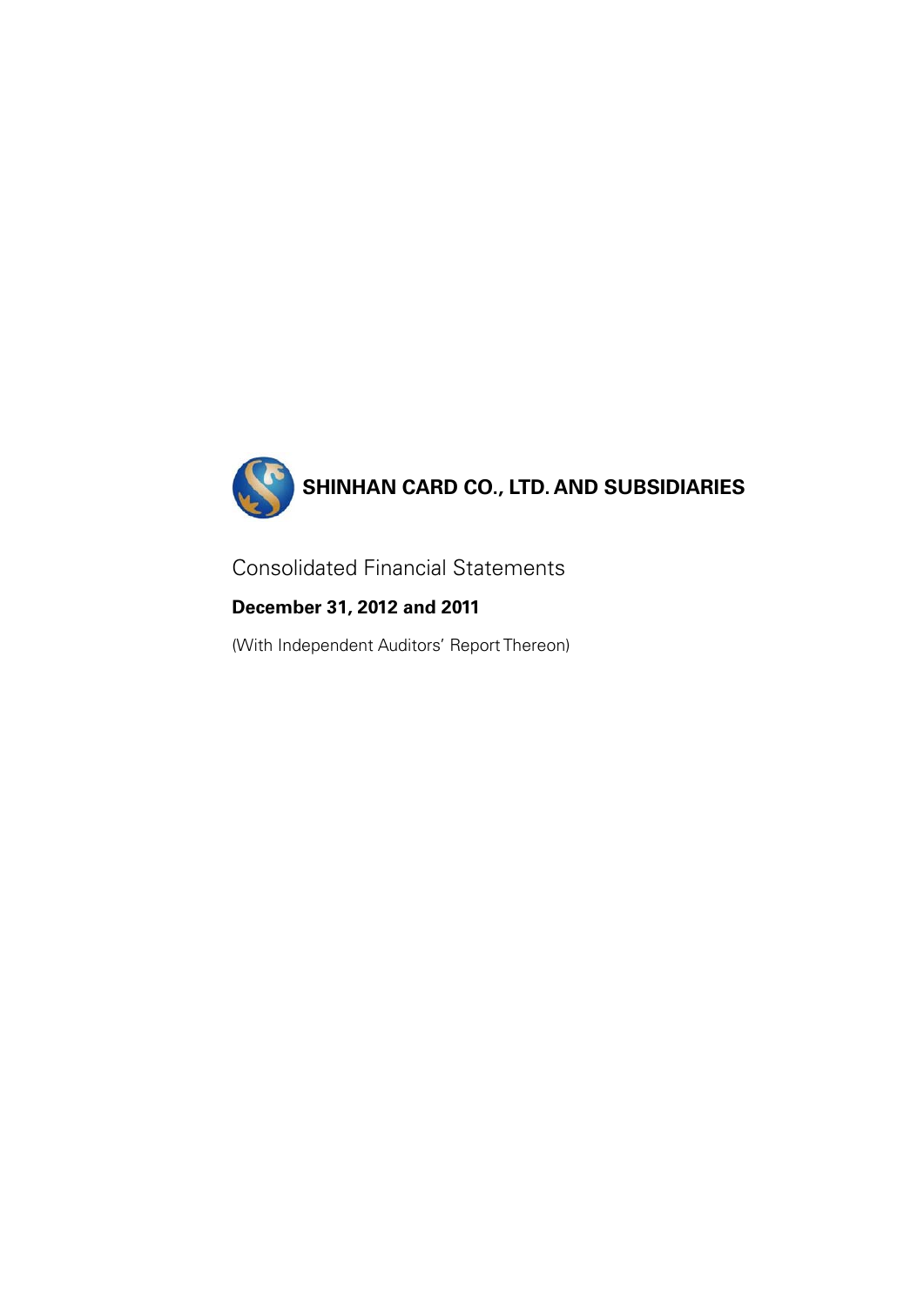# **Contents**

|                                                      | Page |
|------------------------------------------------------|------|
| <b>Independent Auditors' Report</b>                  |      |
| <b>Consolidated Statements of Financial Position</b> | 2    |
| Consolidated Statements of Comprehensive Income      | 3    |
| Consolidated Statements of Changes in Equity         | 4    |
| <b>Consolidated Statements of Cash Flows</b>         | 5    |
| Notes to Consolidated Financial Statements           |      |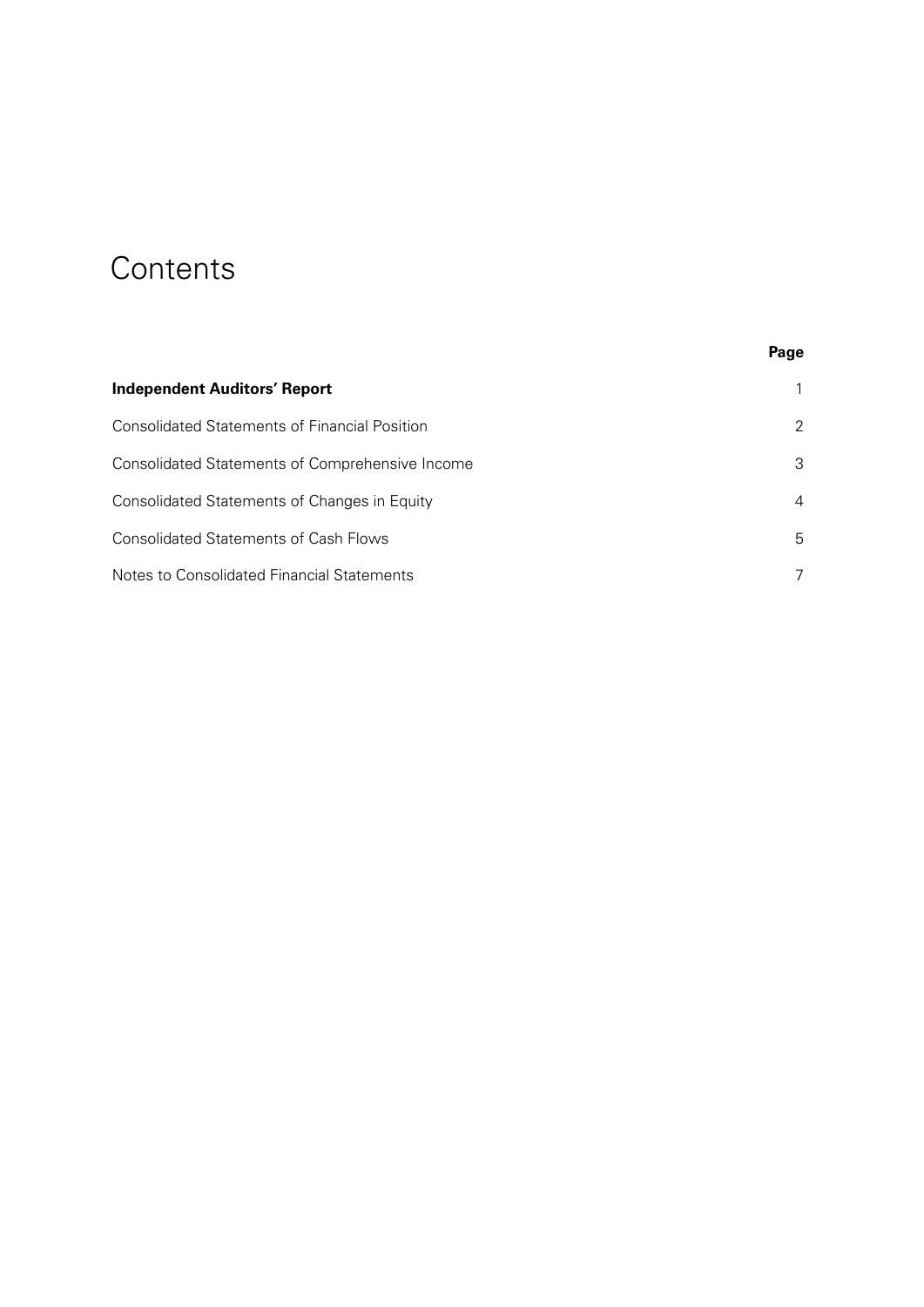# **Independent Auditors' Report**

Based on a report originally issued in Korean

The Board of Directors and Stockholder Shinhan Card Co., Ltd. and subsidiaries

We have audited the accompanying consolidated statements of financial position of Shinhan Card Co., Ltd. and its subsidiaries (collectively the "Group") as of December 31, 2012 and 2011 and the related consolidated statements of comprehensive income, changes in equity and cash flows for the years then ended. Management is responsible for the preparation and fair presentation of these consolidated financial statements in accordance with Korean International Financial Reporting Standards. Our responsibility is to express an opinion on these consolidated financial statements based on our audits.

We conducted our audits in accordance with auditing standards generally accepted in the Republic of Korea. Those standards require that we plan and perform the audit to obtain reasonable assurance about whether the consolidated financial statements are free of material misstatement. An audit includes examining, on a test basis, evidence supporting the amounts and disclosures in the consolidated financial statements. An audit also includes assessing the accounting principles used and significant estimates made by management, as well as evaluating the overall financial statement presentation. We believe that the audit evidence we have obtained is sufficient and appropriate to provide a basis for our opinion.

In our opinion, the consolidated financial statements referred to above present fairly, in all material respects, the financial position of the Group as of December 31, 2012 and 2011 and its financial performance and its cash flows for the years then ended in accordance with Korean International Financial Reporting Standards.

Without qualifying our opinion, we draw attention to the following:

The procedures and practices utilized in the Republic of Korea to audit such consolidated financial statements may differ from those generally accepted and applied in other countries. Accordingly, this report is for use by those knowledgeable about Korean auditing standards and their application in practice.

Kpitly Samjong Accounting Corp.

KPMG Samjong Accounting Corp. Seoul, Korea March 7, 2013

This report is effective as of March 7, 2013, the audit report date. Certain subsequent events or circumstances, which may occur between the audit report date and the time of reading this report, could have a material impact on the accompanying consolidated financial statements and notes thereto. Accordingly, the readers of the audit report should understand that the above audit report has not been updated to reflect the impact of such subsequent events or circumstances, if any.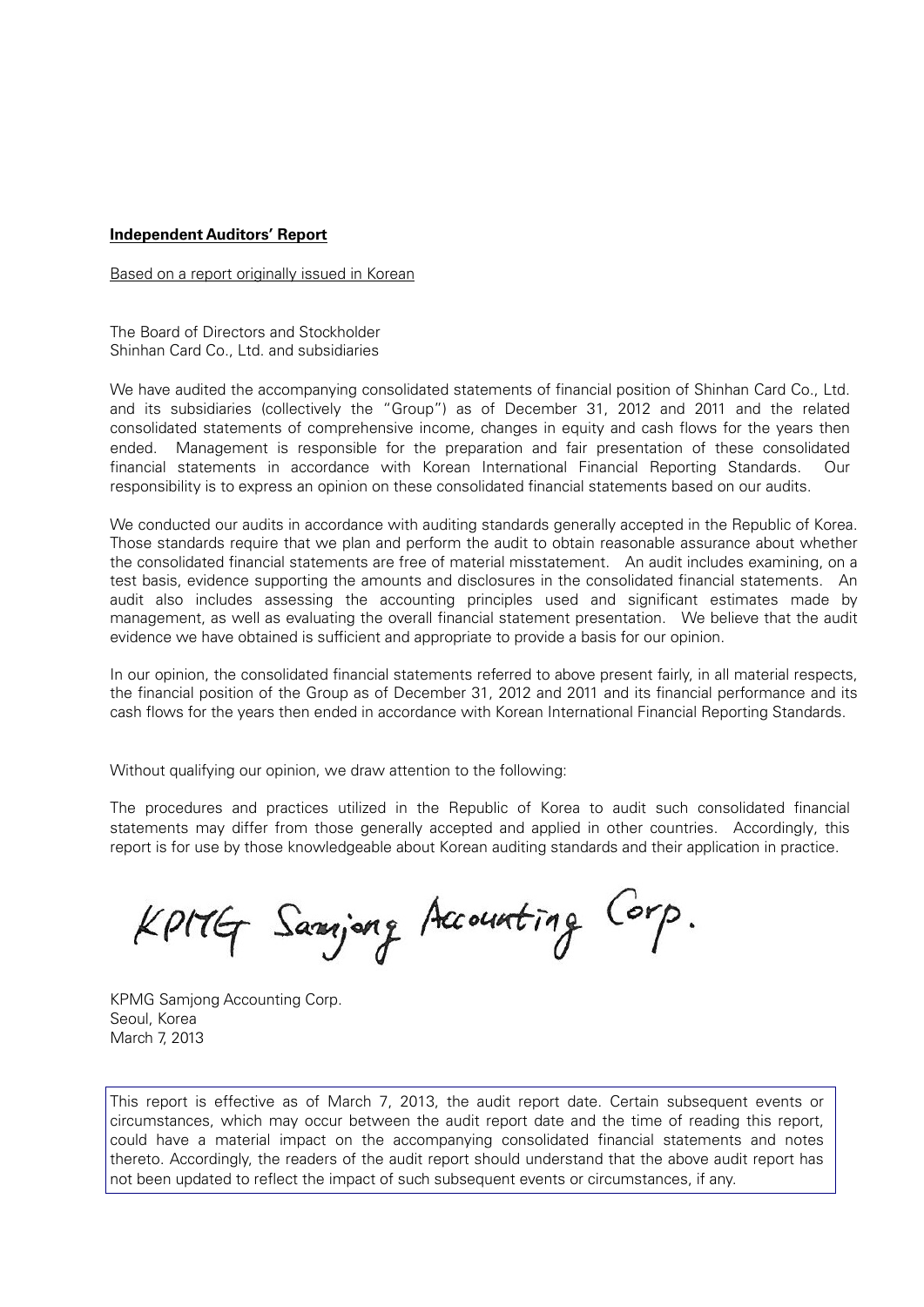# SHINHAN CARD CO., LTD. AND SUBSIDIARIES Consolidated Statements of Financial Position **As of December 31, 2012 and 2011**

| (In millions of won, except share data)                               | <b>Note</b> | 2012       | 2011       |
|-----------------------------------------------------------------------|-------------|------------|------------|
|                                                                       |             |            |            |
| <b>Assets</b>                                                         |             |            |            |
| Cash and due from banks                                               | 7,35 W      | 480,833    | 758,431    |
| Trading financial assets                                              | 8           | 100,023    | 150,056    |
| Derivative assets                                                     | 9           | 2,983      | 126,130    |
| Loans and receivables, net                                            | 10          | 20,156,564 | 19,480,828 |
| Available-for-sale financial assets                                   | 11          | 486,540    | 457,702    |
| Property and equipment                                                | 12          | 122,683    | 102,990    |
| Intangible assets                                                     | 13          | 82,013     | 61,318     |
| Deferred tax assets                                                   | 34          | 166,543    | 255,538    |
| Other assets                                                          | 15          | 681,736    | 963,892    |
| <b>Total assets</b>                                                   | W           | 22,279,918 | 22,356,885 |
|                                                                       |             |            |            |
| <b>Liabilities</b>                                                    |             |            |            |
| Derivative liabilities                                                | 9W          | 105,398    | 12,772     |
| <b>Borrowings</b>                                                     | 16          | 1,912,800  | 2,459,800  |
| Debentures, net                                                       | 17          | 10,923,431 | 11,432,060 |
| Liability for defined benefit obligations                             | 18          | 15,182     | 37,385     |
| Current tax liabilities                                               | 34          | 95,588     | 146,509    |
| Provisions                                                            | 19          | 375,200    | 395,919    |
| Other liabilities                                                     | 20          | 3,119,142  | 2,642,178  |
| <b>Total liabilities</b>                                              |             | 16,546,741 | 17,126,623 |
|                                                                       |             |            |            |
| <b>Equity</b>                                                         |             |            |            |
| Common stock of W5,000 par value<br>Authorized - 2,000,000,000 shares | 22          | 626,847    | 626,847    |
| Issued and outstanding - 125,369,403                                  |             |            |            |
| shares in 2012 and 2011                                               |             |            |            |
| Capital surplus                                                       | 22          | 860,592    | 860,592    |
| Capital adjustments                                                   | 22          | 583        | 322        |
| Accumulated other comprehensive income                                | 22          | 309,979    | 257,080    |
| Retained earnings                                                     | 22          | 3,935,176  | 3,485,421  |
| <b>Total equity</b>                                                   |             | 5,733,177  | 5,230,262  |
|                                                                       |             |            |            |
| <b>Total liabilities and equity</b>                                   | W           | 22,279,918 | 22,356,885 |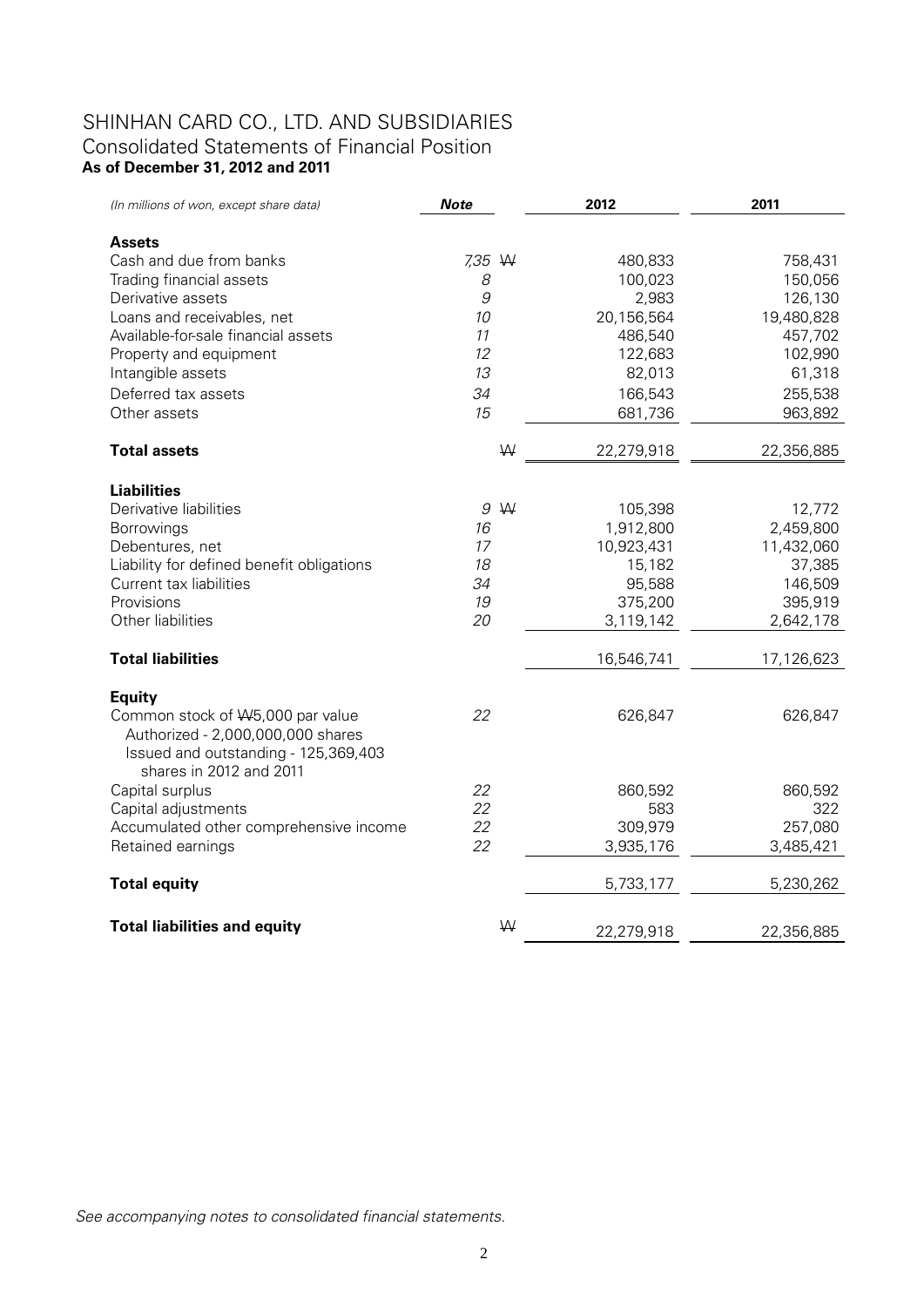# SHINHAN CARD CO., LTD. AND SUBSIDIARIES Consolidated Statements of Comprehensive Income **For the years ended December 31, 2012 and 2011**

| (In millions of won, except earnings per share)            | <b>Note</b> |   | 2012        | 2011<br><b>Restated</b> |
|------------------------------------------------------------|-------------|---|-------------|-------------------------|
| Interest income                                            |             | W | 2,032,209   | 2,095,215               |
| Interest expense                                           |             |   | (622, 016)  | (735, 480)              |
| Net interest income                                        | 27          |   | 1,410,193   | 1,359,735               |
| Fee and commission income                                  |             |   | 2,171,286   | 2,083,302               |
| Fee and commission expense                                 |             |   | (1,925,382) | (1,763,595)             |
| Net fee and commission income                              | 28          |   | 245,904     | 319,707                 |
| Dividend income                                            | 29          |   | 37,335      | 52,460                  |
| Net trading income                                         | 8           |   | 854         | 1,116                   |
| Net income (loss) on derivatives                           | 9           |   | (154, 821)  | 42,998                  |
| Net income (loss) on foreign currency                      |             |   |             |                         |
| transactions                                               | 37          |   | 168,072     | (29, 416)               |
| Net gain on sale of available-for-sale financial<br>Assets | 11          |   | 112,646     | 109,023                 |
| Net impairment loss on financial assets                    | 30          |   | (293, 133)  | (151, 867)              |
| General administrative expenses                            | 31          |   | (612, 857)  | (656, 932)              |
| Other operating income, net                                | 32          |   | 52,483      | 65,038                  |
| <b>Operating income</b>                                    |             |   | 966,676     | 1,111,862               |
| Non-operating income (loss), net                           | 33          |   | 316         | (11, 705)               |
| Gain on sale of investments in associates                  | 14          |   | 24          |                         |
| Profit before income tax                                   |             |   | 967,016     | 1,100,157               |
| Income tax expense                                         | 34          |   | (217, 252)  | (224, 227)              |
| <b>Profit for the year</b>                                 |             |   | 749,764     | 875,930                 |
| Net change in unrealized fair value of available-for-sale  |             |   |             |                         |
| financial assets                                           |             |   | 38,316      | 55,865                  |
| Net gain on cash flow hedges                               |             |   | 14,583      | 4,301                   |
| Other comprehensive income for<br>the year, net of tax     |             |   | 52,899      | 60,166                  |
| Total comprehensive income for the year                    |             | W | 802,663     | 936,096                 |
| <b>Earnings per share</b>                                  | 25          | W | 5,980       | 6,987                   |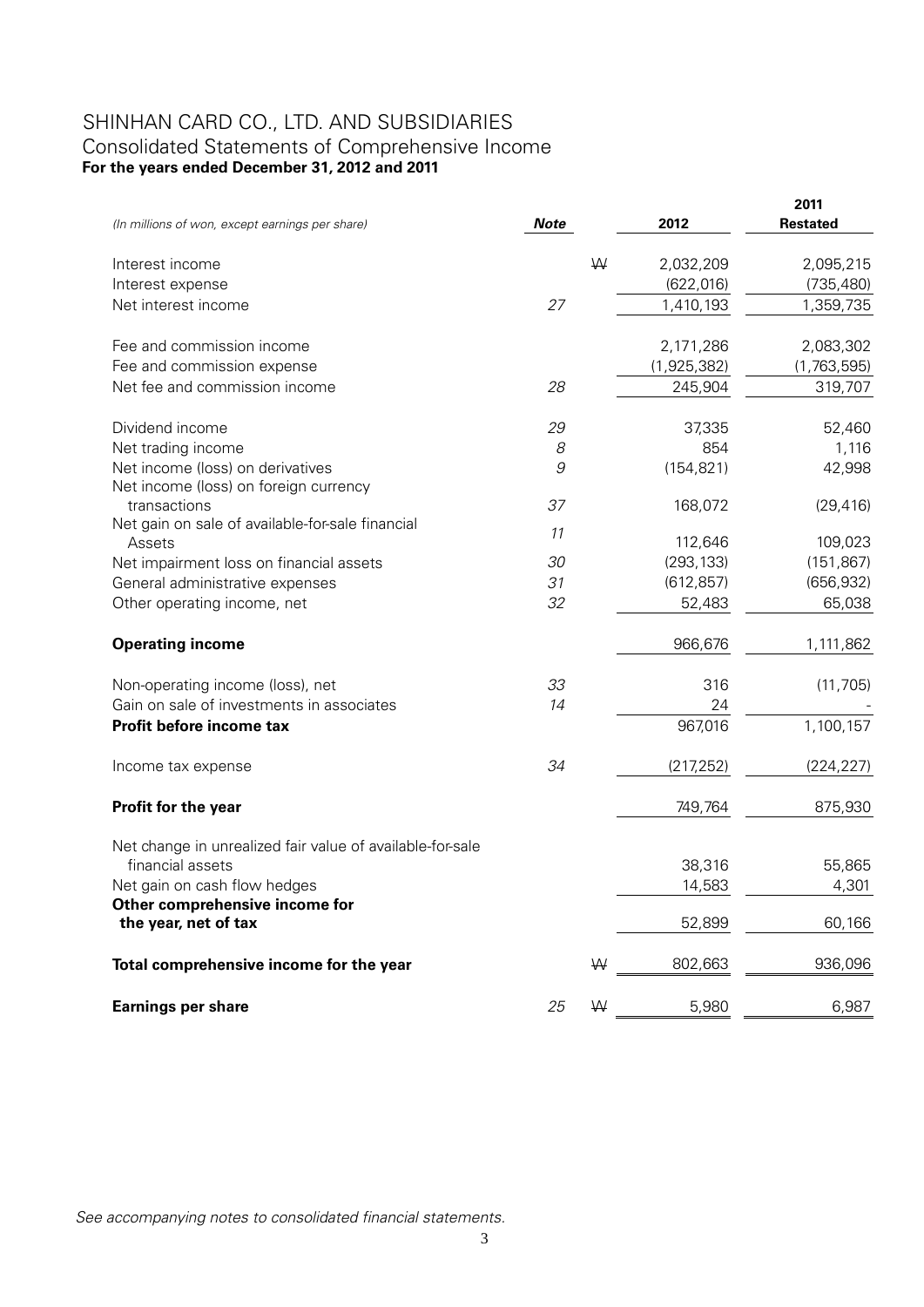# SHINHAN CARD CO., LTD. AND SUBSIDIARIES Consolidated Statements of Change in Equity **For the years ended December 31, 2012 and 2011**

|                                                                        |   |         |         |             | 2011                     |            |               |
|------------------------------------------------------------------------|---|---------|---------|-------------|--------------------------|------------|---------------|
|                                                                        |   |         |         |             | Accumulated              |            |               |
|                                                                        |   |         |         |             | other                    |            | <b>Total</b>  |
|                                                                        |   | Common  | Capital | Capital     | comprehensive            | Retained   | stockholder's |
| (In millions of won)                                                   |   | stock   | surplus | adjustments | income                   | earnings   | equity        |
| <b>Balance at January 1, 2011</b>                                      | W | 626,847 | 860,592 | (251)       | 196,914                  | 3,509,517  | 5,193,619     |
| <b>Dividends</b>                                                       |   |         |         |             | $\overline{\phantom{0}}$ | (900, 026) | (900, 026)    |
| Retained earnings after                                                |   |         |         |             |                          | 2,609,491  | 2,609,491     |
| appropriation                                                          |   |         |         |             |                          |            |               |
| Profit for the year                                                    |   |         |         |             |                          | 875,930    | 875,930       |
| Net change in unrealized fair value<br>of available-for-sale financial |   |         |         |             |                          |            |               |
| assets                                                                 |   |         |         |             | 55,865                   |            | 55,865        |
| Net gain on cash flow hedges                                           |   |         |         |             | 4,301                    |            | 4,301         |
| Share-based payment transactions                                       |   |         |         | 573         |                          |            | 573           |
| <b>Balance at December 31, 2011</b>                                    | W | 626.847 | 860,592 | 322         | 257.080                  | 3,485,421  | 5,230,262     |

|                                                                                  |   |                 |                    |                        | 2012                                |                             |                         |
|----------------------------------------------------------------------------------|---|-----------------|--------------------|------------------------|-------------------------------------|-----------------------------|-------------------------|
|                                                                                  |   |                 |                    |                        | <b>Accumulated</b><br>other         |                             | <b>Total</b>            |
| (In millions of won)                                                             |   | Common<br>stock | Capital<br>surplus | Capital<br>adjustments | comprehensive<br>income             | <b>Retained</b><br>earnings | stockholder's<br>equity |
| <b>Balance at January 1, 2012</b><br><b>Dividends</b>                            | W | 626,847         | 860,592            | 322                    | 257,080<br>$\overline{\phantom{0}}$ | 3,485,421<br>(300,009)      | 5,230,262<br>(300,009)  |
| Retained earnings after<br>appropriation                                         |   |                 |                    |                        |                                     | 3,185,412                   | 3,185,412               |
| Profit for the year                                                              |   |                 |                    |                        |                                     | 749,764                     | 749,764                 |
| Net change in unrealized fair value<br>of available-for-sale financial<br>assets |   |                 |                    |                        | 38,316                              |                             | 38,316                  |
| Net gain on cash flow hedges                                                     |   |                 |                    |                        | 14,583                              |                             | 14,583                  |
| Share-based payment transactions                                                 |   |                 |                    | 261                    |                                     |                             | 261                     |
| <b>Balance at December 31, 2012</b>                                              | W | 626,847         | 860,592            | 583                    | 309,979                             | 3,935,176                   | 5,733,177               |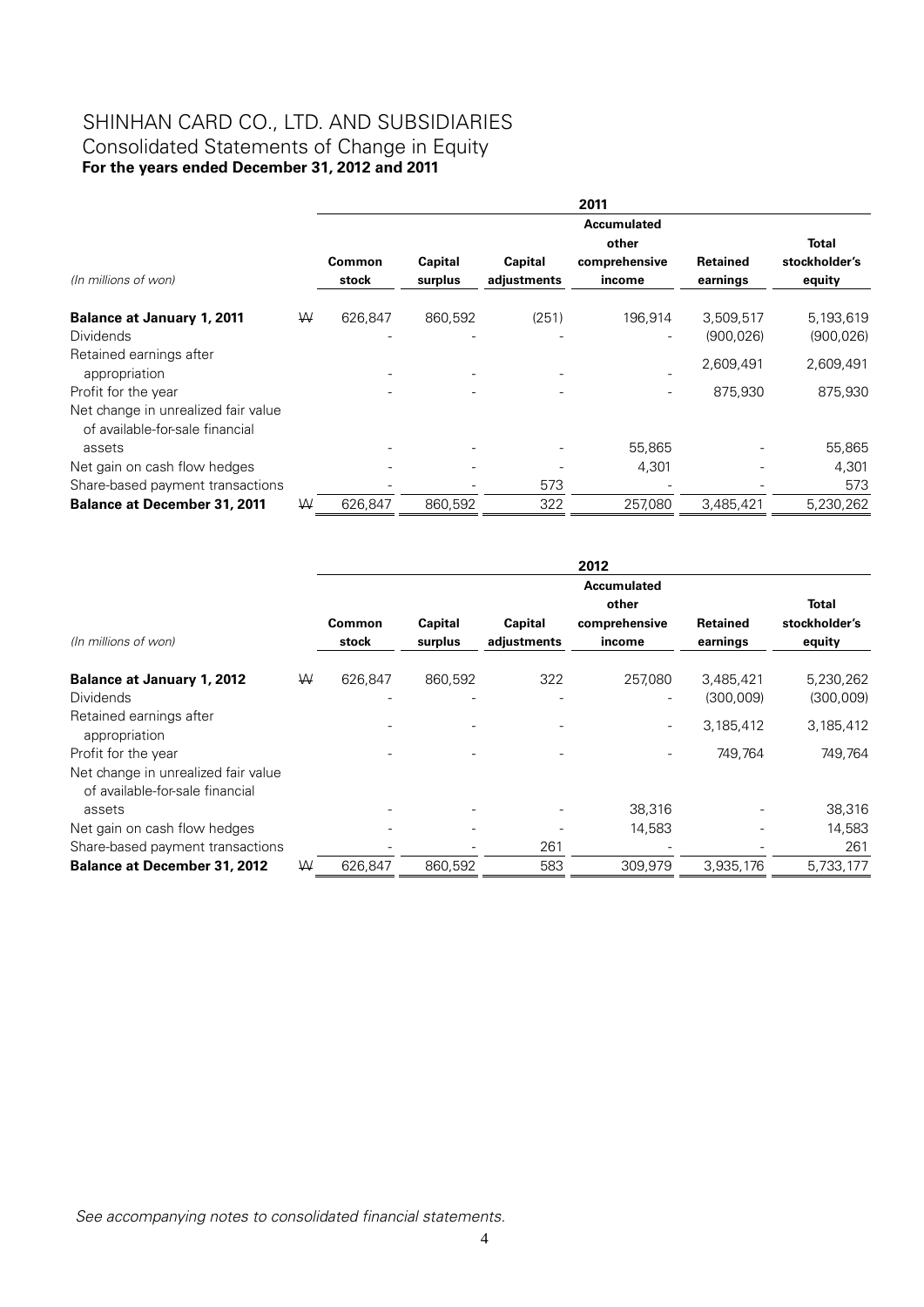# SHINHAN CARD CO., LTD. AND SUBSIDIARIES Consolidated Statements of Cash Flow **For the years ended December 31, 2012 and 2011**

| (In millions of won)                                          |   | 2012          | 2011          |
|---------------------------------------------------------------|---|---------------|---------------|
|                                                               |   |               |               |
| <b>Cash flows from operating activities</b>                   |   |               |               |
| Income before income tax                                      | W | 967,016       | 1,100,157     |
| Adjustment for:                                               |   |               |               |
| Interest income                                               |   | (2,032,209)   | (2,095,215)   |
| Interest expense                                              |   | 622,016       | 735,480       |
| Dividend income                                               |   | (37, 335)     | (52, 460)     |
| Fee and commission income                                     |   | (175, 398)    | (159, 755)    |
| Fee and commission expense                                    |   | 196,265       | 171,214       |
| Net gain on valuation of trading financial assets             |   | (23)          | (56)          |
| Net loss (gain) on valuation and transaction of derivatives   |   | 154,821       | (42, 998)     |
| Net foreign currency transaction loss (gain)                  |   | (148, 230)    | 55,837        |
| Net gain on sales of available-for-sale financial assets      |   | (112, 646)    | (109, 023)    |
| Net impairment loss on financial assets                       |   | 293,133       | 151,867       |
| General administrative expenses                               |   | 57,930        | 88,280        |
| Other, net                                                    |   | (15, 585)     | (8,953)       |
| Gains on sale of investments in associates                    |   | (24)          |               |
|                                                               |   | (1, 197, 285) | (1, 265, 782) |
| Changes in assets and liabilities:                            |   |               |               |
| Trading financial assets                                      |   | 50,056        | 50,046        |
| Loans and receivables, net                                    |   | (904, 665)    | (653, 371)    |
| Other assets                                                  |   | 320,307       | 96,955        |
| Liability for defined benefit obligations                     |   | (31, 692)     | (17,522)      |
| Provisions                                                    |   | (45, 901)     | (21, 072)     |
| Other liabilities                                             |   | 555,262       | 74,346        |
|                                                               |   | (56, 633)     | (470, 618)    |
| Payment of income tax                                         |   | (196, 148)    | (242, 588)    |
| Receipt of interest                                           |   | 1,791,164     | 1,823,162     |
| Payment of interest                                           |   | (554, 555)    | (713, 515)    |
| Receipt of dividend                                           |   | 37,335        | 52,460        |
| Net cash provided by operating activities                     |   | 790,894       | 283,276       |
| <b>Cash flows from investing activities</b>                   |   |               |               |
| Decrease in restricted due from banks                         |   |               | 159,934       |
| Increase in restricted due from banks                         |   | (16, 696)     |               |
| Proceeds from disposal of available-for-sale financial assets |   | 152,569       | 137,842       |
| Proceeds from disposal of property and equipment              |   |               | 170           |
| Acquisition of property and equipment                         |   | (45, 550)     | (45, 474)     |
| Proceeds from disposal of intangible assets                   |   | 250           | 3,494         |
| Acquisition of intangible assets                              |   | (40, 027)     | (40, 316)     |
| Proceeds from disposal of investments in associates           |   | 24            |               |
| Decrease in guarantee deposits                                |   | 54,475        | 3,797         |
| Increase in guarantee deposits                                |   | (51, 470)     | (8, 168)      |
| Net cash provided by investing activities                     | W | 53,575        | 211,279       |
|                                                               |   |               |               |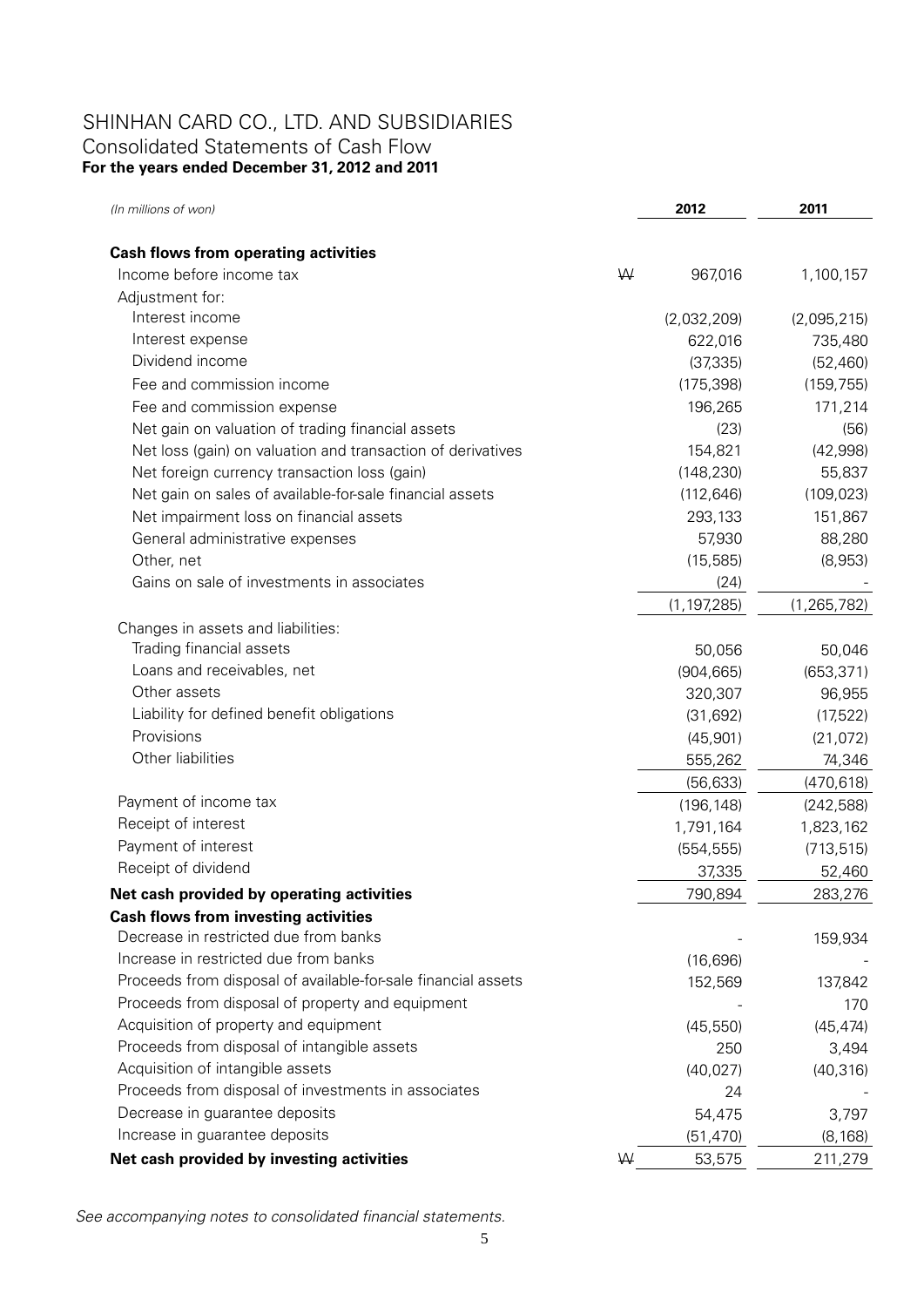# SHINHAN CARD CO., LTD. AND SUBSIDIARIES Consolidated Statements of Cash Flow **For the years ended December 31, 2012 and 2011**

| (In millions of won)                           | Note    | 2012          | 2011        |
|------------------------------------------------|---------|---------------|-------------|
| <b>Cash flows from financing activities</b>    |         |               |             |
| Repayment of call money                        | ₩       |               | (15,300)    |
| Proceeds from borrowings                       |         | 720,000       | 2,997,800   |
| Repayment of borrowings                        |         | (1, 267, 000) | (2,838,439) |
| Proceeds from debentures                       |         | 2,670,836     | 3,611,789   |
| Repayment of debentures                        |         | (3,042,782)   | (3,532,729) |
| Cash inflows from cash flow hedges             |         | 89,120        | 63,892      |
| Cash outflows from cash flow hedges            |         | (8,928)       | (20, 971)   |
| Dividends paid                                 |         | (300,009)     | (900,027)   |
| Net cash used in financing activities          |         | (1, 138, 763) | (633,985)   |
|                                                |         |               |             |
| Net decrease in cash and cash equivalents      |         | (294, 294)    | (139, 430)  |
| Cash and cash equivalents at beginning of year | 35      | 727,322       | 866,752     |
|                                                |         |               |             |
| Cash and cash equivalents at end of year       | 35<br>W | 433,028       | 727,322     |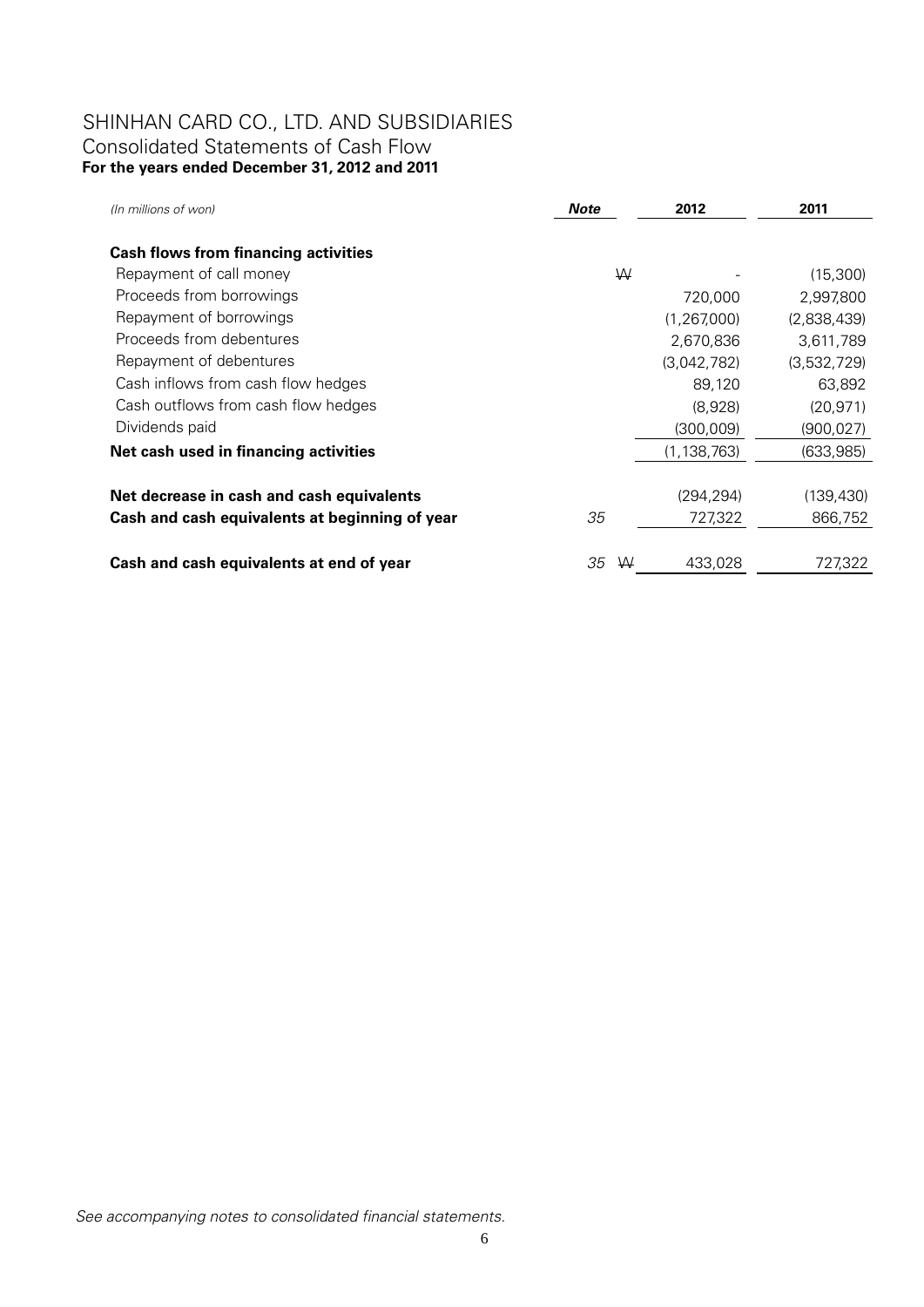# **1. Reporting entity**

General information of Shinhan Card Co., Ltd. (the "Company") and its subsidiaries (together referred to as the "Group" and individually as "Group entities") is as follows.

# **(a) Parent company**

The parent company was incorporated on December 17, 1985, under the name of Express Credit Card Corporation, to provide credit card services. The address of the Company's registered office is 1Ga Chungmu-Ro, Jung-Gu, Seoul. The Company merged with Goldstar Factoring Corporation and LG Financing Corporation on June 1, 1988 and January 1, 1998, respectively. On October 1, 2007, the Company changed its name to Shinhan Card Co., Ltd. after acquisition of SHC Management Co., Ltd.

The Company provides credit card services, factoring, installment financing and lease financing under the Credit Specialized Financial Business Act.

As of December 31, 2012, the Company has 36 branch offices, approximately 2.76 million merchants in its network and 15.07 million personal credit cardholders. The Company's outstanding common shares amount to W626,847 million and the Company is a wholly owned subsidiary of Shinhan Financial Group Co., Ltd. ("Shinhan Financial Group")

# **(b) Subsidiaries**

As of December 31, 2012, consolidated special purpose entities ("SPEs") are summarized below. In addition to SPEs, three specified money trusts are consolidated.

| <b>Parent company</b> | <b>Subsidiaries</b> | Location          | <b>Fiscal year-end</b> | Percentage of<br>share |
|-----------------------|---------------------|-------------------|------------------------|------------------------|
|                       |                     |                   |                        |                        |
| Shinhan Card          | Shinhan Card 2010-1 | Rep. of Korea     | December 31            | 0.5%                   |
| $\overline{u}$        | Shinhan Card 2011-1 | $\mathbf{u}$      | $\mathbf{u}$           | $\overline{u}$         |
| $\overline{u}$        | Shinhan Card 2011-2 | $\mathbf{u}$      | $\mathbf{u}$           | $\mathbf{u}$           |
| $^{\prime\prime}$     | Shinhan Card 2011-3 | $^{\prime\prime}$ | $\overline{11}$        | $\mathbf{u}$           |
| $^{\prime\prime}$     | Shinhan Card 2012-1 | $^{\prime\prime}$ | $\overline{11}$        | $\mathbf{u}$           |

Although parent company's percentage of share for SPEs is less than holding a majority, SPEs are operated according to necessity for parent company's certain business and parent company hold a majority of benefit in SPEs operation. For this reason, parent company is considered to have power to control SPEs.

# **(c) Change in subsidiaries**

The list of subsidiaries that were newly acquired and excluded from consolidation for the years ended December 31, 2012 is as follows:

| (i) Newly acquired subsidiaries                  |                |  |
|--------------------------------------------------|----------------|--|
| <b>Subsidiaries</b>                              | Reason         |  |
| Shinhan Card 2012-1                              | New Investment |  |
| (ii) Excluded subsidiaries                       |                |  |
| <b>Subsidiaries</b>                              | Reason         |  |
| SHC 2008 Asset Securitization Specialty Co., Ltd | Liquidation    |  |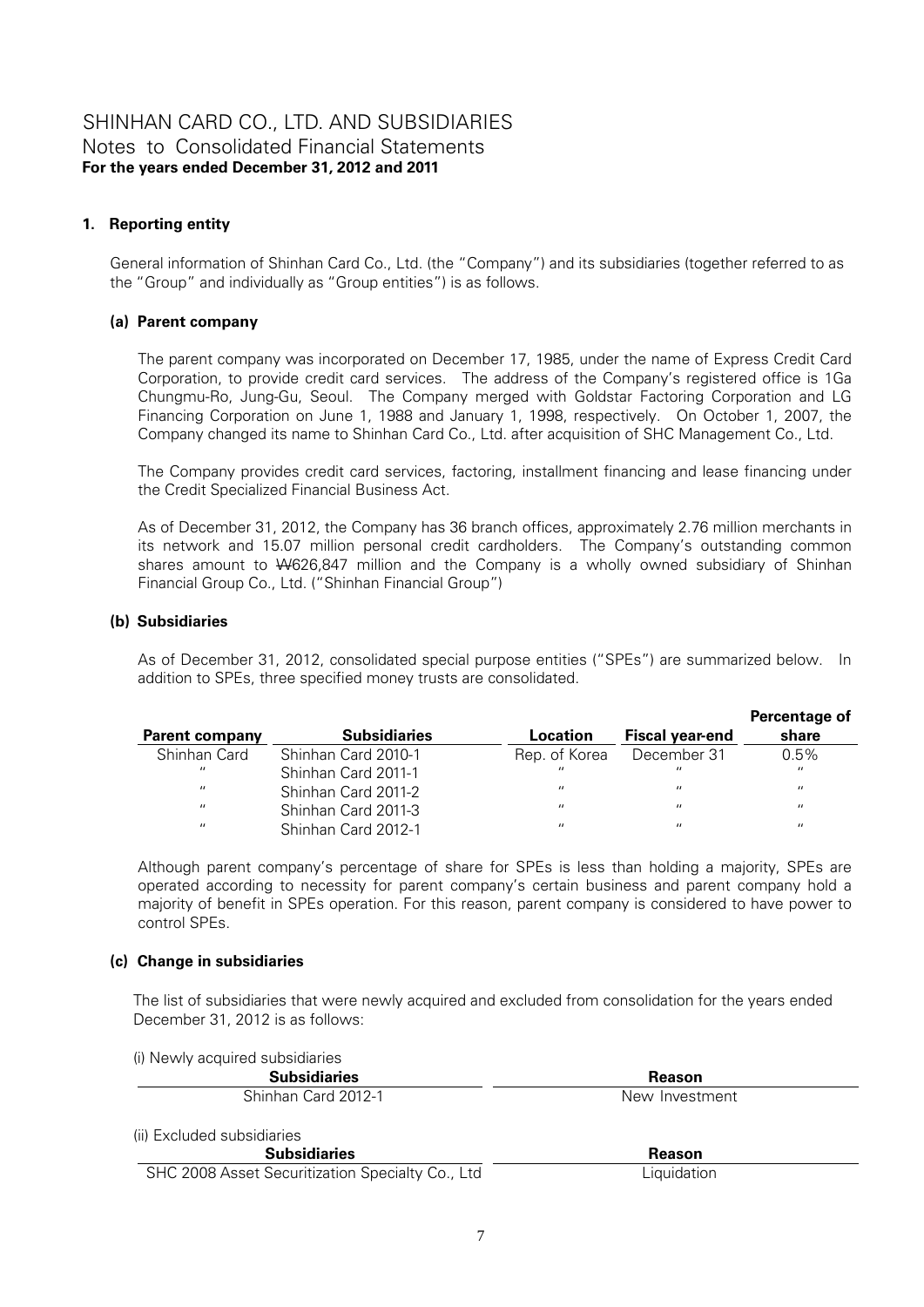# 2. Basis of **preparation**

# **(a) Statement of compliance**

The consolidated financial statements have been prepared in accordance with Korean International Financial Reporting Standards ("K-IFRS"), as prescribed under article 13 of the *Act on External Audits of Corporations in the Republic of Korea*.

# **(b) Basis of measurement**

The consolidated financial statements have been prepared on the historical cost basis except for the following material items in the statement of financial position:

- derivative financial instruments are measured at fair value;
- trading financial assets are measured at fair value;
- available-for-sale financial assets are measured at fair value;
- liabilities for cash-settled share-based payment arrangements are measured at fair value; and
- liabilities for defined benefit obligations are recognized as the present value of the defined benefit obligation less the net total of the plan assets, plus unrecognized actuarial gains, less unrecognized past service cost and unrecognized actuarial losses.

# **(c) Functional and presentation currency**

These consolidated financial statements are presented in Korean won, which are the Company's functional currency and the currency of the primary economic environment in which the Group operates.

# **(d) Use of estimates and judgements**

In conformity with K-IFRS, The preparation of the consolidated financial statements requires management to make judgments, estimates and assumptions that affect the application of accounting policies and the reported amounts of assets, liabilities, income and expenses. Actual results may differ from these estimates at the end of reporting period.

Estimates and underlying assumptions are reviewed on an ongoing basis. Revisions to accounting estimates are recognized in the period in which the estimate is revised and in any future periods affected.

Information about critical judgements in applying accounting policies that have a significant effect on the amounts recognized in the consolidated financial statements and information about assumptions and estimation uncertainties that have a significant risk of resulting in a material adjustment within the next financial year are described in note 5.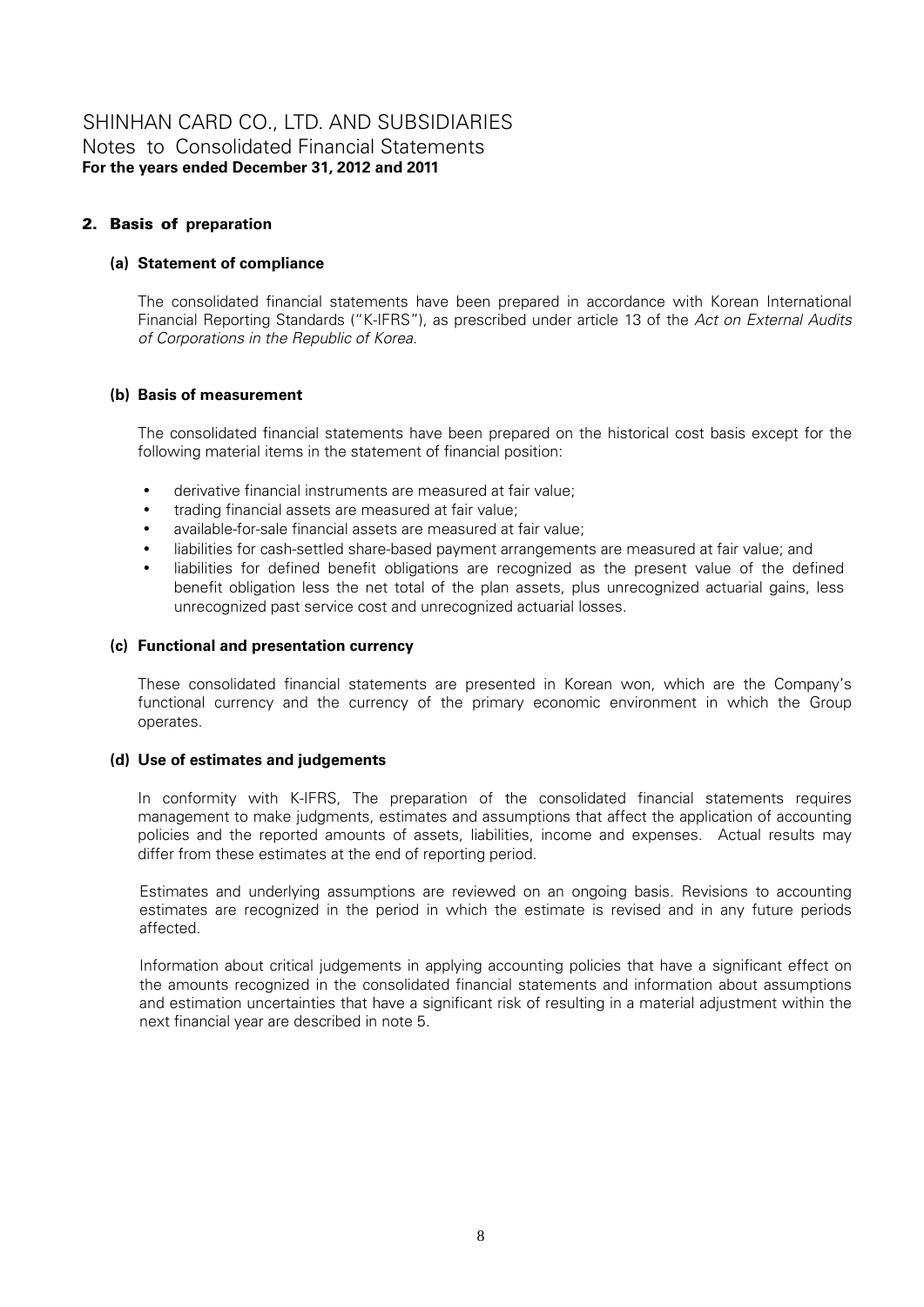# **2. Basis of preparation, continued**

### **(e) Changes in accounting policies**

- (i) Changes in accounting policies
	- Financial Instruments: Disclosures

The Group has applied the amendments to K-IFRS No.1107, 'Financial Instruments: Disclosures' since January 1, 2012. The amendments require disclosing the nature of transferred assets, their carrying amount, and the description of risks and rewards for each class of transferred financial assets that are not derecognized in their entirety. If the Group derecognizes transferred financial assets but still retains their specific risks and rewards, the amendments require additional disclosures of their risks.

Presentation of financial statements

The Group adopted the amendments pursuant to the amended K-IFRS No. 1001, 'Presentation of Financial Statements' from the annual period ended December 31, 2012. The amendments require that operating income (loss) is calculated as revenue less: (1) cost of goods sold, and (2) selling, general and administrative expenses, and is presented separately in the statement of comprehensive income. Taking into account the nature of the Group's business, operating income (loss) that is calculated as the sum of the net interest income, the net fee and commission income and the other operating income and non-operating income (loss) not included in operating income (loss) are presented separately in the statement of comprehensive income.

(ii) Impact of change in accounting policy

The Group retrospectively applied the amendment to K-IFRS No. 1001, for which the impact is as follows:

| (In millions of won)                               |   | 2012    | 2011      |
|----------------------------------------------------|---|---------|-----------|
| Operating income before adoption of the amendments | W | 966,992 | 1,100,157 |
| Changes                                            |   |         |           |
| Non-operating incomes                              |   |         |           |
| Gains on assets contributed                        |   | 4,966   | 5,586     |
| Gains on disposition of property and equipment     |   |         | 110       |
| Gains on disposition of intangible asset           |   |         | 75        |
| Reversal of impairment loss on intangible asset    |   | 12      |           |
| Others                                             |   | 5,626   | 17,355    |
|                                                    |   | 10,604  | 23,126    |
| Non-operating losses                               |   |         |           |
| Donations                                          |   | 8,531   | 20,995    |
| Legal provision                                    |   | 432     | 11,307    |
| Losses on disposition of property and equipment    |   | 5       | 17        |
| Losses on disposition of intangible asset          |   | 5       |           |
| Impairment loss of intangible asset                |   | 799     | 2,135     |
| Others                                             |   | 516     | 377       |
|                                                    |   | 10,288  | 34,831    |
| Operating income after adoption of the amendments  | ₩ | 966,676 | 1,111,862 |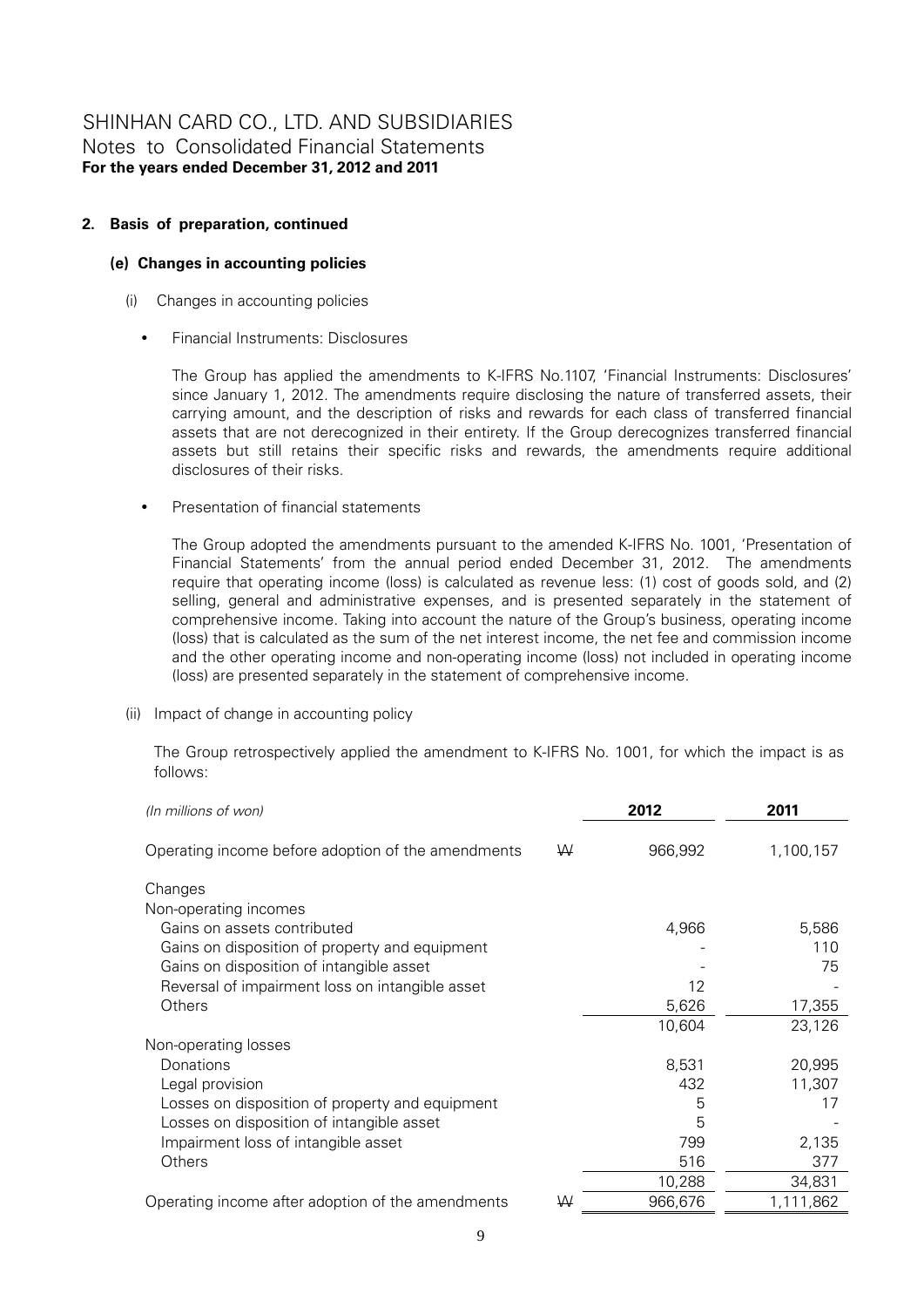# **2. Basis of preparation, continued**

# **(f) Date of authorization for Issue**

The consolidated financial statements were authorized for issue by the Board of Director's meeting on February 6, 2013 and will be finally authorized for issue by a general meeting of stockholders on March 27, 2013.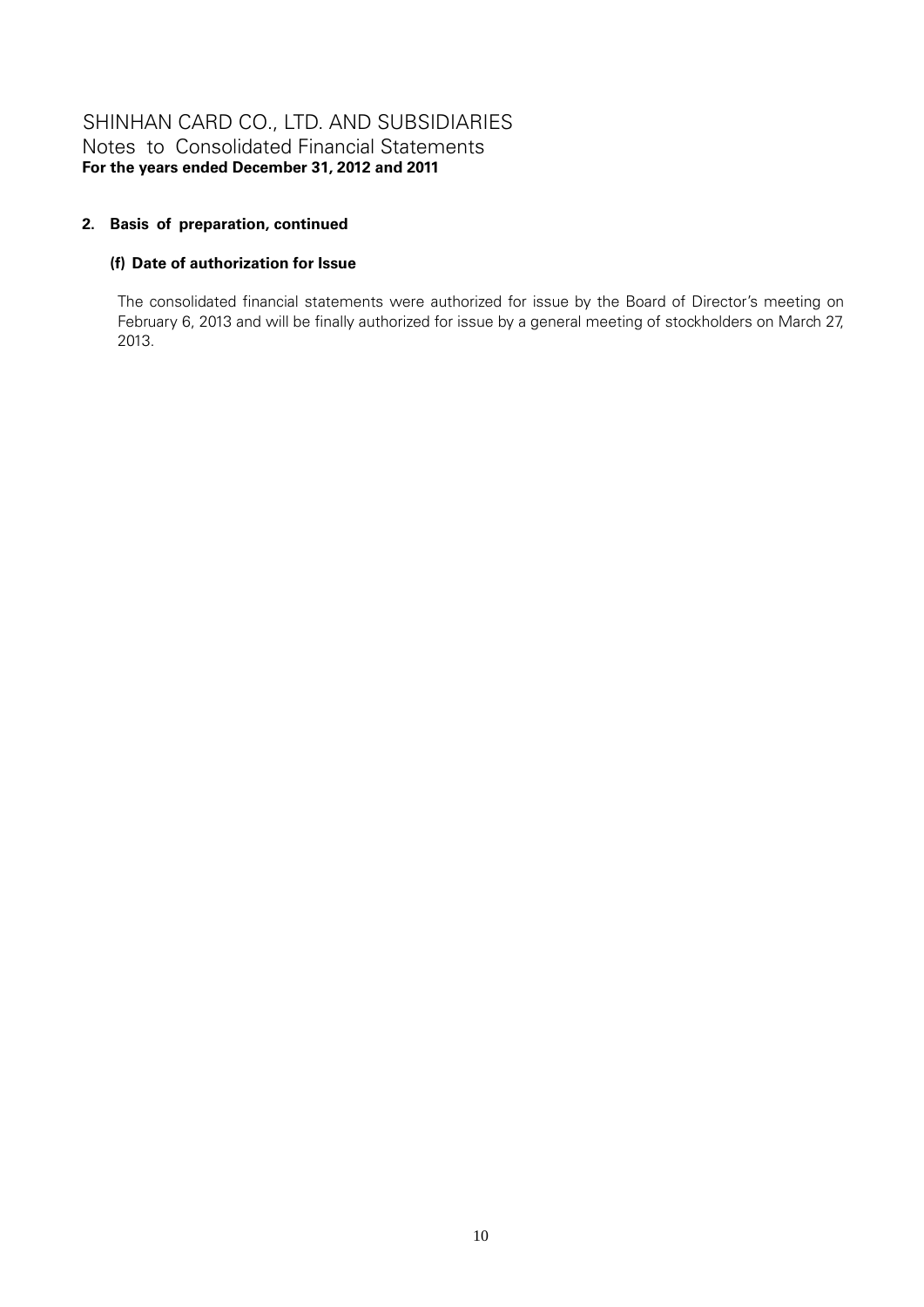### **3. Significant accounting policies**

The significant accounting policies applied by the Group in preparation of its consolidated financial statements are included below. The accounting policies set out below have been applied consistently to all periods presented in these consolidated financial statements.

### **(a) Operating segment**

An operating segment is a component of the Group that engages in business activities from which it may earn revenues and incur expenses, including revenues and expenses that relate to transactions with any of the Group's other components. All operating segments' operating results are reviewed regularly by the Group's CEO to make decisions about resources to be allocated to the segment and assess its performance, and for which discrete financial information is available. The Group has a single reportable segment. Accordingly, information about segment assets, liabilities and profit or loss is not disclosed.

#### **(b) Basis of consolidation**

#### (i) Subsidiaries

Subsidiaries are entities controlled by the parent company. Control exists when the parents company has the power to govern the financial and operating policies of another entity so as to obtain benefits from its activities. The existence and effect of potential voting rights that are currently exercisable or convertible are considered when assessing whether the Group has the control. The financial statements of subsidiaries are included in the consolidated financial statements from the date that control commences until the date that control ceases. If a member of the Group uses accounting policies other than those adopted in the consolidated financial statements for like transactions and events in similar circumstances, appropriate adjustments are made to its financial statements in preparing the consolidated financial statements. Intra-group balances and transactions, and any unrealized income and expenses arising from intra-group transactions, are eliminated in preparing the consolidated financial statements. Unrealized gains arising from transactions with equity accounted investees are eliminated against the investment to the extent of the Group's interest in the investee. Unrealized losses are eliminated in the same way as unrealized gains, but only to the extent that there is no evidence of impairment.

(ii) Special purpose entities (SPEs)

The Group has established a number of SPEs by way of the transfer of credit card assets and others. A SPE is consolidated if, based on an evaluation of the substance of its relationship with the Group and the SPE's risks and rewards, the Group concludes that it controls the SPE.

#### (iii) Investments in associates and jointly controlled entities

Associates are those entities in which the Group has significant influence, but not control, over the financial and operating policies. Significant influence is presumed to exist when the Group holds between 20% and 50% of the voting power of another entity.

Joint ventures are those entities over whose activities the Group has joint control, established by contractual agreement and requiring unanimous consent for strategic financial and operating decision. Investments in associates and jointly controlled entities are accounted for using the equity method(equity accounted investees) and are recognized initially at cost.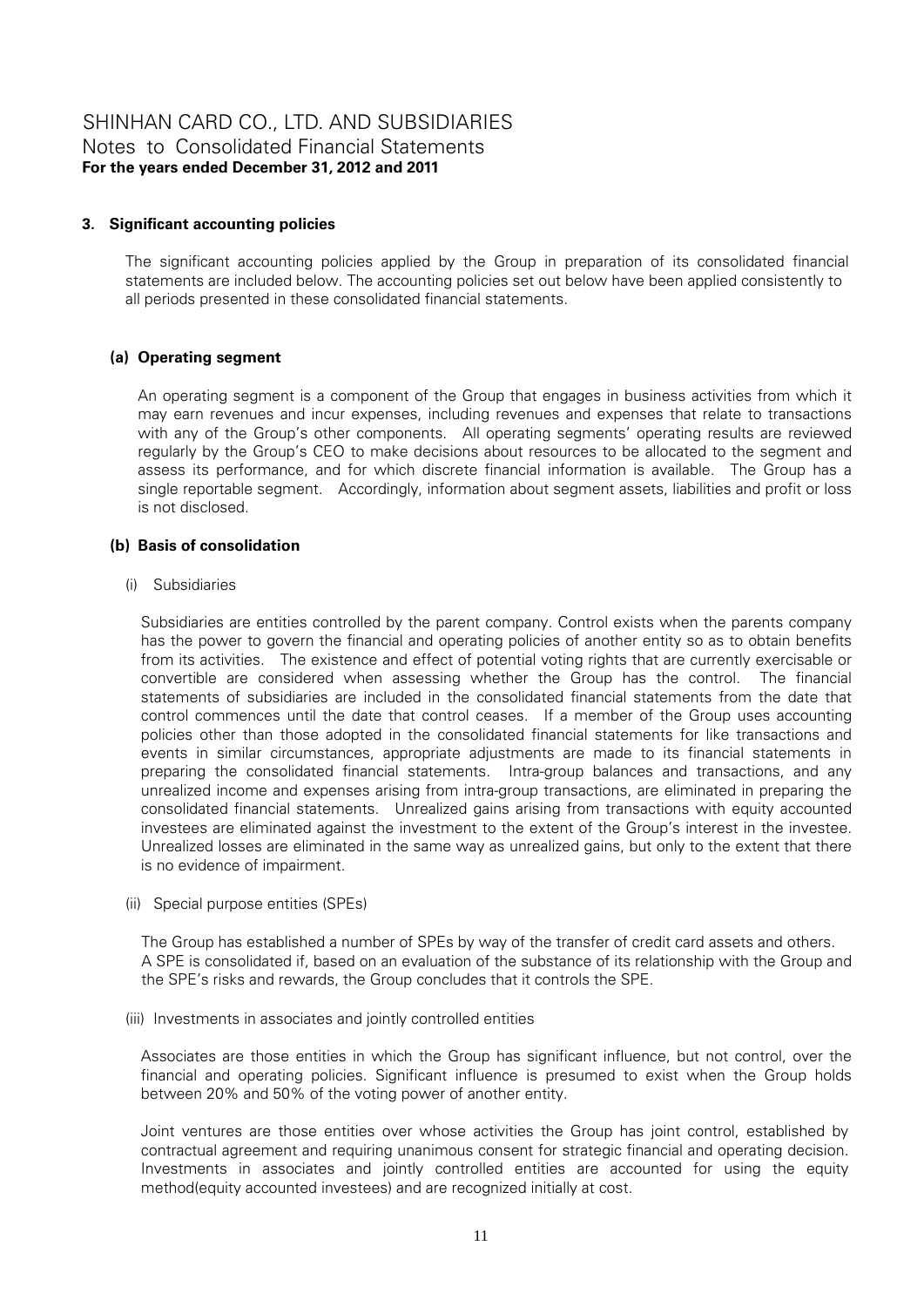# **3. Significant accounting policies, continued**

### **(b) Basis of consolidation, continued**

The consolidated financial statements include the Group's share of the income and expenses and equity movements of equity accounted investees, after adjustments to align the accounting policies with those of the Group, from the date that significant influence or joint control commences until the date that significant influence or joint control ceases. When the Group's share of losses exceeds its interest in an equity accounted investee, the carrying amount of that interest, including any long-term investments, is reduced to nil, and the recognition of further losses is discontinued except to the extent that the Group has an obligation or has made payments on behalf of the investee.

### **(c) Cash and cash equivalents**

Cash and cash equivalents comprise balances with cash in hand, deposits held at call with banks and other short-term highly liquid investments with insignificant risk of changes in their fair value. Equity investments are excluded from cash equivalents unless they are, in substance, cash equivalents, for example in the case of preferred shares acquired within a short period of their maturity and with a specified redemption date.

### **(d) Non-derivative financial assets**

Financial assets are classified into financial assets at fair value through profit or loss, held-to-maturity investments, loans and receivables and available-for-sale financial assets. Financial assets are recognized in the consolidated financial statements when the Group becomes a party to the contractual provisions of the instrument.

At initial recognition, the Group measures a financial asset at its fair value plus, in the case of a financial asset not at fair value through profit or loss, transaction costs that are directly attributable to the acquisition of the financial asset.

Four categories of financial assets are set below and the carrying amounts of each of the following categories are disclosed in note 37.

#### *Financial assets at fair value through profit or loss*

A financial asset is classified at fair value through profit or loss if it is classified as held for trading or is designated as such upon initial recognition. Financial assets at fair value through profit or loss are measured at fair value, and changes therein are recognized in profit or loss. Attributable transaction costs are recognized in profit or loss as incurred.

#### *Held-to-maturity investments*

Held-to-maturity investments are non-derivative assets with fixed or determinable payments and fixed maturity that the Group has the positive intent and ability to hold to maturity. Subsequent to initial recognition, they are measured at amortized cost using the effective interest method.

#### *Loans and receivables*

Loans and receivables are non-derivative financial assets with fixed or determinable payments that are not quoted in an active market. Subsequent to initial recognition, they are measured at amortized cost using the effective interest method.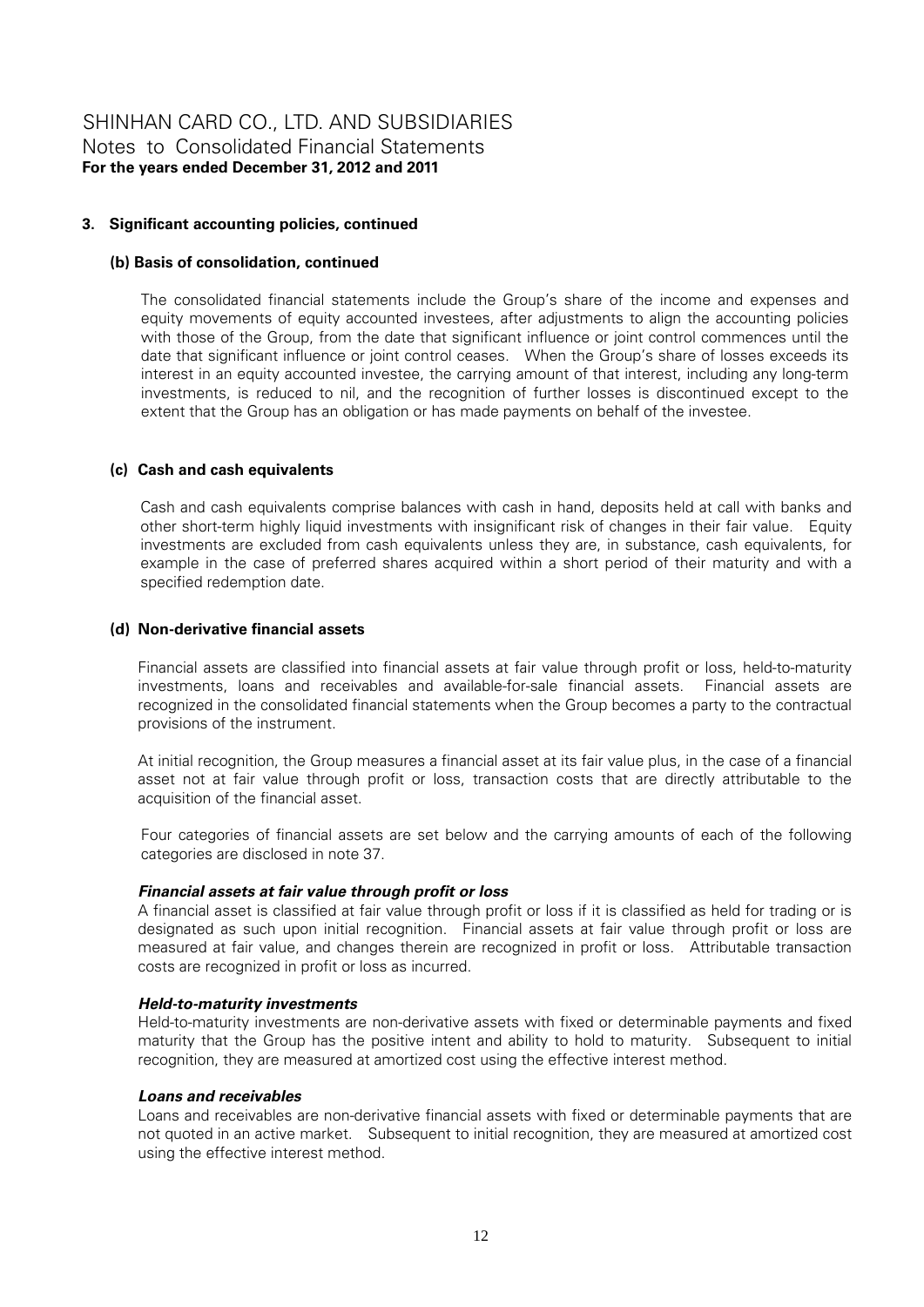# **3. Significant accounting policies, continued**

# **(d) Non-derivative financial assets, continued**

# *Available-for-sale financial assets*

Available-for-sale financial assets are non-derivative financial assets that are designated as available-forsale or are not classified in any of the previous categories. Subsequent to initial recognition, they are measured at fair value. However, investments in equity instruments that do not have a quoted market price in an active market and whose fair value cannot be reliably measured and derivatives which are linked to and must be settled by delivery of such unquoted equity instruments are measured at cost.

Dividend income is recognized in profit or loss when the Group becomes entitled to the dividend.

Changes in fair value are recognized in other comprehensive income until the investment is sold or impaired, where upon the cumulative gains and losses previously recognized in other comprehensive income are reclassified to profit or loss as a reclassification adjustment.

### *Derecognition of financial assets*

The Group derecognizes a financial asset when the contractual rights to the cash flows from the financial asset expire, or when it transfers the financial asset in a transaction in which substantially all the risks and rewards of ownership of the financial asset are transferred or in which the Group neither transfers nor retains substantially all the risks and rewards of ownership and it does not retain control of the financial asset.

In transactions in which the Group neither retains nor transfers substantially all the risks and rewards of ownership of a financial asset and it retains control over the asset, the Group continues to recognize the asset and the relevant liability to the extent of its continuing involvement in the financial asset.

When the Group transfers a right on cash flow of a financial asset, but, retains substantially all of the risk and rewards of ownership relating the transferred asset, the transferred assets are continuously recognized, and the proceeds from the transfer are recognized as a liability.

#### *Offsetting*

Financial assets and liabilities are offset only when the Group has a legally enforceable right to offset the recognized amounts and intends either to settle on a net basis or to realize the asset and settle the liability simultaneously.

#### **(e) Derivative financial instruments**

Derivatives are recognized initially at fair value on trade date. Subsequent to initial recognition, derivatives are measured at fair value, and changes therein are accounted for as described below.

#### **a) Hedge accounting**

The Group holds derivative financial instruments such as interest rate swaps and currency swaps to hedge its foreign currency and interest rate risk exposures. The Group designates certain derivatives as hedging instruments for the purpose of hedging the exposure to changes in fair value of recognized assets or liabilities or unrecognized firm commitments (fair value hedge) and the exposure to variability in cash flows that is attributable to a risk associated with changes in foreign exchange rates of highly probable forecast transactions or firm commitments (cash flow hedge).

On initial designation of the hedge, the Group formally documents the relationship between the hedging instrument(s) and hedged item(s), including the risk management objectives and strategy in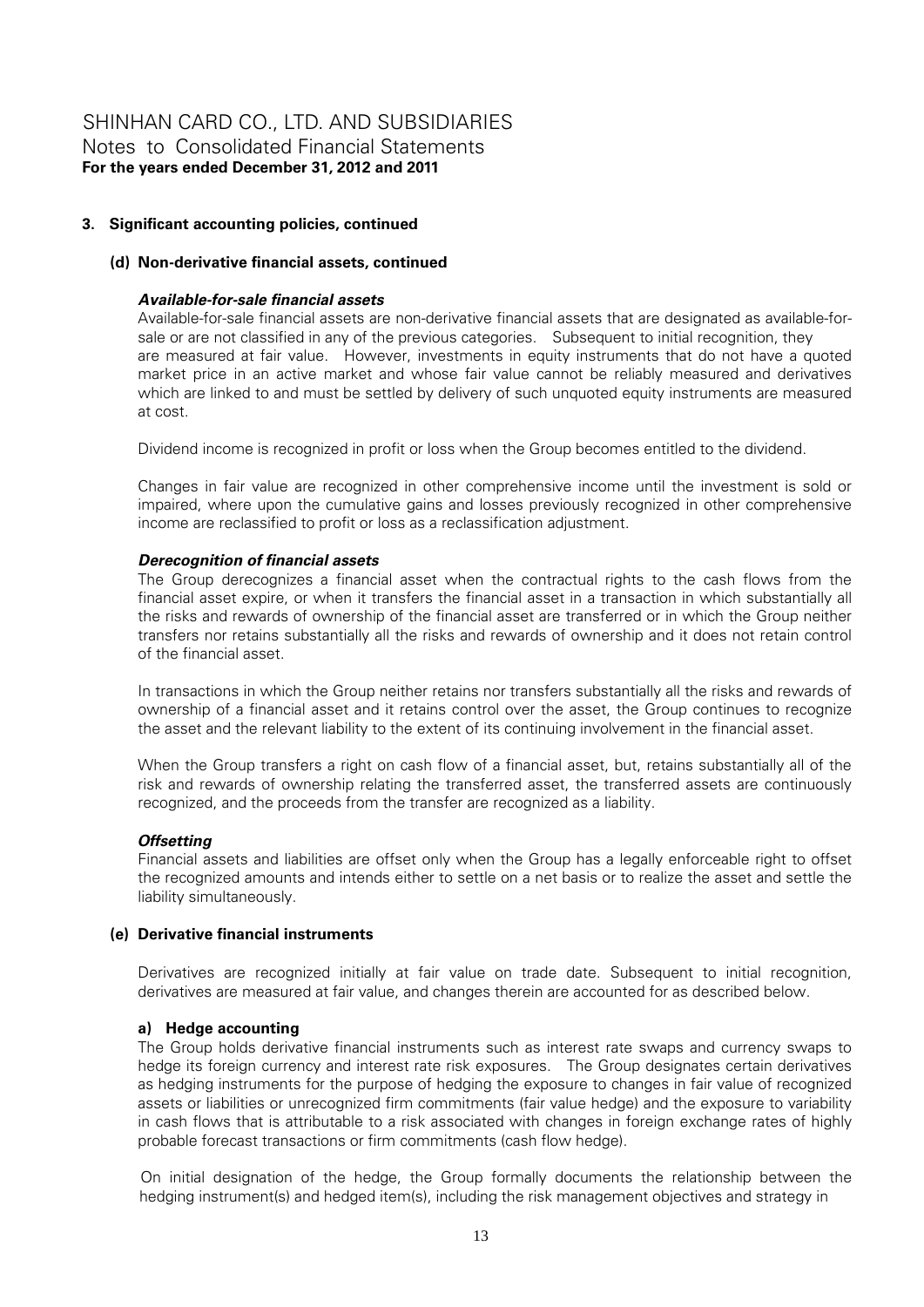# **3. Significant accounting policies, continued**

#### **(e) Derivative financial instruments, continued**

undertaking the hedge transaction, together with the methods that will be used to assess the effectiveness of the hedging relationship.

### *Fair value hedge*

Changes in the fair value of derivatives that are designated and qualify as fair value hedges are recognized in profit or loss together with changes in the fair value of the hedged items that are attributable to the hedged risk in the same line item in the consolidated statement of comprehensive income as the hedged item.

If the hedging derivative expires or is sold, terminated or exercised, or the hedge no longer meets the criteria for fair value hedge accounting, or the hedge designation is revoked, hedge accounting is discontinued, prospectively. Any adjustment to the hedged item is amortized to profit or loss from the discontinuance.

### *Cash flow hedges*

When a derivative is designated as the hedging instrument in a hedge of the variability in cash flows attributable to a particular risk associated with a recognized asset or liability or a highly probable forecast transaction that could affect profit or loss, the effective portion of changes in the fair value of the derivative is recognized in other comprehensive income.

The amount recognized in other comprehensive income is removed and included in profit or loss in the same period as the hedged cash flows affect profit or loss under the same line item in the statement of comprehensive income as the hedged item. Any ineffective portion of changes in the fair value of the derivative is recognized immediately in profit or loss.

If the hedging instrument no longer meets the criteria for hedge accounting, expires or is sold, terminated, exercised, or the designation is revoked, then hedge accounting is discontinued, prospectively. The cumulative gain or loss previously recognized in other comprehensive income remains there until the forecast transaction affects profit or loss. If the forecast transaction is no longer expected to occur, then the balance in other comprehensive income is recognized immediately in profit or loss.

# **b)** *Embedded derivatives*

Embedded derivatives are separated from the host contract and accounted for as a stand-alone derivatives if the economic characteristics and risks of the host contract and the embedded derivative are not closely related, a separate instrument with the same terms as the embedded derivative would meet the definition of a derivative, and the hybrid instrument is not measured at fair value with changes in fair value recognized in profit or loss. Changes in the fair value of separable embedded derivatives are recognized in profit or loss.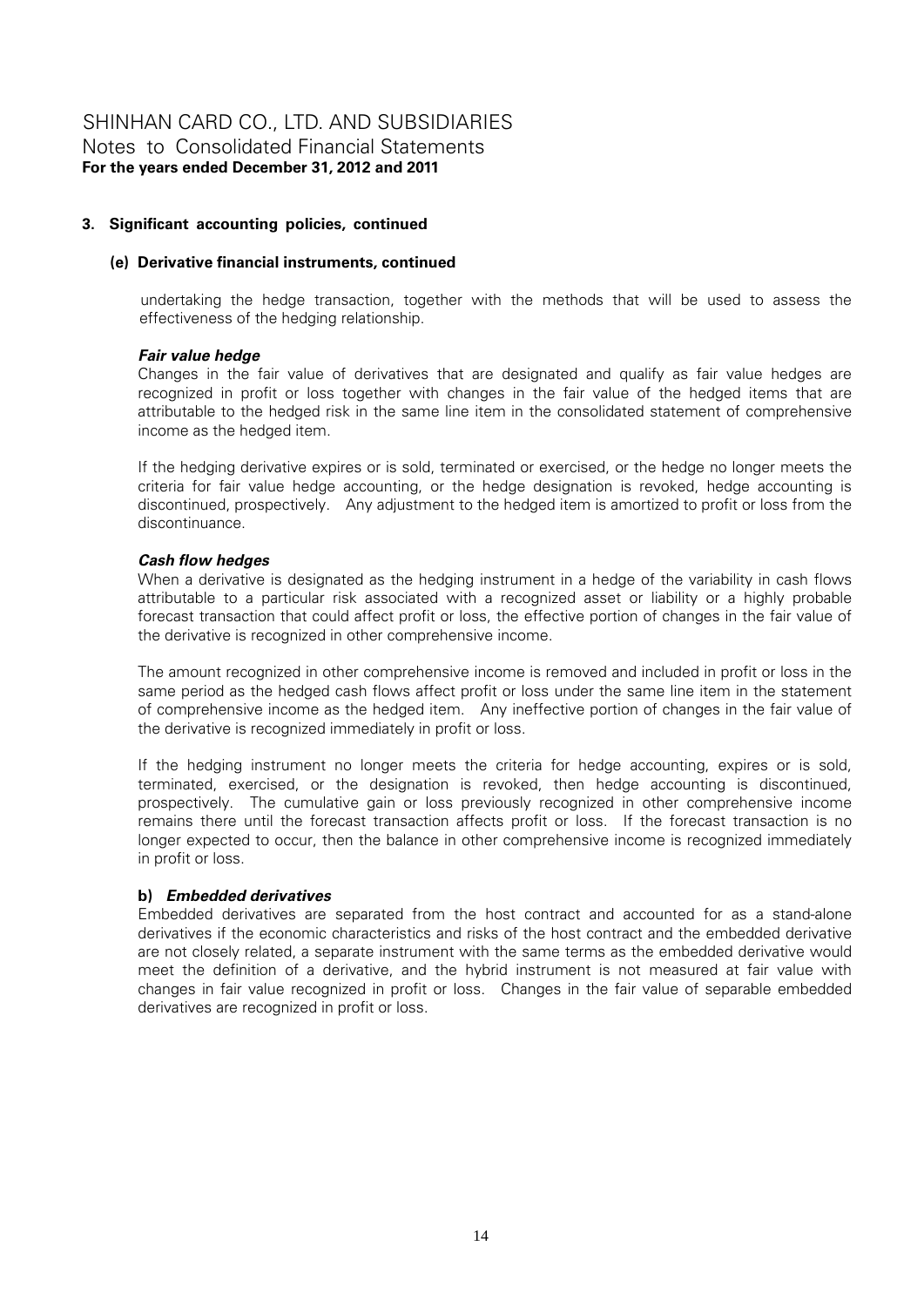# **3. Significant accounting policies, continued**

# **(e) Derivative financial instruments, continued**

#### **c)** *Other derivatives*

Except for effective hedge derivatives as measurement of hedge, all derivatives have to be estimated in fair value. Valuation profit and loss from difference between fair values are recognized as profit or loss of this term.

### **(f) Fair value of financial instruments**

Fair value is the amount for which an asset could be exchanged, or a liability settled, could be exchanged, between knowledgeable, willing parties in an arm's length transaction.

For financial instruments traded in active markets, the fair value of financial instruments is measured at quoted prices. A financial instrument is regarded as quoted in an active market if quoted prices are readily and regularly available, and those prices represent actual and regularly occurring market transactions on an arm's length basis.

If the market for a financial instrument is not active, the Group establishes fair value by using a valuation technique. Valuation techniques include using recent arm's length transactions between knowledgeable, willing parties, if available, reference to the current fair value of other instruments that are substantially the same. Fair value is estimated on the basis of the results of a valuation technique that makes maximum use of market inputs, and relies as little as possible on entity-specific inputs. Periodically, the Group calibrates the valuation technique and tests it for validity using prices from any observable current market transactions in the same instrument or based on any available and observable market data.

The fair value of a financial instrument on initial recognition is normally the transaction price – i.e. the fair value of the consideration given or received. However, if part of the consideration given or received is for something other than the financial instrument, the fair value of the financial instrument is estimated, using a valuation technique. Any additional amount lent is an expense or a reduction of income unless it qualifies for recognition as some other type of asset.

The fair value of interest-free installment purchases (which is offered for marketing purpose to expand credit sales) is measured by using the discount rate considering the credit rating of the Group and the credit risk of customers. As the source of the yield and the purpose of customers using interest-free installment purchases are different from those of installment purchases with interest, the discount rate is calculated in that way.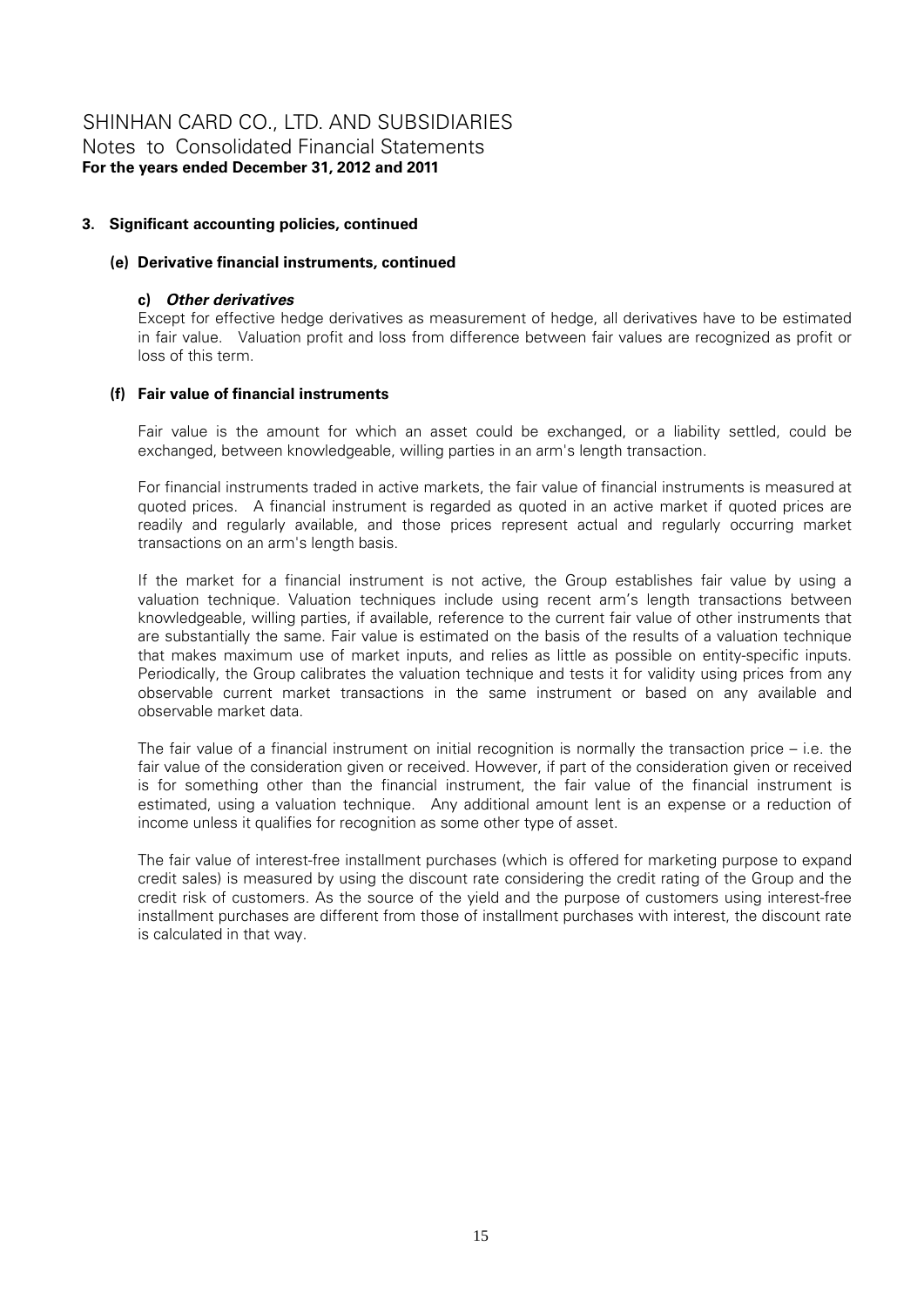# **3. Significant accounting policies, continued**

# **(g) Impairment of financial assets**

The Group assesses at the end of each reporting period whether there is any objective evidence that a financial asset or group of financial assets, except for financial assets at fair value through profit or loss, is impaired. A financial asset is impaired if objective evidence indicates that loss events have occurred after the initial recognition of the asset, and that they had a negative effect on the estimated future cash flows of that asset that can be estimated reliably. However, a financial asset is not impaired by the expected future loss event.

Objective evidence that financial assets are impaired includes the following loss events:

- Significant financial difficulty of the borrower or issuer
- Default or delinquency in interest or principal payments
- Restructuring of a loan or a concession granted by the Group, which the Group would not otherwise consider
- Indications that a borrower or issuer will enter bankruptcy or other financial reorganization
- The disappearance of an active market for a security
- Observable data that there is a measurable decrease in the estimated future cash flows from a group of financial assets, since the initial recognition of those assets, although individual cash flows cannot be discriminated

In addition to the types of events above, objective evidence of impairment for an equity instrument classified as available-for-sale financial assets includes a significant or prolonged decline in the fair value of an equity instrument below its cost. If there are the objective evidences of impairment, the impairment losses measured by the following financial asset categories are recognized in profit or loss.

The Group first assesses whether objective evidence of impairment exists individually for loans and receivables that are individually significant, and individually or collectively for financial assets that are not individually significant. If the Group determines that no objective evidence of impairment exists for an individually assessed financial asset, whether significant or not, it includes the asset in a group of financial assets with similar credit risk characteristics and collectively assesses them for impairment.

# *Loans and receivables*

The impairment loss of loans and receivables measured at amortized cost which is measured as the difference between the asset's carrying amount and the present value of estimated future cash flows. Impairment losses are recognized in profit or loss and reflected in an allowance account against loans and receivables. When a subsequent event causes the amount of impairment loss to decrease, and the decrease can be related objectively to an event occurring after the impairment was recognized, the decrease in impairment loss is reversed through profit or loss of the period.

In assessing individual impairment, it is based on the best estimation of the Group's executive about the present value of estimated future cash flows of secured financial assets. The present value is calculated by including cash flows from collateral after deducting costs to acquire and sell the collateral,regardless of probability of realization of such collateral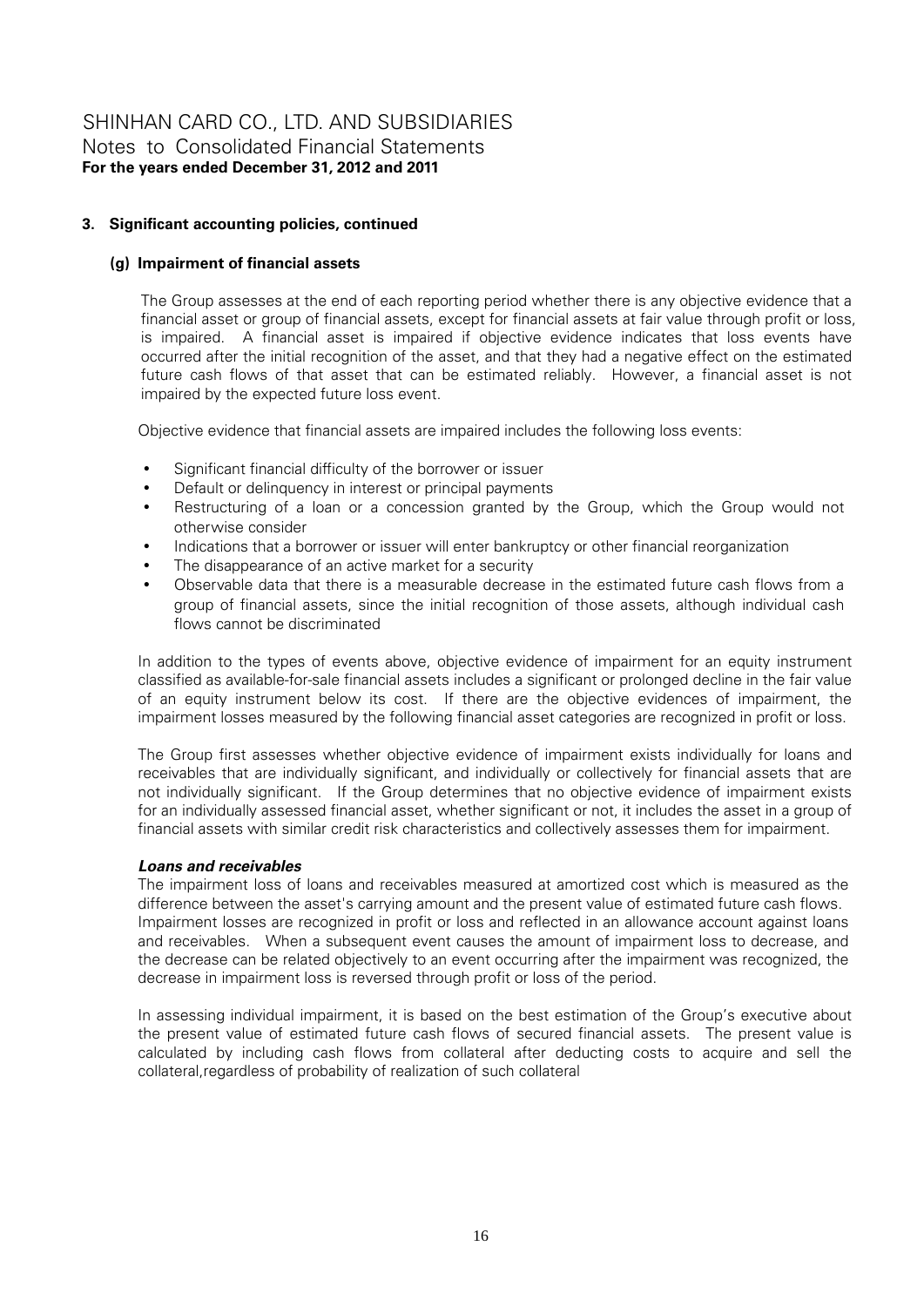# **3. Significant accounting policies, continued**

#### **(g) Impairment of financial assets, continued**

In assessing collective impairment, future cash flow of financial assets applicable to collective impairment assessment is estimated by using statistical methods of historical trends of the probability of default, and the loss rate at default, adjusted for management's judgment as to whether current economic and credit conditions are such that the impairment losses are likely to be greater or less than suggested by historical methods. In adjusting the future cash flow by historical methods, the result has to be in line with changes and trends of observable data (e.g. loan and borrower type, credit rating, portfolio size, loss emergency period, recovery period and other variables). Methodologies and assumptions used to estimate future cash flow are reviewed on regular basis in order to narrow down discrepancy between impairment loss estimation and actual loss.

#### *Financial assets carried at cost*

The amount of the impairment loss is measured as the difference between the carrying amount of the financial asset and the present value of estimated future cash flows discounted at the current market rate of return for a similar financial asset. Such impairment losses shall not be reversed.

### *Available-for-sale financial assets*

Impairment losses on available-for-sale investment securities are recognized by transferring the cumulative loss that has been recognized in other comprehensive income, and presented in other comprehensive income in equity, to profit or loss. If, in a subsequent period, the fair value of an impaired available-for-sale debt security increases and the increase can be related objectively to an event occurring after the impairment loss was recognized in profit or loss, then the impairment loss is reversed, with the amount of the reversal recognized in profit or loss. However, any subsequent recovery in the fair value of an impaired available-for-sale equity instrument is recognized in other comprehensive income. In addition, an impairment loss that has been recognized on an unquoted equity instrument that is not carried at fair value because its fair value cannot be reliably measured is not reversed. The impairment losses on available-for-sale financial assets are reduced from the carrying amount directly.

#### *Held-to-maturity financial assets*

An impairment loss in respect of a financial asset measured at amortized cost is calculated as the difference between its carrying amount and the present value of the estimated future cash flows discounted at the asset's original effective interest rate. The impairment losses of held-to-maturity financial assets and available-for-sale financial assets are recognized by reducing the carrying amount directly. When a subsequent event causes the amount of impairment loss to decrease, and the decrease can be related objectively to an event occurring after the impairment was recognized, the decrease in impairment loss is reversed through profit or loss of the period. The reversal does not result in a carrying amount of the financial asset that exceeds what the amortized cost would have been had the impairment not been recognized at the date the impairment is reversed. The impairment losses on held-to-maturity financial assets are reduced from the carrying amount directly.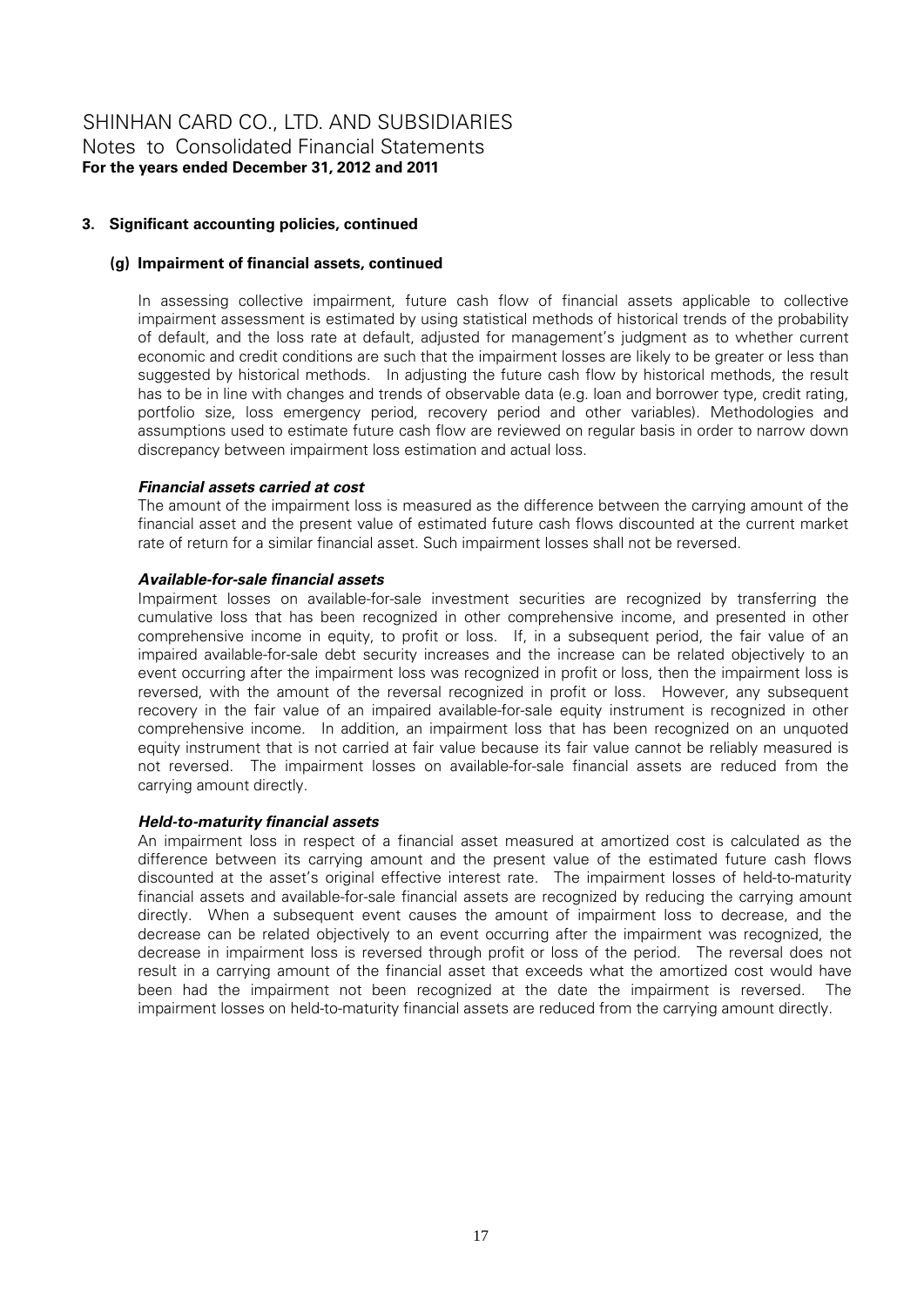# **3. Significant accounting policies, continued**

### **(h) Property and equipment**

Property and equipment are measured at cost less accumulated depreciation and accumulated impairment losses. Cost includes expenditures that are directly attributable to the acquisition of the asset. The cost of self-constructed assets includes the cost of materials and direct labour, any other costs directly attributable to bringing the assets to a working condition for their intended use, the costs of dismantling and removing the items and restoring the site on which they are located. The Group elected to measure land and buildings at fair value at the date of transition and use those fair values as their deemed costs. After first recognition, property and equipment are recognized as book value, which is the amount of taking accumulated depreciation and accumulated impairment losses off acquisition cost.

The cost of replacing a part of an item of property or equipment is recognized in the carrying amount of the item if it is probable that the future economic benefits embodied within the part will flow to the Group and its cost can be measured reliably. The carrying amount of the replaced cost is derecognized. The costs of the day-to-day servicing of property and equipment are recognized in profit or loss as incurred.

Land is not depreciated. Other property and equipment are depreciated on a straight-line basis over the estimated useful lives, which most closely reflect the expected pattern of consumption of the future economic benefits embodied in the asset. When parts of an item of property or equipment have different useful lives, they are accounted for as separate items of property and equipment.

Gains and losses on disposal of an item of property and equipment are determined by comparing the proceeds from disposal with the carrying amount of plant and equipment are recognized in other operating income.

The estimated useful lives and depreciation methods are as follows.

| <b>Descriptions</b>   | Useful lives | <b>Depreciation method</b> |
|-----------------------|--------------|----------------------------|
| <b>Buildings</b>      | 40 vears     | Straight-line method       |
| Other tangible assets | 4 vears      | Straight-line method       |

Depreciation methods, useful lives and residual values are reviewed at each financial year-end and adjusted if appropriate. The change is accounted for as a change in an accounting estimate.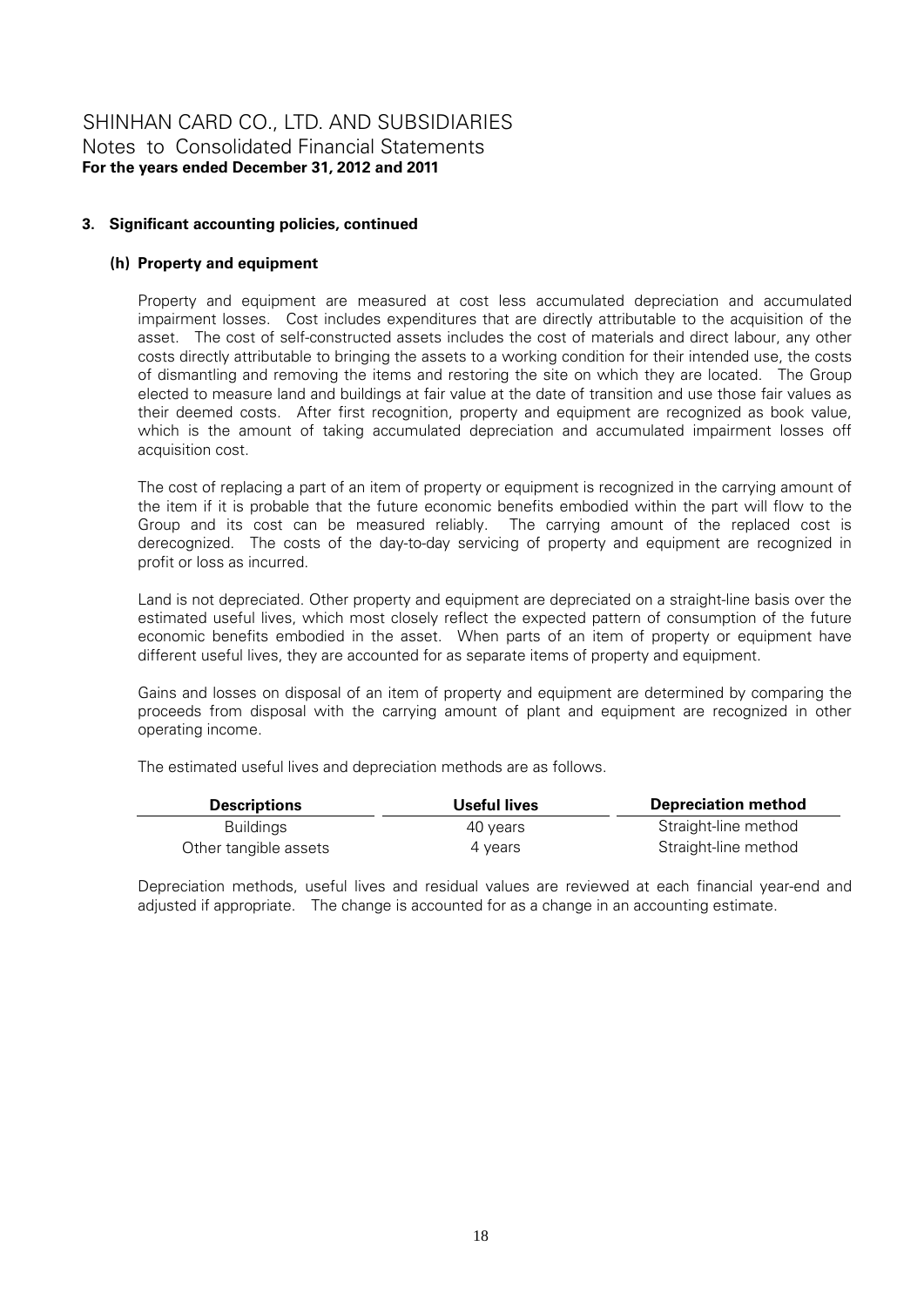# **3. Significant accounting policies, continued**

# **(i) Intangible assets**

Intangible assets are measured initially at cost and after initial recognition are carried at cost less accumulated amortization and accumulated impairment losses.

Expenditures on research activities, undertaken with the prospect of gaining new scientific or technical knowledge and understanding, is recognized in profit or loss as incurred. Development expenditures are capitalized only if development costs can be measured reliably, the product or process is technically and commercially feasible, future economic benefits are probable, and the Group intends to and has sufficient resources to complete development and to use or sell the asset. Other development expenditures are recognized in profit or loss as incurred.

Amortization is recognized in profit or loss on a straight-line basis over the estimated useful lives of intangible assets, other than club memberships, from the date that they are available for use.

| <b>Descriptions</b> | Useful lives    |
|---------------------|-----------------|
| Membership          | Indefinite      |
| Development cost    | 4 years         |
| Software            | 4 years         |
| Other               | 5 years or less |

Amortization methods, useful lives and residual values are reviewed at each financial year-end and adjusted if appropriate. The useful lives of intangible assets that are not being amortized are reviewed at the end of each reporting period to determine whether events and circumstances continue to support indefinite useful life assessments for those assets. The change is accounted for as a change in an accounting estimate.

# **(j) Impairment of non-financial assets**

The carrying amounts of the Group's non-financial assets, other than assets related to employee benefit and deferred tax assets, are reviewed at each reporting date to determine whether there is any indication of impairment. If any such indication exists, then the asset's recoverable amount is estimated.

For the purpose of impairment testing, assets that cannot be tested individually are grouped together into the smallest group of assets that generates cash inflows from continuing use that are largely independent of the cash inflows of other assets or groups of assets (the "cash-generating unit, or CGU"). The recoverable amount of an asset or cash-generating unit is the greater of its value in use and its fair value less costs to sell. In assessing value in use, the estimated future cash flows are discounted to their present value using a pre-tax discount rate that reflects current market assessments of the time value of money and the risks specific to the asset.

An impairment loss is recognized if the carrying amount of an asset or its cash-generating unit exceeds its estimated recoverable amount. Impairment losses are recognized in profit or loss.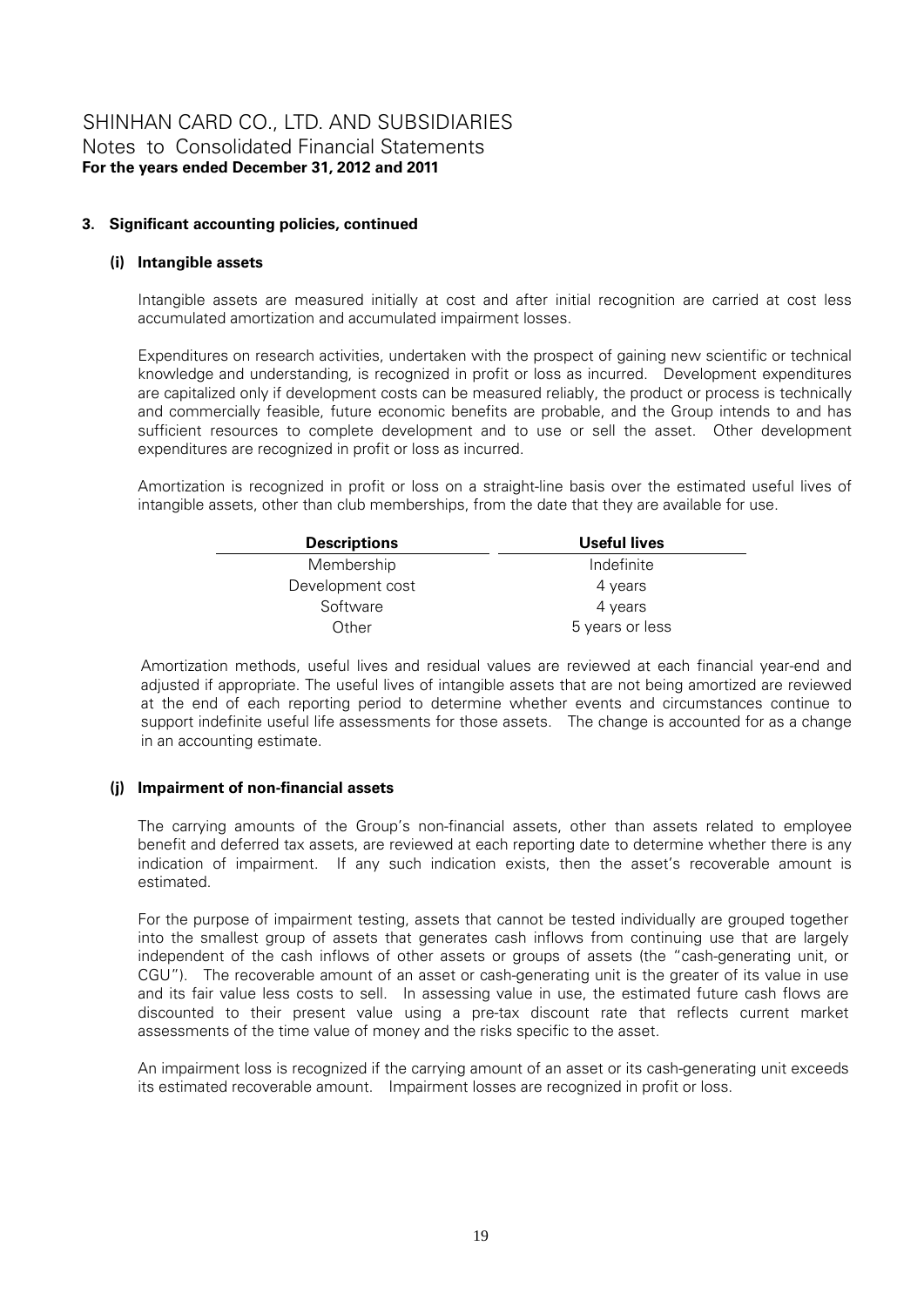# **3. Significant accounting policies, continued**

# **(k) Leases**

Leases where the Group assumes substantially all the risks and rewards of ownership are classified as finance leases. All other leases are classified as operating leases.

#### *Finance lease*

A finance lease receivable is the net investment in the lease asset representing the aggregate future minimum lease payments including unguaranteed residual value, if any. The difference between the finance lease receivable and the book value of the underlying asset is recorded as gain (loss) on disposition of lease asset. Additionally, the lease payments received are recognized as collection of finance lease receivable and interest income, determined using the effective interest rate. The Group also recognizes initial direct costs incurred in negotiating and arranging a finance lease, included as part of net investment, and those costs are expensed as an adjustment to revenue over the lease term.

#### *Operating lease*

For an operating lease, revenue on lease is recognized evenly throughout the lease period, and the operating lease assets are depreciated using the same depreciation method and estimated useful lives used for similar assets held by the Group. The Group also recognizes initial direct costs incurred in negotiating and arranging an operating lease, as a separated asset. The depreciation for leased assets is consistent with the Group's depreciation for similar assets.

### **(l) Non-derivative financial liabilities**

Financial liabilities are classified into financial liabilities at fair value through profit or loss and other financial liabilities in accordance with the substance of the contractual arrangement and the definitions of a financial liability. Financial liabilities are recognized in the consolidated financial statements when the Group becomes a party to the contractual provisions of the instrument.

A financial liability is classified at fair value through profit or loss if it is classified as held for trading or designated as such upon initial recognition. Financial liabilities at fair value through profit or loss are measured at fair value, and changes therein are recognized in profit or loss. Attributable transaction costs are recognized in profit or loss as incurred.

The financial liabilities that are not classified as at fair value through profit or loss are classified into other financial liabilities. The liabilities are measured at fair value less transaction costs that are directly attributable to the issuance upon initial recognition. Subsequent to initial recognition, they are measured at amortized cost using the effective interest method.

The Group removes a financial liability from its consolidated statement of financial position only when it is extinguished – i.e. when its contractual obligations are discharged, cancelled or expired.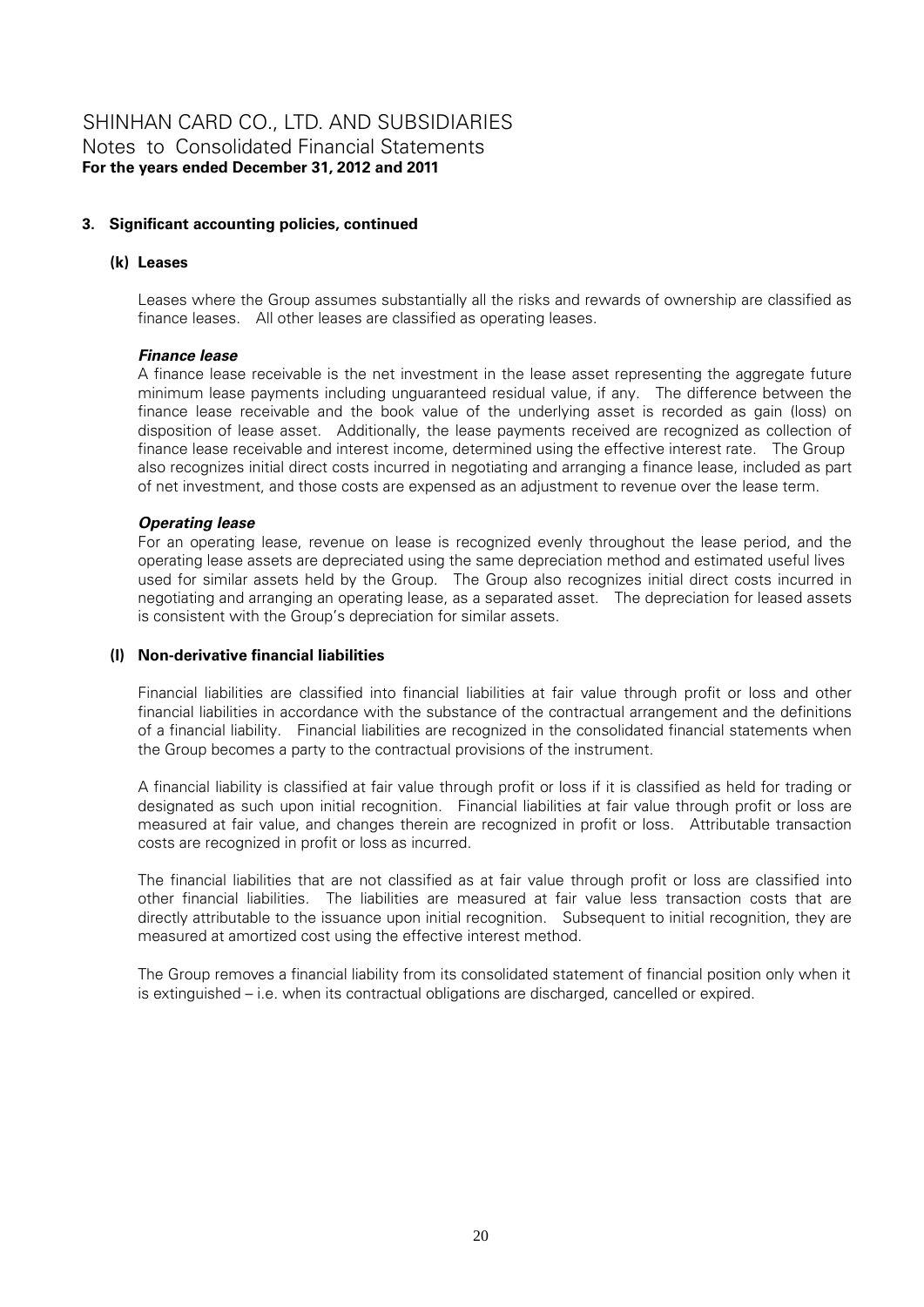# **3. Significant accounting policies, continued**

### **(m) Employee benefits**

(i) Short-term employee benefits

Short-term employee benefits are employee benefits that are due to be settled within 12 months after the end of the period in which the employees render the related service. Short-term employee benefit obligations are measured on an undiscounted basis and are expensed as the related service is provided.

(ii) Other long-term employee benefits

Long-term employee benefits are employee benefits that are not due to be settled within 12 months after the end of the period in which the employees render the related service. The Group's net obligation in respect of long-term employee benefits other than pension for current and prior periods; that benefit is discounted to determine its present value and the fair value of any related assets is deducted. The discount rate is the yield at the reporting date on high credit-rated bonds that have maturity dates approximating the terms of the Group's obligations. The calculation is performed using the projected unit credit method. Any actuarial gains and losses are recognized in profit or loss in the period in which they arise.

(iii) Post-employment benefit plan

The Group has introduced both a defined benefit pension plan and defined contribution pension plan. Employees have a right to choose one of those pension plans.

# *Defined contribution plans*

The Group has no further payment obligations once the contributions have been paid, which are classified as a defined contribution plan. The contributions are recognized as an expense, unless included in the cost of an asset. If the contribution already paid exceeds the contribution due for service before the end of the reporting period, the Group recognizes that excess as an asset (prepaid expense) to the extent that the prepayment will lead to, for example, a reduction in future payments or cash refund.

#### *Defined benefit plans*

The defined benefit liabilities are calculated at the present value of the defined benefit obligations less the fair value of the plan assets at the end of the reporting period. The calculation is performed annually by a qualified independent actuary using the projected unit credit method.

The discount rate is the yield at the reporting date on high credit-rated bonds that have maturity dates approximating the terms of the Group's obligations and that are denominated in the same currency in which the benefits are expected to be paid. With regard to actuarial gains and losses which arise from application of actuarial assumptions, the Group recognizes all actuarial gains and losses in profit or loss.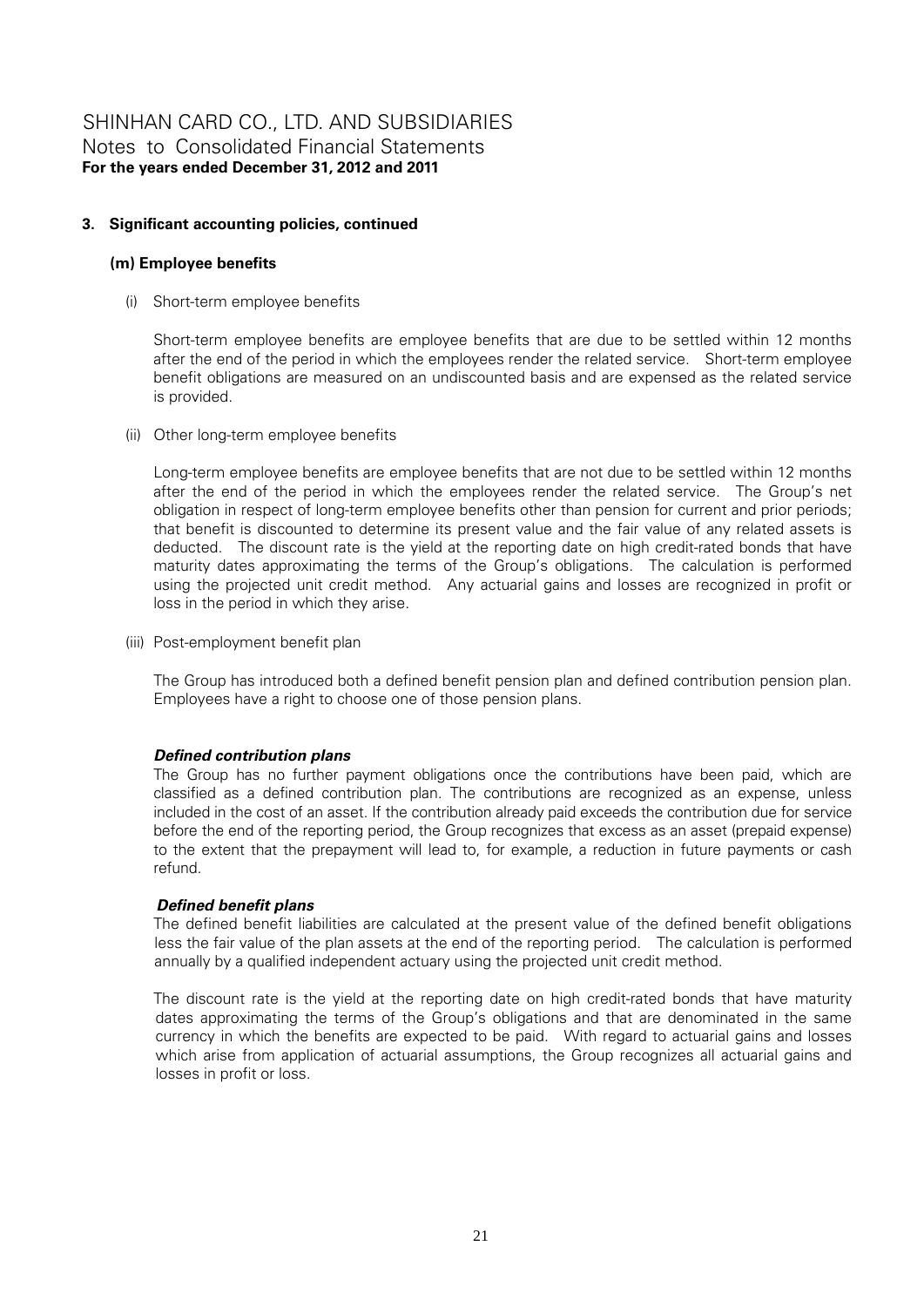# **3. Significant accounting policies, continued**

### **(m) Employee benefits, continued**

When the calculation results in a benefit to the Group, the recognized asset is limited to the total of any unrecognized past service costs and the present value of economic benefits available in the form of any future refunds from the plan or reductions in future contributions to the plan.

When the benefits of a plan are improved, the portion of the increased benefit relating to past service by employees is recognized in profit or loss on a straight-line basis over the average period until the benefits become vested. If the defined benefit plan is introduced incipiently or amended, and the benefits vest immediately, the expense is recognized immediately in profit or loss.

#### (iv) Termination benefits

Termination benefits are recognized as an expense when the Group is committed demonstrably, without realistic possibility of withdrawal, to a formal detailed plan to either terminate employment before the normal retirement date, or to provide termination benefits as a result of an offer made to encourage voluntary redundancy.

Termination benefits for voluntary redundancies are recognized as an expense if the Group has made an offer of voluntary redundancy, it is probable that the offer will be accepted, and the number of acceptances can be estimated reliably. If benefits are payable more than 12 months after the reporting period, then they are discounted to their present value.

#### **(n) Provisions**

A provision is recognized if, as a result of a past event, the Group has a present legal or constructive obligation that can be estimated reliably, and it is probable that an outflow of economic benefits will be required to settle the obligation. The risks and uncertainties that inevitably surround many events and circumstances are taken into account in reaching the best estimate of a provision. If the effect of the time value of money is material, the amount of a provision is the present value of the expenditures expected to be required to settle the obligation.

Provisions are reviewed at the end of each reporting period and adjusted to reflect the current best estimate. If it is no longer probable that an outflow of resources embodying economic benefits will be required to settle the obligation, the provision is reversed.

Where some or all of the expenditures required to settle a provision are expected to be reimbursed by another party, the reimbursement shall be recognized when, and only when, it is virtually certain that reimbursement will be received if the entity settles the obligation. The reimbursement shall be treated as a separate asset.

The Group recognized provisions with regard to litigation, customer loyalty programme and unused credit commitments for credit purchases and cash advances. Allowance for unused credit commitments is estimated using valuation model by credit conversion factor, probability of default and loss given default. And, in accordance with rental contracts that require restoration at the end of the contract period, present values of the expected restoration costs are recognized as allowance for asset retirement obligation.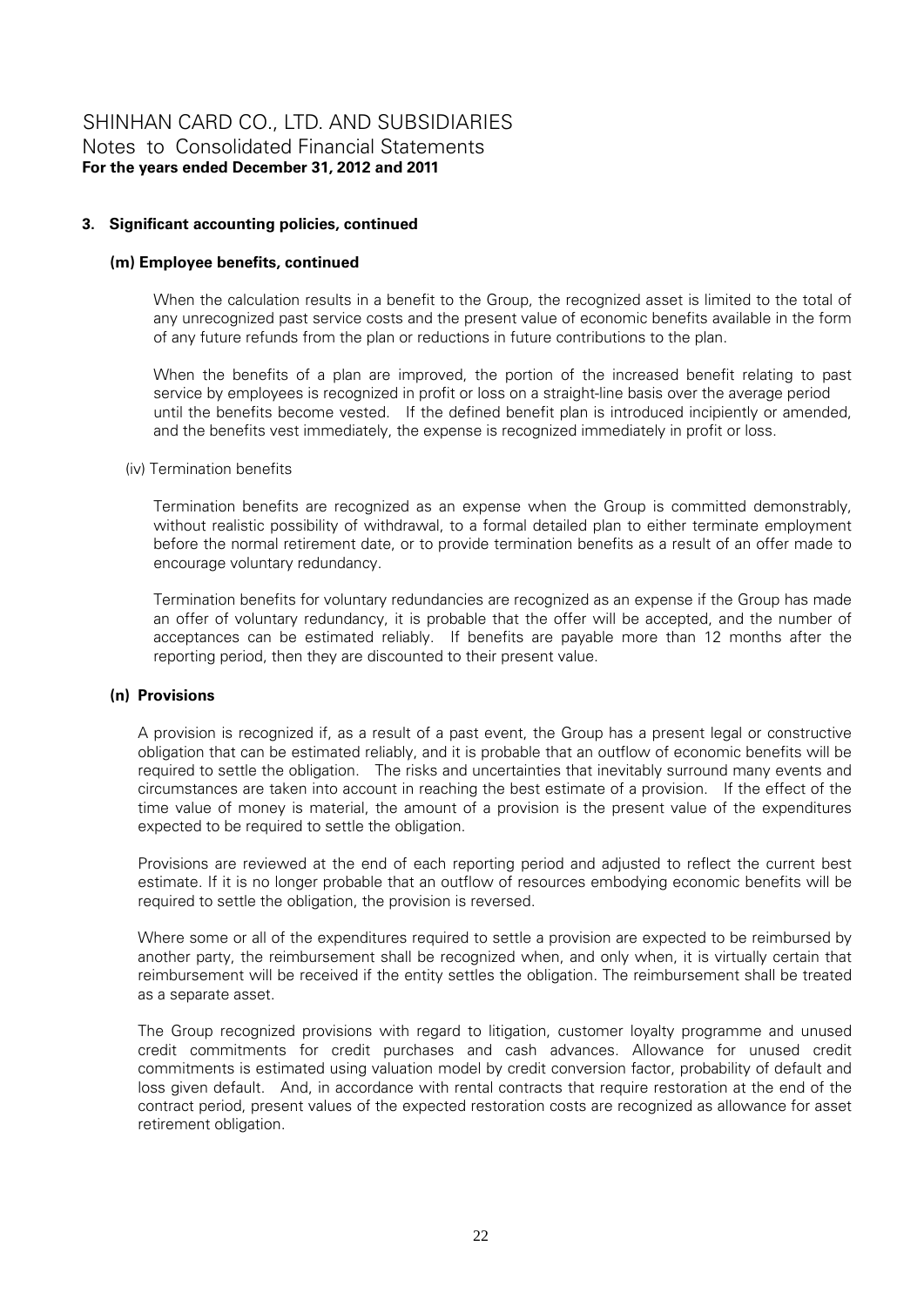# **3. Significant accounting policies, continued**

### **(o) Foreign currency transactions**

Transactions in foreign currencies are translated to the respective functional currencies of Group entities at exchange rates at the dates of the transactions. Monetary assets and liabilities denominated in foreign currencies at the reporting date are retranslated to the functional currency at the exchange rate at that date. Non-monetary assets and liabilities denominated in foreign currencies that are measured at fair value are retranslated to the functional currency at the exchange rate at the date that the fair value was determined. Non-monetary items that are measured in terms of historical cost in a foreign currency are translated using the exchange rate at the date of the transaction.

Foreign currency differences arising on the settlement of monetary items and on translating monetary items are recognized in profit or loss, except for differences arising on the retranslation of available-forsale equity instruments, a financial liability designated as a hedge of the net investment in a foreign operation, or qualifying cash flow hedges, which are recognized in other comprehensive income. When gains or losses on non-monetary items are recognized in other comprehensive income, exchange components of those gains or losses are recognized in other comprehensive income. Conversely, when gains or losses on non-monetary items are recognized in profit or loss, exchange components of those gains or losses are recognized in profit or loss.

### **(p) Share capital**

Ordinary shares are classified as equity. Incremental costs directly attributable to the issue of ordinary shares and share options are recognized as a deduction from equity, net of any tax effects.

#### **(q) Share-based payment transactions**

For equity-settled share-based payment transactions, the Group measures the goods or services received, and the corresponding increase in equity, directly, at the fair value of the goods or services received, unless that fair value cannot be estimated reliably. If the Group cannot estimate reliably the fair value of the goods or services received, the Group measures their value, and the corresponding increase in equity, indirectly, by reference to the fair value of the equity instruments granted. The amount recognized as an expense is adjusted to reflect the number of awards for which the related service and non-market vesting conditions are expected to be met, such that the amount ultimately recognized as an expense is based on the number of awards that do meet the related service and nonmarket performance conditions at the vesting date.

The fair value of the amount payable to employees in respect of share appreciation rights, which are settled in cash, is recognized as an expense with a corresponding increase in liabilities, over the period that the employees unconditionally become entitled to payment. The liability is remeasured at each reporting date and at settlement date. Any changes in the fair value of the liability are recognized as personnel expense in profit or loss.

Shinhan Financial Group, which is the parent company of the Group, has granted shares or share options to the Company's employees. In accordance with a repayment arrangement with Shinhan Financial Group, the Company is required to pay Shinhan Financial Group for the provision of the sharebased payments. The Group recognizes the costs as expenses and accrued expenses in liabilities for the service period. When vesting conditions are not satisfied because of death, retirement or dismissal of employees during the specified service period, no amount is recognized for goods or services received on a cumulative basis. Share-based payment arrangements in which the Group has no obligation to settle the share-based payment transaction are accounted for as equity-settled sharebased payment transactions, regardless of the repayment arrangement with Shinhan Financial Group.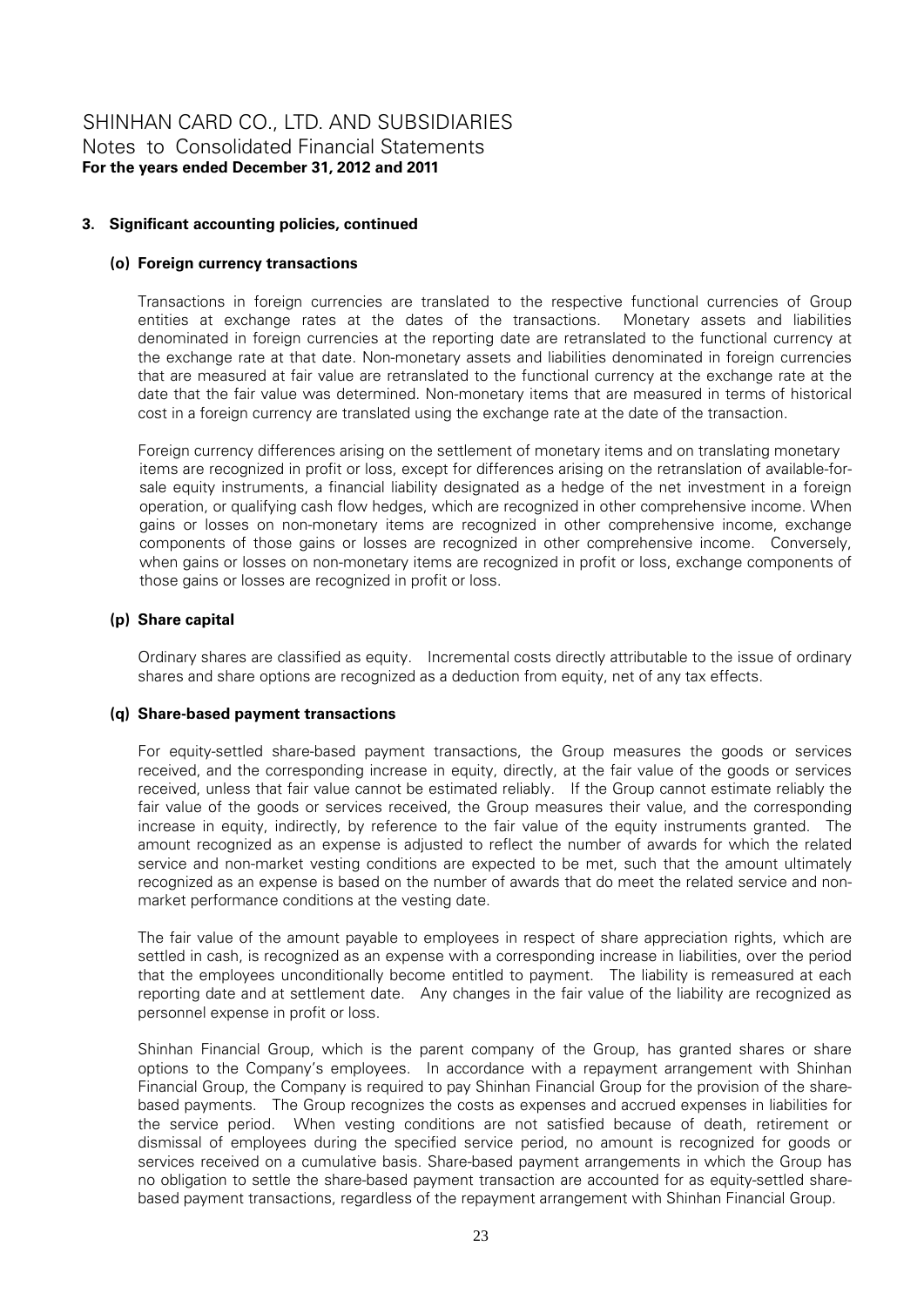# **3. Significant accounting policies, continued**

### **(r) Interest and fee income recognition**

The Group recognizes interest and fee income from cardholders and merchants on an accrual basis. However, the Group recognizes service charges and interest income from delinquent cardholders on a cash basis. Certain fees associated with lending activities which meet specified criteria, are deferred and amortized over the life of the loan as an adjustment to the carrying amount of the loan. The amortization of deferred fee is recognized as operating revenue by the effective interest rate method.

### **(s) Customer loyalty programmes**

The fair value of the consideration received or receivable in respect of the initial sale is allocated between award credits ("points") and other components of the fee and commission income. The Group provides awards, in the form of price discounts and by offering a variety of gifts. The amount allocated to the points is estimated by reference to the fair value of the monetary and non-monetary benefits for which they could be redeemed, since the fair value of the points themselves is not directly observable. The fair value of the benefits is estimated taking into account the expected redemption rate and the timing of such expected redemptions. Such amount is deferred and recognized as accrued income and revenue is recognized only when the points are redeemed and the Group has fulfilled its obligations to provide the benefits. The amount of revenue recognized in those circumstances is based on the number of points that have been redeemed in exchange for benefits, relative to the total number of points that are expected to be redeemed.

A provision for onerous contracts is recognized when the expected benefits to be derived by the Group from customer loyalty programmes are lower than the unavoidable cost of meeting its obligations under the programmes.

#### **(t) Finance income and finance costs**

Finance income comprises interest income on funds invested (including available-for-sale financial assets), dividend income, gains on the disposal of available-for-sale financial assets, changes in the fair value of financial assets at fair value through profit or loss, and gains on hedging instruments that are recognized in profit or loss.

Interest income is recognized as it accrues in profit or loss, using the effective interest method. Dividend income is recognized in profit or loss on the date that the Group's right to receive payment is established, which in the case of quoted securities is the ex-dividend date.

Finance costs comprise interest expense on borrowings, unwinding of the discount on provisions, dividends on preference shares classified as liabilities, changes in the fair value of financial assets at fair value through profit or loss, impairment losses recognized on financial assets, and losses on hedging instruments that are recognized in profit or loss. Borrowing costs that are not directly attributable to the acquisition, construction or production of a qualifying asset are recognized in profit or loss using the effective interest method.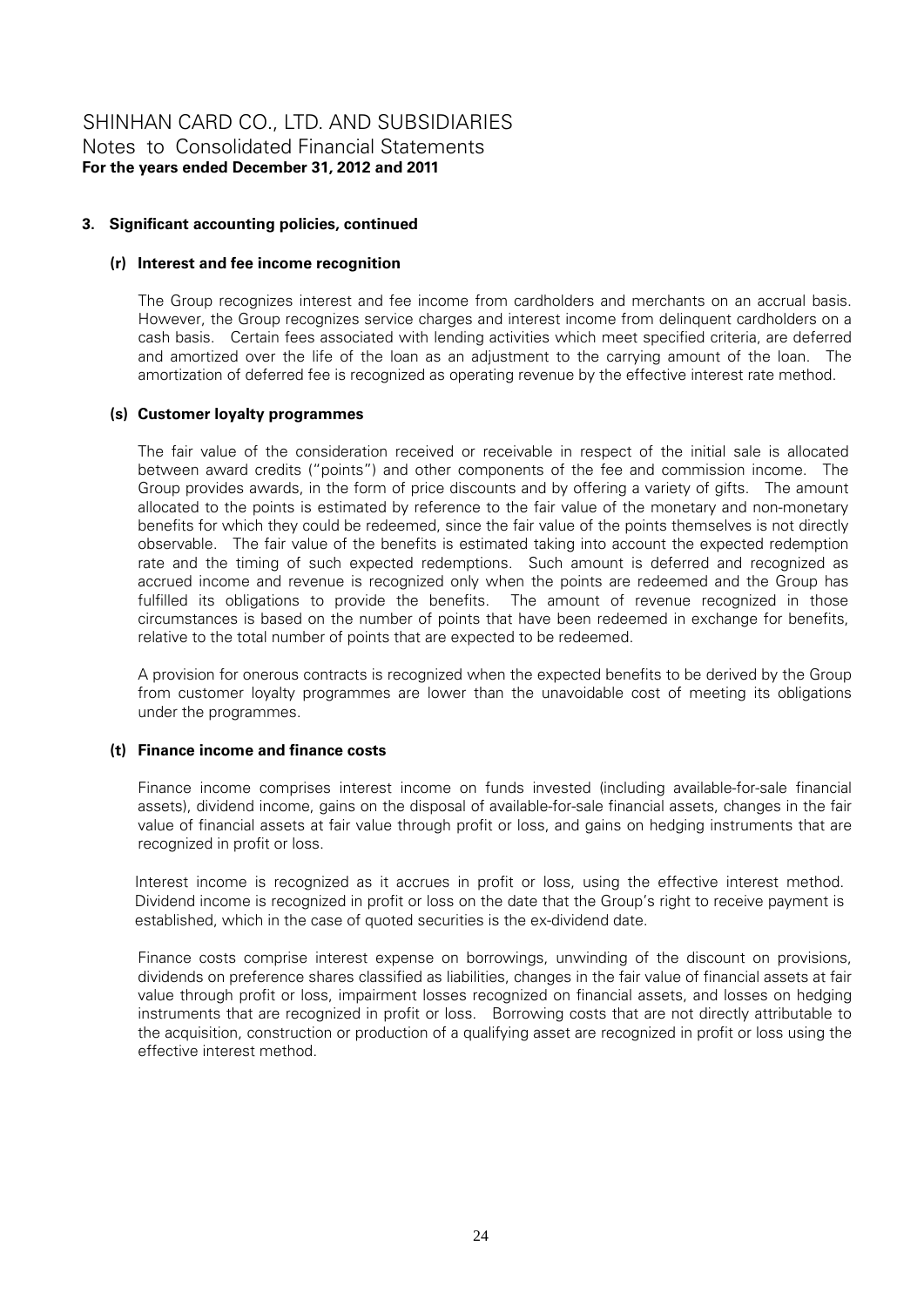# **3. Significant accounting policies, continued**

# **(u) Income taxes**

Income tax on the income or loss for the year comprises current and deferred tax. Income tax is recognized in the statement of comprehensive income except to the extent that it relates to items recognized directly in equity, in which case it is recognized in equity.

Shinhan Financial Group, which is the parent company of the Group, files with the Korean tax authorities its national income tax return under the consolidated corporate tax system, which allows it to make national income tax payments based on the consolidated profits or losses of the Shinhan Financial Group and its wholly owned domestic subsidiaries including the Company. Deferred taxes are measured based on the future tax benefits expected to be realized in consideration of the expected profits or losses of eligible companies in accordance with the consolidated corporate tax system. Consolidated corporate tax amounts, once determined, are allocated to each of the subsidiaries and are used as a basis for the income taxes to be recorded in their stand-alone financial statements.

The Group recognizes a deferred tax liability for all taxable temporary differences associated with investments in subsidiaries and associates, except to the extent that the Group is able to control the timing of the reversal of the temporary difference; and it is probable that the temporary difference will not reverse in the foreseeable future. The Group recognizes a deferred tax asset for all deductible temporary differences arising from investments in subsidiaries and associates, to the extent that, and only to the extent that it is probable that the temporary difference will reverse in the foreseeable future; and taxable profit will be available against which the temporary difference can be utilized.

Deferred tax assets are reviewed at each reporting date and are reduced to the extent that it is no longer probable that the related tax benefit will be realized.

Deferred tax assets and liabilities are measured at the tax rates that are expected to be applied to the temporary differences when they reverse, based on the tax laws that have been enacted or substantively enacted by the end of reporting period. The measurement of deferred tax liabilities and deferred tax assets reflect the tax consequences that would follow from the manner in which the Group expects, at the end of the reporting period, to recover or settle the carrying amount of its assets and liabilities.

Deferred tax assets and liabilities are offset if there is a legally enforceable right to offset current tax liabilities and assets, and they relate to income taxes levied by the same tax authority on the same taxable entity, or on different tax entities, but they intend to settle current tax liabilities and assets on a net basis or their tax assets and liabilities will be realized simultaneously..

# **(v) Earnings per share**

The Group presents basic earnings per share (EPS) data for its ordinary shares. Basic EPS is calculated by dividing the profit or loss attributable to ordinary shareholders of the Group by the weighted average number of ordinary shares outstanding during the period, adjusted for own shares held.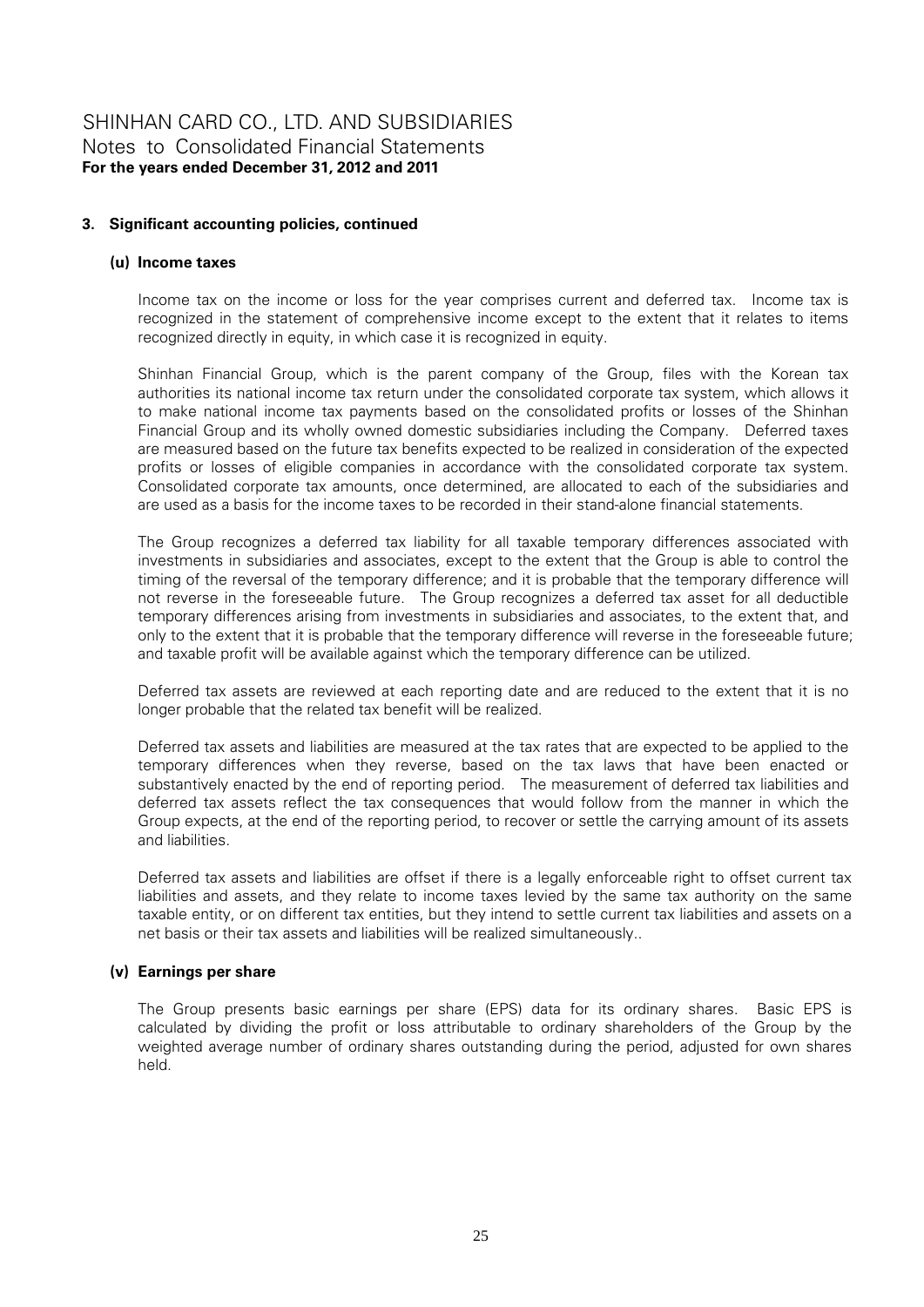### **3. Significant accounting policies, continued**

#### **(w) New standards and interpretations not yet adopted**

The following new standards, interpretations and amendments to existing standards have been published and are mandatory for the Group for annual periods beginning after January 1, 2012, and the Group has not early adopted them.

### (i) K-IFRS No.1110, *Consolidated Financial Statements*

The standard introduces a single control model to determine whether an investee should be consolidated. As a result, the Company may need to change its consolidation conclusion in respect of its investees, which may lead to changes in the current accounting for these investees. The standards are effective for annual periods beginning on or after January 1, 2013. Management believes the impact of the new standard on the Company's consolidated financial statements is not significant.

#### (ii) K-IFRS No.1111, *Joint Arrangements*

The standard classifies joint arrangements into two types - joint operations and joint ventures. A joint operation is a joint arrangement whereby the parties that have joint control of the arrangement (i.e. joint operators) have rights to the assets, and obligations for the liabilities, relating to the arrangement. A joint venture is a joint arrangement whereby the parties that have joint control of the arrangement (i.e. joint venturers) have rights to the net assets of the arrangement. The standard requires a joint operator to recognize and measure the assets and liabilities (and recognize the related revenues and expenses) in relation to its interest in the arrangement in accordance with relevant K-IFRS applicable to the particular assets, liabilities, revenues and expenses. The standard requires a joint venturer to recognize an investment and to account for that investment using the equity method. The standards are effective for annual periods beginning on or after January 1, 2013. Management believes the impact of the new standard on the Group's consolidated financial statements is not significant.

# (iii) K-IFRS No.1112, *Disclosure of Interests in Other Entities*

The standard brings together into a single standard all the disclosure requirements about an entity's interests in subsidiaries, joint arrangements, associates and unconsolidated structured entities. The Company is currently assessing the disclosure requirements for interests in subsidiaries, interests in joint arrangements and associates and unconsolidated structured entities in comparison with the existing disclosures. The standard requires the disclosure of information about the nature, risks and financial effects of these interests. The standards are effective for annual periods beginning on or after January 1, 2013. Management believes the impact of the new standard on the Group's consolidated financial statements is not significant.

#### (iv) Amendments to K-IFRS No. 1019, *Employee Benefits*

The standard requires recognition of actuarial gains and losses immediately in other comprehensive income and to calculate expected return on plan assets based on the rate used to discount the defined benefit obligation. The standards are effective for annual periods beginning on or after January 1, 2013. Management cannot estimate in the process of evaluating the impact of the amendments on the Group's consolidated financial statements as of December 31, 2012.

#### (v) K-IFRS No. 1113, *Fair Value Measurement*

The standard defines fair value and a single framework for fair value, and requires disclosures about fair value measurements. The standards are effective for annual periods beginning on or after January 1, 2013. Management believes the impact of the new standard on the Group's consolidated financial statements is not significant.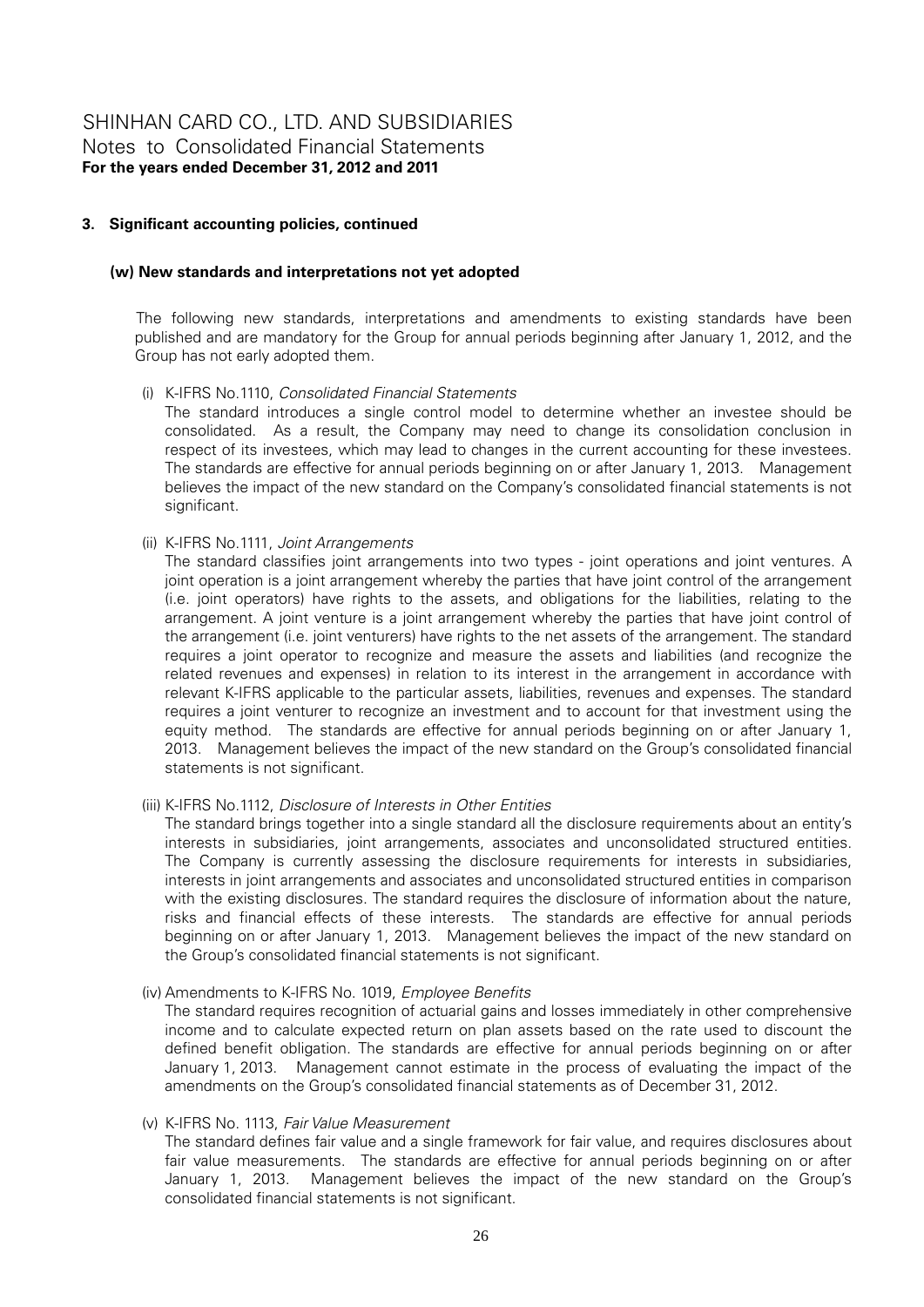# **3. Significant accounting policies, continued**

# **(w) New standards and interpretations not yet adopted, continued**

(vi) Amendments to K-IFRS No. 1001, *Presentation of Financial Statements*

The amendments require presenting in other comprehensive income on the basis of whether they are potentially reclassifiable to profit or loss subsequently (reclassification adjustments). The standards are effective for annual periods beginning on or after July 1, 2012. Management believes the impact of the amendments on the Group's consolidated financial statements is not significant.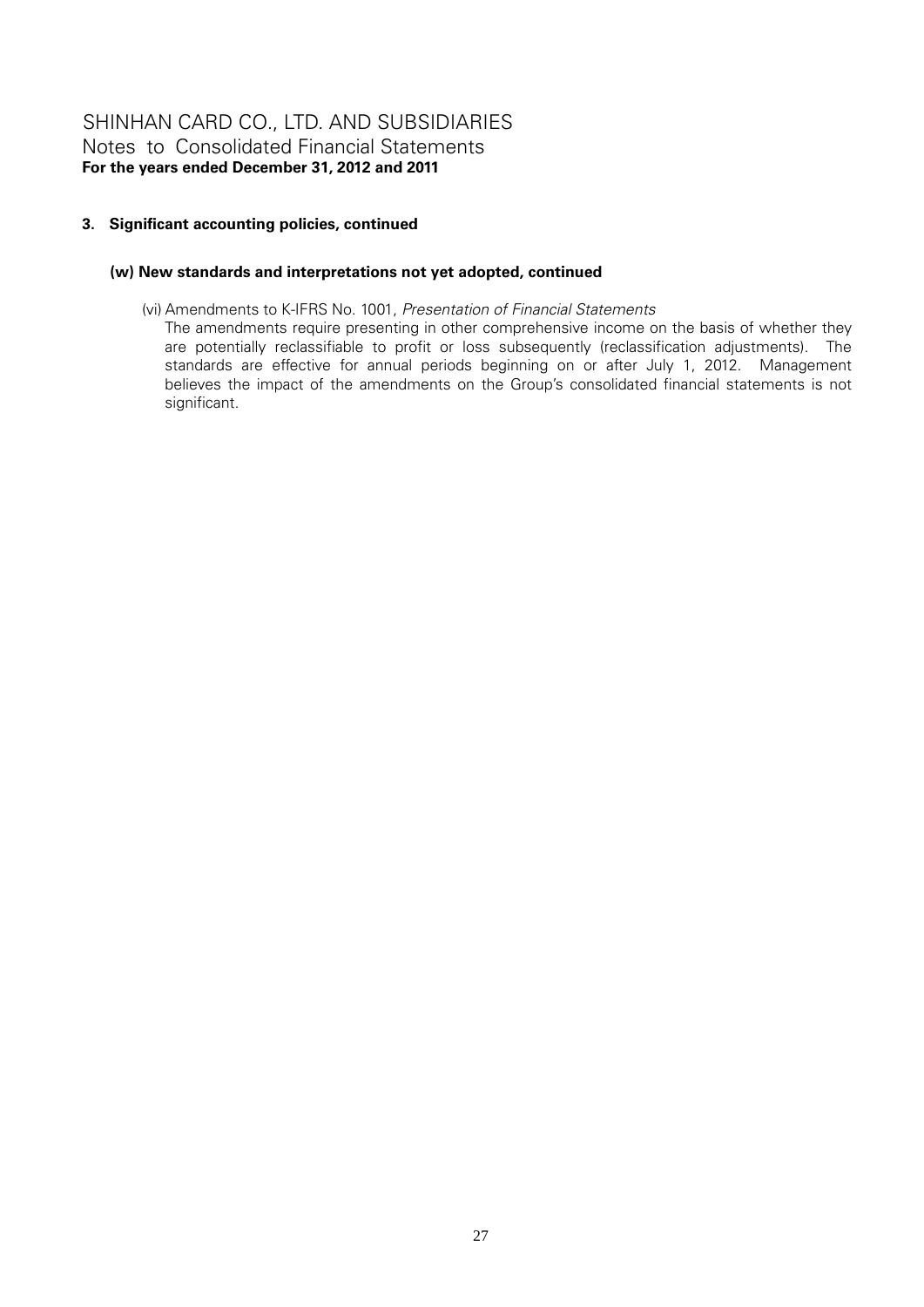# **4. Financial risk management**

# **(a) General information of risk management**

The Group has exposure to the following risks from its use of financial instruments:

- credit risk
- liquidity risk
- market risk

This note presents information about the Group's exposure to each of the above risks, the Group's objectives, policies and processes for measuring and managing risk, and the Group's management of capital. Further quantitative disclosures are included throughout these consolidated financial statements.

(i) Organization for risk management

Major decisions relating to risk management are made by the Risk Management Committee under the Board of Directors. To effectively implement the Risk Management Committee's determination and deliberation, the Group runs the Risk Management Council which includes the CRO (Chief Risk Officer) as chairman and consists of heads of relevant units and divisions. In order to assist the two committees, there is an independent risk management team which is fully in charge of tasks related to risk management.

In addition, the Group established a Credit Review Committee to separate the credit review from credit policy decision-making. The Credit Review Committee is led by the CRO and consists of heads of relevant divisions and teams which conducts credit evaluations on the credit to corporate customers over a certain amount of money and other significant credit.

(ii) Risk management process

The Group measures credit risk, market risk, interest rate risk and liquidity risk using an Enterprise Risk Management System. The Group uses the system to determine an acceptable level of risks before the establishment of an annual financial plan, and sets an upper growth limit as a guideline, which considers available capital and risk capital. On the basis of organized financial plans in accordance with established guidelines, the Group organizes risk plans and sets risk limits and risk tolerance which encompasses the Group's risk appetite.

# *Risk limits*

Risk limits are set on the basis of the risk capital principles or by the regulatory capital requirements. The Group manages total risk limits, risk limits for each type of risk and risk limits by business segment product. If these risk measurements approach 95% of their risk limits, the Group reports the risk limit measurements to the CRO of Shinhan Financial Group and the CRO report to the Group Risk Management Committee.

#### *Risk tolerance*

The Group sets and operates risk tolerance levels to enhance risk management abilities by performing stress tests, monitoring the differences between actual losses and expected losses, and preparing a counter-measure, if necessary.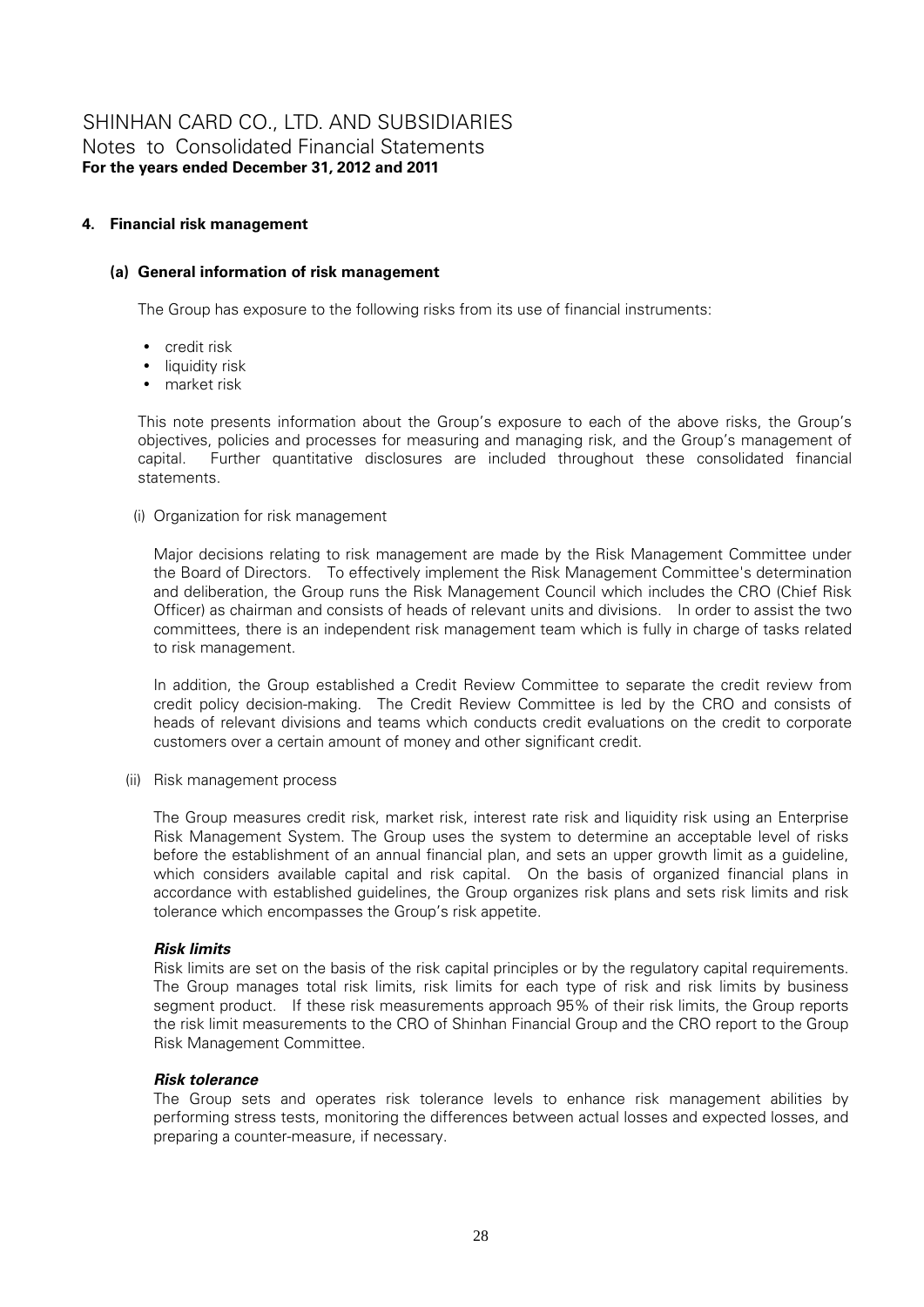# **4. Financial risk management, continued**

#### **(a) General information of risk management, continued**

(iii) Risk monitoring

Risk Monitoring is performed by the Shinhan Financial Group's risk dashboard regular risk measurements and monitoring systems of the Risk Management Council and Risk Management Committee, and the Enterprise Risk Management System. The Group performs weekly monitoring of short-term credit quality indicators and leading economic indicators.

### *Risk dashboard*

The risk dashboard is a risk monitoring system to provide early detection and a proactive response to portfolio risks and abnormal symptoms, and monitor key targets by business lines and members (low CB grade). It performs the pre-detection function on certain risk factors such as an unexpected increase in assets and external news stories. By regular monitoring, the risk management team analyzes the cause, and prepares and implements a counter-measure.

### *Risk measurement and monitoring report*

The Group regularly reports the overall results of risk measurement and indicators monitoring to Risk Management Council and Risk Management Committee. Regular monitoring items consist of operational status of risk limits (total / type / product), portfolio guidelines, level of enterprise crisis, economic / market trends, detailed indicators to credit quality, and financing and liquidity risk.

Especially, it is important for the Group to enhance proactive forecasting abilities for short-term delinquency indicators since the asset turnover period is short in the credit card business. The Group operates a roll-rate based forecasting model for short-term delinquency by reflecting seasonal effects.

In addition, the forecasting of medium term credit quality indicators for the more than six months period is essential to support establishing a proactive strategy for changes in macroeconomic environment and market conditions. The Group operates a forecasting model which is based on scenario analysis considering the trend of changes in portfolios and a statistical model using both internal and external variables. The Group continuously searches for a forecasting model which is more accurate and predictive.

(iv) Enterprise crisis management system

Enterprise crisis management includes quantitative crisis recognition, determination of crisis stage, setting up action items, and debriefing.

Internal and external crisis indicators are categorized as core or leading indicators. The risk management team analyzes qualitative information and meets with heads of departments to determine an action plan, if necessary.

Enterprise crisis stage consists of Normal 1, Normal 2, Cautionary 1, Cautionary 2, Crisis Impending, and Crisis, which is determined by scoring based on internal and external indicators.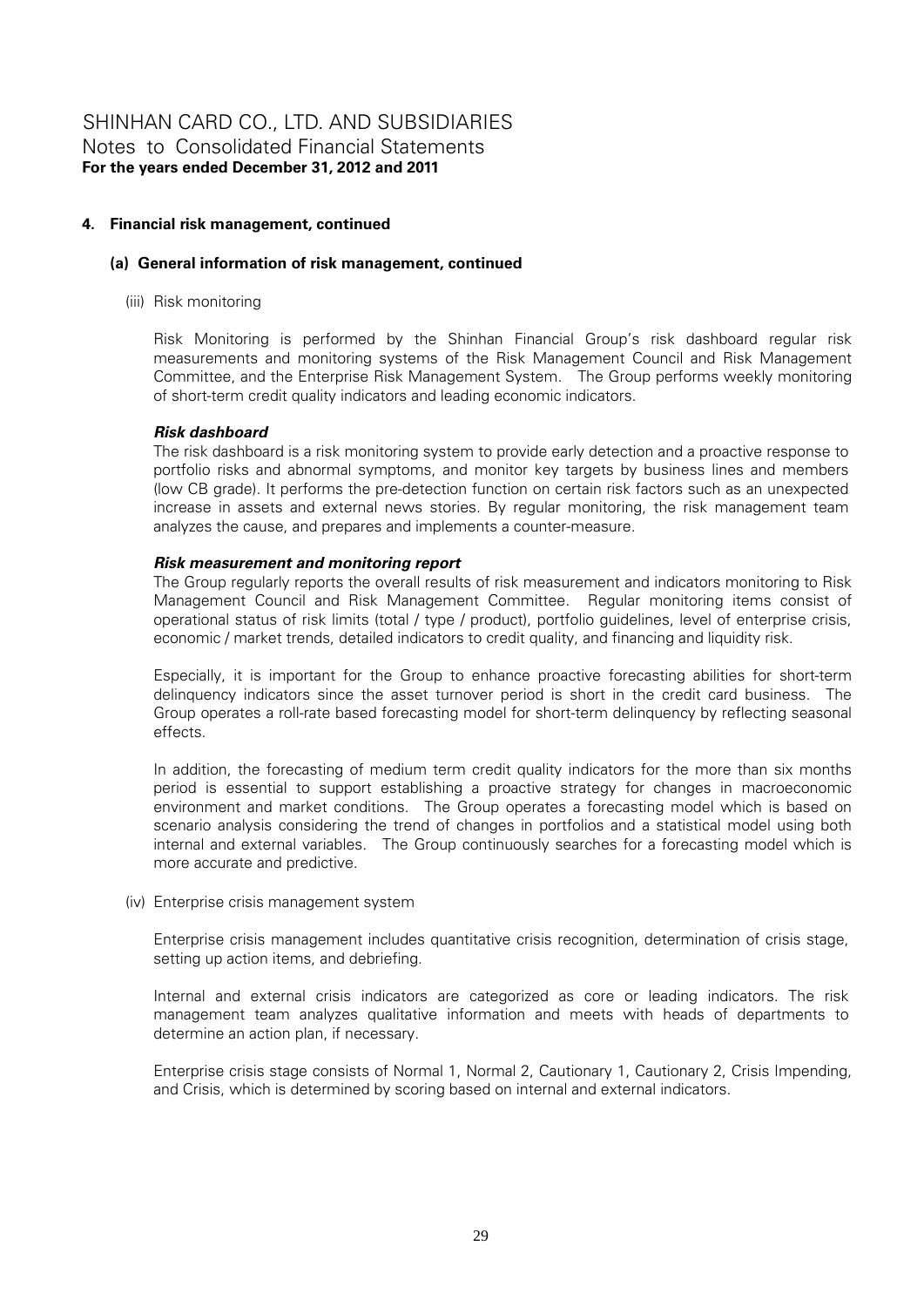# **4. Financial risk management, continued**

#### **(a) General information of risk management, continued**

Internal indicators are categorized according to asset quality, capital adequacy, profitability, and liquidity. External indicators are categorized into real economy, family credit, and money market, which influence the credit card business in general so that connectivity between internal indicators and external indicators can be enhanced.

Based on the assessment of crisis stage, appropriate action items for each crisis stage are set up and implemented. For the purpose of efficient operation of the Enterprise Crisis Management System, detailed roles and responsibilities for each organization are predefined. Crisis management organizations consist of a Risk management working-level meeting which performs daily monitoring, the meeting of heads of departments related to crisis management which is convened above the Cautionary stage, Risk Management Council, Crisis Management Council whose head is the CEO, and Group Crisis Management Council whose head is the CEO of the Shinhan Financial Group. These organizations and their detailed roles and responsibilities enable the Group to cope a with crisis systemically.

(v) Evaluation process

The Group sets and operates the standards on credit card issuances pursuant to the standard of review for payment ability prescribed by the Regulation on Supervision of Credit-specialized Financial Business. If the basic qualification standards are not met, the issuance of a credit card is prohibited. If they are met, the issuance of a credit card is possible only if the AS (Application Score) credit rating is above a certain degree, which is based on the Group's internal information, external information from credit bureaus, and personal information in the application form. The Group prohibits higher-risk customers from being issued a credit card by using supplementary information such as overdue history and credit bureaus' credit ratings.

The Group uses customers' transaction records with Shinhan Financial Group's subsidiaries, internal or external credit information, and characteristics of each customer group to improve its assessment functions on credit card issuances to new customers. The Group performs various kinds of simulations to cope with the changes in surroundings such as market conditions and economic trends so that the Group is able to predict potential risks of certain customer groups and establish the management policy for higher-risk groups.

The Group determines an optimized credit limit for new credit card holders according to their payment ability by reflecting occupation, income, property, debt, and transaction records with Shinhan Financial Group's subsidiaries. The Group operates a management system which enables the Group to monitor changes in risks and prevent high-risk groups from being credit card holders by monitoring monthly indicators.

(vi) Credit Scoring System

The Group's Credit Scoring System consists of ASS (Application Scoring System) and BSS (Behavioural Scoring System). BS (Behavioural Score) evaluates the credit card holder's credit quality regularly. Credit card AS (Application Score) evaluates potential credit card holder's; credit quality when they apply for credit card. Card loan AS and installment AS evaluate potential customers' credit quality. The Group make the use of the Credit Scoring System in order to monitor its customers and portfolio's risk exposure.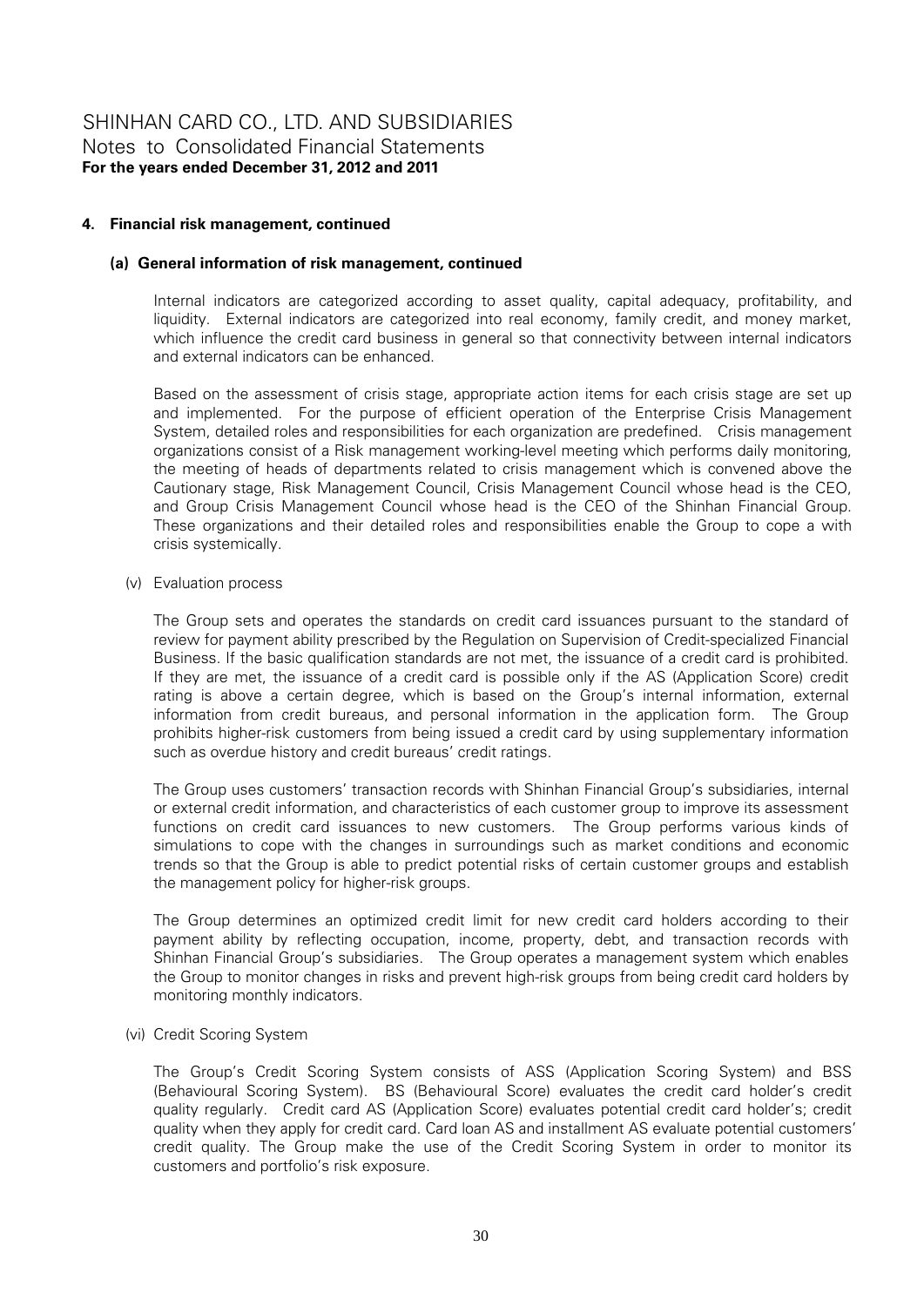(In millions of won)

# **4. Financial risk management, continued**

### **(b) Credit risk**

Credit risk is the risk of financial loss to the Group if a customer or counterparty to a financial instrument fails to meet its contractual obligations, and arises principally from the Group's receivables from customers and investment securities. The Group complies with credit risk management procedures pursuant to internal guidelines and regulations and continually monitors and improves these guidelines and regulations. Application of credit risk management includes all the transactions that could possibly generate economic loss. The Group assesses credit risks of those transactions and sets a limit on expected credit risks in advance.

The Group estimated credit risk of financial instruments using PD (Probability of Default), LGD (Loss Given Default), EAD (Exposure at Default) on the basis of risk estimation methodology of Basel. The Group improves correlation index of Basel basis conservatively to reflect credit card crisis in 2003 and nature of credit card business. Credit risks of derivatives, due from banks and securities were assessed using modified standard methodology of Basel. Amount of credit risks is divided into respective business segment and merchandise segment, and the Group sets limit for each segment that is monitored in the process of risk control. Contingency plans in case that credit risks assessed approach the limit are prepared in advance.

(i) Exposure to credit risk

Carrying amount of financial instruments represents the maximum exposure to credit risk. Exposure to credit risk of the Group as of December 31, 2012 and 2011 are as follows:

|                                           |   | 2012       | 2011       |
|-------------------------------------------|---|------------|------------|
| Due from banks and Loans and receivables  |   |            |            |
| Bank                                      | W | 1,422,051  | 1,225,034  |
| Household                                 |   | 17,909,017 | 17,540,857 |
| Credit sales                              |   | 10.254.324 | 9,649,810  |
| Cash advances                             |   | 2,569,433  | 2,996,866  |
| Card loans                                |   | 3,132,669  | 3,235,621  |
| Installment finance and others            |   | 1,952,591  | 1,658,560  |
| Government/Public institution/the Bank of |   |            |            |
| Korea                                     |   | 132,319    | 63,927     |
| Corporate                                 |   | 1,173,961  | 1,409,415  |
|                                           |   | 20,637,348 | 20,239,233 |
| Available-for-sale financial assets       |   |            |            |
| Debt securities                           |   | 3,869      | 5,805      |
| Other Assets                              |   |            |            |
| <b>Other financial Assets</b>             |   | 467,171    | 755,871    |
|                                           | ₩ | 21,108,388 | 21,000,909 |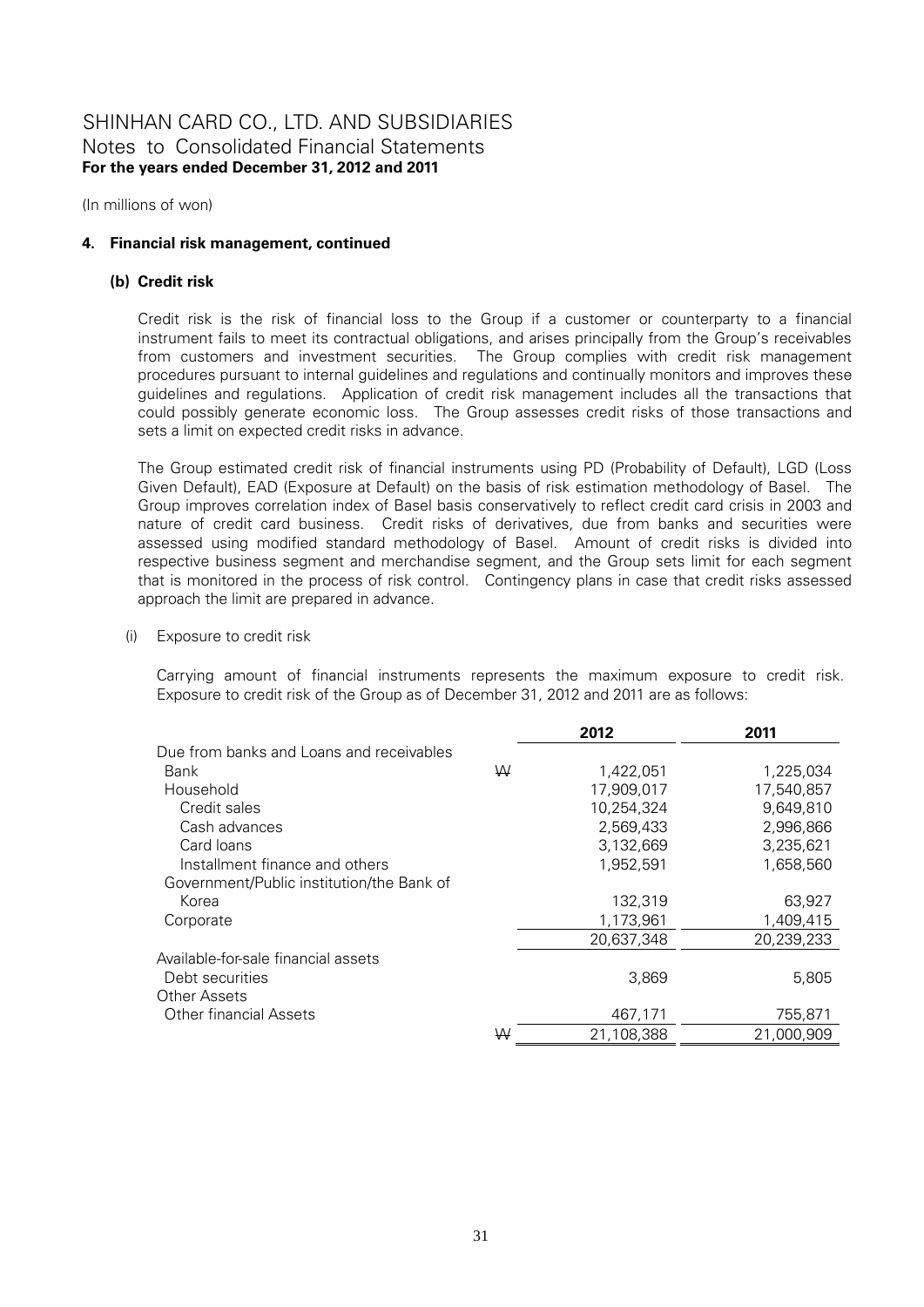(In millions of won)

### **4. Financial risk management, continued**

# **(b) Credit risk, continued**

#### (ii) Analysis of the past due and impaired amounts

Set out below is an analysis of the past due and impaired amounts of due from banks, loans and receivables by counterparties, debt securities as of December 31, 2012 and 2011 are as follow :

|                                              |   | 2012       |                                                                            |            |              |  |
|----------------------------------------------|---|------------|----------------------------------------------------------------------------|------------|--------------|--|
|                                              |   |            | <b>Neither past</b><br>Past due but<br>due nor<br>not impaired<br>impaired |            | <b>Total</b> |  |
| Bank                                         | ₩ | 1,414,001  | 8,226                                                                      |            | 1,422,227    |  |
| Household                                    |   | 17,461,248 | 656,462                                                                    | 539,451    | 18,657,161   |  |
| Credit sales                                 |   | 10,065,722 | 343,809                                                                    | 138,917    | 10,548,448   |  |
| Cash advances                                |   | 2,516,908  | 141,920                                                                    | 117,888    | 2,776,716    |  |
| Card Ioans                                   |   | 3,098,563  | 114,985                                                                    | 72,896     | 3,286,444    |  |
| Installment finance and                      |   |            |                                                                            |            |              |  |
| others                                       |   | 1,780,055  | 55,748                                                                     | 209,750    | 2,045,553    |  |
| Government/Public<br>institution/the Bank of |   |            |                                                                            |            |              |  |
| Korea                                        |   | 109,832    | 24,331                                                                     | 53         | 134,216      |  |
| Corporate                                    |   | 1,065,584  | 112,840                                                                    | 8,632      | 1,187,056    |  |
|                                              |   | 20,050,665 | 801,859                                                                    | 548,136    | 21,400,660   |  |
| Allowance for doubtful                       |   |            |                                                                            |            |              |  |
| accounts                                     |   | (328, 424) | (95, 028)                                                                  | (335, 991) | (759,443)    |  |
|                                              | W | 19,722,241 | 706,831                                                                    | 212,145    | 20,641,217   |  |

|                                              |   | 2011                                                                       |          |                 |              |  |
|----------------------------------------------|---|----------------------------------------------------------------------------|----------|-----------------|--------------|--|
|                                              |   | <b>Neither past</b><br>Past due but<br>due nor<br>not impaired<br>impaired |          | <b>Impaired</b> | <b>Total</b> |  |
| Bank                                         | W | 1,225,122                                                                  | 11       |                 | 1,225,133    |  |
| Household                                    |   | 17,177,233                                                                 | 594,457  | 443,807         | 18,215,497   |  |
| Credit sales                                 |   | 9,510,743                                                                  | 289,393  | 102,452         | 9,902,588    |  |
| Cash advances                                |   | 2,948,491                                                                  | 149,744  | 104,010         | 3,202,245    |  |
| Card loans<br>Installment finance and        |   | 3,211,266                                                                  | 106,558  | 52,478          | 3,370,302    |  |
| others                                       |   | 1,506,733                                                                  | 48,762   | 184,867         | 1,740,362    |  |
| Government/Public<br>institution/the Bank of |   |                                                                            |          |                 |              |  |
| Korea                                        |   | 60,794                                                                     | 3,653    | 3               | 64,450       |  |
| Corporate                                    |   | 1,352,156                                                                  | 62,121   | 14,541          | 1,428,818    |  |
|                                              |   | 19,815,305                                                                 | 660,242  | 458,351         | 20,933,898   |  |
| Allowance for doubtful                       |   |                                                                            |          |                 |              |  |
| accounts                                     |   | (336,065)                                                                  | (88,399) | (264, 396)      | (688, 860)   |  |
|                                              | ₩ | 19,479,240                                                                 | 571,843  | 193,955         | 20,245,038   |  |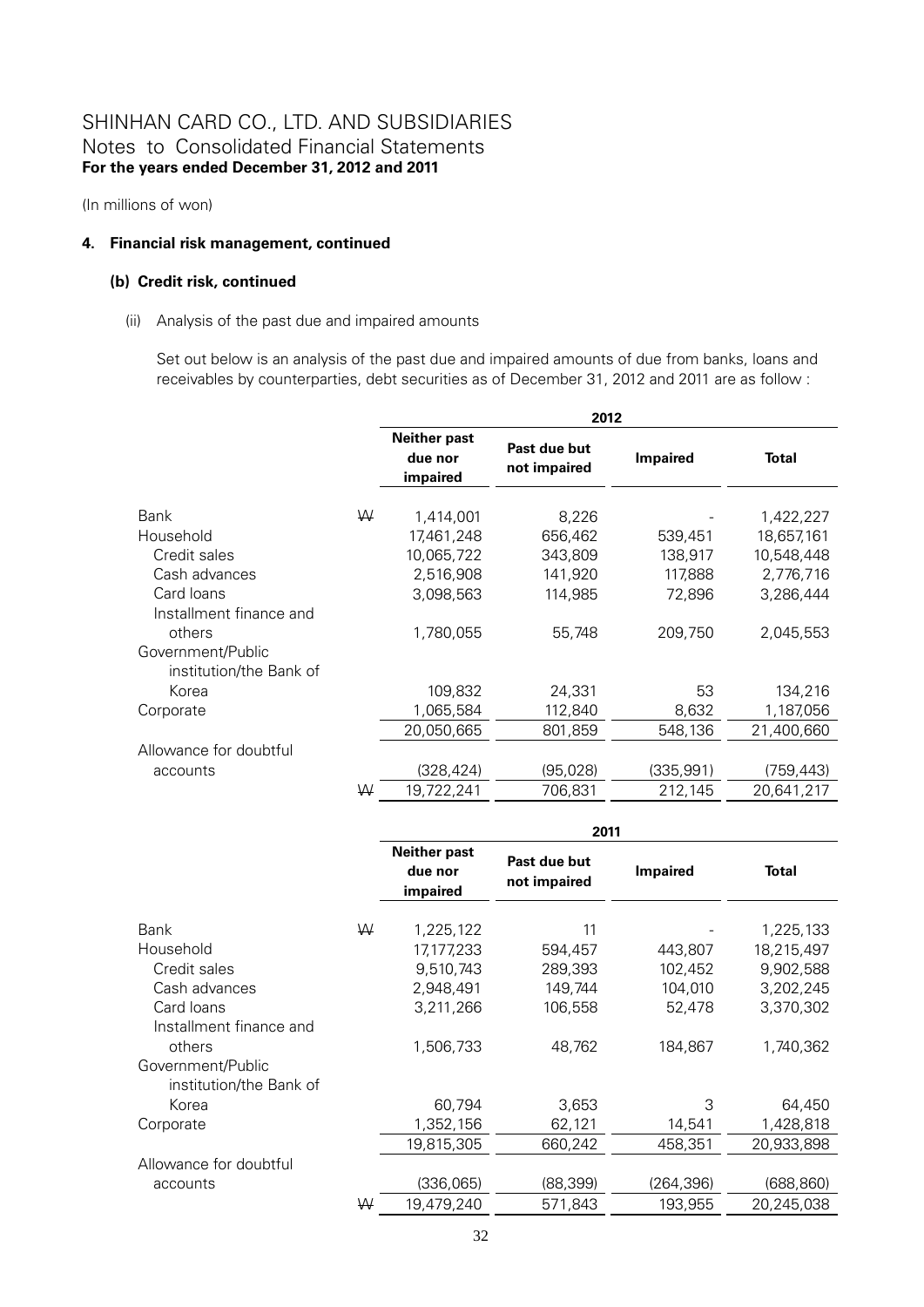(In millions of won)

# **4. Financial risk management, continued**

# **(b) Credit risk, continued**

(iii) Information about the credit quality of financial assets that are neither past due nor impaired

The Group classified due from banks, loans and receivables as several risk segments. Credit quality of risk segments that have less than average probability of default is determined to be outstanding and that of others is determined to be normal. Information about the credit quality of due from banks, loans and receivables that are neither past due nor impaired as of December 31, 2012 and 2011 are as follows:

|                                   |   |                    | 2012          |              |
|-----------------------------------|---|--------------------|---------------|--------------|
|                                   |   | <b>Outstanding</b> | <b>Normal</b> | <b>Total</b> |
| <b>Bank</b>                       | W | 1,411,792          | 2,197         | 1,413,989    |
| Household                         |   | 16,039,844         | 1,098,299     | 17,138,143   |
| Credit sales                      |   | 9,348,938          | 569,305       | 9,918,243    |
| Cash advances                     |   | 2.115.359          | 307,699       | 2,423,058    |
| Card Ioans                        |   | 2,876,501          | 146,273       | 3.022.774    |
| Installment finance and others    |   | 1,699,046          | 75.022        | 1.774.068    |
| Government/Public institution/the |   |                    |               |              |
| Bank of Korea                     |   | 40,567             | 68,673        | 109,240      |
| Corporate                         |   | 573,824            | 487,045       | 1,060,869    |
|                                   | ₩ | 18,066,027         | 1,656,214     | 19,722,241   |

|                                   |   |                    | 2011          |              |
|-----------------------------------|---|--------------------|---------------|--------------|
|                                   |   | <b>Outstanding</b> | <b>Normal</b> | <b>Total</b> |
|                                   |   |                    |               |              |
| Bank                              | W | 1,208,406          | 16,618        | 1,225,024    |
| Household                         |   | 15,281,107         | 1,567,488     | 16,848,595   |
| Credit sales                      |   | 8,600,669          | 768,810       | 9,369,479    |
| Cash advances                     |   | 2,356,431          | 486,602       | 2,843,033    |
| Card loans                        |   | 1,401,560          | 213,271       | 3,135,718    |
| Installment finance and others    |   | 1,375,013          | 98,805        | 1,500,365    |
| Government/Public institution/the |   |                    |               |              |
| Bank of Korea                     |   | 31,996             | 28,432        | 60,428       |
| Corporate                         |   | 682,897            | 662,296       | 1,345,193    |
|                                   | W | 17,204,406         | 2,274,834     | 19,479,240   |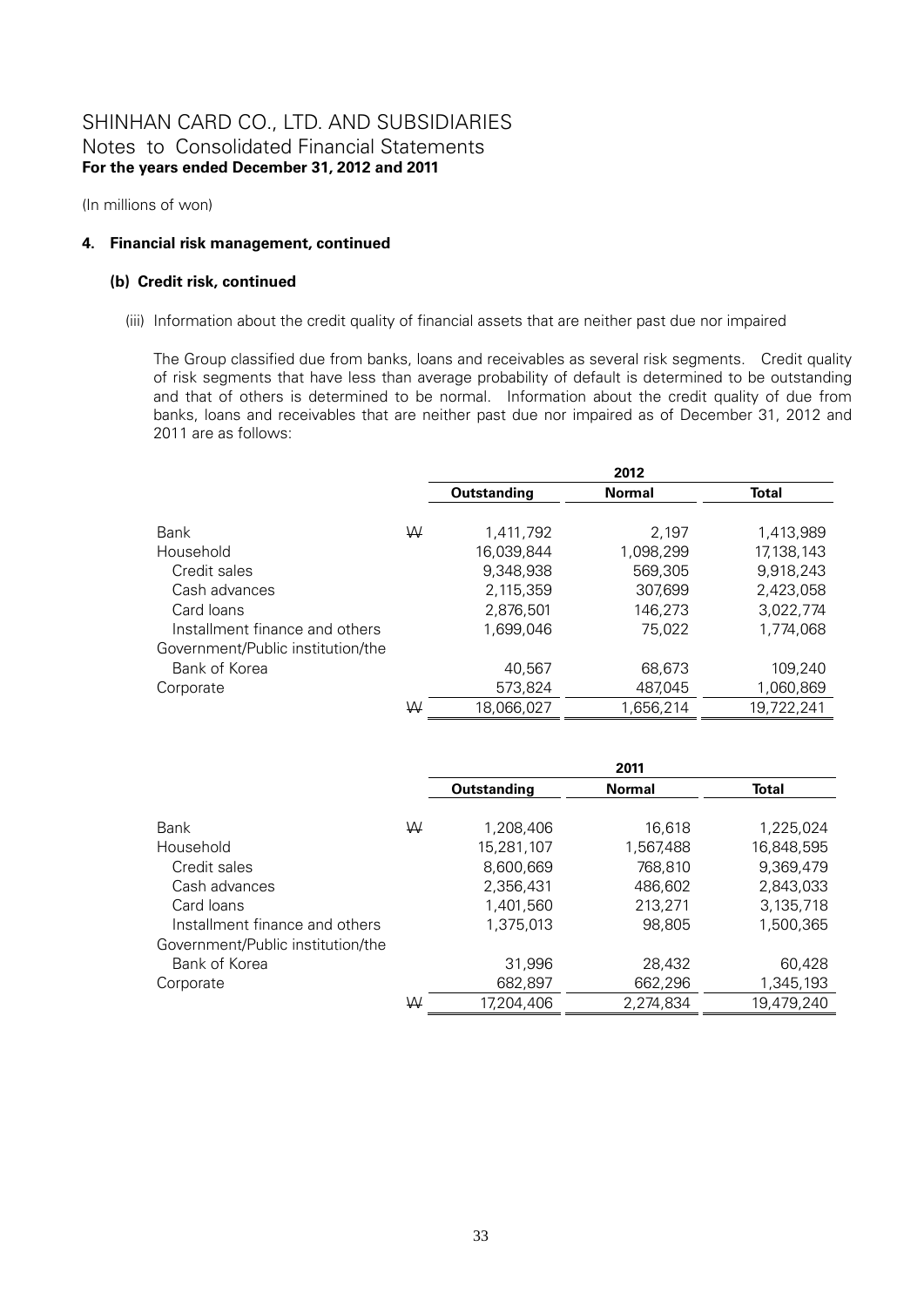(In millions of won)

# **4. Financial risk management, continued**

# **(b) Credit risk, continued**

(iv) Analysis of the age of financial assets that are past due but not impaired

Management of the Group judged past due within 90 days as not impaired unless other information can be demonstrated that this is not the case. Analysis of the age of financial assets that are past due but not impaired as of December 31, 2012 and 2011 are as follows:

|                                              |   | 2012       |                                     |                                     |         |
|----------------------------------------------|---|------------|-------------------------------------|-------------------------------------|---------|
|                                              |   | In 30 days | After 30 days<br>through 60<br>days | After 60 days<br>through 90<br>days | Total   |
| Bank                                         | W | 8,062      |                                     |                                     | 8,062   |
| Household                                    |   | 516,886    | 34,663                              | 12,575                              | 564,124 |
| Credit sales                                 |   | 280,887    | 16,848                              | 5,854                               | 303,589 |
| Cash advances                                |   | 101,860    | 8,015                               | 3,205                               | 113,080 |
| Card Ioans<br>Installment finance and        |   | 83,012     | 7,268                               | 2,749                               | 93,029  |
| others                                       |   | 51,127     | 2,532                               | 767                                 | 54,426  |
| Government/Public<br>institution/the Bank of |   |            |                                     |                                     |         |
| Korea                                        |   | 18,748     | 868                                 | 3.450                               | 23,066  |
| Corporate                                    |   | 108,274    | 2,671                               | 634                                 | 111,579 |
|                                              | W | 651,970    | 38,202                              | 16,659                              | 706,831 |

|                                              |   | 2011       |                                     |                                     |              |
|----------------------------------------------|---|------------|-------------------------------------|-------------------------------------|--------------|
|                                              |   | In 30 days | After 30 days<br>through 60<br>days | After 60 days<br>through 90<br>days | <b>Total</b> |
| Bank                                         | W | 10         |                                     |                                     | 10           |
| Household                                    |   | 455,720    | 36,582                              | 15,869                              | 508,171      |
| Credit sales                                 |   | 231,137    | 16,920                              | 6,940                               | 254,997      |
| Cash advances                                |   | 103,492    | 10,217                              | 4,746                               | 118,455      |
| Card Ioans<br>Installment finance and        |   | 76,656     | 7,074                               | 3,373                               | 87,103       |
| others                                       |   | 44,435     | 2,371                               | 810                                 | 47,616       |
| Government/Public<br>institution/the Bank of |   |            |                                     |                                     |              |
| Korea                                        |   | 2,607      | 883                                 | 9                                   | 3,499        |
| Corporate                                    |   | 54,998     | 4,068                               | 1,097                               | 60,163       |
|                                              | ₩ | 513,335    | 41,533                              | 16.975                              | 571.843      |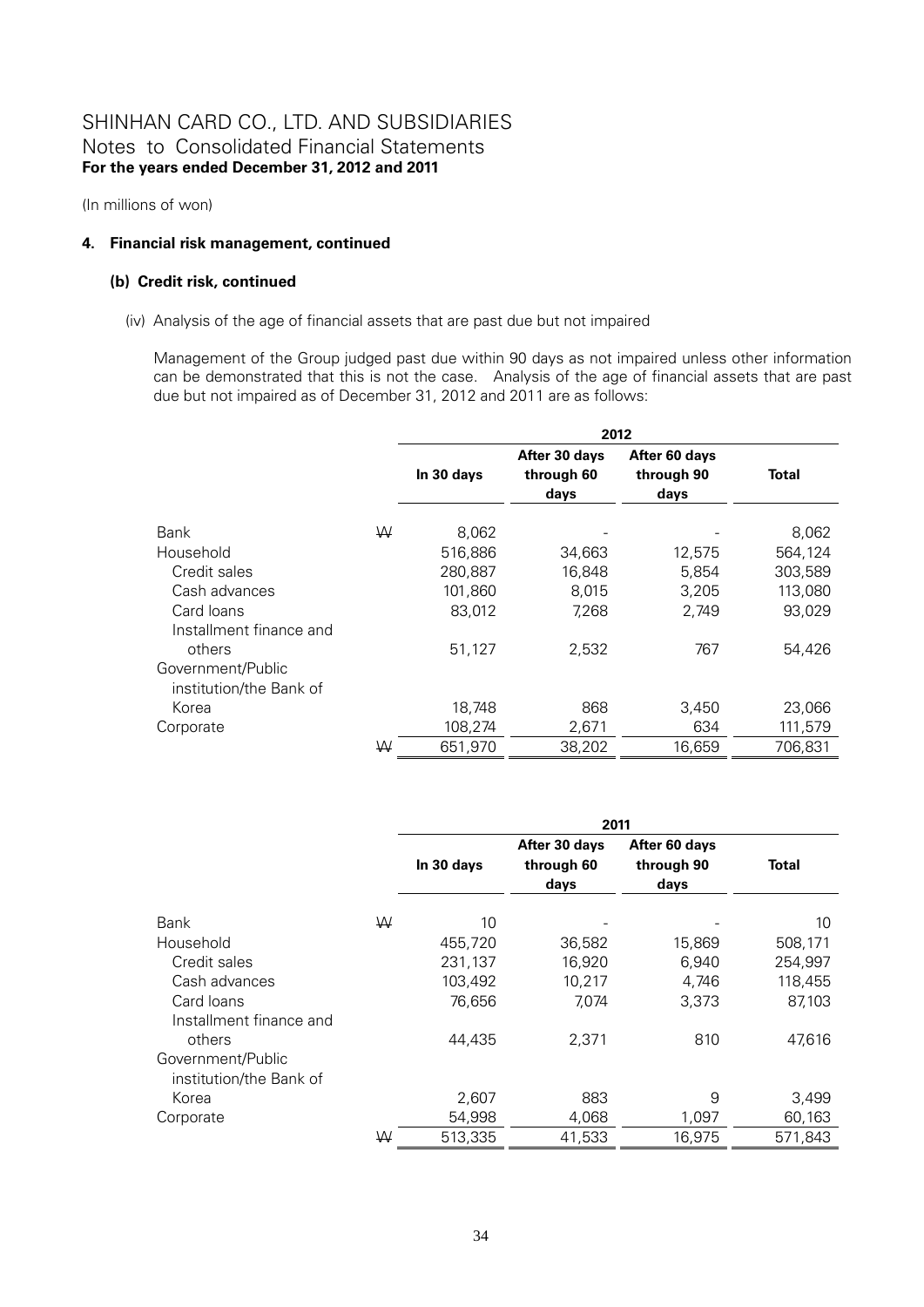(In millions of won)

### **4. Financial risk management, continued**

### **(b) Credit risk, continued**

(v) Analysis of financial assets that are individually determined to be impaired

Carrying amounts of available-for-sale financial assets were estimated considering the reasonably estimated recoverable amounts. Available-for-sale financial assets that are individually determined to be impaired as of December 31, 2012 and 2011 are as follows:

|                                         |   | 2012  | 2011  |  |
|-----------------------------------------|---|-------|-------|--|
| Debt securities                         |   |       |       |  |
| Sangroksu 1 <sup>st</sup> ABS Co., Ltd. | W | 3,869 | 5,805 |  |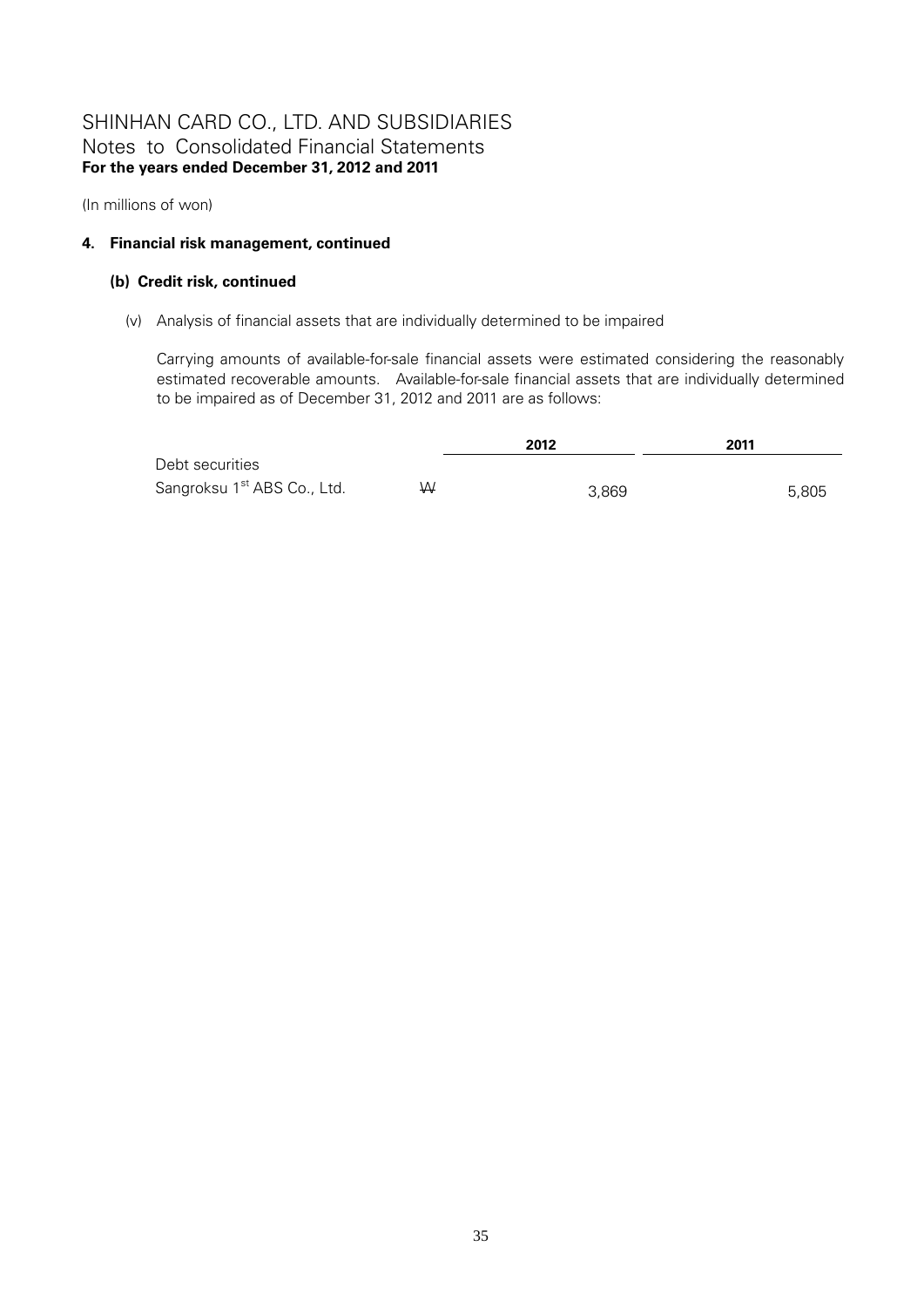(In millions of won)

### **4. Financial risk management, continued**

#### **(b) Credit risk, continued**

(vi) Industrial concentration of credit risk

Industrial concentration of credit risk of due from banks, loans and receivables, debt securities as of December 31, 2012 and 2011 is as follows:

|                                      |   | December 31, 2012                  |                    |                                 |                                  |                          |                                |         |                    |              |  |
|--------------------------------------|---|------------------------------------|--------------------|---------------------------------|----------------------------------|--------------------------|--------------------------------|---------|--------------------|--------------|--|
|                                      |   | <b>Finance</b><br>and<br>insurance | Manu-<br>facturing | Retail<br>and<br>whole-<br>sale | Real<br>estate<br>and<br>service | Con-<br>struction        | <b>Hotel</b><br>and<br>leisure | Other   | Retail<br>customer | <b>Total</b> |  |
| <b>Bank</b>                          | W | 1,422,051                          |                    |                                 |                                  |                          |                                |         |                    | 1,422,051    |  |
| Household                            |   |                                    |                    | $\frac{1}{2}$                   |                                  | $\frac{1}{2}$            |                                |         | 17,909,017         | 17,909,017   |  |
| Credit sales                         |   |                                    |                    |                                 |                                  | $\overline{\phantom{0}}$ |                                |         | 10,254,324         | 10,254,324   |  |
| Cash advances                        |   |                                    | -                  | $\overline{\phantom{0}}$        |                                  | $\overline{\phantom{0}}$ |                                |         | 2,569,433          | 2,569,433    |  |
| Card loans                           |   |                                    |                    |                                 |                                  | $\overline{\phantom{0}}$ | $\overline{\phantom{a}}$       |         | 3,132,669          | 3,132,669    |  |
| Installment<br>finance and<br>others |   |                                    |                    |                                 |                                  |                          |                                |         | 1,952,591          | 1,952,591    |  |
| Government/Public<br>institution/the |   |                                    |                    |                                 |                                  |                          |                                |         |                    |              |  |
| Bank of Korea                        |   | 18,747                             | 274                | 280                             | 2,253                            | 181                      | 36                             | 110,548 |                    | 132,319      |  |
| Corporate                            |   | 34,131                             | 172,465            | 180,021                         | 32,989                           | 129,286                  | 5,405                          | 623,533 |                    | 1,177,830    |  |
|                                      | W | 1,474,929                          | 172,739            | 180,301                         | 35,242                           | 129,467                  | 5,441                          | 734,081 | 17,909,017         | 20,641,217   |  |

|                                      |   | December 31, 2011                  |                    |                                 |                                  |                          |                                |           |                    |              |  |  |
|--------------------------------------|---|------------------------------------|--------------------|---------------------------------|----------------------------------|--------------------------|--------------------------------|-----------|--------------------|--------------|--|--|
|                                      |   | <b>Finance</b><br>and<br>insurance | Manu-<br>facturing | Retail<br>and<br>whole-<br>sale | Real<br>estate<br>and<br>service | Con-<br>struction        | <b>Hotel</b><br>and<br>leisure | Other     | Retail<br>customer | <b>Total</b> |  |  |
| <b>Bank</b>                          | W | 1,225,034                          |                    |                                 |                                  |                          |                                |           |                    | 1,225,034    |  |  |
| Household                            |   |                                    |                    |                                 |                                  | $\overline{\phantom{a}}$ |                                |           | 17,540,857         | 17,540,857   |  |  |
| Credit sales                         |   |                                    |                    |                                 |                                  | $\overline{\phantom{a}}$ |                                |           | 9,649,810          | 9,649,810    |  |  |
| Cash advances                        |   |                                    |                    | $\overline{\phantom{a}}$        |                                  | $\overline{\phantom{a}}$ |                                |           | 2,996,866          | 2,996,866    |  |  |
| Card loans                           |   |                                    |                    |                                 |                                  |                          |                                |           | 3,235,621          | 3,235,621    |  |  |
| Installment<br>finance and<br>others |   |                                    |                    |                                 |                                  |                          |                                |           | 1,658,560          | 1,658,560    |  |  |
| Government/Public<br>institution/the |   |                                    |                    |                                 |                                  |                          |                                |           |                    |              |  |  |
| Bank of Korea                        |   | 18,773                             | 150                | 127                             | 1,038                            | 150                      | 35                             | 43,654    |                    | 63,927       |  |  |
| Corporate                            |   | 59,065                             | 131,553            | 145,793                         | 21,909                           | 32,122                   | 4,595                          | 1,020,183 | $\qquad \qquad -$  | 1,415,220    |  |  |
|                                      | W | 1,302,872                          | 131,703            | 145,920                         | 22,947                           | 32,272                   | 4,630                          | 1,063,837 | 17,540,857         | 20,245,038   |  |  |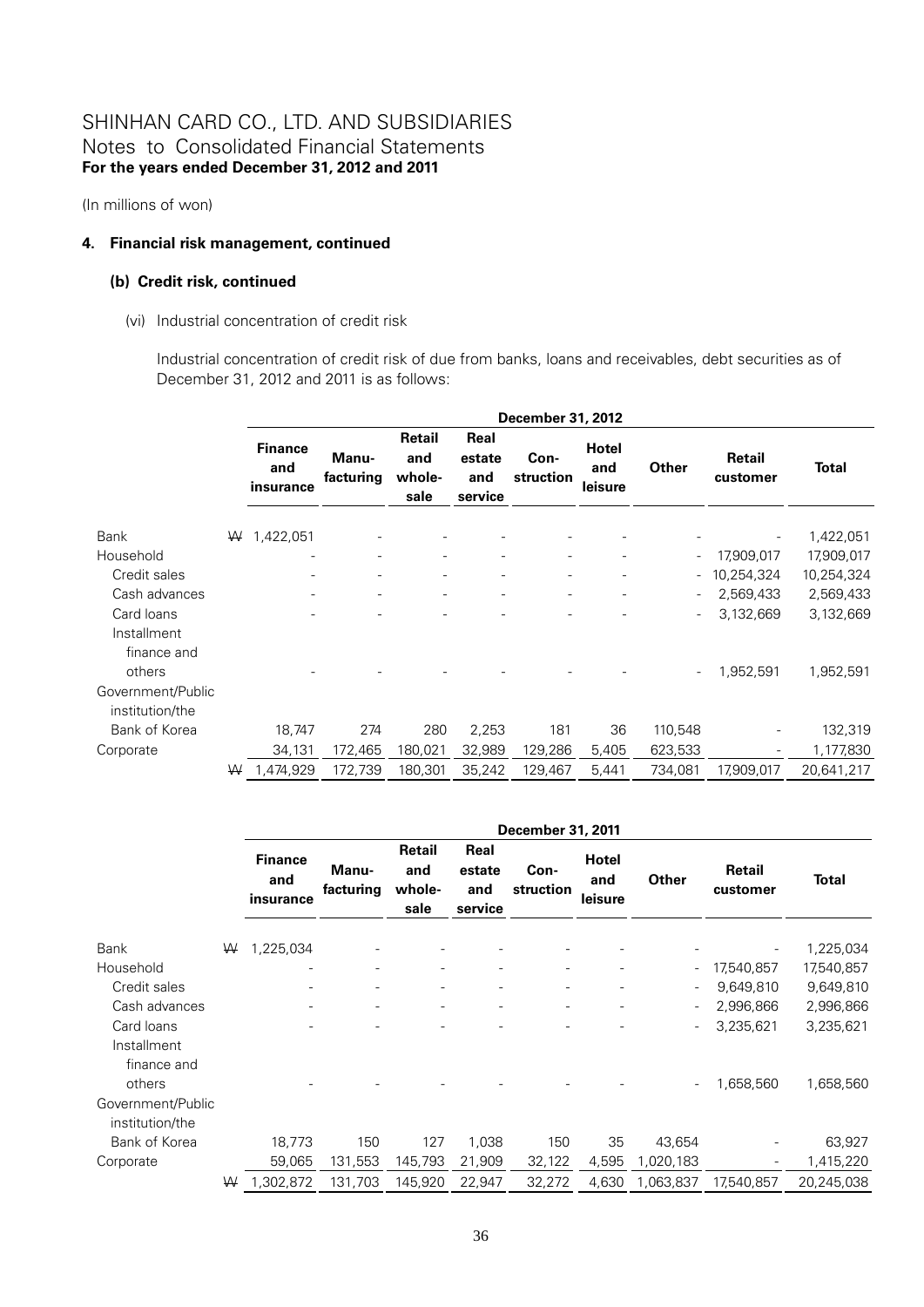(In millions of won)

### **4. Financial risk management, continued**

#### **(c) Liquidity risk**

Liquidity risk is the risk that the Group will encounter difficulty in meeting the obligations associated with its financial liabilities that are settled by delivering cash or another financial asset. Liquidity risk could be caused by maturity mismatch of financial assets and liabilities, or temporary insolvency by unexpected cash outflow. It includes economical loss that the Group will have in the process of financing high interest rate, or disposal of invested assets in order to avoid lack of funds. The Group managed liquidity risk by considering all liquidity variation factors that can cause cash inflows and cash outflows.

The Group sets the goal of month-end liquidity as the level in which the Group could pay all the obligations in the next three months. Real liquidity gap ratio of maturity of financial assets and liabilities, liquidity buffer ratio, refinancing ratio, success ratio of financing, and ABS to borrowings ratio are major indices of liquidity risks. Levels of them are defined as cautious, apprehensive, and risky. The Group implements liquidity risk management monitoring the indices and contingency plan is prepared.

#### (i) Non-derivatives

A maturity analysis for non-derivatives financial assets and liabilities as of December 31, 2012 and 2011 that shows the remaining contractual maturities is as follows. Such undiscounted contractual cash flows that include expected interest differ from the amount included in the statement of financial position based on discounted cash flows.

|                    |   |            |                  |           | December 31, 2012 |             |         |              |
|--------------------|---|------------|------------------|-----------|-------------------|-------------|---------|--------------|
|                    |   | Less than  | $1 - 3$          | $3 - 6$   | 6 months          | $1 - 5$     | Over    |              |
|                    |   | 1 month    | months<br>months |           | $\sim$ 1 year     | vears       | 5 years | <b>Total</b> |
| Assets:            |   |            |                  |           |                   |             |         |              |
| Cash and due from  |   |            |                  |           |                   |             |         |              |
| banks              | W | 480,904    |                  |           |                   |             |         | 480,904      |
| Loans and          |   |            |                  |           |                   |             |         |              |
| receivables        |   | 9,845,551  | 4,838,262        | 2,295,041 | 2,113,104         | 2,356,106   | 366,720 | 21,814,784   |
| Trading financial  |   |            |                  |           |                   |             |         |              |
| assets             |   | 100,023    |                  |           |                   |             |         | 100,023      |
| Available-for-sale |   |            |                  |           |                   |             |         |              |
| financial assets   |   |            |                  |           |                   |             | 486,540 | 486,540      |
| Other financial    |   |            |                  |           |                   |             |         |              |
| assets             |   | 267,237    | 145,615          |           |                   |             | 74,002  | 486,854      |
|                    |   | 10,693,715 | 4,983,877        | 2,295,041 | 2,113,104         | 2,356,106   | 927,262 | 23,369,105   |
| Liabilities:       |   |            |                  |           |                   |             |         |              |
| Borrowings         |   | 172,670    | 106,041          | 7,995     | 45,990            | 1,690,960   |         | 2,023,656    |
| Debentures         |   | 139,148    | 383,882          | 825,691   | 2,282,276         | 8,344,740   |         | 11,975,737   |
| Other financial    |   |            |                  |           |                   |             |         |              |
| liabilities        |   | 2,425,834  | 11,209           | 20,445    | 42,459            | 158,712     | 46,804  | 2,705,463    |
|                    |   | 2,737,652  | 501,132          | 854,131   | 2,370,725         | 10,194,412  | 46,804  | 16,704,856   |
|                    | W | 7,956,063  | 4,482,745        | 1,440,910 | (257, 621)        | (7,838,306) | 880,458 | 6,664,249    |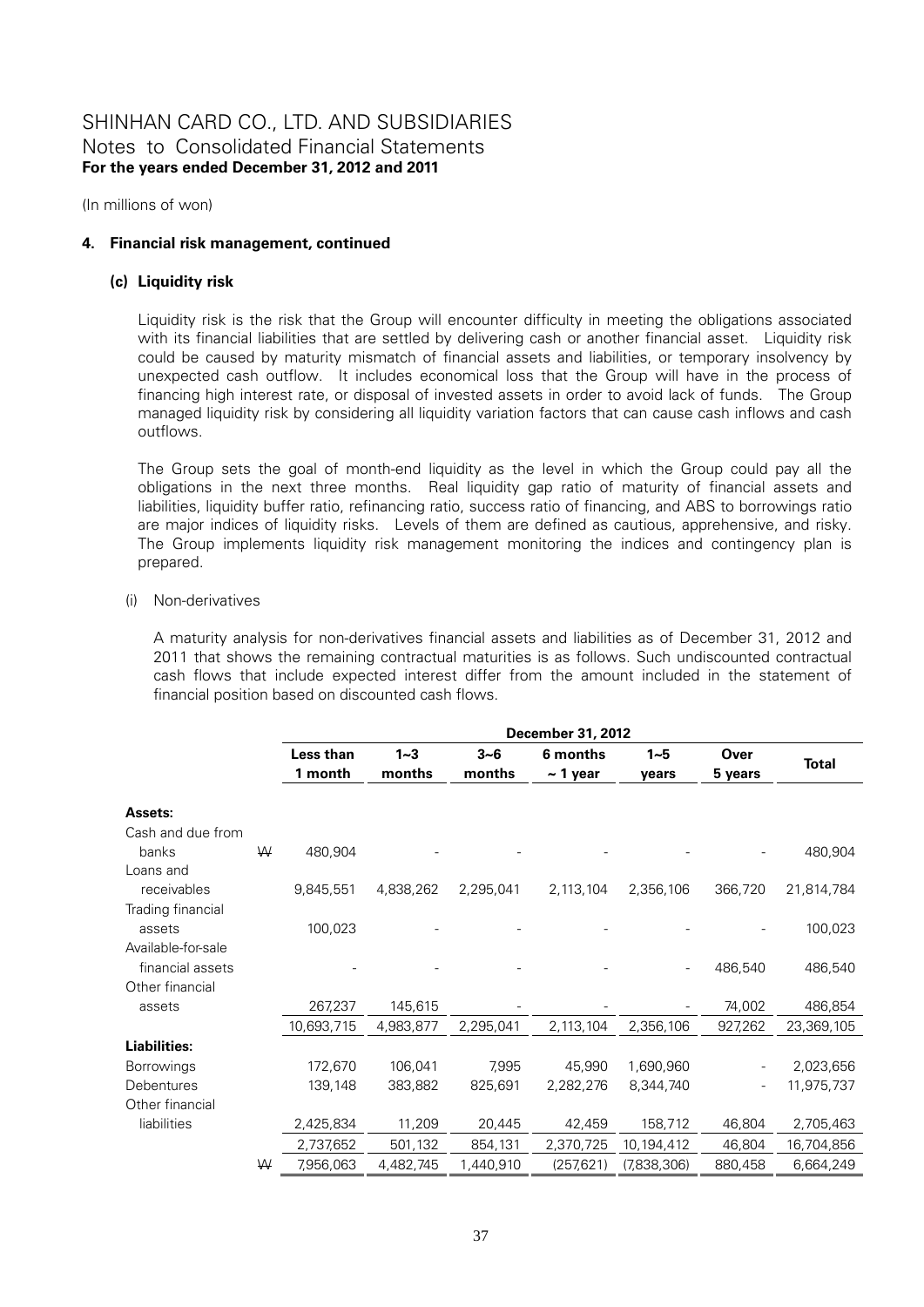(In millions of won)

### **4. Financial risk management, continued**

|                    |   |            |           |           | December 31, 2011 |               |         |              |
|--------------------|---|------------|-----------|-----------|-------------------|---------------|---------|--------------|
|                    |   | Less than  | $1 - 3$   | $3 - 6$   | 6 months          | $1 - 5$       | Over    |              |
|                    |   | 1 month    | months    | months    | $\sim$ 1 year     |               | 5 years | <b>Total</b> |
| Assets:            |   |            |           |           |                   |               |         |              |
|                    |   |            |           |           |                   |               |         |              |
| Cash and due from  |   |            |           |           |                   |               |         |              |
| banks              | W | 758,658    |           |           |                   |               |         | 758,658      |
| Loans and          |   |            |           |           |                   |               |         |              |
| receivables        |   | 9,004,803  | 5,050,529 | 2,313,133 | 2,100,154         | 2,398,592     | 302,544 | 21,169,755   |
| Trading financial  |   |            |           |           |                   |               |         |              |
| assets             |   | 150,103    |           |           |                   |               |         | 150,103      |
| Available-for-sale |   |            |           |           |                   |               |         |              |
| financial assets   |   | 6          |           |           |                   |               | 457,696 | 457,702      |
| Other financial    |   |            |           |           |                   |               |         |              |
| assets             |   | 397,149    | 300,864   |           |                   |               | 77,007  | 775,020      |
|                    |   | 10,310,719 | 5,351,393 | 2,313,133 | 2,100,154         | 2,398,592     | 837,247 | 23,311,238   |
| Liabilities:       |   |            |           |           |                   |               |         |              |
| Borrowings         |   | 63,828     | 286,261   | 688,285   | 270,568           | 1,266,675     |         | 2,575,617    |
| Debentures         |   | 207,258    | 655,777   | 1,123,617 | 1,448,912         | 9,163,387     | 31,035  | 12,629,986   |
| Other financial    |   |            |           |           |                   |               |         |              |
| liabilities        |   | 1,951,689  | 158,227   | 19,091    | 35,172            | 171,428       | 44,451  | 2,380,058    |
|                    |   | 2,222,775  | 1,100,265 | 1,830,993 | 1,754,652         | 10,601,490    | 75,486  | 17,585,661   |
|                    | W | 8,087,944  | 4,251,128 | 482,140   | 345,502           | (8, 202, 898) | 761,761 | 5,725,577    |

#### (ii) Derivatives

A maturity analysis for derivative financial assets and liabilities as of December 31, 2012 and 2011 that shows remaining contractual maturities is as follows:

|              |   | 2012      |           |            |               |             |               |  |  |
|--------------|---|-----------|-----------|------------|---------------|-------------|---------------|--|--|
|              |   | Less than | $1 - 3$   | $3 - 6$    | 6 months      | $1 - 5$     | <b>Total</b>  |  |  |
|              |   | 1 month   | months    | months     | $\sim$ 1 year | vears       |               |  |  |
|              |   |           |           |            |               |             |               |  |  |
| Cash inflow  | W | 4.617     | 51.019    | 102,167    | 449.116       | 1,346,600   | 1,953,519     |  |  |
| Cash outflow |   | (7,950)   | (57,143)  | (118, 397) | (487, 118)    | (1,440,778) | (2, 111, 386) |  |  |
|              | ₩ | (3, 333)  | (6, 124)  | (16, 230)  | (38,002)      | (94, 178)   | (157,867)     |  |  |
|              |   |           |           |            |               |             |               |  |  |
|              |   |           |           |            | 2011          |             |               |  |  |
|              |   | Less than | $1 - 3$   | $3 - 6$    | 6 months      | $1 - 5$     |               |  |  |
|              |   | 1 month   | months    | months     | $\sim$ 1 year | vears       | <b>Total</b>  |  |  |
|              |   |           |           |            |               |             |               |  |  |
| Cash inflow  | W | 1,452     | 5,862     | 473.575    | 178,984       | 1,535,050   | 2,194,923     |  |  |
| Cash outflow |   | (3, 422)  | (12, 593) | (393,088)  | (200, 851)    | (1,548,016) | (2, 157, 970) |  |  |
|              | W | (1,970)   | (6,731)   | 80,487     | (21, 867)     | (12,966)    | 36,953        |  |  |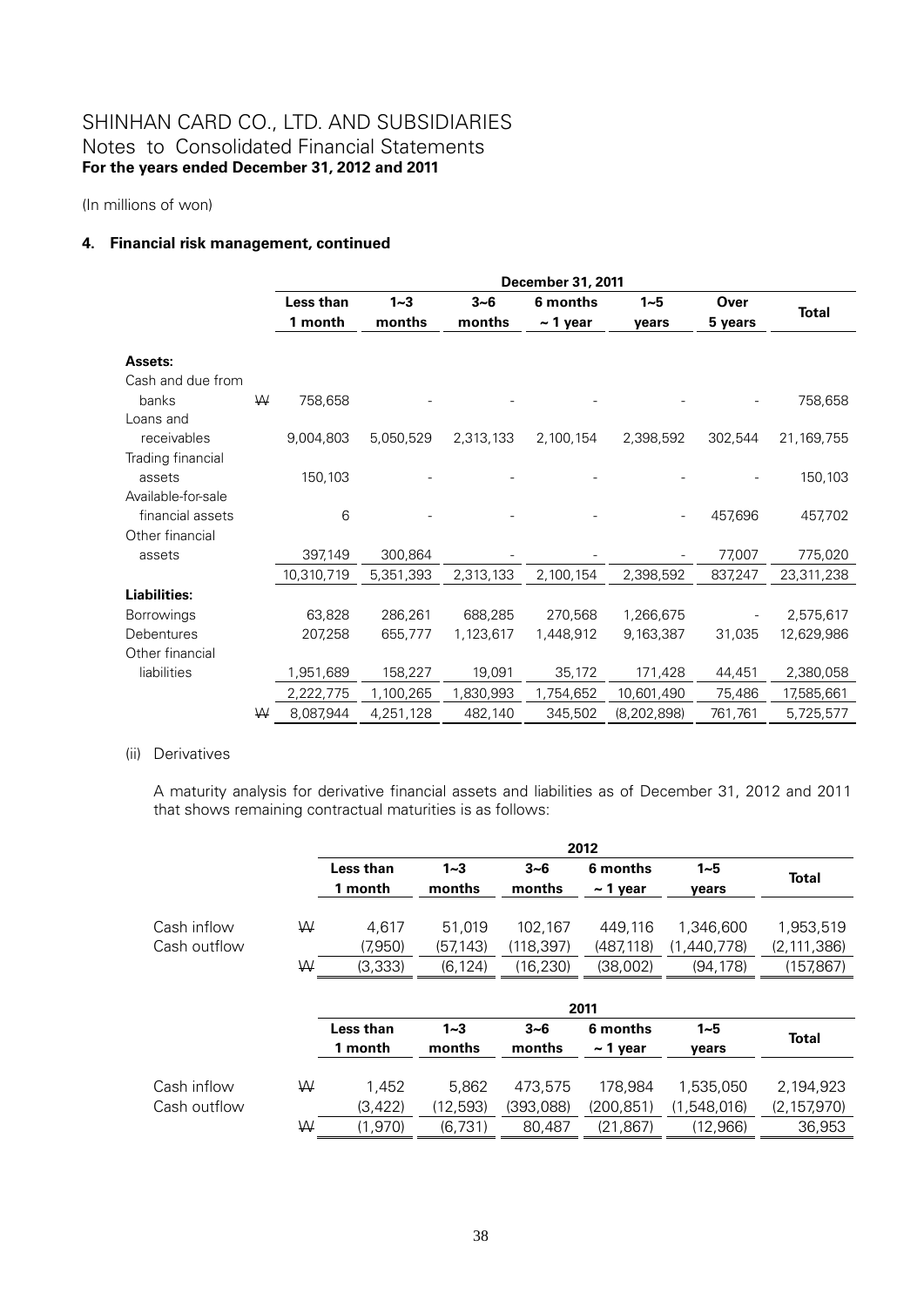(In millions of won)

### **4. Financial risk management, continued**

#### **(d) Market risk**

Market risk from trading positions is the risk that changes in market prices, such as foreign exchange rates, interest rates and equity prices will affect the Group's income or the value of its holdings of financial instruments. The Group has been exposed to interest rate risk of financial assets and liabilities and only foreign exchange rate risk of foreign currency equity securities because the Group hedges all cash flow of foreign currency liabilities by currency rate swap. The Group does not hold equity securities for the purpose of trading. Therefore, there is no exposure to equity price risk related to trading position.

The Group assesses risks of expected transactions and set up limits to control market risks to the extent that the Group can handle. The Group assessed market risks on the basis of Basel standard methodology, set up risk limits respectively, monitored, and established an action plan in case that market risks get close to, or exceed limits.

### (i) Market risk management from trading positions

The Group assessed market risk from trading positions by standard methodology of Financial Supervisory Service. Market risk of trading financial assets and available-for-sale financial assets as of December 31, 2012 and 2011 are as follows:

|                  |   | 2012    |                |                |                |  |  |  |
|------------------|---|---------|----------------|----------------|----------------|--|--|--|
|                  |   | Average | <b>Maximum</b> | <b>Minimum</b> | At December 31 |  |  |  |
| Interest rate    | W | 358     | 900            | 250            | 500            |  |  |  |
| Foreign exchange |   | 35.291  | 40.972         | 32,313         | 36,905         |  |  |  |
|                  | W | 35.649  | 41.872         | 32.563         | 37,405         |  |  |  |

|                  |   | 2011    |         |                |                |  |  |  |
|------------------|---|---------|---------|----------------|----------------|--|--|--|
|                  |   | Average | Maximum | <b>Minimum</b> | At December 31 |  |  |  |
| Interest rate    | W | 688     | 750     | 500            | 750            |  |  |  |
| Foreign exchange |   | 26.611  | 34.683  | 23.127         | 34,683         |  |  |  |
|                  | W | 27,299  | 35,433  | 23,627         | 35,433         |  |  |  |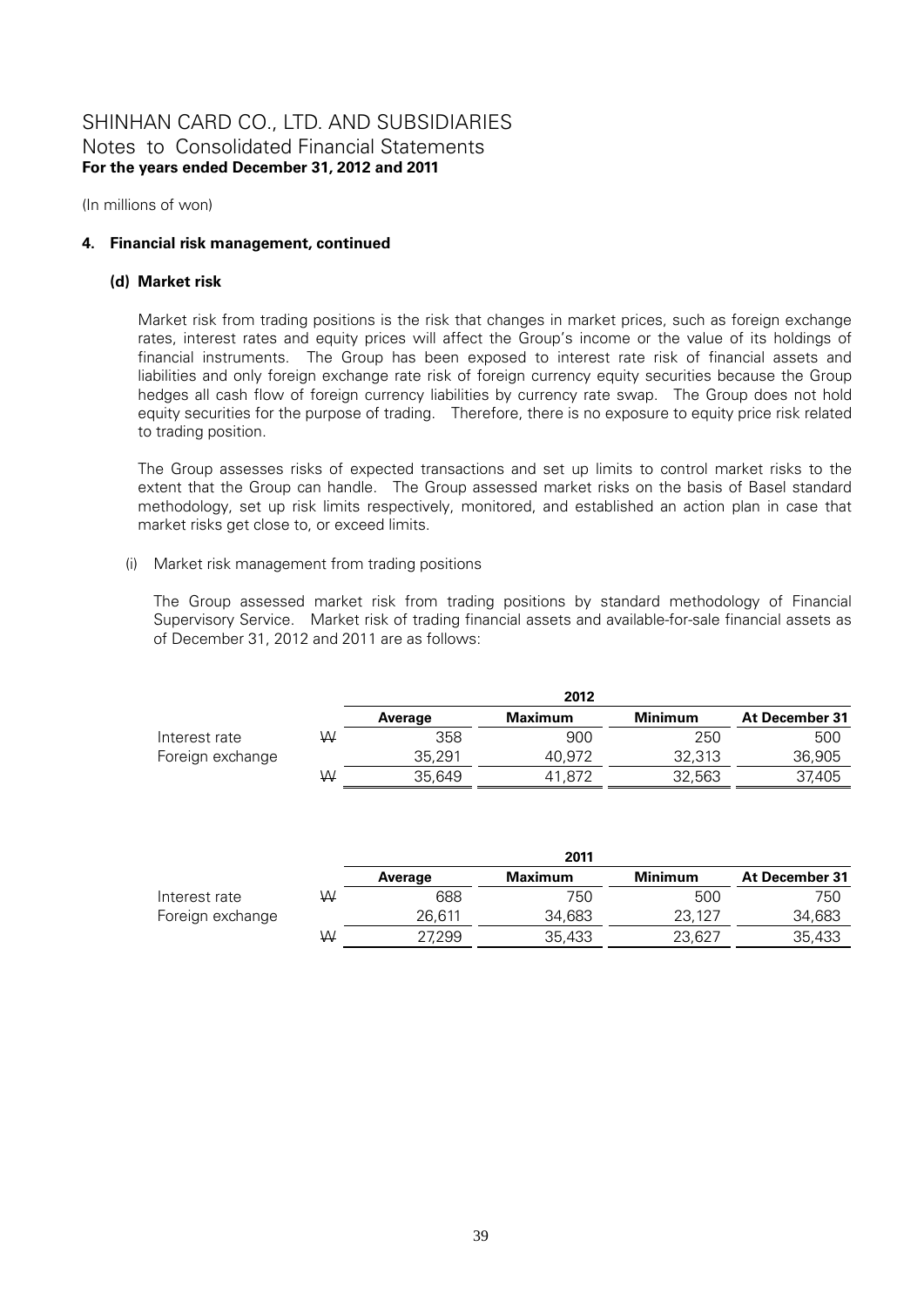(In millions of won)

### **4. Financial risk management, continued**

#### **(d) Market risk, continued**

(ii) Interest rate risk management from non-trading positions

Principal market risk from non-trading activities of the Group is interest rate risk. The Group makes an effort to minimize variation of net assets and profit by assessing and controlling interest rate risk of non-trading positions. Interest rate VaR and EaR, to which real interest rate variations of assets and liabilities are applied, are used to assess interest rate risk.

Interest rate VaR (Value at Risk) is maximum expected loss of net assets by negative variation of interest rate. Interest rate VaR is assessed using interest rate repricing gap for each maturity level of accounts affected by interest rate, modified duration proxy and expected interest rate variation. Modified duration for each maturity level and interest rate shock (200bp) suggested by Basel is applied in calculation of VaR.

Interest rate EaR (Earning at Risk) is maximum expected loss of net interest income within the next one year by negative variation of interest rate. Interest rate EaR is assessed considering interest rate repricing gap, difference between expected interest rate variation timing and target period (one year), and expected interest rate variation. Applied interest rate variation timing for each maturity level and interest rate shock (200bp) is suggested by Basel. Financial assets of low sensitivity are excluded.

Interest rate VaR and EaR of non-trading positions as of December 31, 2012 and 2011 are as follows:

|                   |    | 2012    | 2011    |
|-------------------|----|---------|---------|
| Interest rate VaR | W. | 338.930 | 324.331 |
| Interest rate EaR |    | 29,318  | 45.233  |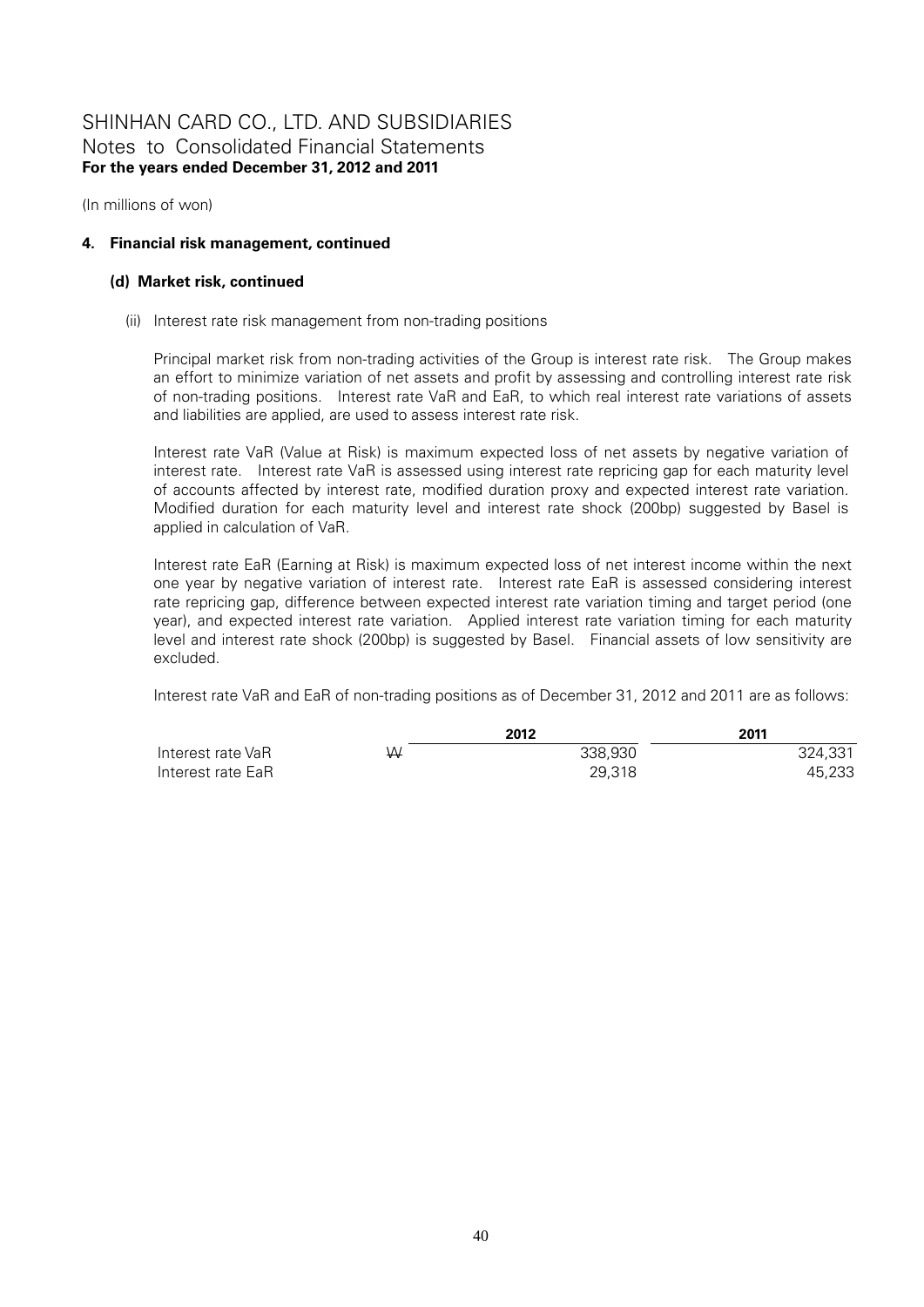(In millions of won)

### **4. Financial risk management, continued**

#### **(d) Market risk, continued**

(iii) Foreign exchange risk

The Group has been exposed to foreign exchange risk of equity securities and financial liabilities denominated in a foreign currency other than the functional currency, Korean won. Cash outflows of liabilities denominated by foreign currency were hedged by currency rate swap. Accordingly, foreign exchange risk of equity securities affects the Group. Exposures to foreign exchange risk of foreign currency denominated assets and liabilities as of December 31, 2012 and 2011 are as follows:

*(In thousands of U.S. dollars, thousands of Singapore dollars and millions of won)* 

|                              |     |                         | 2012             |                |  |
|------------------------------|-----|-------------------------|------------------|----------------|--|
|                              |     | <b>Foreign currency</b> |                  |                |  |
|                              |     | U.S. dollar             | Singapore dollar | Won equivalent |  |
| Cash                         | USD | 45 SGD                  | - W              | 49             |  |
| Available-for-sale financial |     |                         |                  |                |  |
| assets                       |     | 430,689                 |                  | 461,311        |  |
| <b>Debentures</b>            |     | 1,685,000               | 50,000           | 1,848,578      |  |
| On-balance exposure          |     | (1, 254, 266)           | (50,000)         | (1, 387, 218)  |  |
| Off-balance derivative       |     |                         |                  |                |  |
| exposure                     |     | 1,685,000               | 50,000           | 1,848,578      |  |
| Net position                 | USD | 430,734 SGD             | - W              | 461,360        |  |

*(In thousands of U.S. dollars, thousands of Singapore dollars and millions of won)* 

|                              |     |                         | 2011             |                |
|------------------------------|-----|-------------------------|------------------|----------------|
|                              |     | <b>Foreign currency</b> |                  |                |
|                              |     | U.S. dollar             | Singapore dollar | Won equivalent |
| Cash                         | USD | 23 SGD                  | $-W$             | 26             |
| Available-for-sale financial |     |                         |                  |                |
| assets                       |     | 375,912                 |                  | 433,539        |
| <b>Debentures</b>            |     | 1,825,000               | 50,000           | 2,149,095      |
| On-balance exposure          |     | (1,449,065)             | (50,000)         | (1,715,530)    |
| Off-balance derivative       |     |                         |                  |                |
| exposure                     |     | 1,825,000               | 50,000           | 2,149,095      |
| Net position                 | USD | 375,935 SGD             | $- W$            | 433,565        |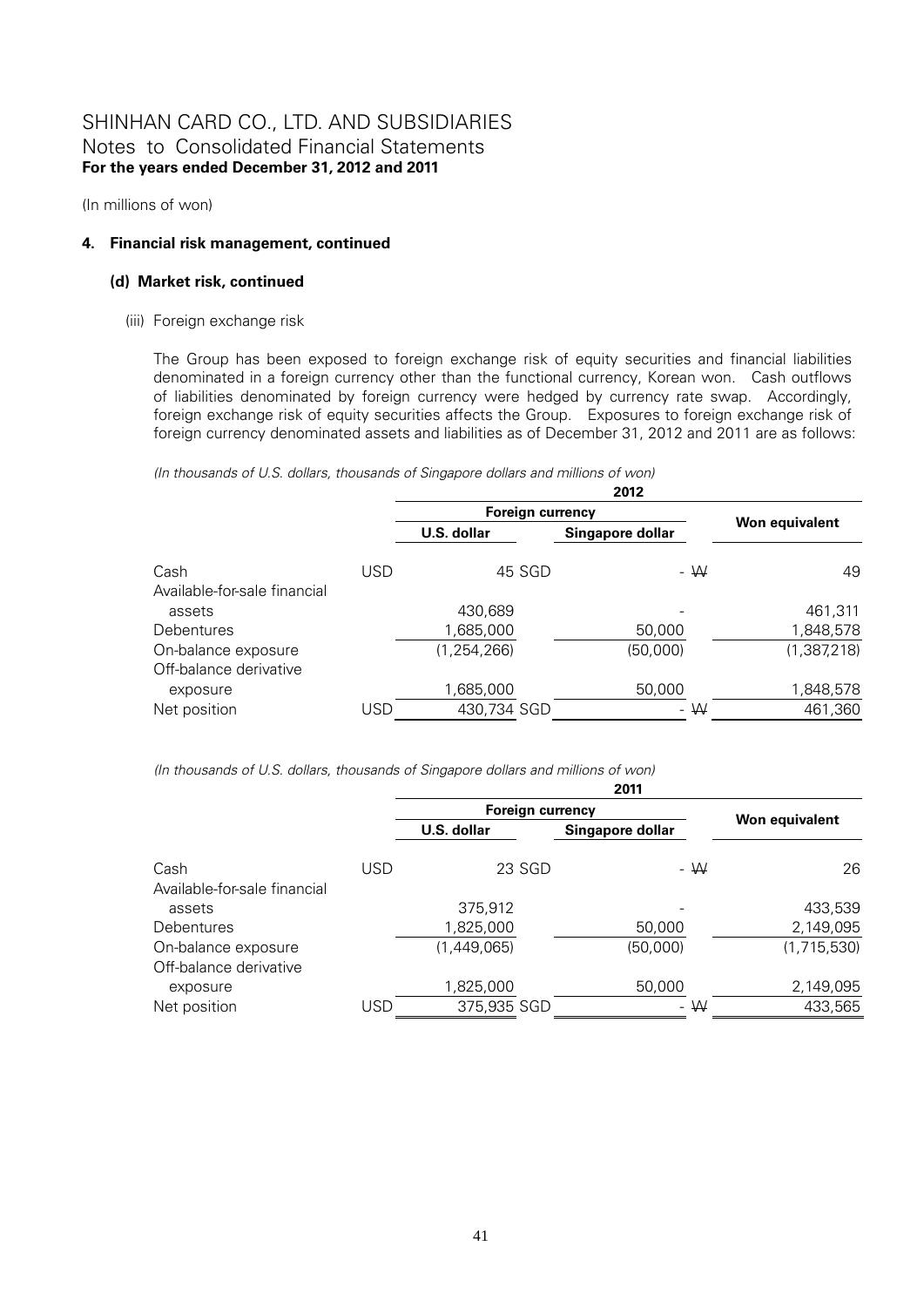(In millions of won)

### **4. Financial risk management, continued**

#### **(e) Capital risk management**

The Group has exposure to credit risk, liquidity risk and market risk. By maintaining an optimal capital structure, the Group controls the financial risks, enhances safety and soundness of financial institution, stabilizes the financial system, and advances credit standing.

The Group operates the credit card business under the Specialized Credit Financial Business Act. Accordingly, the Group should obey Regulation on Supervision of Credit Specialized Financial Business. The regulation requires the Group to maintain more than eight percent of adjusted equity capital ratio. Adjusted total assets and adjusted equity capital for the ratio are based on the statements of financial position and adjusted by the regulation that reflects standards of Bank for International Settlements and the nature of credit card business. The Group obeys the minimum ratio of adjusted equity capital requirement regulation by Specialized Credit Financial Business as of December 31, 2012.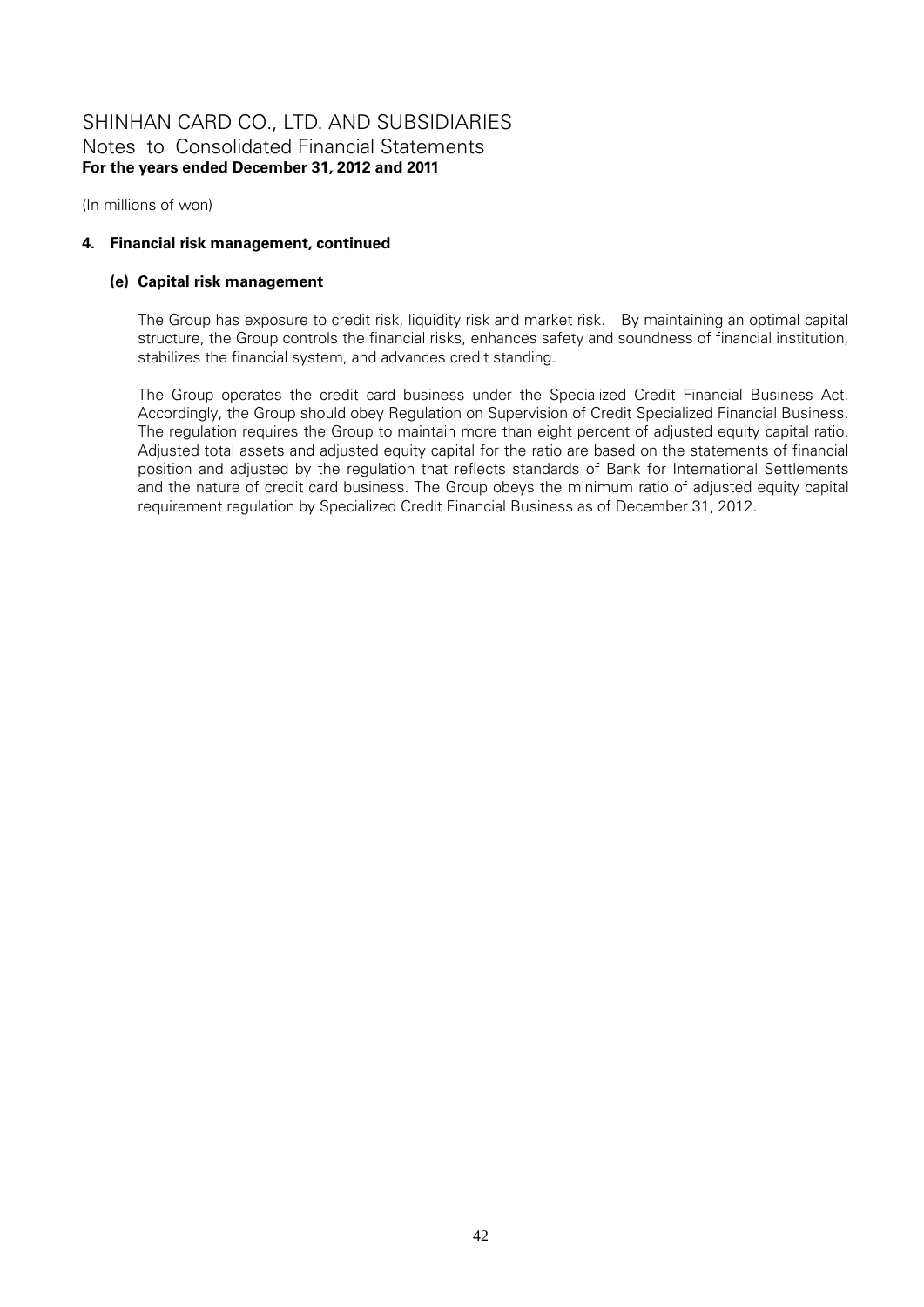(In millions of won)

### **5. Use of estimates and judgments**

Estimates and underlying assumptions are reviewed on an ongoing basis considering historical experience and predictable future events based on current conditions.

### **(a) Valuation of financial instruments**

The fair values of financial instruments which are not actively traded in the market are determined by using valuation techniques. The Group determines valuation methods and assumptions based on significant market conditions at the end of each reporting period. Diverse valuation techniques are used to determine the fair value of financial instruments, from generally accepted valuation models in the market to internally developed valuation model that incorporates various types of assumptions and variables.

### **(b) Allowance for doubtful accounts**

Assets accounted for at amortized cost are evaluated for impairment on a basis described in accounting policy is discussed in note 3. (g).

(i) Individually assessed loan impairment

The specific counterparty component of the total allowances for impairment applies to financial assets evaluated individually for impairment and is based upon management's best estimate of the present value of the cash flows that are expected to be received. In estimating these cash flows, management makes judgements about the counterparty's financial situation and the net realizable value of any underlying collateral.

(ii) Collectively assessed loan impairment

Collectively assessed impairment allowances cover credit losses inherent in portfolios of loans and advances and held-to-maturity investment securities with similar credit risk characteristics when there is objective evidence to suggest that they contain impaired loans and advances and held-tomaturity investment securities, but the individual impaired items cannot yet be identified. In assessing the need for collective loss allowances, management considers factors such as credit quality, portfolio size, concentrations and economic factors. In order to estimate the required allowance, assumptions are made to define the way inherent losses are modelled and to determine the required input parameters, based on historical experience and current economic conditions. The accuracy of the allowances depends on the estimates of future cash flows for specific counterparty allowances and the model assumptions and parameters used in determining collective allowances.

### **(c) Qualifying hedge relationships**

In designating financial instruments in qualifying hedge relationships, the Group has determined that it expects the hedges to be highly effective over the period of the hedging relationship.

In accounting for derivatives as cash flow hedges, the Group has determined that the hedged cash flow exposure relates to highly probable future cash flows.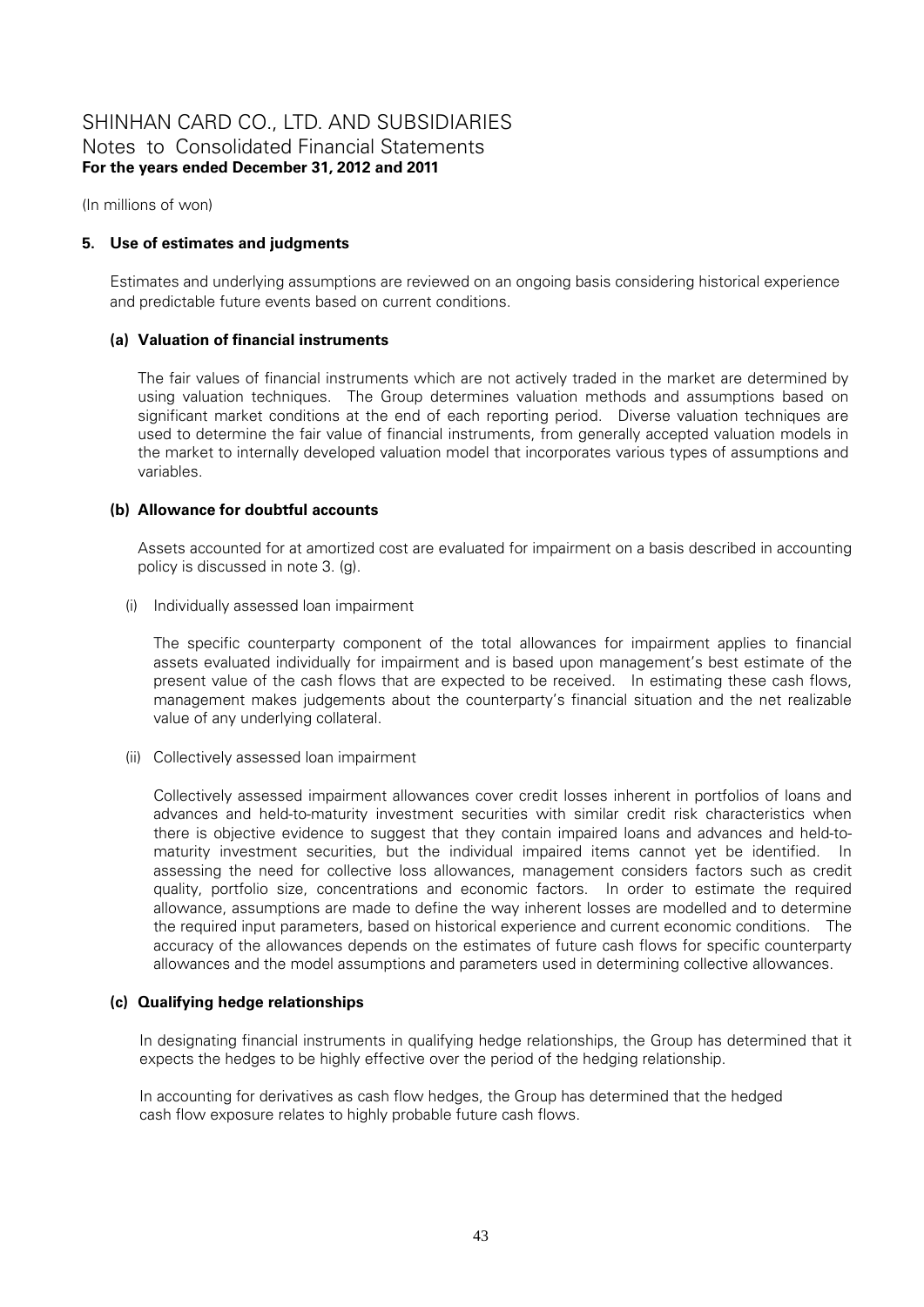(In millions of won)

### **5. Use of estimates and judgments, continued**

#### **(d) Liability for defined benefit obligations**

Present value of the defined benefit obligation is determined by independent qualified actuary using the Projected Unit Credit Method considering actuarial assumptions about variables such as future increases in salaries, employee turnover and discount rate.

#### **(e) Impairment of available-for-sale equity investments**

When there is significant or prolonged decline in the fair value of an investment in an equity instrument below its original cost, there is objective evidence that available-for-sale equity investments are impaired. Accordingly, the Group considers the decline in the fair value of over 30% against the original cost as "significant decline" and a six-month decline in the market price for marketable equity instrument as "prolonged decline".

#### **(f) Income taxes**

Within the normal business process, there are various types of transactions and different accounting methods that may add uncertainties to the realizability of tax assets. The Group has recognized current and deferred taxes that reflect tax consequences that would follow from the manner in which the entity expects, at the end of the reporting year, to recover or settle the carrying amount of its assets and liabilities. However, actual income tax in the future may not be identical to the recognized deferred tax assets and liabilities, and this difference can affect current and deferred taxes at the year when the final tax effect is conformed.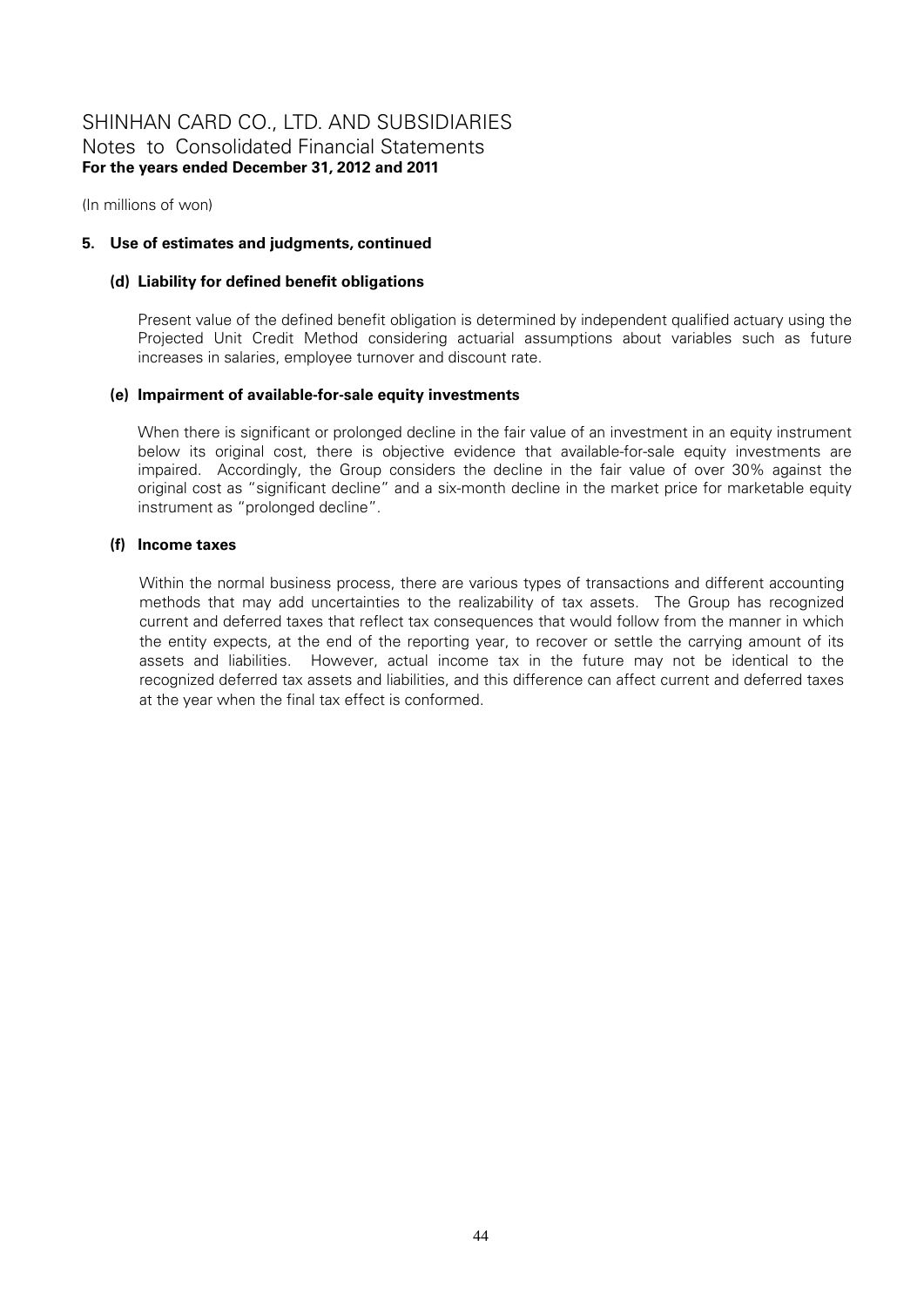(In millions of won)

### **6. Operating Segments**

The Group has a single reportable segment.

(a) Details of revenues recognized four financial services products each financial service groups provided by the Group for year ended December 31, 2012 and 2011 are as follows:

|                           |   |                    |                                 | 2012    |               |           |
|---------------------------|---|--------------------|---------------------------------|---------|---------------|-----------|
|                           |   | <b>Credit card</b> | <b>Installment</b><br>financing | Leasing | <b>Others</b> | Total     |
| Interest income           | W | 1.829.296          | 101.487                         | 47.735  | 53.691        | 2.032.209 |
| Fee and commission income |   | 2,135,495          | 3.866                           | 4.084   | 27.841        | 2,171,286 |
| Other operating income    |   | 9,540              | 761                             | 131     | 384,993       | 395,425   |
|                           | W | 3.974.331          | 106.114                         | 51,950  | 466.525       | 4,598,920 |

|   | 2011                   |                                 |                  |               |                        |  |
|---|------------------------|---------------------------------|------------------|---------------|------------------------|--|
|   | <b>Credit card</b>     | <b>Installment</b><br>financing | Leasing          | <b>Others</b> | Total                  |  |
| ₩ | 1.884.518<br>2,075,587 | 104.990<br>3,501                | 53,376<br>3,886  | 52.331<br>328 | 2.095.215<br>2,083,302 |  |
|   |                        |                                 |                  |               | 346,735<br>4,525,252   |  |
|   | W                      | 33,950<br>3,994,055             | 1,650<br>110.141 | 314<br>57.576 | 310.821<br>363,480     |  |

- (b) Revenues from external customers for the years ended December 31, 2012 and 2011 are attributed to the Republic of Korea that is the Group's country of domicile.
- (c) There is no single external customer with whom revenues from transactions amount to 10 percent or more of the Group's revenues for the years ended December 31, 2012 and 2011.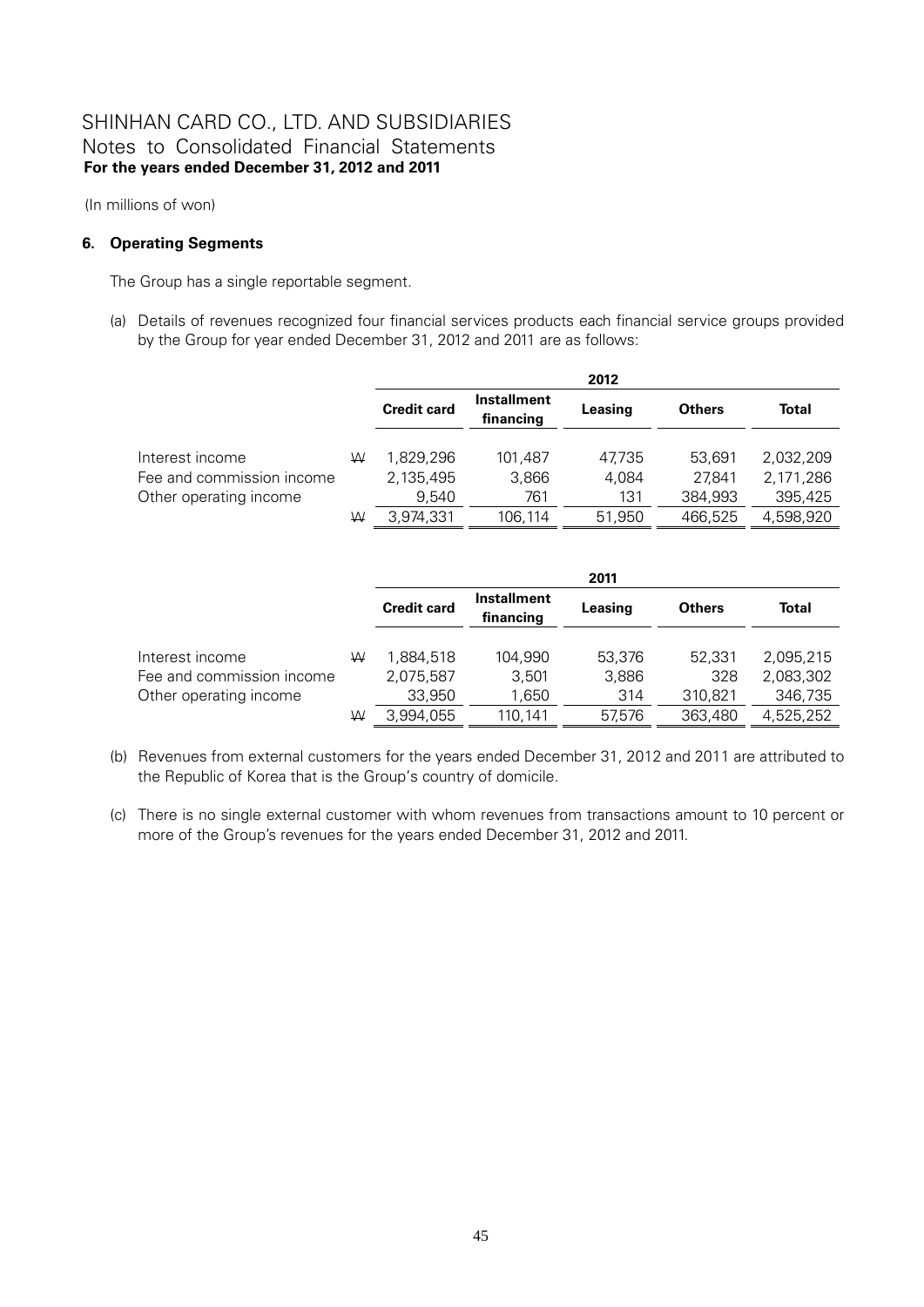(In millions of won)

### **7. Cash and due from banks**

(a) Details of cash and due from banks as of December 31, 2012 and 2011 are as follows:

|                  |   | 2012    | 2011    |
|------------------|---|---------|---------|
| Cash             | W | 49      | 26      |
| Deposits in won: |   |         |         |
| Time deposits    |   | 1,338   | 1,455   |
| Others           |   | 479,446 | 756,950 |
|                  |   | 480,784 | 758,405 |
|                  | W | 480,833 | 758,431 |

(b) Restricted due from banks as of December 31, 2012 and 2011 are as follows:

|                       |   | 2012   | 2011   | <b>Restrictions</b>                        |
|-----------------------|---|--------|--------|--------------------------------------------|
| Time deposits         |   |        |        |                                            |
| Woori Bank and others | W | 47,330 | 30.515 | Cash of SPC                                |
| Jeonbuk Bank          |   | 100    | 100    | Pledged as collateral for cash<br>advances |
| Korea Post            |   | 338    | 338    | Pledged as collateral for a lease          |
| Shinhan Bank          |   |        | 117    | Guarantee for defect                       |
|                       |   | 47,768 | 31,070 |                                            |
| Other deposits        |   |        |        |                                            |
| Woori Bank and others |   | 37     | 39     | Deposit for checking accounts              |
|                       | W | 47,805 | 31,109 |                                            |

### **8. Trading financial assets**

(a) Details of trading financial assets as of December 31, 2012 and 2011 are as follows:

|                                   |   | 2012    | 2011    |
|-----------------------------------|---|---------|---------|
| MMF (Money market fund) and other | ₩ | 100,023 | 150,056 |

(b) Net income on trading financial assets for the years ended December 31, 2012 and 2011 are as follows:

|                                               |   | 2012 | 2011  |
|-----------------------------------------------|---|------|-------|
|                                               |   |      |       |
| Gain on valuation of trading financial assets | ₩ | 23   | 56    |
| Gain on sale of trading financial assets      |   | 831  | .060  |
|                                               | W | 854  | 1.116 |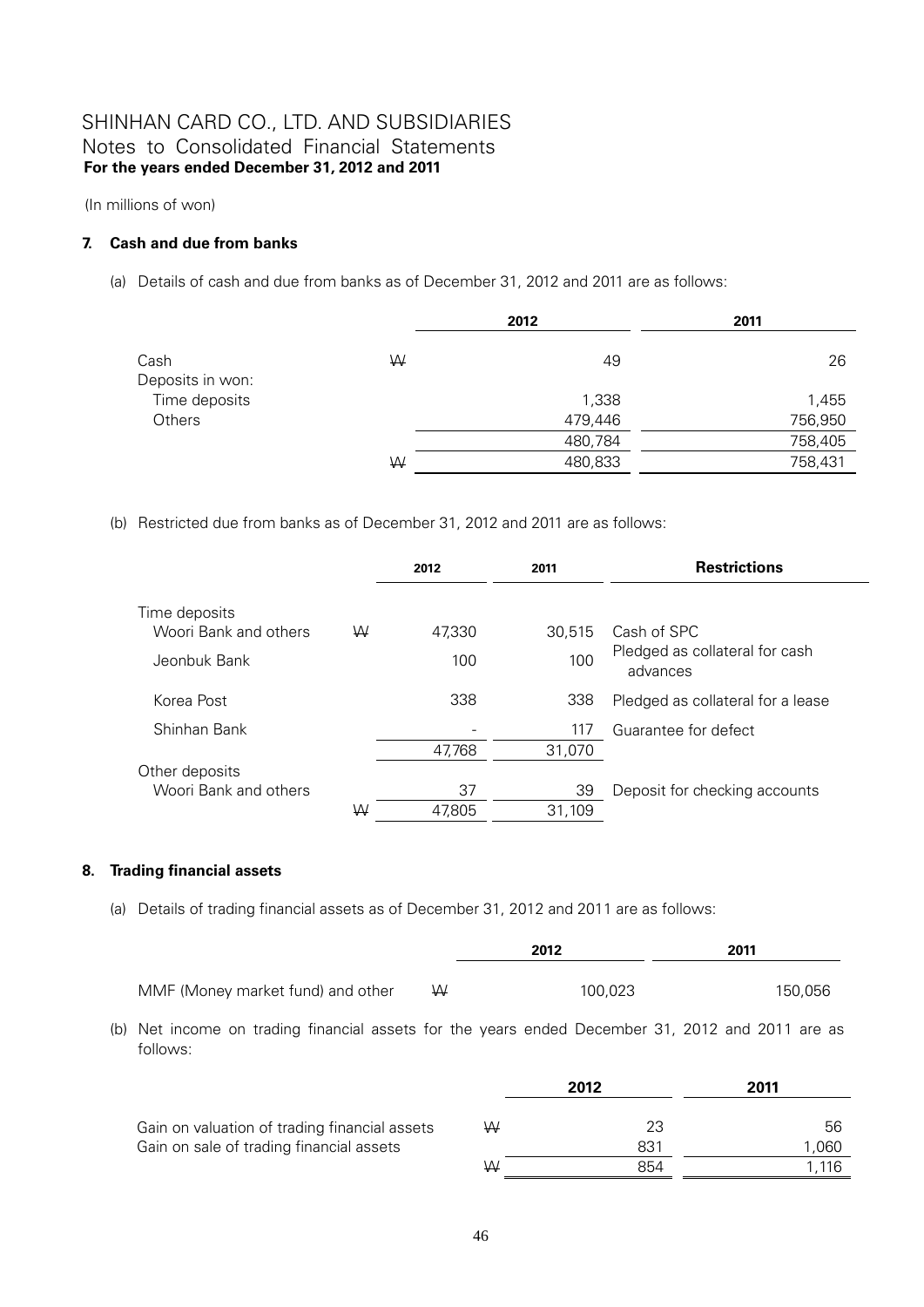(In millions of won)

### **9. Derivatives**

(a) Derivative assets and liabilities

The notional amounts and fair values of derivative assets and liabilities as of December 31, 2012 and 2011 are as follows:

|                       |                                                    |   |                 | 2012          |                    |                 | 2011          |                    |
|-----------------------|----------------------------------------------------|---|-----------------|---------------|--------------------|-----------------|---------------|--------------------|
|                       | Hedged                                             |   | <b>Notional</b> |               | <b>Fair value</b>  | <b>Notional</b> |               | <b>Fair value</b>  |
|                       | item                                               |   | amounts         | <b>Assets</b> | <b>Liabilities</b> | amounts         | <b>Assets</b> | <b>Liabilities</b> |
| Cash flow hedges:     |                                                    |   |                 |               |                    |                 |               |                    |
| Currency rate<br>swap | <b>Bonds</b><br>payables<br>in foreign<br>currency | ₩ | 1.848.578       | 1,157         | 100,156            | 2,149,095       | 124.665       | 11,052             |
| Interest rate<br>swap | <b>Borrowings</b><br>and<br>bonds in               |   |                 |               |                    |                 |               |                    |
|                       | won                                                |   | 780,000         | 1,826         | 5,242              | 450,000         | 1,465         | 1,720              |
|                       |                                                    | ₩ | 2,628,578       | 2,983         | 105,398            | 2,599,095       | 126,130       | 12,772             |

(b) Gain (loss) on derivatives

Gain (loss) on derivatives for the years ended December 31, 2012 and 2011 are as follows:

|                                    |   | 2012                     | 2011     |
|------------------------------------|---|--------------------------|----------|
| Gain on valuation of derivatives   | W | $\overline{\phantom{a}}$ | 56,308   |
| Loss on valuation of derivatives   |   | (151, 335)               |          |
| Gain on transaction of derivatives |   | 2,240                    | 5.464    |
| Loss on transaction of derivatives |   | (5,726)                  | (18,774) |
|                                    | W | (154,821)                | 42.998   |

### (c) Cash flow hedge activity

For cash flow hedges, the amount that is recognized in other comprehensive income and the amount that is reclassified from equity to profit or loss for the years ended December 31, 2012 and 2011 are as follows:

|                                            |   | 2012       | 2011     |
|--------------------------------------------|---|------------|----------|
| Recognized in other comprehensive income   | W | (135, 582) | 47.890   |
|                                            |   | 154.821    |          |
| Reclassified from equity to profit or loss |   |            | (42,998) |
| Deferred tax effect                        |   | (4.656)    | (591)    |
| Changes in other comprehensive income, net | ₩ | 14.583     | 4.301    |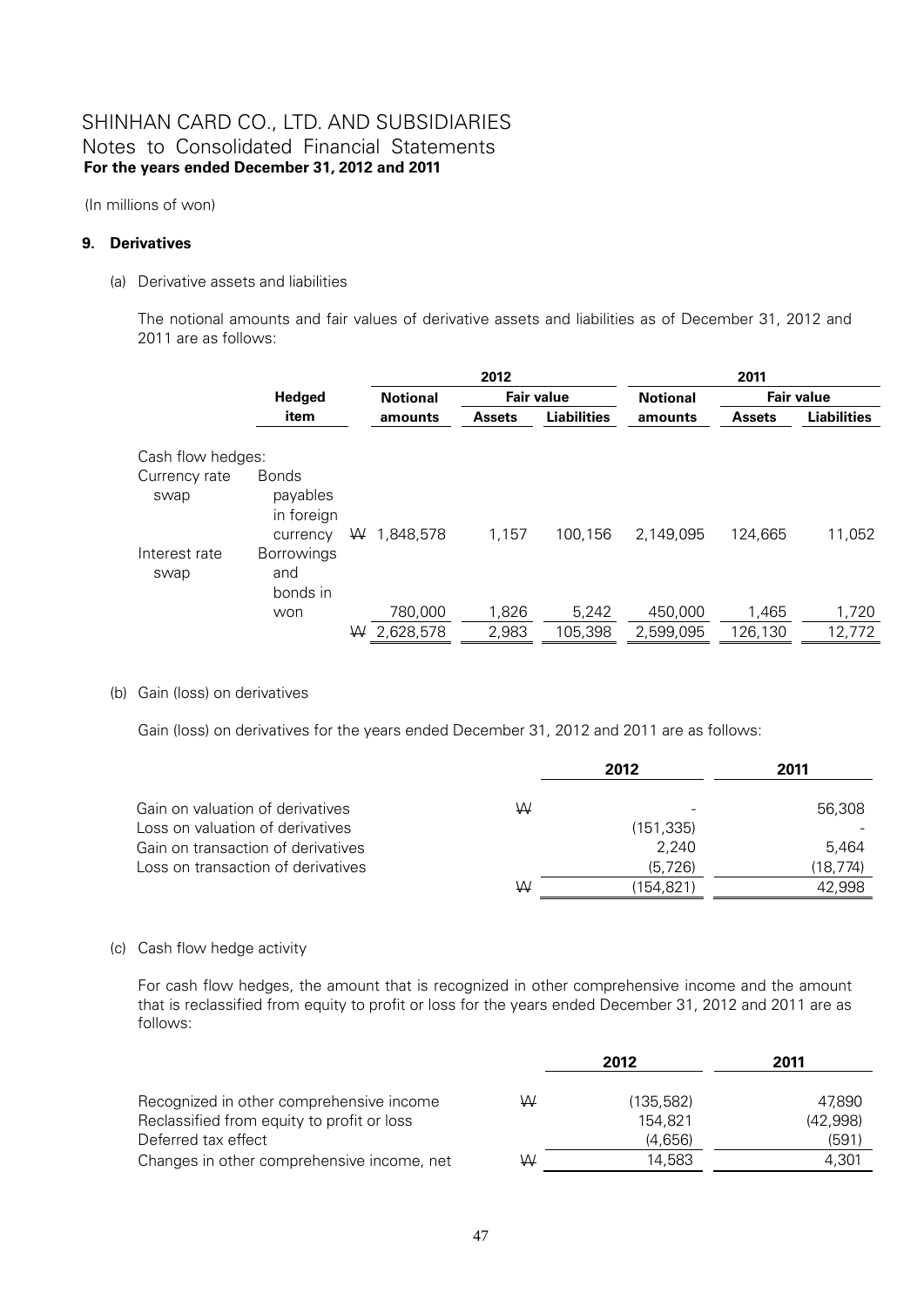(In millions of won)

#### **10. Loans and receivables**

(a) Details of loans and receivables as of December 31, 2012 and 2011 are as follows:

|                                                       |   | December 31,<br>2012 | December 31,<br>2011 |
|-------------------------------------------------------|---|----------------------|----------------------|
| Credit card assets:                                   |   |                      |                      |
| Lump-sum purchases                                    | W | 4,387,066            | 4,190,309            |
| Installment purchases                                 |   | 5,608,052            | 5,327,052            |
| Cash advances                                         |   | 2,394,250            | 2,672,512            |
| Revolving cash advances                               |   | 372,527              | 515,719              |
| Revolving purchases                                   |   | 1,224,047            | 1,133,209            |
| Card loans                                            |   | 3,286,449            | 3,370,394            |
| Restructured loans                                    |   | 208,040              | 191,813              |
| Purchasing card                                       |   | 334,045              | 441,919              |
| Less: Allowance for doubtful accounts                 |   | (743, 441)           | (674, 952)           |
| Present value discount account                        |   | (22, 868)            | (27, 474)            |
| Deferred loan origination costs                       |   | (17,531)             | (14, 912)            |
|                                                       |   | 17,030,636           | 17,125,589           |
| Loans:                                                |   |                      |                      |
| General loans                                         |   | 1,602                | 2,714                |
| Bonds purchased under resale agreements               |   | 931,000              | 450,000              |
| Loans to employee stock ownership association         |   | 576                  | 1,698                |
| Factoring receivables                                 |   | 287,089              |                      |
| Other                                                 |   | 6,809                | 7,110                |
| Less: Allowance for doubtful accounts                 |   | (592)                | (703)                |
| Present value discount account                        |   | (1)<br>2020          | (27)                 |
| Deferred loan origination costs                       |   |                      |                      |
|                                                       |   | 1,228,503            | 460,792              |
| Installment financing assets:<br>Installment for cars |   | 1,241,210            | 1,224,261            |
| Installment for houses                                |   | 979                  | 1,308                |
| Installment for others                                |   | 165                  | 257                  |
| Less: Allowance for doubtful accounts                 |   | (12, 956)            | (10, 794)            |
| Deferred loan origination costs                       |   | (8,966)              | (15, 861)            |
|                                                       |   | 1,220,432            | 1,199,171            |
| Lease assets:                                         |   |                      |                      |
| Financing lease receivables                           |   | 680,085              | 699,348              |
| Cancelled financing lease receivables                 |   | 288                  | 299                  |
| Less: Allowance for doubtful accounts                 |   | (2,454)              | (2, 411)             |
| Deferred loan origination costs                       |   | (926)                | (1,960)              |
|                                                       |   | 676,993              | 695,276              |
|                                                       | W | 20,156,564           | 19,480,828           |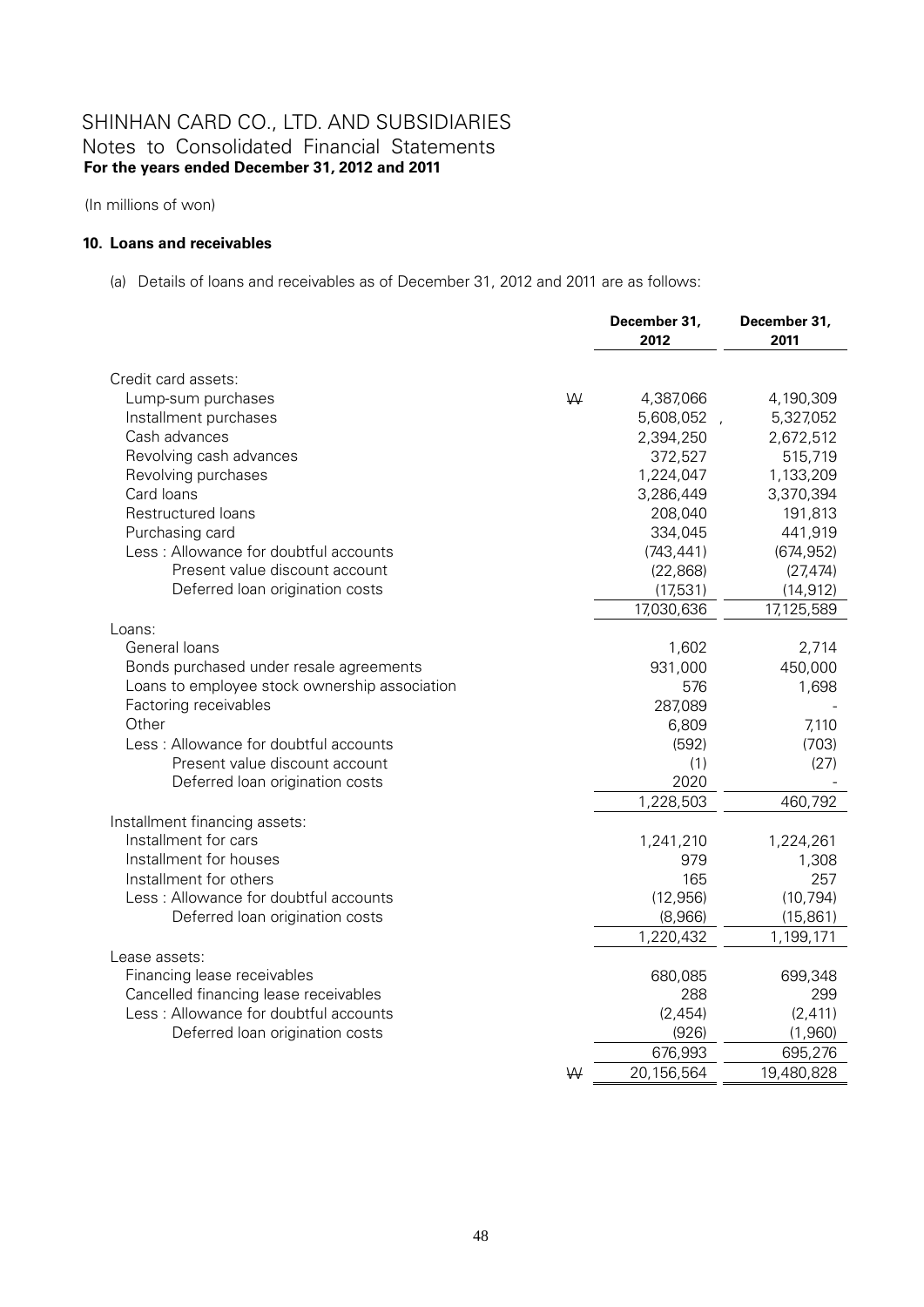(In millions of won)

#### **10. Loans and receivables, continued**

(b) Changes in allowance for doubtful accounts for the years ended December 31, 2012 and 2011 are as follows:

|                                        |   | 2012                     |                     |            |  |
|----------------------------------------|---|--------------------------|---------------------|------------|--|
|                                        |   | Loans and<br>receivables | <b>Other assets</b> | Total      |  |
| Beginning balance                      | W | 688,860                  | 17,327              | 706,187    |  |
| Provision for allowance                |   | 293,484                  | 17,862              | 311,346    |  |
| Write-offs                             |   | (493, 517)               | (18, 120)           | (511, 637) |  |
| Unwinding effect                       |   | (1,524)                  |                     | (1,524)    |  |
| Allowance related to disposal of loans |   | 6.125                    |                     | 6,125      |  |
| Recoveries                             |   | 263,243                  | 885                 | 264,128    |  |
| <b>Others</b>                          |   | 2,772                    |                     | 2,772      |  |
| Ending balance                         | W | 759,443                  | 17,954              | 777,397    |  |

|                                        |   | 2011                     |                     |              |  |
|----------------------------------------|---|--------------------------|---------------------|--------------|--|
|                                        |   | Loans and<br>receivables | <b>Other assets</b> | <b>Total</b> |  |
| Beginning balance                      | W | 686,273                  | 17,485              | 703,758      |  |
| Provision for allowance                |   | 161,412                  | 13,915              | 175,327      |  |
| Write-offs                             |   | (451, 527)               | (14, 702)           | (466, 229)   |  |
| Unwinding effect                       |   | (1,460)                  |                     | (1,460)      |  |
| Allowance related to disposal of loans |   | 68                       |                     | 68           |  |
| Recoveries                             |   | 290,314                  | 629                 | 290,943      |  |
| <b>Others</b>                          |   | 3,780                    |                     | 3,780        |  |
| Ending balance                         | W | 688,860                  | 17,327              | 706,187      |  |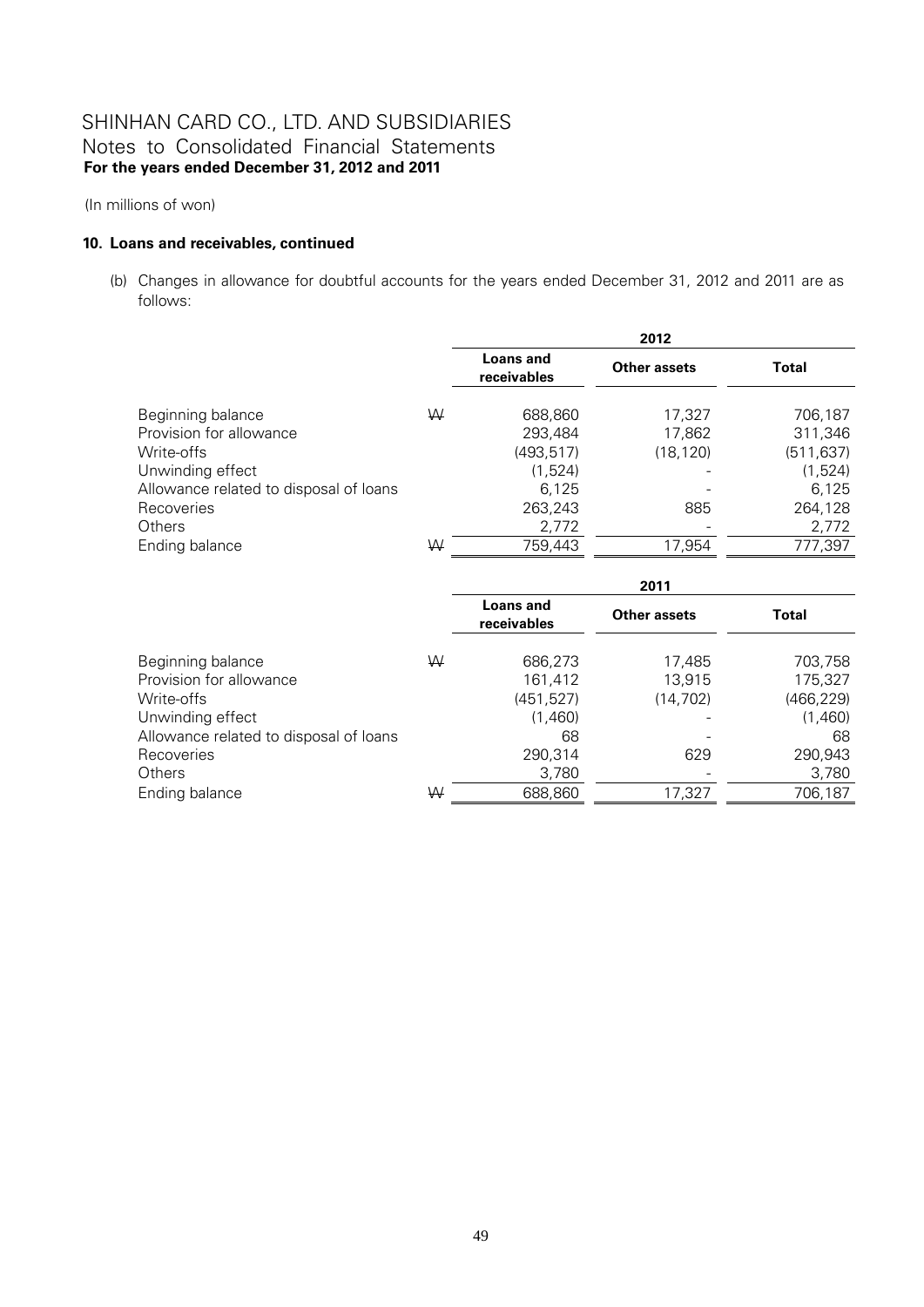(In millions of won)

#### **10. Loans and receivables, continued**

(c) Financing lease assets

Total investments in financing lease and present value of minimum lease payments as of December 31, 2012 and 2011 are as follows:

|                                                                 |   |                          | 2012                                 |                                                     |
|-----------------------------------------------------------------|---|--------------------------|--------------------------------------|-----------------------------------------------------|
|                                                                 |   | <b>Total investment</b>  | <b>Unrealized</b><br>interest income | <b>Present value of</b><br>minimum lease<br>payment |
| Less than one year<br>One year to five years<br>Over five years | ₩ | 330,115<br>402,336       | 29,604<br>22,474                     | 300,511<br>379,862                                  |
|                                                                 | W | 732,451                  | 52,078                               | 680,373                                             |
|                                                                 |   |                          | 2011                                 |                                                     |
|                                                                 |   | <b>Total investment</b>  | <b>Unrealized</b><br>interest income | <b>Present value of</b><br>minimum lease<br>payment |
| Less than one year<br>One year to five years<br>Over five years | W | 314,035<br>442,632<br>22 | 33,008<br>24,034                     | 281,027<br>418,598<br>22                            |
|                                                                 |   |                          |                                      |                                                     |

#### (d) Changes in deferred loan origination fees

Changes in deferred loan origination fees for the years ended December 31, 2012 and 2011 are as follows:

|                   |   | 2012      | 2011      |  |
|-------------------|---|-----------|-----------|--|
| Beginning balance | W | (32, 733) | (38, 444) |  |
| Increase          |   | (61, 213) | (72, 419) |  |
| Decrease          |   | 68.543    | 78,130    |  |
| Ending balance    | W | (25, 403) | (32, 733) |  |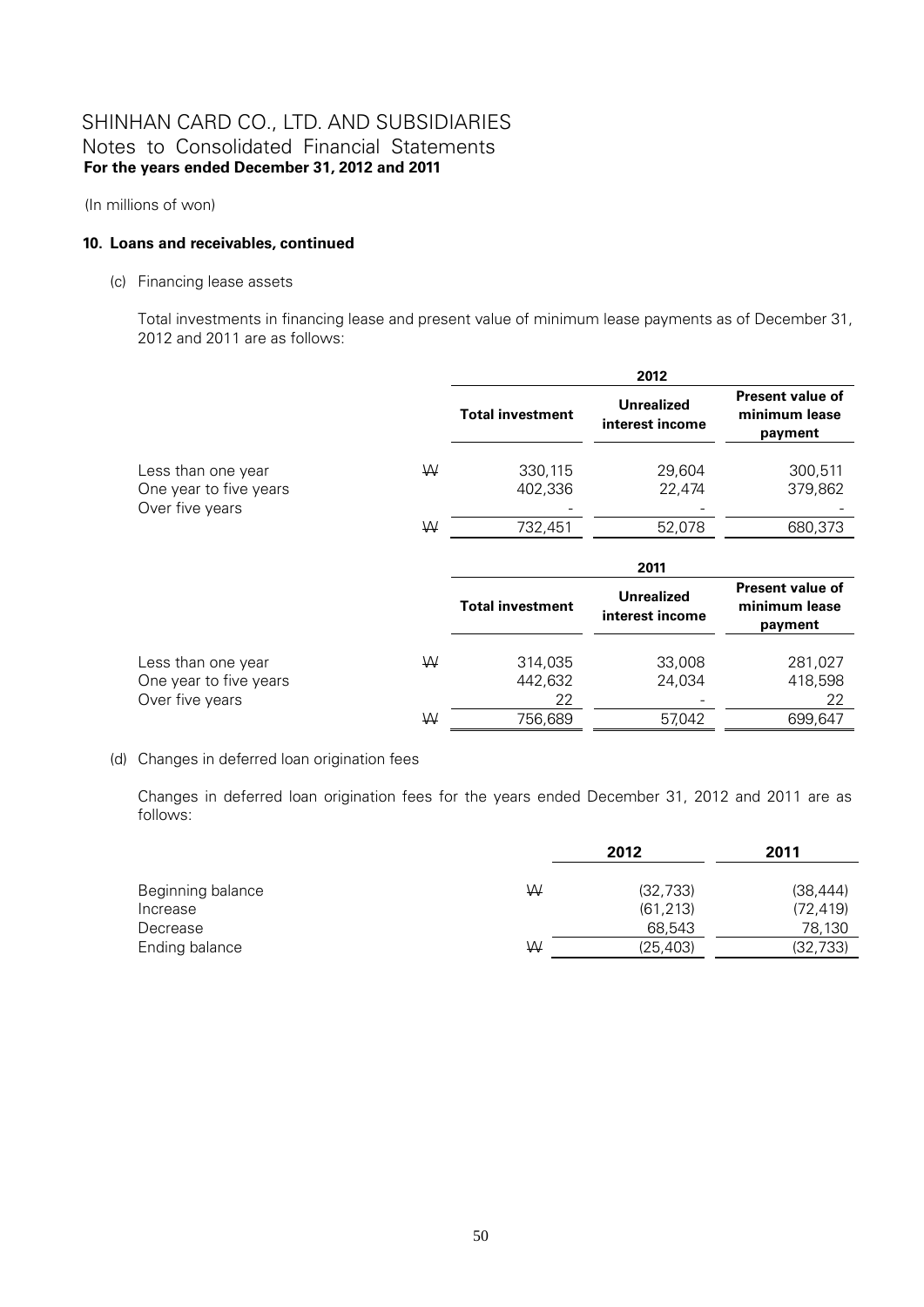(In millions of won)

### **11. Available-for-sale financial assets**

(a) Details of available-for-sale financial assets as of December 31, 2012 and 2011 are as follows:

|                          |   | 2012    | 2011    |
|--------------------------|---|---------|---------|
| Debt securities          |   |         |         |
| Corporate bonds          | ₩ | 3,869   | 5,805   |
| Equity securities        |   |         |         |
| $Stock(*)$               |   | 482,668 | 451,892 |
| Equity investments       |   |         |         |
| Beneficiary certificates |   |         | 3       |
|                          |   | 482,671 | 451,897 |
|                          | W | 486,540 | 457,702 |

- (\*) As of December 31, 2012, Korea Credit-Card Electronic-Settlement Service Co., Ltd. and three other non-marketable equity security investments are recognized at acquisition cost since fair value could not be reliably determined. The carrying amount of the entities, on the cost basis of accounting, is W1,461 million as of December 31, 2012 and 2011, respectively.
- (b) Changes in available-for-sale financial assets for the years ended December 31, 2012 and 2011 are as follows:

|                                                                          |   |                             | 2012                      |              | 2011                        |                           |              |  |
|--------------------------------------------------------------------------|---|-----------------------------|---------------------------|--------------|-----------------------------|---------------------------|--------------|--|
|                                                                          |   | <b>Equity</b><br>securities | <b>Debt</b><br>securities | <b>Total</b> | <b>Equity</b><br>securities | <b>Debt</b><br>securities | <b>Total</b> |  |
| Beginning balance                                                        | ₩ | 451,897                     | 5,805                     | 457,702      | 375,877                     | 5,339                     | 381,216      |  |
| Disposal<br>Changes in unrealized<br>fair value of<br>available for sale |   | (106, 342)                  | (20, 149)                 | (126, 491)   | (95, 872)                   | (23, 015)                 | (118, 887)   |  |
| financial assets                                                         |   | 122,558                     | $\overline{\phantom{a}}$  | 122,558      | 170,684                     |                           | 170,684      |  |
| Foreign exchange<br>differences                                          |   | 14,558                      | ÷,                        | 14,558       | 1,229                       |                           | 1,229        |  |
| Reversal of<br>impairment loss                                           |   |                             |                           |              |                             |                           |              |  |
| (impairment loss)(*)                                                     |   |                             | 18,213                    | 18,213       | (21)                        | 23,481                    | 23,460       |  |
| Ending balance                                                           | W | 482,671                     | 3,869                     | 486,540      | 451,897                     | 5,805                     | 457,702      |  |

(\*) Epion Technologies Corp. (former Daum Tech), which was recognized at cost, was impaired during 2011. As the fair value of debt securities increase during 2011 and 2012, impairment losses previously recognized are reversed.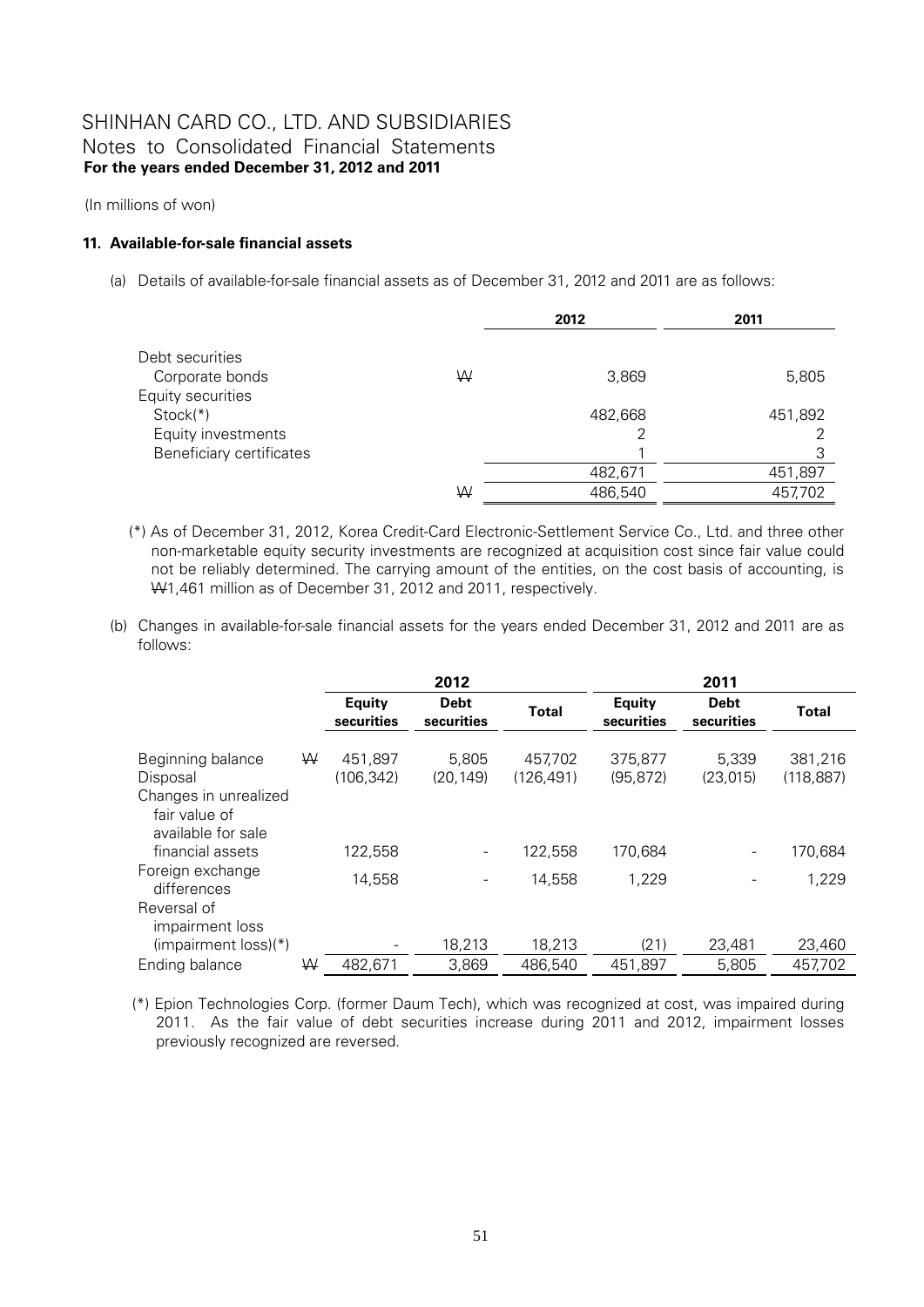(In millions of won)

### **11. Available-for-sale financial assets, continued**

(c) Gain on sale of available-for-sale financial assets for the years ended December 31, 2012 and 2011 are as follows:

|                                                     |   | 2012    | 2011    |
|-----------------------------------------------------|---|---------|---------|
| Gain on sale of available-for-sale financial assets | W | 112.646 | 109,023 |

The Company disposed 880,000 shares of Visa Card Inc, which have limited voting rights, and recognized a gain on the sale of available-for-sale financial assets of W98,974 million in the consolidated statement of comprehensive income during 2012. In addition, the Company disposed 609,000 shares of BC Card Inc, and recognized a gain on the sale of available-for-sale financial assets of W88,841 million in the consolidated statement of comprehensive income during 2011.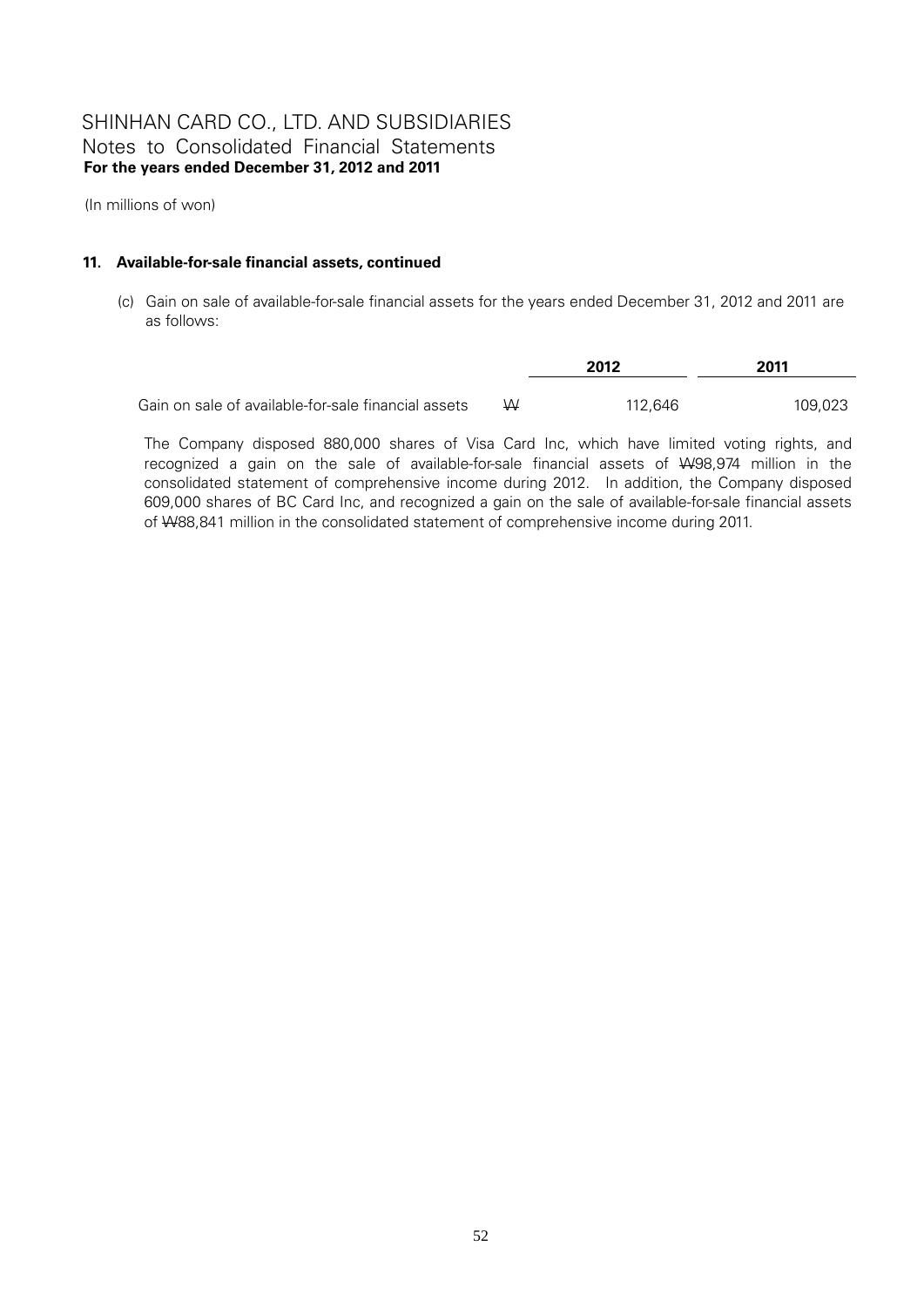(In millions of won)

### **12. Property and equipment**

(a) Details of Property and equipment as of December 31, 2012 and 2011 are as follows:

|                          |   |        | 2012             |              |              |
|--------------------------|---|--------|------------------|--------------|--------------|
|                          |   | Land   | <b>Buildings</b> | <b>Other</b> | <b>Total</b> |
| Acquisition cost         | W | 31,176 | 7,280            | 383,512      | 421,968      |
| Accumulated depreciation |   |        | (757)            | (298,528)    | (299, 285)   |
|                          | ₩ | 31,176 | 6,523            | 84,984       | 122,683      |
|                          |   |        | 2011             |              |              |
|                          |   | Land   | <b>Buildings</b> | <b>Other</b> | <b>Total</b> |
|                          |   |        |                  |              |              |
| Acquisition cost         | W | 31,176 | 7,280            | 359,474      | 397,930      |
| Accumulated depreciation |   |        | (505)            | (294,435)    | (294, 940)   |
|                          | W | 31,176 | 6,775            | 65,039       | 102,990      |

(b) Changes in property and equipment for the years ended December 31, 2012 and 2011 are as follows:

|                   |   | 2012                     |                  |           |           |  |  |
|-------------------|---|--------------------------|------------------|-----------|-----------|--|--|
|                   |   | Land                     | <b>Buildings</b> | Other     | Total     |  |  |
| Beginning balance | ₩ | 31,176                   | 6.775            | 65,039    | 102,990   |  |  |
| Acquisition       |   |                          |                  | 45,550    | 45,550    |  |  |
| Disposal          |   | $\overline{\phantom{0}}$ |                  | (5)       | (5)       |  |  |
| Depreciation      |   |                          | (252)            | (30, 899) | (31, 151) |  |  |
| Others            |   |                          |                  | 5,299     | 5,299     |  |  |
| Ending balance    | W | 31,176                   | 6,523            | 84,984    | 122,683   |  |  |

|                   |   | 2011   |                  |           |           |  |
|-------------------|---|--------|------------------|-----------|-----------|--|
|                   |   | Land   | <b>Buildings</b> | Other     | Total     |  |
| Beginning balance | ₩ | 31,176 | 7,028            | 49.115    | 87,319    |  |
| Acquisition       |   |        |                  | 45,474    | 45,474    |  |
| Disposal          |   |        |                  | (20)      | (20)      |  |
| Depreciation      |   |        | (253)            | (31, 294) | (31, 547) |  |
| Others            |   |        |                  | 1,764     | 1,764     |  |
| Ending balance    | W | 31,176 | 6,775            | 65,039    | 102,990   |  |

(c) Insured Assets

Insured assets as of December 31, 2012 are summarized as follows:

| <b>Type of insurance</b>     | <b>Assets covered</b> | Insurance company                        |   | <b>Amount covered</b> |
|------------------------------|-----------------------|------------------------------------------|---|-----------------------|
| Property all risks<br>policy | Buildings, etc.       | Samsung Fire & Marine<br>Insurance, Ltd. | ₩ | 91.165                |

In addition, the Group maintains transportation theft insurance, custody theft insurance for cash and securities and liability insurance, full insurance for vehicles.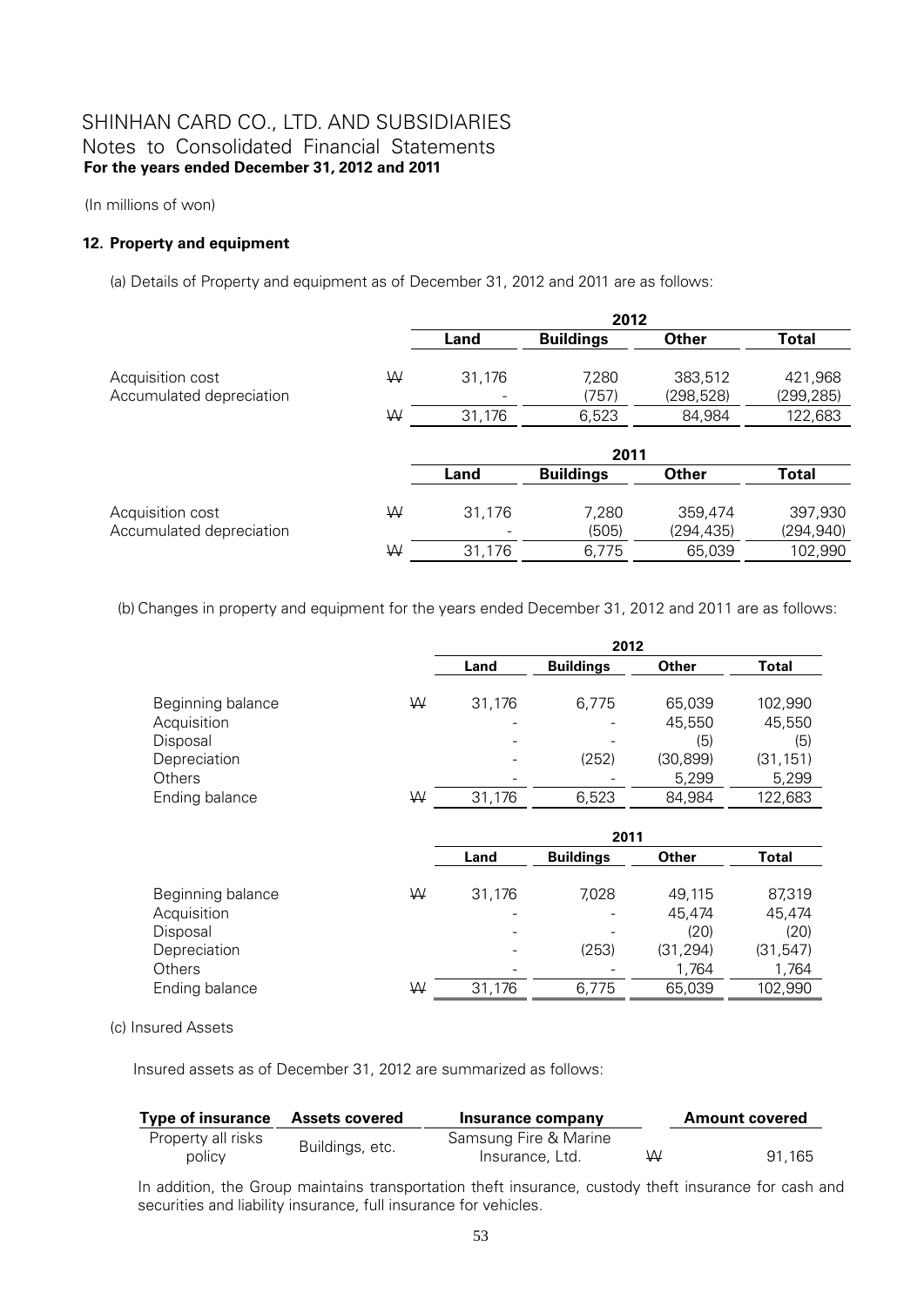(In millions of won)

### **13. Intangible assets**

(a) Details of Intangible assets as of December 31, 2012 and 2011 are as follows:

|                          |   | December 31, 2012       |                         |          |              |  |
|--------------------------|---|-------------------------|-------------------------|----------|--------------|--|
|                          |   | <b>Club memberships</b> | <b>Development cost</b> | Other    | <b>Total</b> |  |
| Acquisition Cost         | W | 15,213                  | 104,957                 | 14.784   | 134,954      |  |
| Accumulated amortization |   |                         | (38, 356)               | (11.663) | (50, 019)    |  |
| Impairment losses        |   | (2,922)                 |                         |          | (2,922)      |  |
|                          | W | 12,291                  | 66,601                  | 3,121    | 82,013       |  |

|                          |   | December 31, 2011        |                         |           |              |  |
|--------------------------|---|--------------------------|-------------------------|-----------|--------------|--|
|                          |   | <b>Club memberships</b>  | <b>Development cost</b> | Other     | <b>Total</b> |  |
| Acquisition Cost         | W | 14,660                   | 73.374                  | 12.705    | 100,739      |  |
| Accumulated amortization |   | $\overline{\phantom{0}}$ | (26, 572)               | (10, 714) | (37, 286)    |  |
| Impairment losses        |   | (2, 135)                 | ٠                       |           | (2, 135)     |  |
|                          | W | 12,525                   | 46,802                  | 1,991     | 61,318       |  |

(b) Changes in intangible assets for the years ended December 31, 2012 and 2011 are as follows:

|                     |   | 2012                    |                         |       |           |  |  |
|---------------------|---|-------------------------|-------------------------|-------|-----------|--|--|
|                     |   | <b>Club memberships</b> | <b>Development cost</b> | Other | Total     |  |  |
|                     |   |                         |                         |       |           |  |  |
| Beginning balance   | W | 12,525                  | 46,802                  | 1,991 | 61,318    |  |  |
| Acquisition         |   | 809                     | 39,218                  |       | 40,027    |  |  |
| Substitution        |   |                         | (7, 185)                | 2,078 | (5, 107)  |  |  |
| Disposal            |   | (256)                   |                         |       | (256)     |  |  |
| Amortization        |   |                         | (12, 234)               | (948) | (13, 182) |  |  |
| $Impairment(*)$     |   | (799)                   |                         |       | (799)     |  |  |
| Impairment reversal |   | 12                      |                         |       | 12        |  |  |
| Ending balance      | ₩ | 12,291                  | 66,601                  | 3,121 | 82,013    |  |  |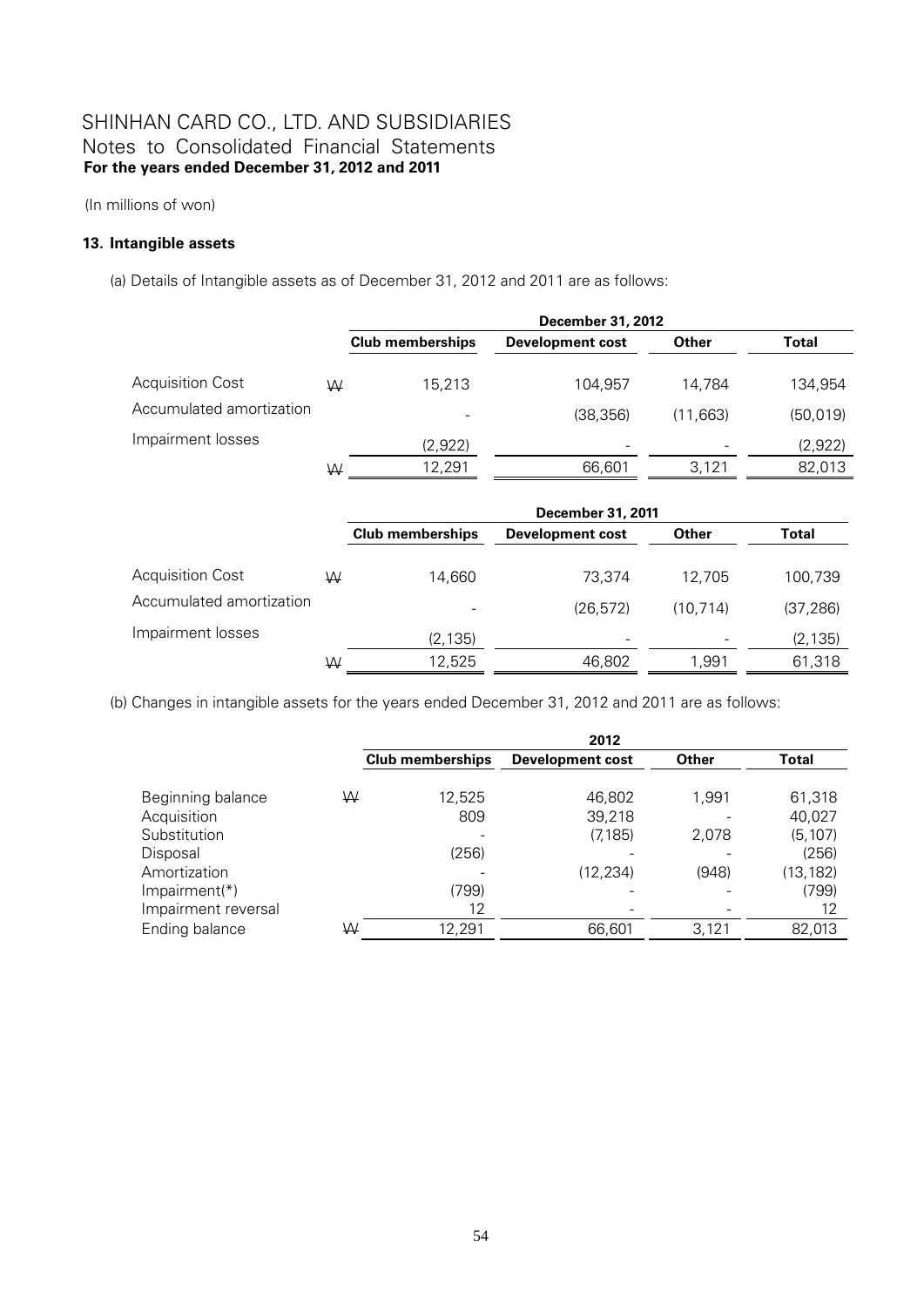(In millions of won)

#### **13. Intangible assets, continued**

|                     | 2011 |                     |                         |          |              |  |  |
|---------------------|------|---------------------|-------------------------|----------|--------------|--|--|
|                     |      | Club<br>memberships | <b>Development cost</b> | Other    | <b>Total</b> |  |  |
| Beginning balance   | W    | 14,660              | 22,320                  | 5,553    | 42,533       |  |  |
| Acquisition         |      |                     | 39,226                  | 1,090    | 40,316       |  |  |
| Substitution        |      |                     | (1,793)                 | 553      | (1, 240)     |  |  |
| Disposal            |      |                     | (3, 419)                |          | (3, 419)     |  |  |
| Amortization        |      |                     | (9,532)                 | (5, 205) | (14, 737)    |  |  |
| Impairment(*)       |      | (2, 135)            |                         |          | (2, 135)     |  |  |
| Impairment reversal |      |                     |                         |          |              |  |  |
| Ending balance      | W    | 12,525              | 46,802                  | 1,991    | 61,318       |  |  |

#### **14. Investments in associates**

(a) Investments in associates as of December 31, 2012 and 2011 are summarized as follows:

|                                                  | 2012                       |                   |                           | 2011                       |                   |                    |
|--------------------------------------------------|----------------------------|-------------------|---------------------------|----------------------------|-------------------|--------------------|
|                                                  | <b>Acquisition</b><br>cost | <b>Net assets</b> | <b>Carrying</b><br>amount | <b>Acquisition</b><br>cost | <b>Net assets</b> | Carrying<br>amount |
| Shinhan KT Mobile Card <sub>W</sub><br>Co., Ltd. | -                          | -                 | -                         | 1.000                      | 26                |                    |

Shinhan KT Mobile Card Co., Ltd. went into liquidation on February 25, 2012, upon which W24 million of gains on investments in associates were recognized in the consolidated interim financial statements of comprehensive income.

### **15. Other assets**

Other assets as of December 31, 2012 and 2011 are summarized as follows:

|                                 |   | 2012      | 2011      |
|---------------------------------|---|-----------|-----------|
| Guarantee deposits              | W | 74,002    | 77,007    |
| Present value discount account  |   | (1.729)   | (1,822)   |
| Accounts receivable             |   | 303,704   | 585,538   |
| Allowance for doubtful accounts |   | (4.138)   | (5, 569)  |
| Accrued income                  |   | 105,958   | 109,670   |
| Allowance for doubtful accounts |   | (13, 816) | (11, 758) |
| Advance payments                |   | 142.606   | 129,680   |
| Prepaid expenses                |   | 72,709    | 78,955    |
| Others                          |   | 2,440     | 2,191     |
|                                 | ₩ | 681,736   | 963,892   |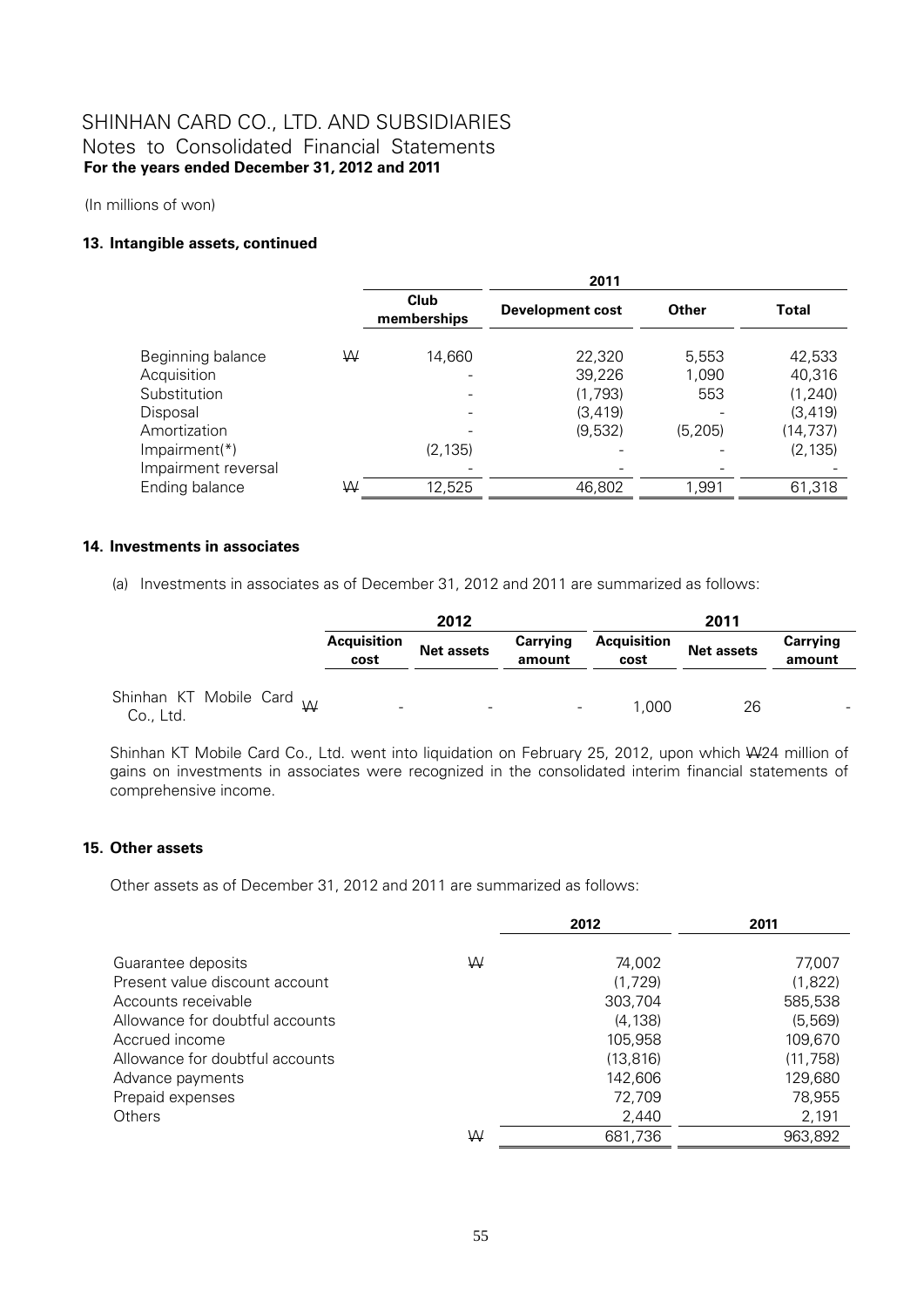(In millions of won)

#### **16. Borrowings**

Borrowings as of December 31, 2012 and 2011 are summarized as follows:

|                                         | Interest rate $(\% )$ | 2012      | 2011      |
|-----------------------------------------|-----------------------|-----------|-----------|
| Borrowings:                             | W                     |           |           |
| Commercial paper                        | $2.93 - 4.19$         | 1.042.800 | 1,499,800 |
| General borrowings                      | 4.17                  | 100,000   | 350,000   |
| Borrowings from Shinhan Financial Group | $4.12 - 4.91$         | 700.000   | 550,000   |
| Overdrawn account                       | 3.81                  | 70,000    | 60,000    |
|                                         | W                     | 1,912,800 | 2,459,800 |

#### **17. Debentures**

Debentures as of December 31, 2012, and 2011 are summarized as follows:

|                                                     | <b>Maturity</b>           | Interest rate $(\% )$<br>2012 |   | 2011                                              |                                                  |
|-----------------------------------------------------|---------------------------|-------------------------------|---|---------------------------------------------------|--------------------------------------------------|
| Debentures in won<br>Less: discount                 | 2013.01.04~<br>2017.12.22 | $2.96 - 6.75$                 | W | 9,115,780<br>(30, 827)                            | 9,300,780<br>(6,935)                             |
|                                                     |                           |                               |   | 9,084,953                                         | 9,293,845                                        |
| Debentures in foreign<br>currency<br>Less: discount | 2013.04.20~<br>2016.03.28 | $2.23 - 4.80$                 | W | 1,848,578<br>(10, 100)<br>1,838,478<br>10,923,431 | 2,149,095<br>(10,880)<br>2,138,215<br>11,432,060 |

### **18. Employee benefits**

(a) Defined benefit plan assets and liabilities as of December 31, 2012 and 2011 are as follows:

|                                                                                     |   | December 31,<br>2012 | December 31,<br>2011 |
|-------------------------------------------------------------------------------------|---|----------------------|----------------------|
| Present value of defined benefit obligations                                        | W | 149.114              | 140.556              |
| Fair value of plan assets<br>Recognized liabilities for defined benefit obligations | W | (133,932)<br>15.182  | (103,171)<br>37,385  |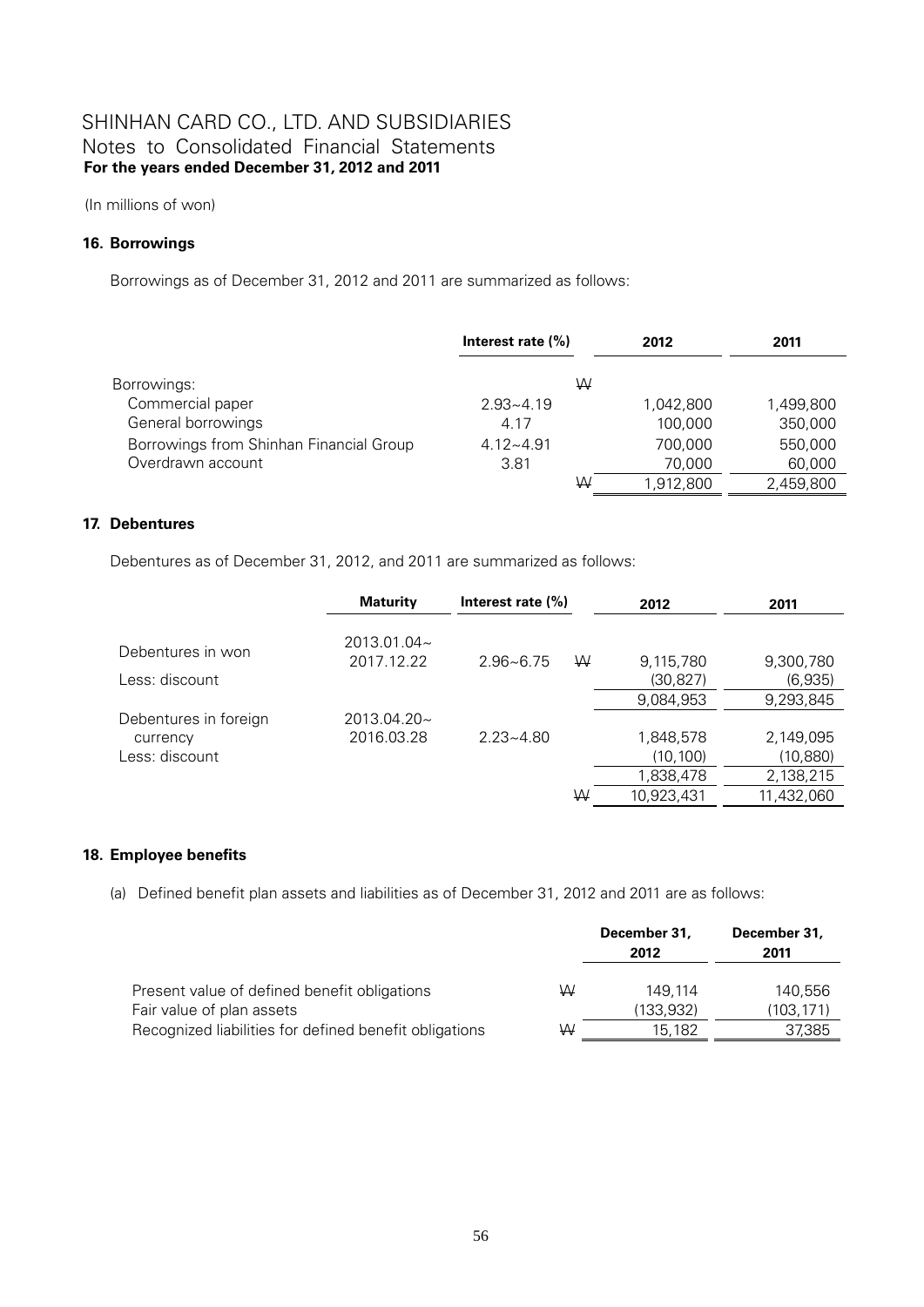(In millions of won)

#### **18. Employee benefits, continued**

(b) Changes in the present value of defined benefit obligations for the years ended December 31, 2012 and 2011 are as follows:

|                                             |   | 2012      | 2011    |
|---------------------------------------------|---|-----------|---------|
|                                             |   |           |         |
| Beginning balance                           | W | 140,556   | 100,696 |
| Current service cost                        |   | 18,352    | 14,822  |
| Interest expense                            |   | 7,105     | 6.217   |
| Actuarial (gain) losses                     |   | (11, 652) | 21,554  |
| Benefits paid by the plan                   |   | (5,708)   | (3,378) |
| Others $(*)$                                |   | 461       | 645     |
| Ending balance                              | W | 149.114   | 140,556 |
| (*) Amount of transfer from related parties |   |           |         |

(c) Changes in the present value of plan assets for the years ended December 31, 2012 and 2011 are as follows:

|                                  |   | 2012     | 2011     |
|----------------------------------|---|----------|----------|
| Beginning balance                | ₩ | 103,171  | 85,350   |
| Expected return on plan assets   |   | 4,297    | 3,379    |
| Actuarial (gain) losses          |   | 18       | (347)    |
| Contributions paid into the plan |   | 31,360   | 20,002   |
| Benefits paid by the plan        |   | (4, 914) | (5, 213) |
| Ending balance                   | W | 133,932  | 103,171  |

(d) Details of the amounts included in the fair value of plan assets for each category of financial instruments as of December 31, 2012 and 2011 are as follows:

|                           |   | 2012    |        | 2011           |        |
|---------------------------|---|---------|--------|----------------|--------|
|                           |   | Amounts | Ratio  | <b>Amounts</b> | Ratio  |
| Cash and due from banks   | W | 102,615 | 76.6%  | 72.167         | 69.9%  |
| <b>Securities</b>         |   | 28.681  | 21.4%  | 28.230         | 27.4%  |
| <b>Others</b>             |   | 2.636   | 2.0%   | 2.774          | 2.7%   |
| Fair value of plan assets | W | 133,932 | 100.0% | 103.171        | 100.0% |

(e) Details of expense recognized in profit or loss for the years ended December 31, 2012 and 2011 are as follows:

|                                |   | 2012      | 2011     |
|--------------------------------|---|-----------|----------|
| Current service costs          | W | 18,352    | 14,822   |
| Interest expense               |   | 7.105     | 6.217    |
| Expected return on plan assets |   | (4, 297)  | (3, 379) |
| Actuarial (gain) losses        |   | (11, 670) | 21,901   |
|                                | W | 9.490     | 39,561   |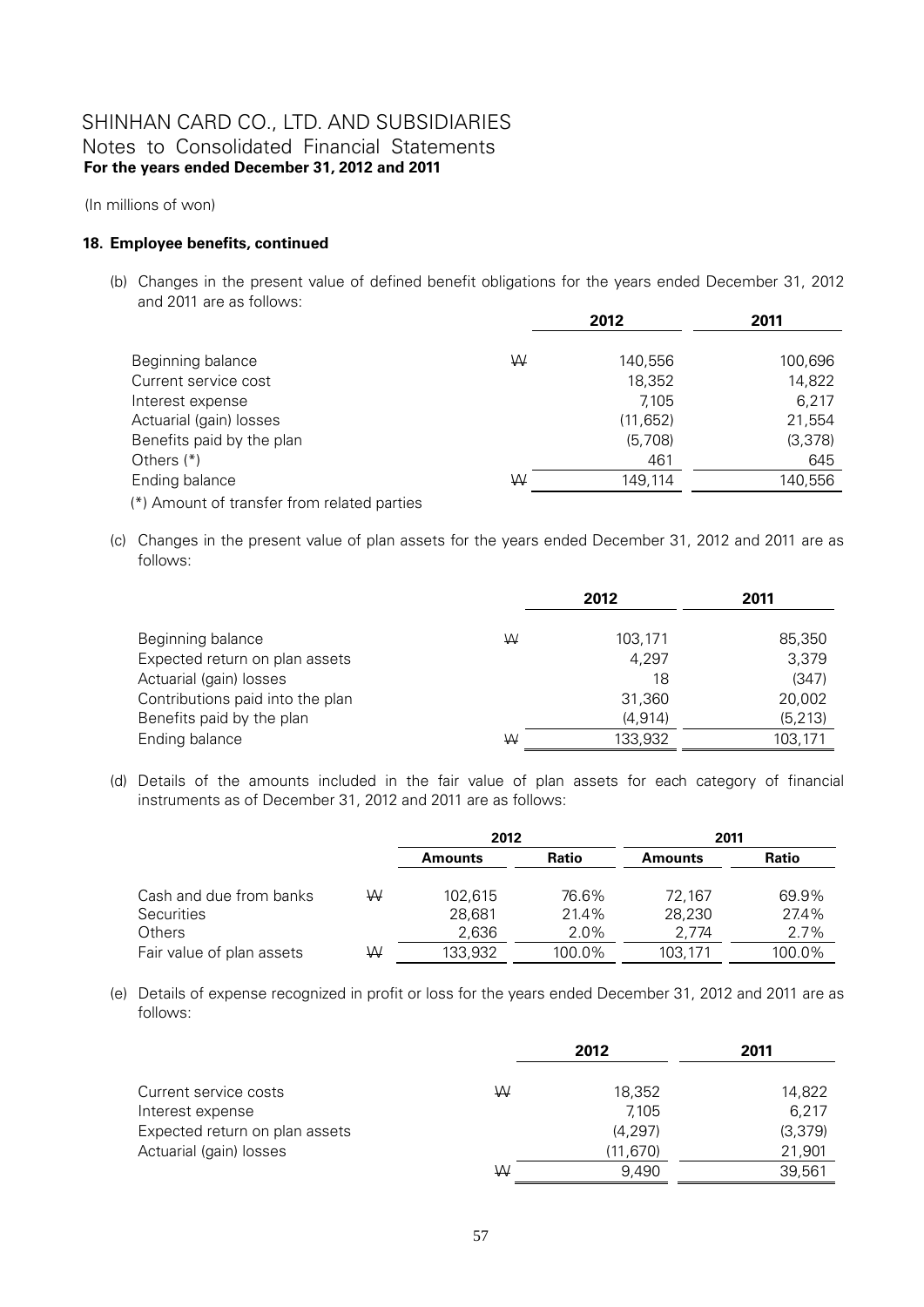(In millions of won)

#### **18. Employee benefits, continued**

(f) Actuarial assumptions as of December 31, 2012 and 2011 are as follows:

|                                   | 2012           | 2011           |
|-----------------------------------|----------------|----------------|
|                                   |                |                |
| Discount rate (AA0)               | $4.22\%$       | 5.30%          |
| Expected return on plan assets(*) | 4.59%          | 4.00%          |
| Future salary increasing rate     | 2.8%           | 4.06%          |
|                                   | + upgrade rate | + upgrade rate |

(\*) Since the plan assets are deposited in products that guarantee the principal and interest, the Company determines the expected rate of return on plan assets considering the market interest rates of the time deposits and fees.

(g) Historical information for the amounts related to defined benefit plans recognized for the current year and previous years are as follows:

|                                |             |    |      | 2012       | December 31, December 31,<br>2011 | December 31.<br>2010 | January 1,<br>2010 |
|--------------------------------|-------------|----|------|------------|-----------------------------------|----------------------|--------------------|
| Defined benefit<br>obligations |             |    | W    | 149,114    | 140,556                           | 100,696              | 78,191             |
| Plan assets                    |             |    |      | (133, 932) | (103, 171)                        | (85, 350)            | (83, 727)          |
| Surplus/(deficit)              |             |    |      | 15,182     | 37,385                            | 15,346               | (5,536)            |
| Experience<br>liabilities      | adjustments | on | plan | 11,652     | (21, 554)                         | (10, 304)            |                    |
| Experience<br>assets           | adjustments | on | plan | 18         | (347)                             | 46                   |                    |

 (h) The amounts recognized as an expense for defined contribution plans were W1,325 million and W1,182 million for the years ended December 31, 2012 and 2011, respectively.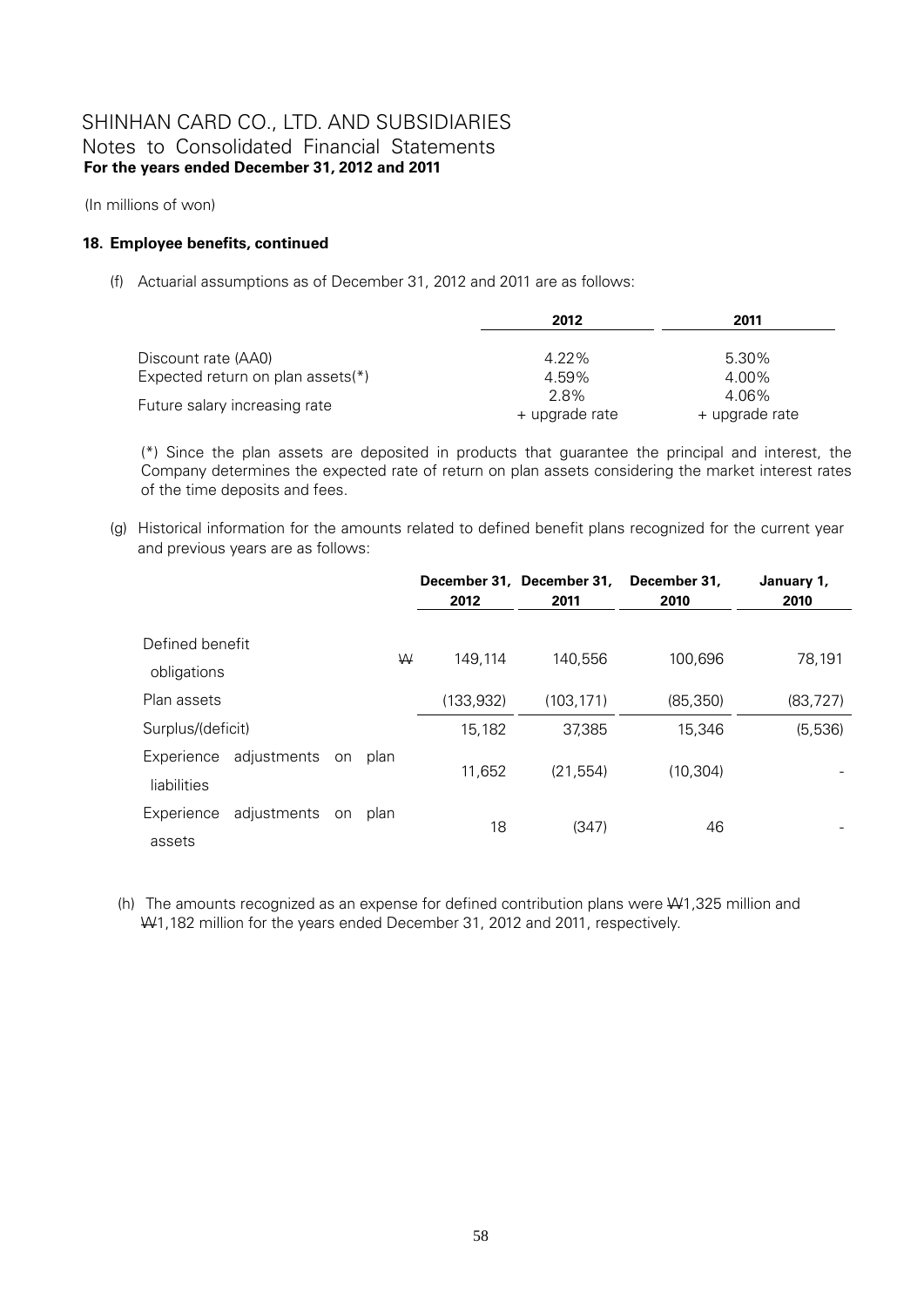(In millions of won)

#### **19. Provisions**

Details of provisions as of December 31, 2012 and 2011 are as follows:

|                                             |   | 2012                               |                                                         |                                                      |                   |                     |  |  |
|---------------------------------------------|---|------------------------------------|---------------------------------------------------------|------------------------------------------------------|-------------------|---------------------|--|--|
|                                             |   | <b>Allowance for</b><br>litigation | <b>Provision for</b><br>membership<br>reward<br>program | <b>Allowance for</b><br>unused credit<br>commitments | Other $(*)$       | Total               |  |  |
| Beginning balance<br>Provision (recoveries) | W | 12.185<br>432                      | 24.439<br>39,143                                        | 345.288<br>(16.814)                                  | 14.007<br>2,422   | 395,919<br>25,183   |  |  |
| Payment<br>Ending balance                   | W | (4,682)<br>7,935                   | (38, 709)<br>24,873                                     | 328.474                                              | (2,511)<br>13,918 | (45,902)<br>375,200 |  |  |
|                                             |   |                                    |                                                         |                                                      |                   |                     |  |  |

(\*) Provision of other included W192 million that is for the provision for restoration costs.

|                        |   |                                    |                                                         | 2011                                                 |             |           |
|------------------------|---|------------------------------------|---------------------------------------------------------|------------------------------------------------------|-------------|-----------|
|                        |   | <b>Allowance for</b><br>litigation | <b>Provision for</b><br>membership<br>reward<br>program | <b>Allowance for</b><br>unused credit<br>commitments | Other $(*)$ | Total     |
| Beginning balance      | W | 3.946                              | 25,203                                                  | 367.514                                              | 13,366      | 410.029   |
| Provision (recoveries) |   | 11,307                             | 17,265                                                  | (22.226)                                             | 4,898       | 11,244    |
| Payment                |   | (3,068)                            | (18, 029)                                               |                                                      | (4, 257)    | (25, 354) |
| Ending balance         | ₩ | 12,185                             | 24,439                                                  | 345,288                                              | 14,007      | 395,919   |

(\*) Provision of other included W525 million that is for the provision for restoration costs.

### **20. Other liabilities**

Details of other liabilities as of December 31, 2012 and 2011 are as follows:

|                                       |   | 2012      | 2011      |
|---------------------------------------|---|-----------|-----------|
|                                       |   |           |           |
| Accounts payable                      | W | 2,023,492 | 1,689,745 |
| Accrued expenses                      |   | 301,351   | 257,549   |
| Advances from customers               |   | 66,963    | 73,835    |
| Unearned revenue (Note 21)            |   | 230,546   | 206,096   |
| <b>Withholdings</b>                   |   | 224,490   | 145,068   |
| Guarantee deposits, net               |   | 243,144   | 238,402   |
| Advances of gift card and others, net |   | 28,064    | 30,795    |
| <b>Others</b>                         |   | 1,092     | 688       |
|                                       | ₩ | 3,119,142 | 2,642,178 |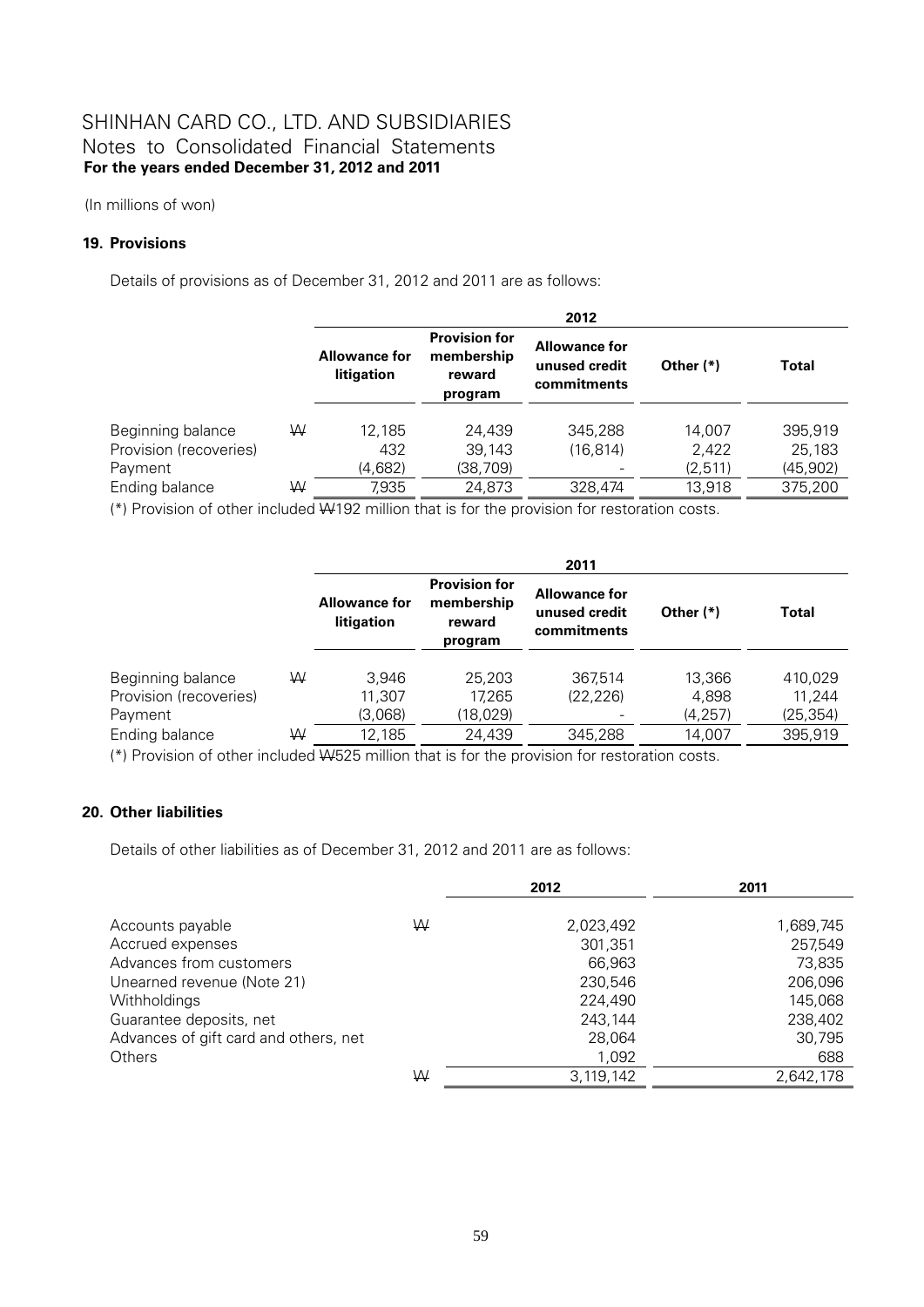(In millions of won)

#### **21. Deferred revenue of customer loyalty programmes**

Changes in deferred revenue of customer loyalty programmes for the years ended 2012 and 2011 are as follows:

|                     | 2012 |            | 2011       |
|---------------------|------|------------|------------|
| Beginning balance   | ₩    | 149.580    | 138.624    |
| Revenue deferment   |      | 183.828    | 170.711    |
| Revenue realization |      | (175, 398) | (159, 755) |
| Ending balance      | ₩    | 158,010    | 149,580    |

### **22. Equity**

(a) Equity as of December 31, 2012 and 2011 are summarized as follows:

|                                                                                              |   | 2012      | 2011      |
|----------------------------------------------------------------------------------------------|---|-----------|-----------|
| Common stock                                                                                 | ₩ | 626,847   | 626,847   |
| Capital surplus                                                                              |   |           |           |
| Gains on capital reduction                                                                   |   | 852,646   | 852,646   |
| Gains on sale of treasury stock                                                              |   | 2         | 2         |
| Other additional capital                                                                     |   | 7,944     | 7,944     |
|                                                                                              |   | 860,592   | 860,592   |
| Capital adjustments                                                                          |   |           |           |
| Stock options                                                                                |   | 583       | 322       |
| Accumulated other comprehensive income<br>Unrealized gain on valuation of available-for-sale |   |           |           |
| securities                                                                                   |   | 314,463   | 276,147   |
| Effective portion of valuation loss on cash flow hedges                                      |   | (4, 484)  | (19,067)  |
|                                                                                              |   | 309,979   | 257,080   |
| Retained earnings                                                                            |   |           |           |
| Legal reserve                                                                                |   | 313,424   | 285,103   |
| Reserve for credit losses                                                                    |   | 269,024   |           |
| Revaluation surplus of property and equipment                                                |   | 10,216    |           |
| Retained earnings (*)                                                                        |   | 3,342,512 | 3,200,318 |
|                                                                                              |   | 3,935,176 | 3,485,421 |
|                                                                                              | ₩ | 5,733,177 | 5,230,262 |

(\*) W246,082 million as of December 31, 2012 is planned to be transferred to reserve for credit losses.

(b) Capital stock and capital surplus

As of December 31, 2012 and 2011, par value of common stock is W5,000 and the Group authorized 2,000,000,000 shares and issued outstanding shares amounted to 125,369,403 shares.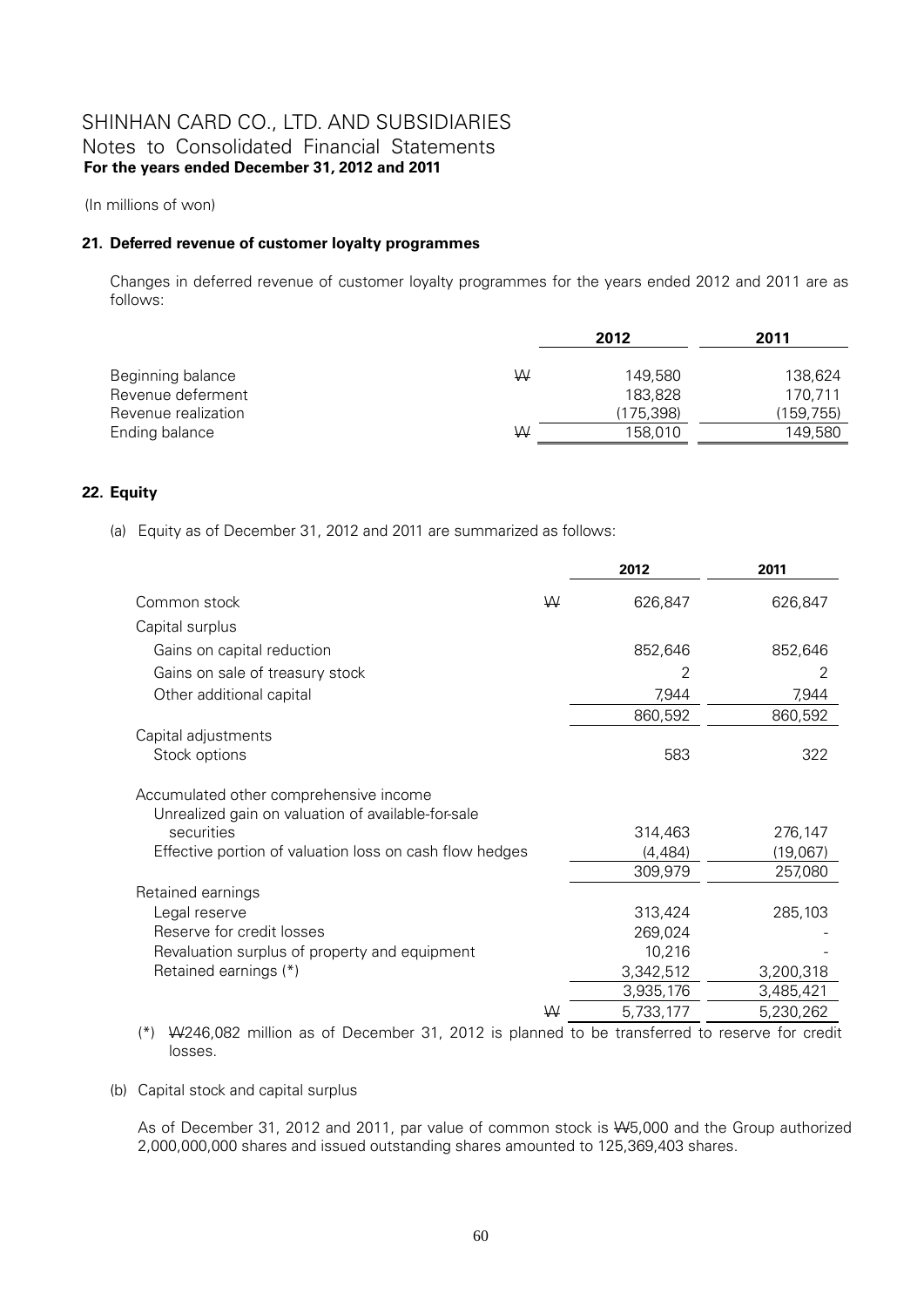(In millions of won)

#### **22. Equity, continued**

(c) Changes in accumulated other comprehensive income for the years ended December 31, 2012 and 2011 are as follows:

|                                                                         |   | <b>Valuation of</b><br>available-for-sale<br>securities | <b>Valuation of cash</b><br>flow hedges | Total      |
|-------------------------------------------------------------------------|---|---------------------------------------------------------|-----------------------------------------|------------|
| <b>Balance at January 1, 2011</b><br>Change in fair value of available- | W | 220,282                                                 | (23, 368)                               | 196,914    |
| for-sale securities                                                     |   | 170,684                                                 |                                         | 170,684    |
| Foreign exchange differences                                            |   | 1,229                                                   |                                         | 1,229      |
| Effective portion of changes in                                         |   |                                                         |                                         |            |
| fair value of cash flow hedges                                          |   |                                                         | 47,890                                  | 47,890     |
| Reclassification adjustment                                             |   | (90,068)                                                | (42,998)                                | (133,066)  |
| Deferred tax effect                                                     |   | (25,980)                                                | (591)                                   | (26, 571)  |
| <b>Balance at December 31, 2011</b>                                     |   | 276,147                                                 | (19,067)                                | 257,080    |
| Change in fair value of available-                                      |   |                                                         |                                         |            |
| for-sale securities                                                     |   | 122,558                                                 |                                         | 122,558    |
| Foreign exchange differences                                            |   | 14,558                                                  |                                         | 14,558     |
| Effective portion of changes in                                         |   |                                                         |                                         |            |
| fair value of cash flow hedges                                          |   |                                                         | (135, 582)                              | (135, 582) |
| Reclassification adjustment                                             |   | (86, 567)                                               | 154,821                                 | 68,254     |
| Deferred tax effect                                                     |   | (12, 233)                                               | (4,656)                                 | (16,889)   |
| <b>Balance at December 31, 2012</b>                                     | W | 314,463                                                 | (4, 484)                                | 309,979    |

#### (d) Legal reserve

The Korean Commercial Code requires the Group to appropriate a legal reserve in an amount equal to at least 10% of cash dividends for each accounting period until the reserve equals 50% of stated capital. The legal reserve may be used to reduce a deficit or may be transferred to common stock in connection with a free issue of shares.

#### (e) Revaluation surplus of property and equipment

The Group elected to measure an item of land and buildings at the date of transition to K-IFRSs at its fair value and use that fair value as its deemed cost at that date. W10,216 million of revaluation surplus as a result of revaluation was classified as dividend restriction by the board of directors.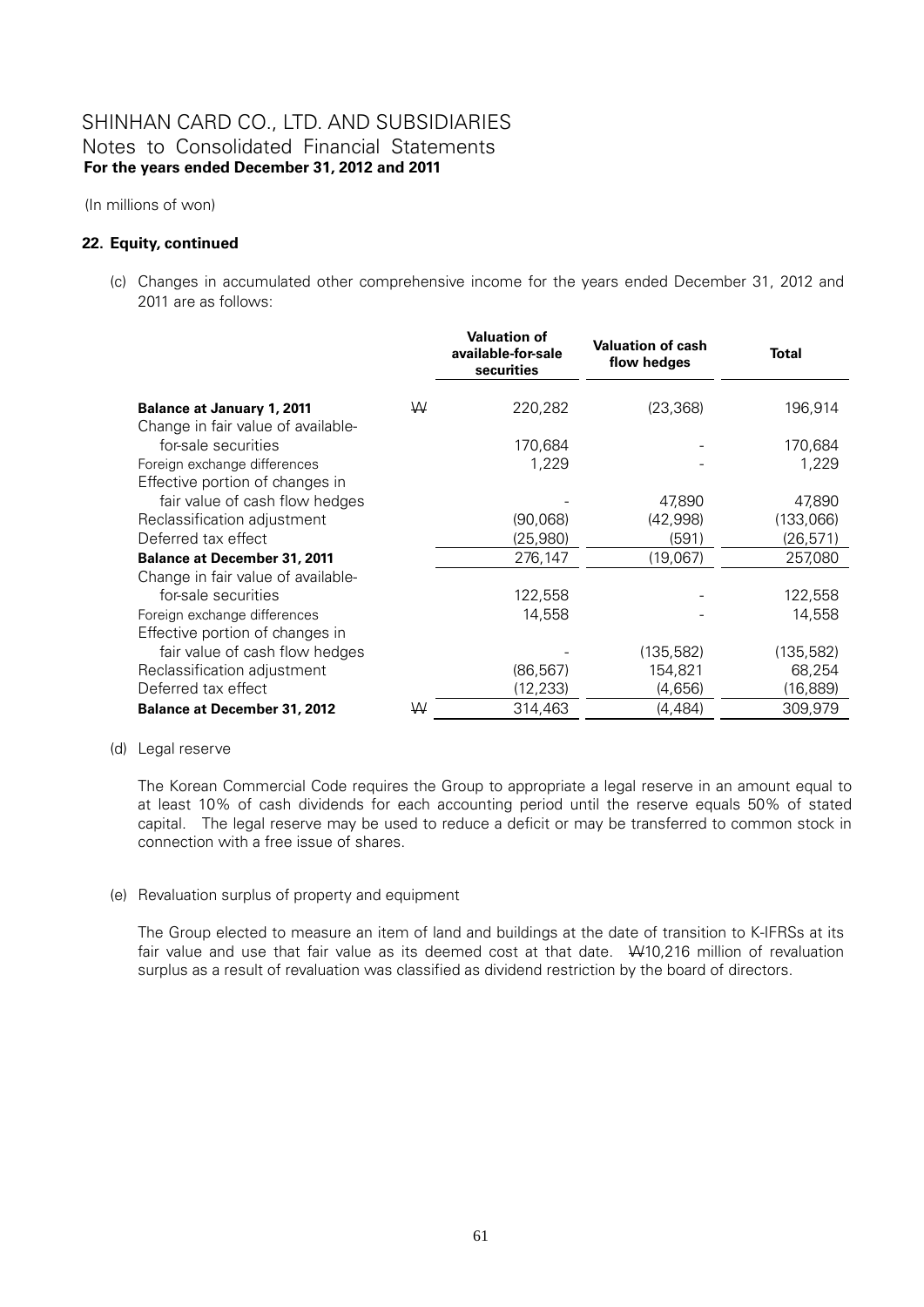(In millions of won)

#### **22. Equity, continued**

(f) Statements of appropriation of retained earnings for the years ended December 31, 2012 and 2011 based on separate financial statements are as follows:

Date of Appropriation for 2012: March 27, 2013 Date of Appropriation for 2011: March 28, 2012

| (In millions of won, except dividends per share)                |   | 2012      | 2011      |  |
|-----------------------------------------------------------------|---|-----------|-----------|--|
| <b>Unappropriated retained earnings</b>                         |   |           |           |  |
| Balance at beginning of year                                    | W | 2,592,748 | 2,654,398 |  |
| Interim dividends                                               |   |           | (300,008) |  |
| Dividend per share (dividend as a                               |   |           |           |  |
| percentage of par value):<br>W- (-%) for 2012                   |   |           |           |  |
| W 2,393 (47.86%) for 2011                                       |   |           |           |  |
| Net income                                                      |   | 749,764   | 875,930   |  |
| Balance at end of year before appropriation                     |   | 3,342,512 | 3,230,320 |  |
| <b>Appropriation of retained earnings</b>                       |   |           |           |  |
| Legal reserve                                                   |   |           | 58,322    |  |
| Reserve for credit losses                                       |   | 246,082   | 269,024   |  |
| Reserve for revaluation of property and<br>equipment            |   |           | 10,216    |  |
| Cash dividends                                                  |   | 400,053   | 300,010   |  |
| Dividends per share (dividend as a percentage<br>of par value): |   |           |           |  |
| W 3,191 (63.82%) for 2012                                       |   |           |           |  |
| W 2,393 (47.86%) for 2011                                       |   |           |           |  |
|                                                                 |   | 646,135   | 637,572   |  |
| Unappropriated retained earnings to be                          |   |           |           |  |
| carried over to subsequent year                                 | W | 2,696,377 | 2,592,748 |  |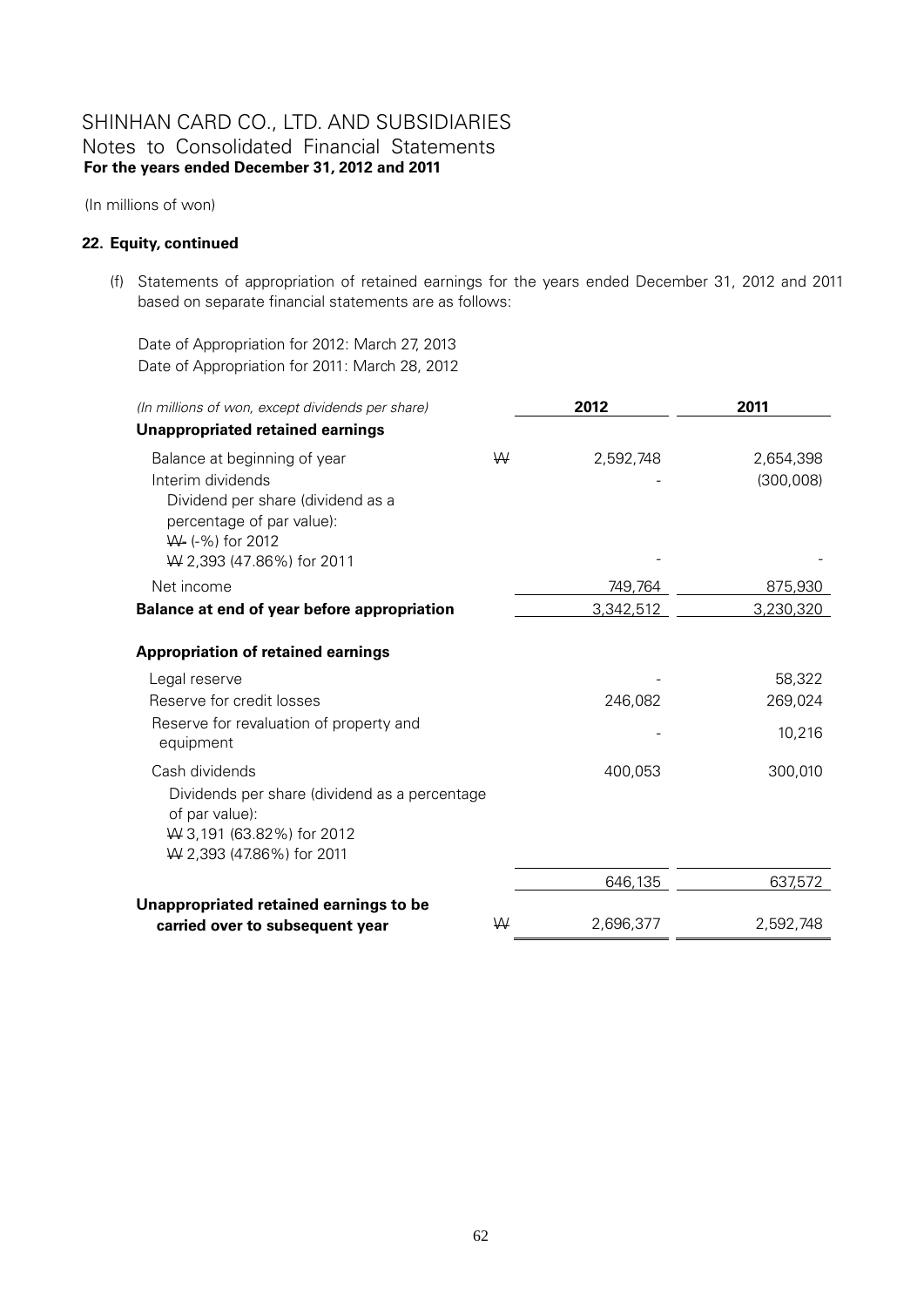(In millions of won)

### **23. Reserve for credit losses**

In accordance with Regulations on the Supervision of Credit Specialized Financial Business, the Group reserves the difference between allowance for credit losses by K-IFRS and Regulations on the Supervision of Credit Specialized Financial Business in the account of reserve for legal reserve for credit losses. Reserve for credit losses is included in retained earnings, and does not affect net income but by limiting the dividend, prevents credit quality from being compromised.

(a) Reserve for credit losses as of December 31, 2012 and 2011 are summarized as follows:

|                                                  |   | 2012    | 2011    |
|--------------------------------------------------|---|---------|---------|
|                                                  |   |         |         |
| Accumulated reserve for credit losses            | W | 269.024 |         |
| Accumulated reserve for credit losses, scheduled |   | 246.082 | 269,024 |
| Ending balance of reserve for credit losses      | W | 515,106 | 269.024 |

(b) Details of profits after adjusting for reserve for credit losses and provision for reserve for credit losses for the years ended December 31, 2012 and 2011 are as follows:

|                                                           |   | 2012    | 2011    |
|-----------------------------------------------------------|---|---------|---------|
|                                                           |   |         |         |
| Net income for the period                                 | W | 749.764 | 875,930 |
| Provision for reserve for credit losses                   |   | 246.082 | 45.748  |
| Profits after adjusting for reserve for credit losses     |   | 503,682 | 830.182 |
| Earnings per share after reserve for credit losses in won |   | 4.018   | 6.622   |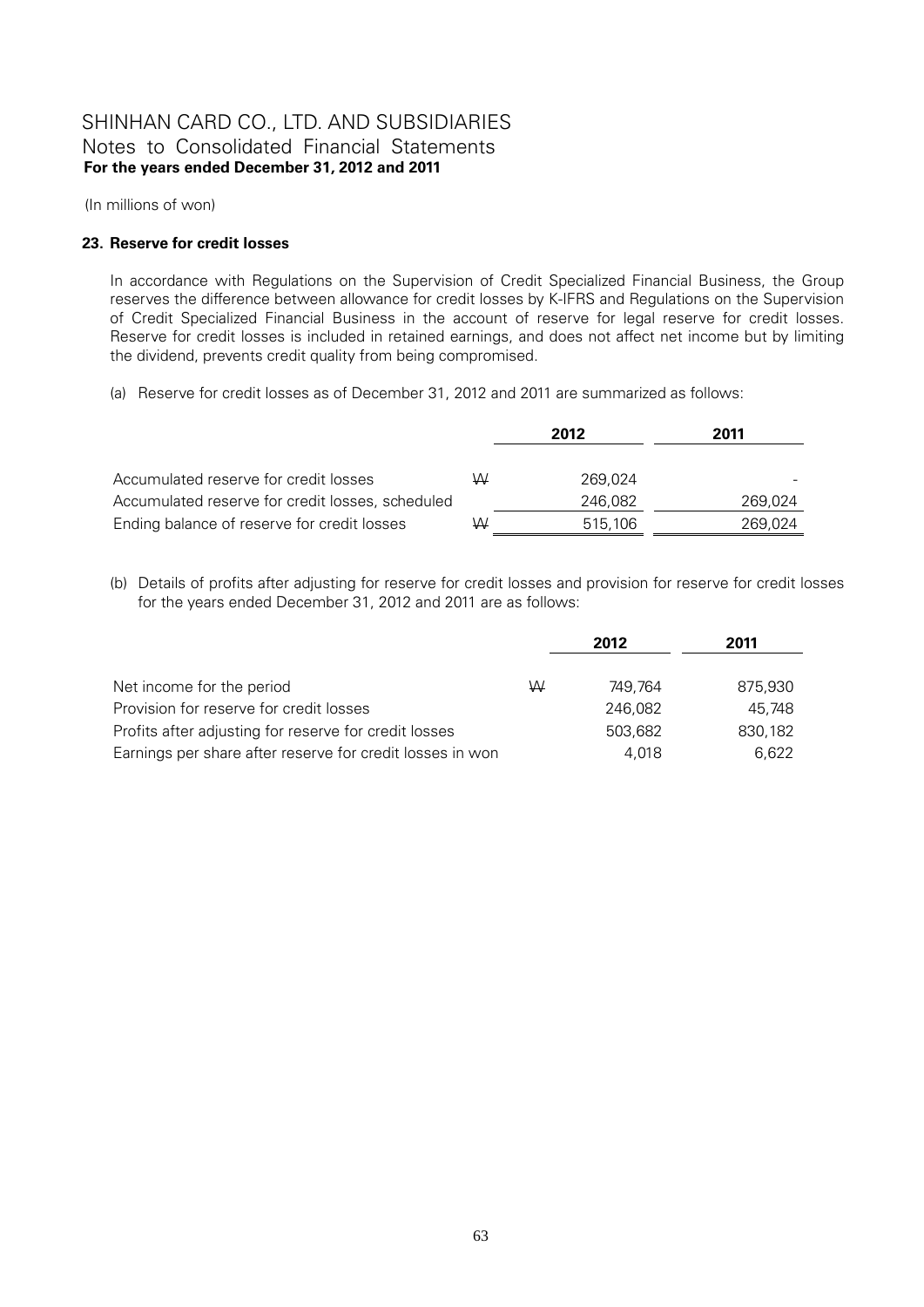(In millions of won)

#### **24. Operating revenue**

(a) Operating revenues for the years ended December 31, 2012 and 2011 are as follows:

|                                                                                              |   | 2012                             | 2011                             |
|----------------------------------------------------------------------------------------------|---|----------------------------------|----------------------------------|
| <b>Operating revenue:</b><br>Interest income<br>Fee and commission income<br>Dividend income | W | 2,032,209<br>2,171,286<br>37,335 | 2.095.215<br>2,083,302<br>52,460 |
| Gain on valuation and disposition of trading financial<br>assets                             |   | 854                              | 1.116                            |
| Gains related to derivatives                                                                 |   | 2.240                            | 61.772                           |
| Gains on foreign currency transaction                                                        |   | 170,578                          | 33.121                           |
| Gains on sale of available-for-sale financial assets                                         |   | 112,646                          | 109.023                          |
| Reversal of financial assets' impairment losses                                              |   | 18,213                           | 23,481                           |
| Other operating income                                                                       |   | 53,559                           | 65,762                           |
|                                                                                              | W | 4,598,920                        | 4,525,252                        |

### **25. Earnings per share**

Earnings per share for the years ended December 31, 2012 and 2011 are as follows:

*(In millions of won, except shares outstanding and earnings per share)*

|                                                      |   | 2012        | 2011        |
|------------------------------------------------------|---|-------------|-------------|
| Net income available for common stock                | ₩ | 749.764     | 875.930     |
| Weighted average number of common stocks outstanding |   | 125,369,403 | 125,369,403 |
| Earnings per share in won                            | W | 5.980       | 6.987       |

The Group has no dilutive potential ordinary shares and stock options. Therefore diluted earnings per share is equal basic earnings per share for the years ended December 31, 2012 and 2011.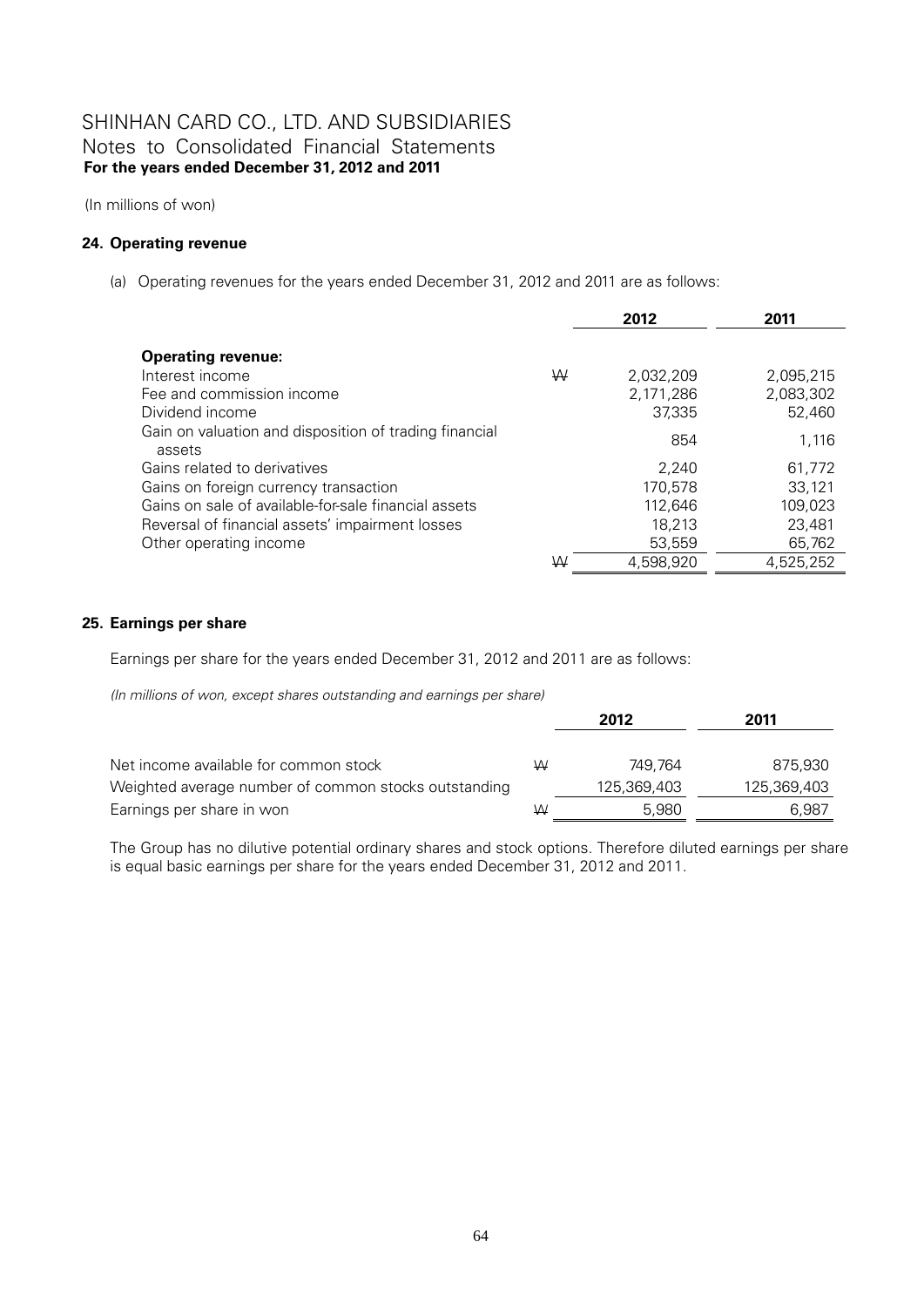(In millions of won)

#### **26. Share-based payment**

Share-based payment as of December 31, 2012 is summarized as follows:

#### (a) Stock options

|                                                                              | 4th grant                                             | 5th grant                                             | 6th grant                                                          | 7th grant                                                          |
|------------------------------------------------------------------------------|-------------------------------------------------------|-------------------------------------------------------|--------------------------------------------------------------------|--------------------------------------------------------------------|
|                                                                              |                                                       |                                                       |                                                                    |                                                                    |
| Method of settlement                                                         | Cash-settlement                                       | Cash-settlement                                       | Cash-settlement                                                    | Cash-settlement                                                    |
| Valuation technique                                                          | Fair value                                            | Fair value                                            | Fair value                                                         | Fair value                                                         |
| Grant date                                                                   | March 30,<br>2005                                     | March 21,<br>2006                                     | March 20,<br>2007                                                  | March 19,<br>2008                                                  |
| Exercise price in won                                                        | W 28,006                                              | W 38,829                                              | W 54,560                                                           | W 49,053                                                           |
| Shares granted                                                               | 110,000<br>shares                                     | 166,700<br>shares                                     | 102,900<br>shares                                                  | 135,175<br>shares                                                  |
| Exercise period                                                              | Within 4<br>years after<br>3 years<br>from grant date | Within 4<br>years after<br>3 years<br>from grant date | Within 4<br>years after<br>3 years<br>from grant date              | Within 4<br>years after<br>3 years<br>from grant date              |
| Changes in number of<br>shares granted:<br>Outstanding at<br>January 1, 2012 | 7,299                                                 | 120,372                                               | 74,632                                                             | 110,707                                                            |
| Changes                                                                      | (7,299)                                               |                                                       |                                                                    |                                                                    |
| Outstanding at<br>December 31,<br>2012                                       |                                                       | 120,372                                               | 74,632                                                             | 110,707                                                            |
| Vesting condition:                                                           |                                                       |                                                       |                                                                    |                                                                    |
| Service period                                                               |                                                       |                                                       | Two years from grant date<br>Based on relative stock               | Two years from grant date<br>Based on relative stock               |
| Performance<br>condition                                                     |                                                       |                                                       | price (33.4%)<br>Based on 3 year<br>management index<br>$(66.6\%)$ | price (33.4%)<br>Based on 3 year<br>management index<br>$(66.6\%)$ |
| Valuation model                                                              | <b>Black-Scholes</b><br>Model                         | <b>Black-Scholes</b><br>Model                         | <b>Black-Scholes</b><br>Model                                      | <b>Black-Scholes</b><br>Model                                      |
| Risk-free interest<br>period                                                 |                                                       | 2.74%                                                 | 2.74%                                                              | 2.74%                                                              |
| Expected exercise<br>period                                                  |                                                       | 2 months                                              | 8 months                                                           | 14 months                                                          |
| Expected stock price<br>volatility                                           |                                                       | 23.62%                                                | 25.71%                                                             | 30.84%                                                             |
| Expected dividend<br>vield ratio                                             |                                                       | 1.82%                                                 | 1.82%                                                              | 1.61%                                                              |
| Fair value of<br>stock option in won                                         |                                                       | W <sub>1</sub> ,059                                   | W74                                                                | W <sub>1</sub> ,409                                                |

The equity instruments granted are wholly vested as of December 31, 2012. The weighted average share price for 305,711 stock options outstanding at December 31, 2012 is  $\frac{1}{46,372}$ .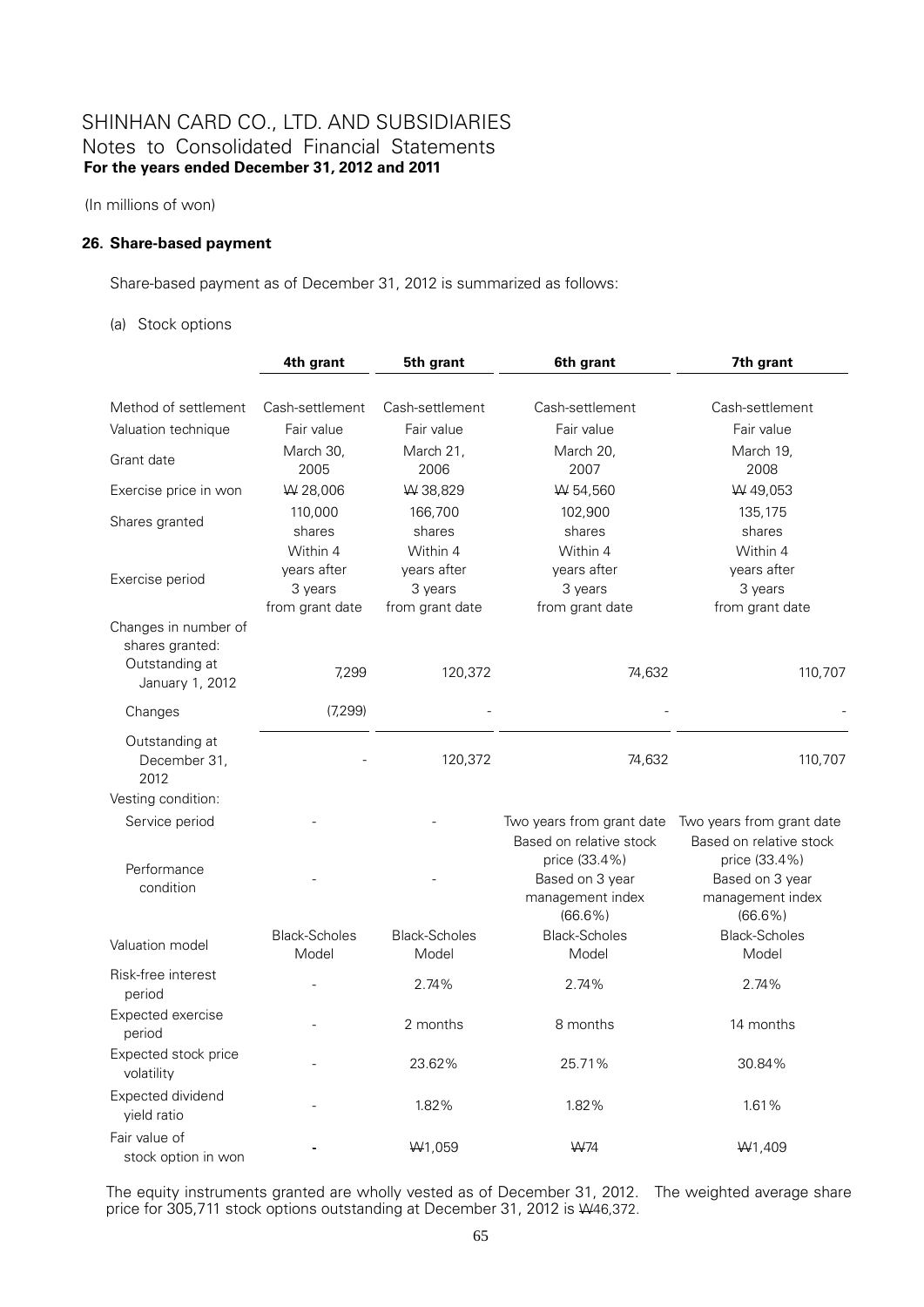(In millions of won)

#### **26. Share-based payment, continued**

- (b) Share-based payment arrangements with performance conditions
	- (i) Performance share granted as of December 31, 2012 were as follows:

|                                       | Granted as of 2010      | Granted as of 2011  | Granted as of 2012  |
|---------------------------------------|-------------------------|---------------------|---------------------|
|                                       |                         |                     |                     |
| Type                                  | Equity-settled type     | Equity-settled type | Equity-settled type |
| Vesting period                        | $2010 \sim 2011$        | $2011 \sim 2013$    | $2012 \sim 2014$    |
|                                       | Based on relative stock | Based on relative   | Based on relative   |
|                                       | price (33.4%)           | stock price (33.4%) | stock price (33.4%) |
| Performance condition                 | Based on 4 year         | Based on 4 year     | Based on 4 year     |
|                                       | management index        | management index    | management index    |
|                                       | $(66.6\%)$              | $(66.6\%)$          | $(66.6\%)$          |
| Estimated number of<br>shares granted | 97,697 shares           | 4,524 shares        | 8,832 shares        |

(ii) Granted shares and the fair value of grant date as of December 31, 2012 were as follows:

| (In won, except shares outstanding and earnings per share) |  |  |
|------------------------------------------------------------|--|--|
|------------------------------------------------------------|--|--|

| <b>Grant date</b> | <b>Grant shares</b> |   | Fair value(*) | <b>Estimated</b><br>shares(**) |
|-------------------|---------------------|---|---------------|--------------------------------|
| April 1, 2010     | 129,700             | W | 45.150        | 97,697                         |
| January 11, 2011  | 6,900               |   | 52.900        | 4,524                          |
| February 28, 2012 | 28,200              |   | 46.650        | 7,730                          |
| August 24, 2012   | 9,300               |   | 36,150        | 1,102                          |
|                   | 174,100             |   |               | 111,053                        |

- (\*) The fair value per share was evaluated based on the closing price of Shinhan Financial Group at each grant date.
- (\*\*) Grant shares at grant date were adjusted pursuant to increase rate of stock price (33.4%) and achievement of target ROE (66.6%) based on standard quantity applicable to the days of service among specified period of service, which allows for the determination of acquired quantity at the end of the operation period.
- (c) Stock compensation costs calculated for the years ended December 31, 2012 and 2011 are as follows:

|                                  | 2012  | 2011     |
|----------------------------------|-------|----------|
| W                                | (788) | (3, 163) |
|                                  | 1,658 | 1,900    |
| ₩                                | 870   | (1,263)  |
| Share-based payment arrangements |       |          |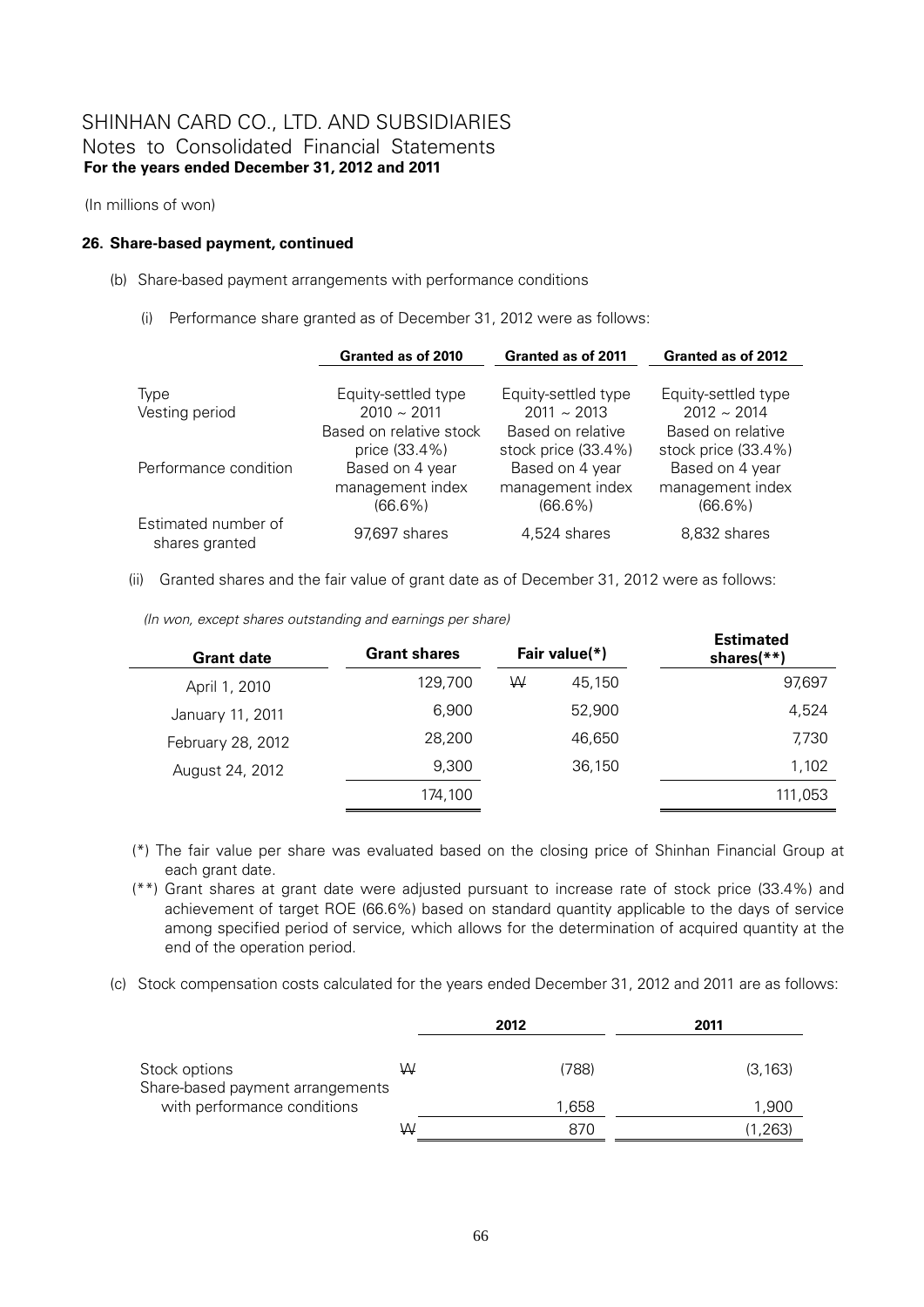(In millions of won)

#### **26. Share-based payment, continued**

(d) Details of accrued expenses and the intrinsic value as of December 31, 2012 are as follows:

|                                                                      |   | Accrued expense related<br>to compensation costs | Intrinsic values (*1) |
|----------------------------------------------------------------------|---|--------------------------------------------------|-----------------------|
| Stock options                                                        | W | 289                                              |                       |
| Share-based payment arrangements with<br>performance conditions (**) |   | 4.314                                            | 4,314                 |
|                                                                      | ₩ | 4.603                                            | 4.317                 |

- (\*) The intrinsic value of share-based payments is based on the quoted market price of W38,850 per share for stock options and the fair value of share-base arrangements with performance conditions is considered as intrinsic value.
- (\*\*) Payments according to arrangements with Shinhan Financial Group are calculated on the basis of the closing price on December 31, 2012, and have been recognized as liabilities directly deducted from the capital.

#### **27. Net interest income**

Details of net interest incomes for the years ended December 31, 2012 and 2011 are as follows:

|                            |   | 2012       | 2011       |
|----------------------------|---|------------|------------|
|                            |   |            |            |
| <b>Interest income</b>     |   |            |            |
| Cash and due from banks    | W | 13,645     | 20,063     |
| Credit card assets         |   | 1,849,160  | 1,903,210  |
| Loans                      |   | 17,084     | 10,405     |
| Installment loans          |   | 101,487    | 104,990    |
| Financing leases           |   | 47,735     | 53,376     |
| Others                     |   | 3,098      | 3,171      |
|                            |   | 2,032,209  | 2,095,215  |
| <b>Interest expense</b>    |   |            |            |
| Call money                 |   | (3,230)    | (4, 192)   |
| <b>Borrowings</b>          |   | (91, 293)  | (106, 155) |
| Debentures                 |   | (463, 626) | (546, 125) |
| Securitized debentures     |   | (53,605)   | (67, 207)  |
| Others                     |   | (10, 262)  | (11, 801)  |
|                            |   | (622, 016) | (735, 480) |
| <b>Net interest income</b> | W | 1,410,193  | 1,359,735  |

Interest income on impaired financial assets for the years ended December 31, 2012 and 2011 are W 19,864 million and W18,692 million, respectively.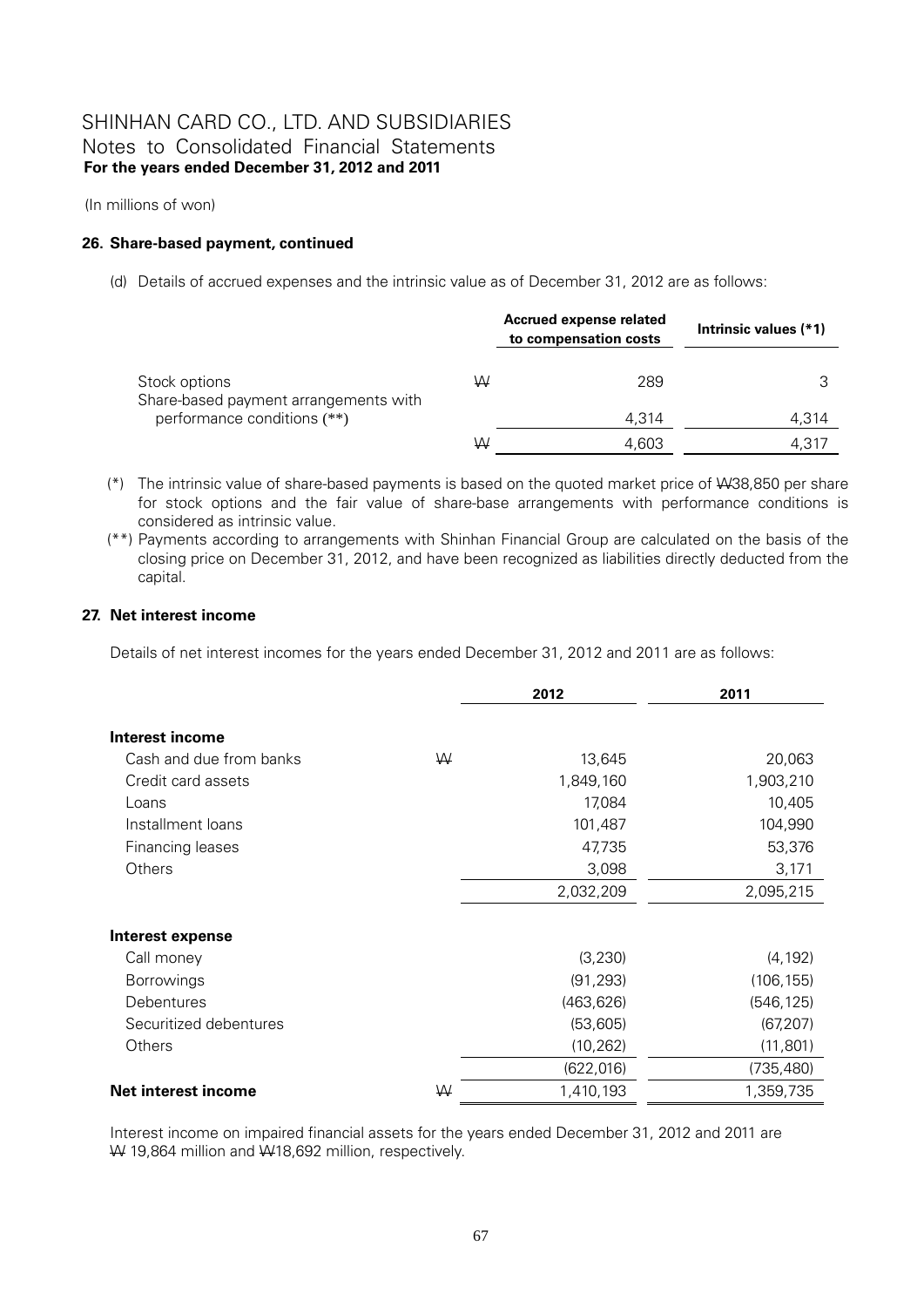(In millions of won)

#### **28. Net fee and commission income**

Details of net fee and commission incomes for the years ended December 31, 2012 and 2011 are as follows:

|                               |   | 2012        | 2011        |
|-------------------------------|---|-------------|-------------|
|                               |   |             |             |
| Fee and commission income     |   |             |             |
| Credit card assets            | W | 2,080,218   | 2,030,752   |
| Loans                         |   | 8           | 11          |
| Installment loans             |   | 3,866       | 3,501       |
| Financing leases              |   | 4,084       | 3,886       |
| Others $(*)$                  |   | 83,110      | 45,152      |
|                               |   | 2,171,286   | 2,083,302   |
| Fee and commission expense    |   |             |             |
| Credit card assets            |   | (1,819,802) | (1,696,379) |
| Others $(*)$                  |   | (105, 580)  | (67, 216)   |
|                               |   | (1,925,382) | (1,763,595) |
| Net fee and commission income | W | 245,904     | 319,707     |
|                               |   |             |             |

(\*) Other fee and commission income or expense includes profit or loss associated with Shinhan Credit Service (Debt cancelation and debt suspension) given to credit card member. For the years ended, 2012 and 2011, the amount of income related to debt cancelation and debt suspension are W55,277 million, W44,835 million, respectively, and the amount of expense are W20,493 million, W422,171 million, respectively.

### **29. Dividend income**

Details of dividend income for the years ended December 31, 2012 and 2011 are as follows:

|                                                         |   | 2012   | 2011   |
|---------------------------------------------------------|---|--------|--------|
|                                                         |   |        |        |
| Available-for-sale financial assets in won              | W | 32.953 | 50,639 |
| Available-for-sale financial assets in foreign currency |   | 4.382  | 1.821  |
|                                                         | W | 37.335 | 52.460 |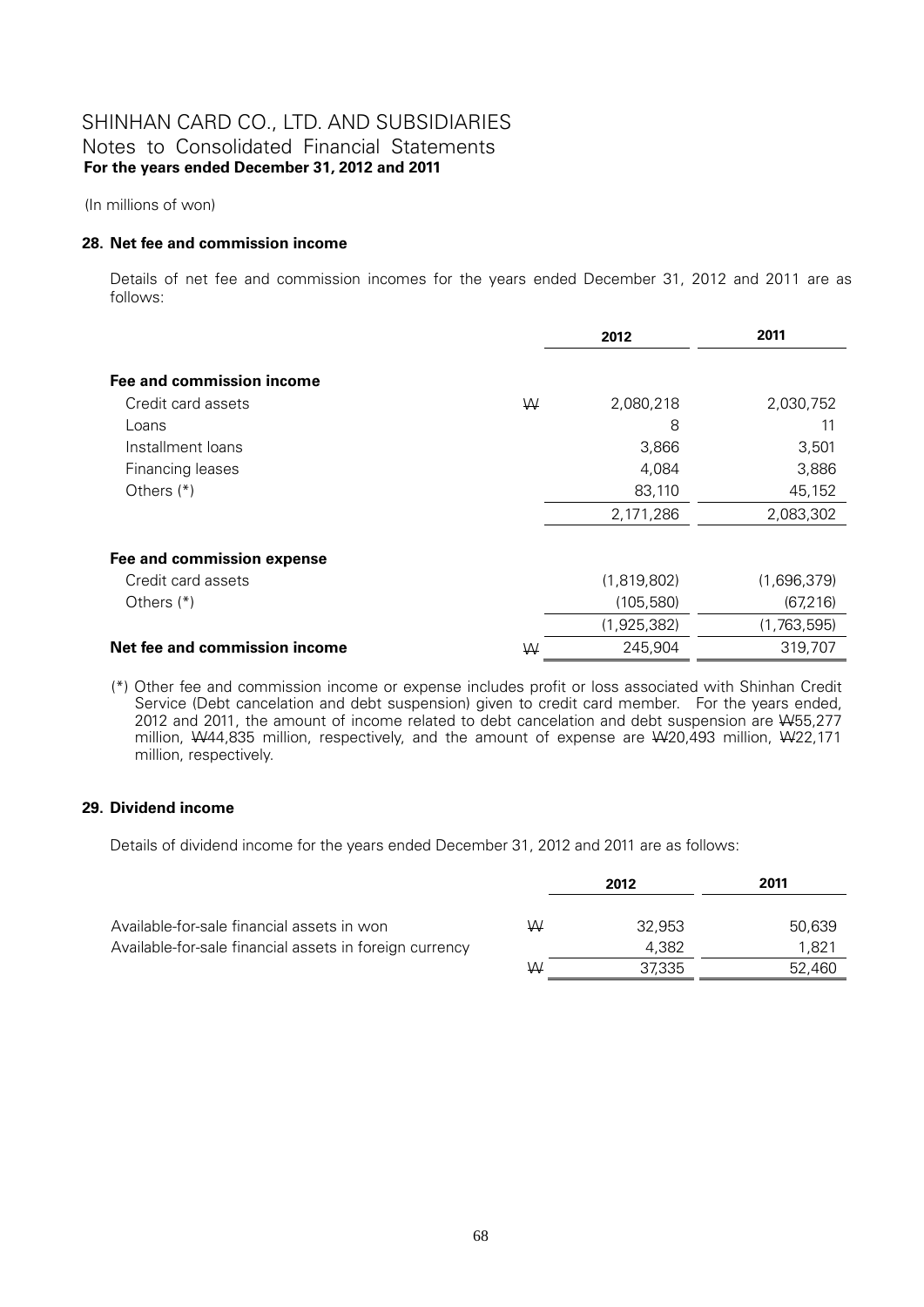(In millions of won)

### **30. Impairment and reversal on financial assets impairment losses**

Details of impairment and reversal on financial assets for the years ended December 31, 2012 and 2011 are as follows:

|                                         |   | 2012    | 2011    |
|-----------------------------------------|---|---------|---------|
|                                         |   |         |         |
| <b>Impairment</b>                       |   |         |         |
| Available-for-sale financial assets     | W |         | 21      |
| Loans and receivables                   |   | 311,346 | 175,327 |
|                                         |   | 311,346 | 175,348 |
| <b>Reversal</b>                         |   |         |         |
| Available-for-sale financial assets     |   | 18,213  | 23,481  |
| Net impairment loss on financial assets | W | 293,133 | 151,867 |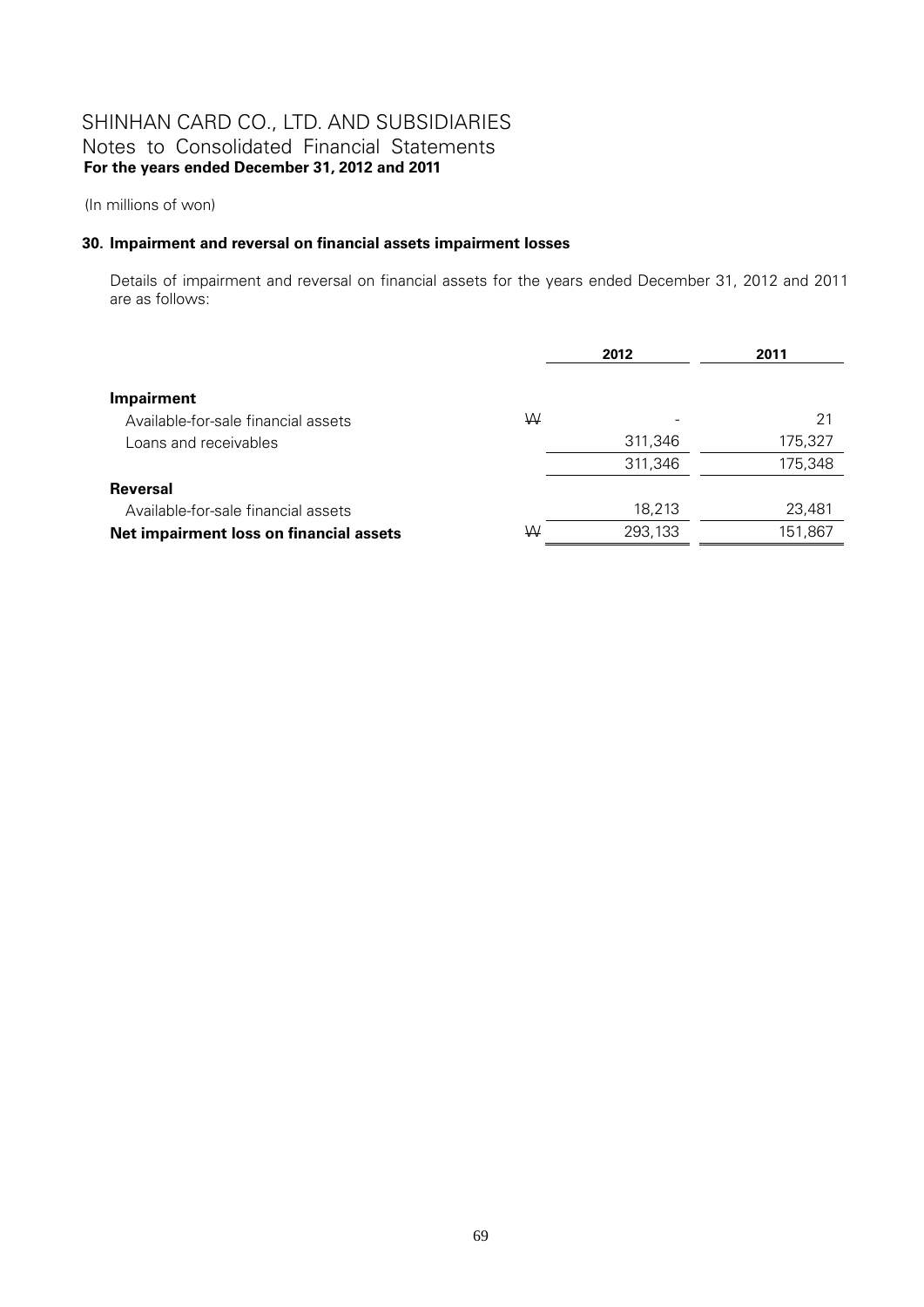(In millions of won)

### **31. General administrative expenses**

General administrative expenses for the years ended December 31, 2012 and 2011 are as follows:

|                                            |   | 2012    | 2011     |
|--------------------------------------------|---|---------|----------|
|                                            |   |         |          |
| <b>Relate to employees</b>                 |   |         |          |
| Salaries and wages                         | W | 157,289 | 149,063  |
| <b>Bonus</b>                               |   | 40,389  | 40,787   |
| Management incentives                      |   | 22,680  | 20,368   |
| Share-based compensation expense (benefit) |   | 870     | (1, 263) |
| Employee benefits                          |   | 65,255  | 58,714   |
| Travel                                     |   | 5,783   | 5,912    |
| Defined benefit                            |   | 9,490   | 39,561   |
| Defined contribution                       |   | 1,325   | 1,182    |
|                                            |   | 303,081 | 314,324  |
| <b>Depreciation and amortization</b>       |   |         |          |
| Depreciation                               |   | 31,152  | 31,547   |
| Amortization of intangible assets          |   | 13,182  | 14,737   |
| Others                                     |   | 92      | 89       |
|                                            |   | 44,426  | 46,373   |
| Other general administrative expenses      |   |         |          |
| Communication                              |   | 56,704  | 53,895   |
| Utility                                    |   | 19,138  | 18,107   |
| Vehicles Maintenance                       |   | 3,711   | 3,408    |
| Supplies                                   |   | 24,460  | 27,707   |
| Rent                                       |   | 24,627  | 23,956   |
| Insurance                                  |   | 628     | 761      |
| Repairs                                    |   | 184     | 152      |
| Entertainment                              |   | 1,160   | 1,167    |
| Advertising                                |   | 98,214  | 126,738  |
| Training                                   |   | 3,065   | 3,539    |
| Publication                                |   | 162     | 161      |
| Freight                                    |   | 646     | 676      |
| Provision for asset retirement obligation  |   | 46      | 92       |
| Taxes and dues                             |   | 32,605  | 35,876   |
|                                            |   | 265,350 | 296,235  |
|                                            | ₩ | 612,857 | 656,932  |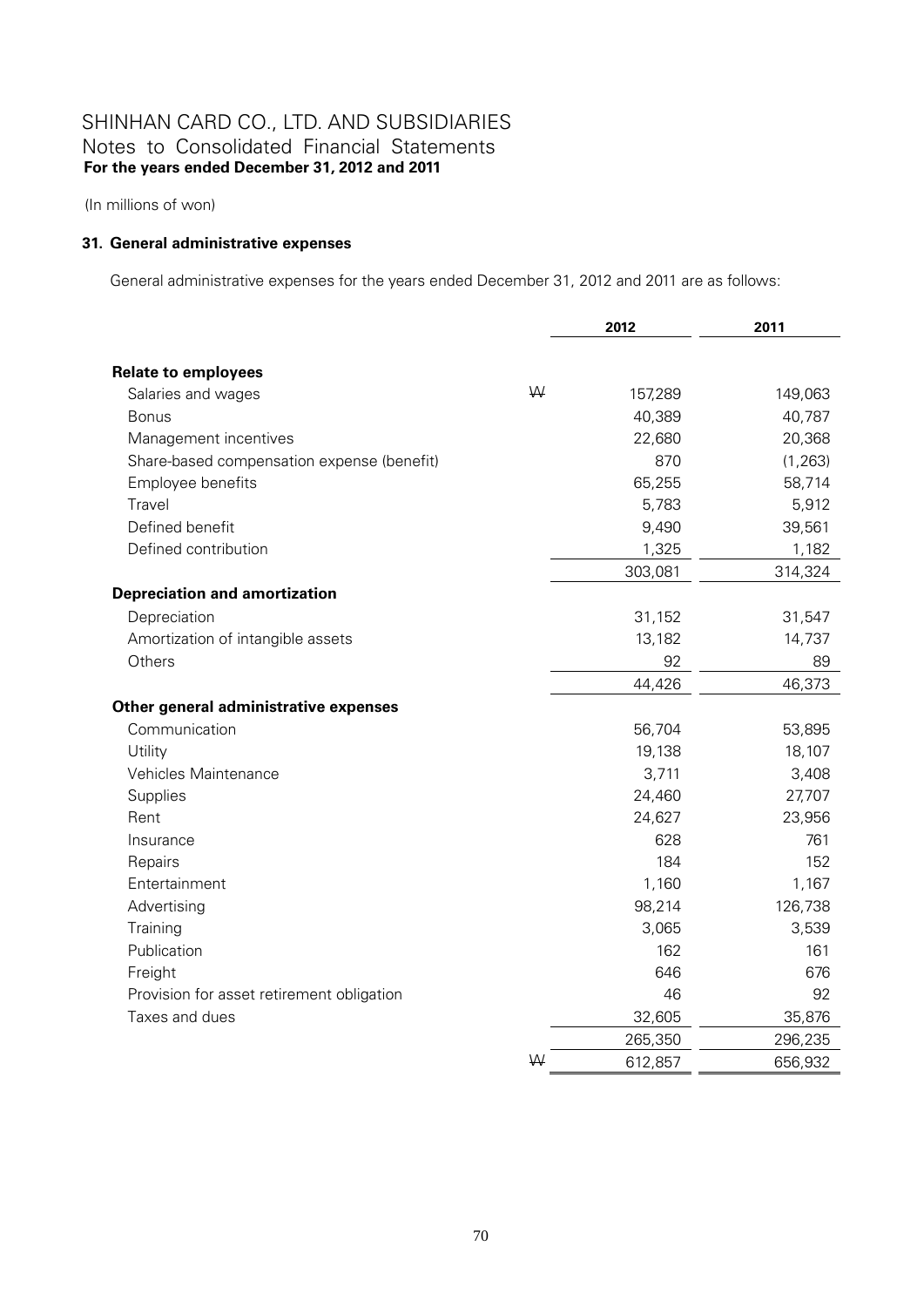(In millions of won)

## **32. Other operating incomes and expenses**

Other operating incomes and expenses for the years ended December 31, 2012 and 2011 are as follows:

|                                                   |   | 2012    | 2011   |
|---------------------------------------------------|---|---------|--------|
|                                                   |   |         |        |
| <b>Other operating incomes</b>                    |   |         |        |
| Gains on recovery of bad debt                     | W | 15,070  | 27,967 |
| Reversal of allowance for unused loan commitments |   | 16.814  | 22,226 |
| Gains on sale of loans                            |   | 8,091   |        |
| Others                                            |   | 13,584  | 15,569 |
|                                                   |   | 53,559  | 65,762 |
| <b>Other operating expenses</b>                   |   |         |        |
| Losses on repayment of lease                      |   | (1,076) | (724)  |
|                                                   | W | 52,483  | 65.038 |

## **33. Non operating incomes and expenses**

Other operating revenues and expenses for the years ended December 31, 2012 and 2011 are as follows:

| <b>Non operating incomes</b>                    |   | 2012      | 2011      |
|-------------------------------------------------|---|-----------|-----------|
| Gains on assets contributed                     | W | 4,966     | 5,586     |
| Gains on disposition of property and equipment  |   |           | 110       |
| Gains on disposition of intangible assets       |   |           | 75        |
| Reversal of impairment loss on intangible asset |   | 12        |           |
| <b>Others</b>                                   |   | 5,626     | 17,355    |
|                                                 |   | 10,604    | 23,126    |
| Non operating expenses                          |   |           |           |
| Donations                                       |   | (8,531)   | (20, 995) |
| Legal provision                                 |   | (432)     | (11, 307) |
| Losses on disposition of property and equipment |   | (10)      | (17)      |
| Impairment loss of intangible asset             |   | (799)     | (2, 135)  |
| <b>Others</b>                                   |   | (516)     | (377)     |
|                                                 |   | (10, 288) | (34, 831) |
|                                                 | ₩ | 316       | (11, 705) |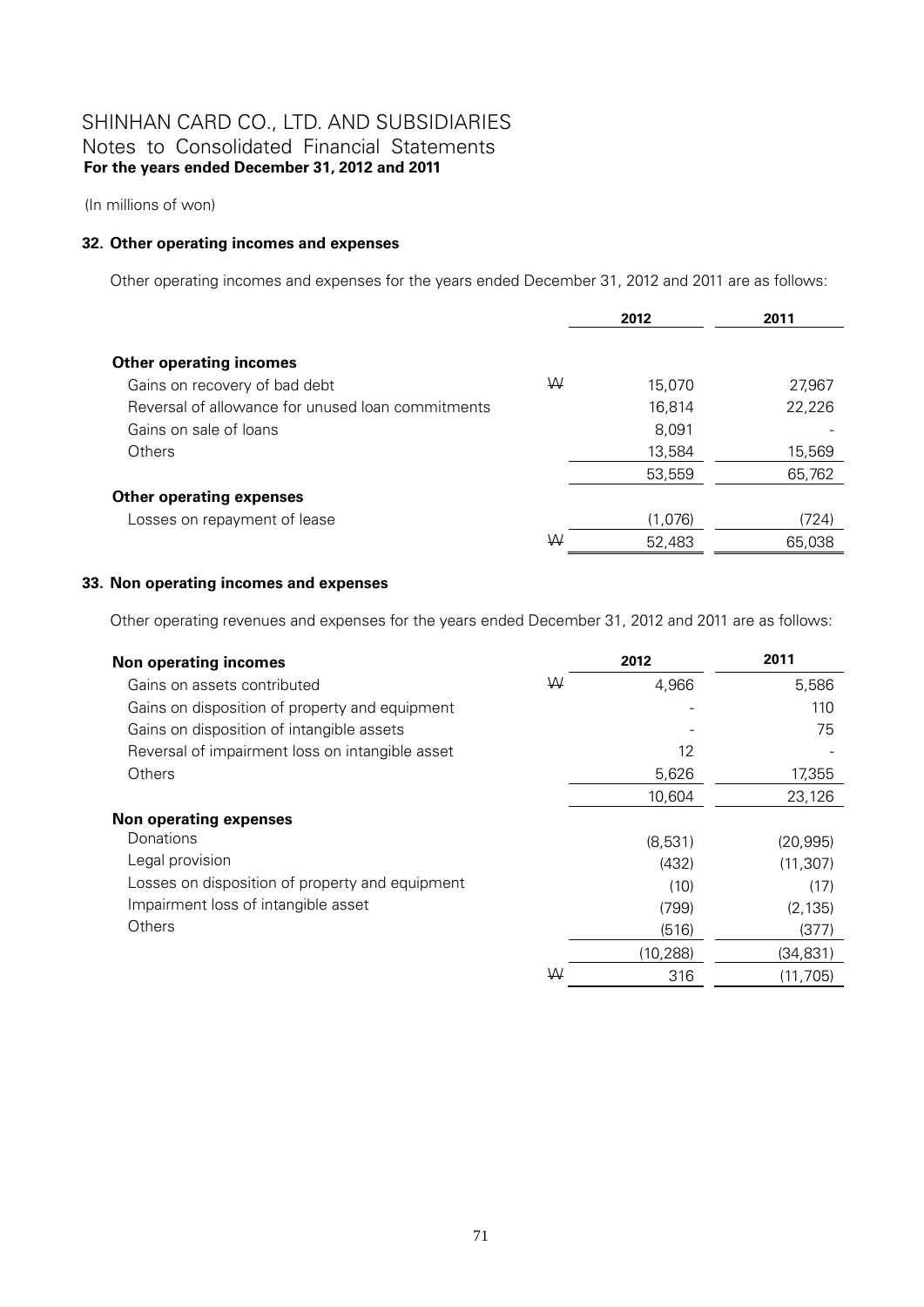(In millions of won)

## **34. Income taxes**

(a) The components of income taxes expenses for the years ended December 31, 2012 and 2011 are as follows:

|                                                                                                        |   | 2012      | 2011      |  |
|--------------------------------------------------------------------------------------------------------|---|-----------|-----------|--|
|                                                                                                        |   |           |           |  |
| Income tax payable                                                                                     | W | 161,071   | 266,589   |  |
| Adjustments to the tax expense for prior period                                                        |   | (2,981)   | (1,682)   |  |
| Changes in deferred tax due to temporary differences<br>Income tax expense associated with article not |   | 88,995    | (3, 174)  |  |
| recognized as profit for the year                                                                      |   | (16, 972) | (26, 746) |  |
| <b>Others</b>                                                                                          |   | (12,861)  | (10, 760) |  |
| Income taxes                                                                                           | W | 217,252   | 224,227   |  |

(b) The relationship between tax expense and income before income taxes expenses for the years ended December 31, 2012 and 2011 are as follows:

|                                                                                                                                                                                                                                    |   | 2012                                                                                        | 2011                                                                                                |
|------------------------------------------------------------------------------------------------------------------------------------------------------------------------------------------------------------------------------------|---|---------------------------------------------------------------------------------------------|-----------------------------------------------------------------------------------------------------|
| Income before income taxes (A)<br>Income taxes at applicable tax rate<br>Adjustments:<br>Non-taxable income<br>Non-deductible expense<br>Tax deductions<br>Consolidated tax return effect<br>Refund of income tax<br><b>Others</b> | W | 967,016<br>234,018<br>(957)<br>1,231<br>(725)<br>(12, 870)<br>(2,981)<br>(464)<br>(16, 766) | 1,100,157<br>266,238<br>(1,949)<br>1,674<br>(300)<br>(10, 731)<br>(1,682)<br>(29, 023)<br>(42, 011) |
| Income taxes (B)                                                                                                                                                                                                                   | W | 217,252                                                                                     | 224,227                                                                                             |
| Effective tax rate (B/A)                                                                                                                                                                                                           |   | 22.47%                                                                                      | 20.38%                                                                                              |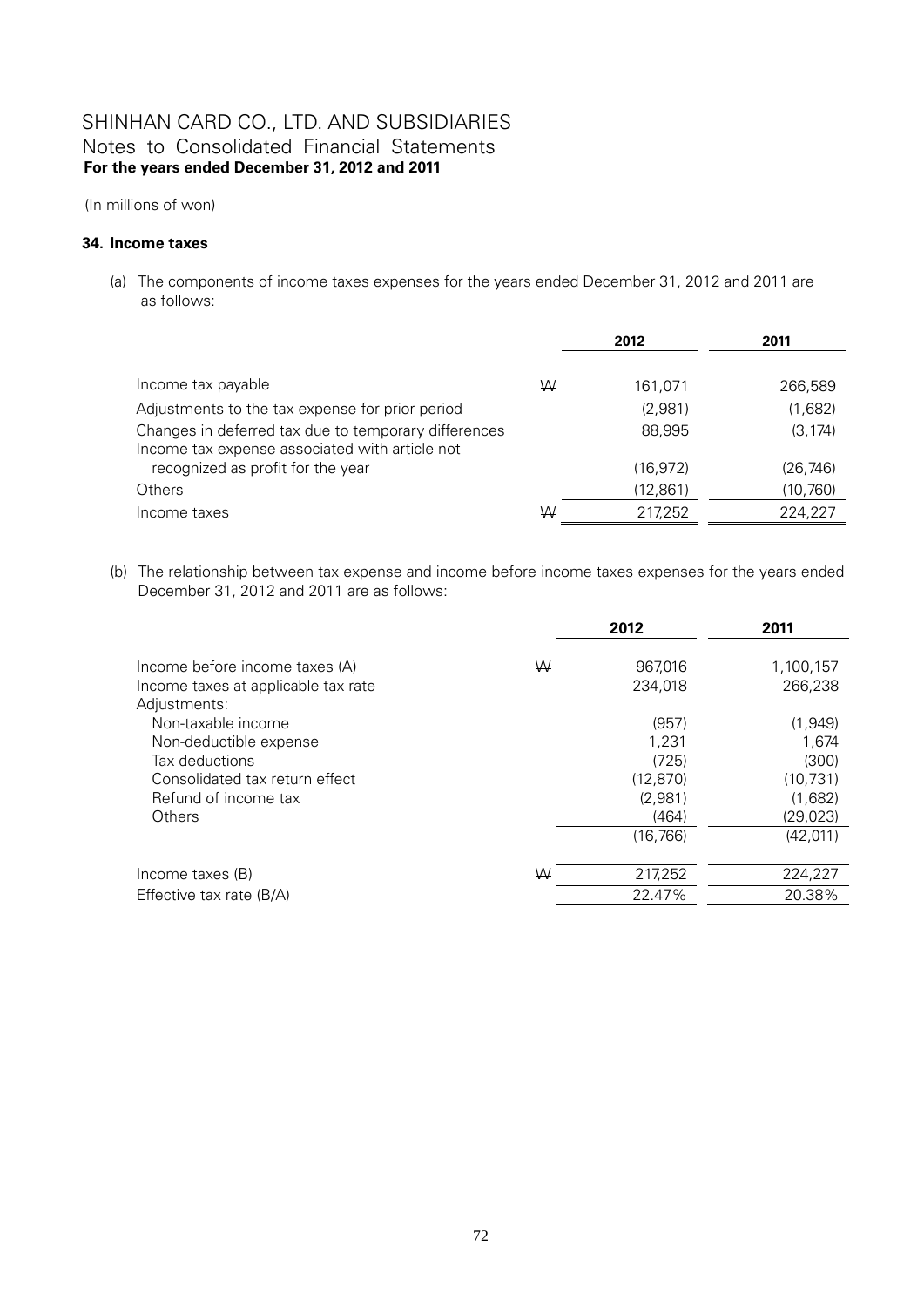(In millions of won)

### **34. Income taxes, continued**

(c) Changes in significant accumulated temporary differences and tax effects for the years ended December 31, 2012 and 2011 are as follows:

|                                            |   | 2012                                                        |                             |                                                    |                                     |                                                          |
|--------------------------------------------|---|-------------------------------------------------------------|-----------------------------|----------------------------------------------------|-------------------------------------|----------------------------------------------------------|
|                                            |   | <b>Beginning</b><br>deferred<br>tax assets<br>(liabilities) | Change in<br>profit or loss | Change in<br>other<br>compre-<br>hensive<br>income | Change in<br>capital<br>adjustments | <b>Ending</b><br>deferred<br>tax assets<br>(liabilities) |
|                                            |   |                                                             |                             |                                                    |                                     |                                                          |
| Accounts receivable                        | W | 70                                                          |                             |                                                    |                                     | 70                                                       |
| Available-for-sale securities              |   | 91,016                                                      | (4, 298)                    |                                                    |                                     | 86,718                                                   |
| Deferred loan origination costs            |   | (4,500)                                                     | (2, 293)                    |                                                    |                                     | (6, 793)                                                 |
| Valuation on property and equipment        |   |                                                             |                             |                                                    |                                     |                                                          |
| and depreciation                           |   | (1, 717)                                                    | 1,040                       |                                                    |                                     | (677)                                                    |
| Derivative assets (liabilities)            |   | 5,944                                                       | (74)                        | (4,656)                                            |                                     | 1,214                                                    |
| Accrued expenses                           |   | 8,340                                                       | 981                         |                                                    |                                     | 9,321                                                    |
| Liability for defined benefit obligations  |   | 24,151                                                      | 2,510                       |                                                    |                                     | 26,661                                                   |
| Deposit for defined benefit obligations    |   | (24, 151)                                                   | (125)                       |                                                    |                                     | (24, 276)                                                |
| Other allowances                           |   | 172,141                                                     | (12, 163)                   |                                                    |                                     | 159,978                                                  |
| Net change in fair value of available-for- |   |                                                             |                             |                                                    |                                     |                                                          |
| sale financial assets                      |   | (88, 163)                                                   |                             | (12, 233)                                          |                                     | (100, 396)                                               |
| Allowance for bad debts                    |   | 52,402                                                      | (52, 402)                   |                                                    |                                     |                                                          |
| Share-based payment                        |   | 1,435                                                       | (1,783)                     |                                                    | (83)                                | (431)                                                    |
| Others                                     |   | 18,570                                                      | (3, 416)                    |                                                    |                                     | 15,154                                                   |
|                                            | W | 255,538                                                     | (72, 023)                   | (16, 889)                                          | (83)                                | 166,543                                                  |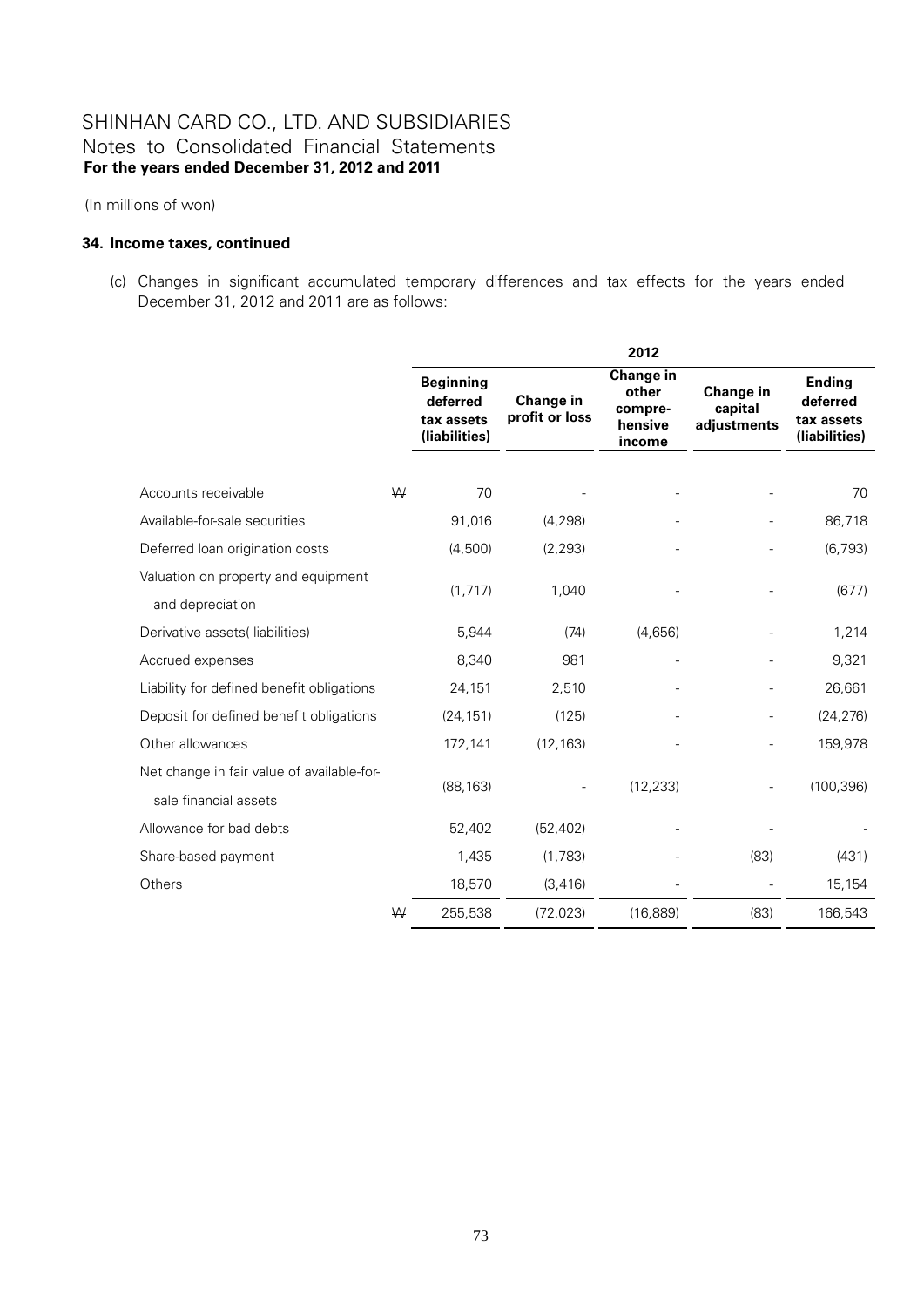(In millions of won)

## **34. Income taxes, continued**

|                                            |   | 2011                                                        |                                    |                                                    |                                     |                                                          |  |
|--------------------------------------------|---|-------------------------------------------------------------|------------------------------------|----------------------------------------------------|-------------------------------------|----------------------------------------------------------|--|
|                                            |   | <b>Beginning</b><br>deferred<br>tax assets<br>(liabilities) | <b>Change in</b><br>profit or loss | Change in<br>other<br>compre-<br>hensive<br>income | Change in<br>capital<br>adjustments | <b>Ending</b><br>deferred<br>tax assets<br>(liabilities) |  |
|                                            |   |                                                             |                                    |                                                    |                                     |                                                          |  |
| Accounts receivable                        | W | 77                                                          | (7)                                |                                                    |                                     | 70                                                       |  |
| Available-for-sale securities              |   | 89,285                                                      | 1,731                              |                                                    |                                     | 91,016                                                   |  |
| Deferred loan origination costs            |   | (3,468)                                                     | (1,032)                            |                                                    |                                     | (4,500)                                                  |  |
| Valuation on property and equipment        |   |                                                             |                                    |                                                    |                                     |                                                          |  |
| and depreciation                           |   | (5, 458)                                                    | 3,741                              |                                                    |                                     | (1, 717)                                                 |  |
| Derivative assets (liabilities)            |   | 5,942                                                       | 594                                | (592)                                              |                                     | 5,944                                                    |  |
| Accrued expenses                           |   | 8,136                                                       | 204                                |                                                    |                                     | 8,340                                                    |  |
| Liability for defined benefit obligations  |   | 13,731                                                      | 10,420                             |                                                    |                                     | 24,151                                                   |  |
| Deposit for defined benefit obligations    |   | (12, 825)                                                   | (11, 326)                          |                                                    |                                     | (24, 151)                                                |  |
| Other allowances                           |   | 177,268                                                     | (5, 127)                           |                                                    |                                     | 172,141                                                  |  |
| Net change in fair value of available-for- |   |                                                             |                                    |                                                    |                                     |                                                          |  |
| sale financial assets                      |   | (62, 183)                                                   |                                    | (25,980)                                           |                                     | (88, 163)                                                |  |
| Allowance for bad debts                    |   | 2,621                                                       | 49,781                             |                                                    |                                     | 52,402                                                   |  |
| Share-based payment                        |   | 404                                                         | 1,205                              |                                                    | (174)                               | 1,435                                                    |  |
| Others                                     |   | 38,834                                                      | (20, 264)                          |                                                    |                                     | 18,570                                                   |  |
|                                            | W | 252,364                                                     | 29,920                             | (26, 572)                                          | (174)                               | 255,538                                                  |  |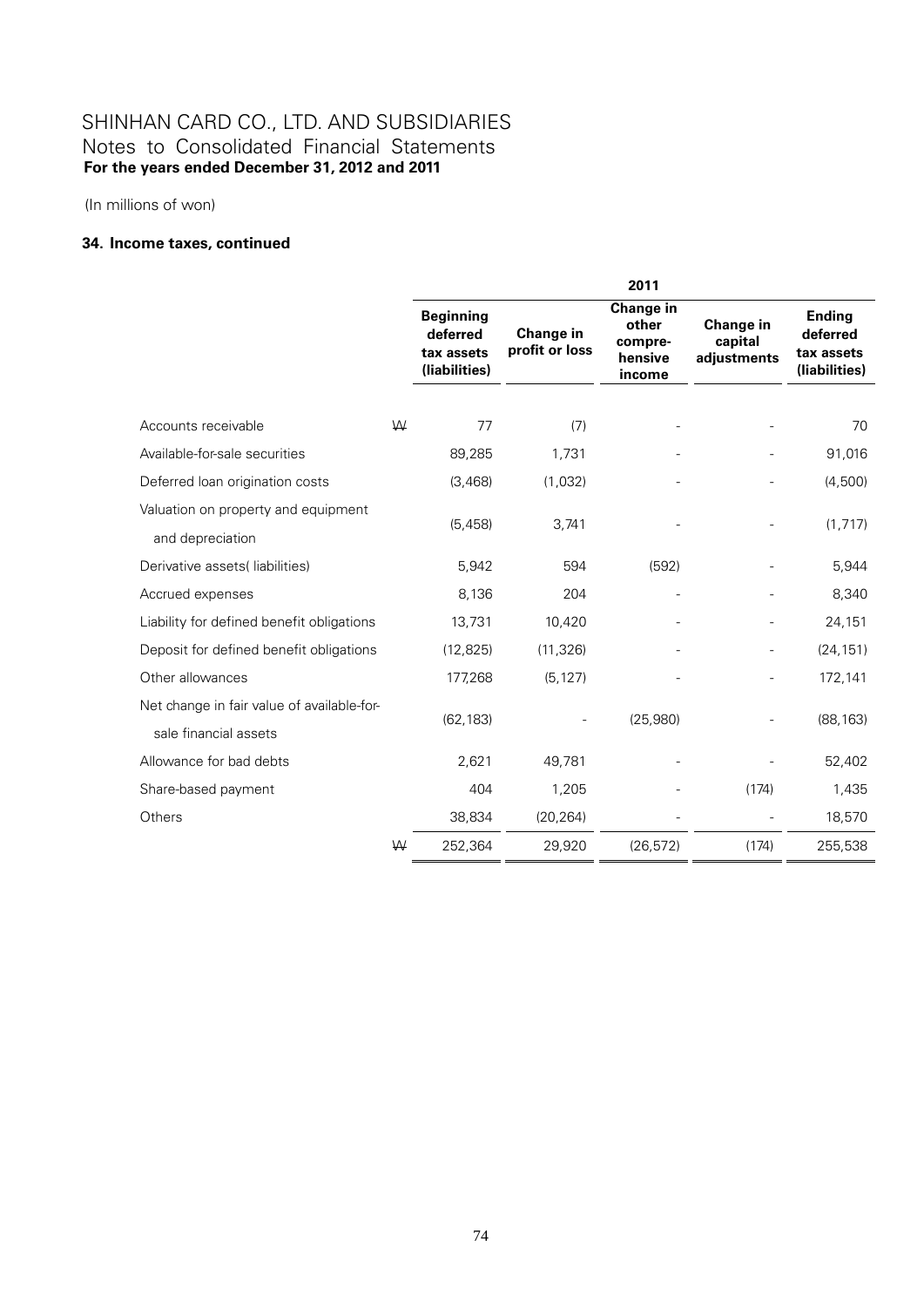(In millions of won)

### **34. Income taxes, continued**

(d) Deferred income tax expense associated with article, which is not recognized as profit (loss) for the years ended December 31, 2012 and 2011 are as follows.

|                                                                    |         | 2012              |          |                        |            |  |
|--------------------------------------------------------------------|---------|-------------------|----------|------------------------|------------|--|
|                                                                    |         | December 31, 2012 |          | <b>January 1, 2012</b> |            |  |
|                                                                    | Amount  | <b>Tax effect</b> | Amount   | Tax effect             | tax effect |  |
| Changes in fair value of available-<br>for-sale securities<br>W    | 314,463 | (100.396)         | 276.147  | (88, 163)              | (12, 233)  |  |
| Effective portion of valuation gain<br>or loss on cash flow hedges | (4.484) | 1.431             | (19.067) | 6.087                  | (4,656)    |  |
| Share-based payment                                                | 583     | (186)             | 322      | (103)                  | (83)       |  |
| W                                                                  | 310,562 | (99, 151)         | 257,402  | (82, 179)              | (16, 972)  |  |

|                                                                    |              | 2011              |          |                        |            |  |
|--------------------------------------------------------------------|--------------|-------------------|----------|------------------------|------------|--|
|                                                                    |              | December 31, 2011 |          | <b>January 1, 2011</b> |            |  |
|                                                                    | Amount       | Tax effect        | Amount   | <b>Tax effect</b>      | tax effect |  |
| Changes in fair value of available-<br>for-sale securities         | 276,147<br>W | (88.163)          | 220.282  | (62, 183)              | (25,980)   |  |
| Effective portion of valuation gain<br>or loss on cash flow hedges | (19.067)     | 6.087             | (23.368) | 6.679                  | (592)      |  |
| Share-based payment                                                | 322          | (103)             | (251)    | 71                     | (174)      |  |
|                                                                    | 257,402<br>W | (82, 179)         | 196.663  | (55, 433)              | (26,746)   |  |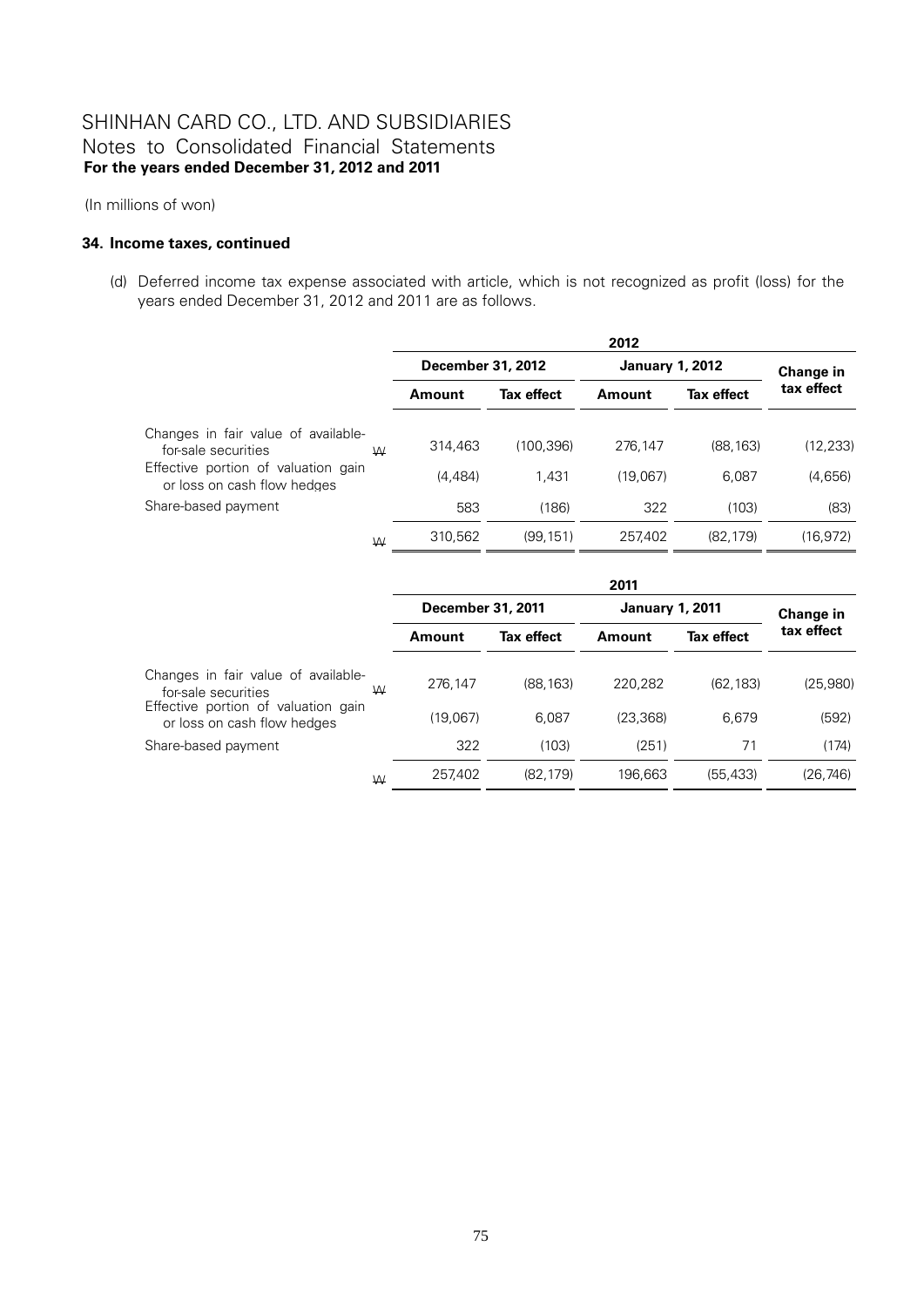(In millions of won)

### **34. Income taxes, continued**

(e) The Group set off a deferred tax asset against a deferred tax liability of the same taxable entity if, and only if, they relate to income taxes levied by the same taxation authority and the entity has a legally enforceable right to set off current tax assets against current tax liabilities. Deferred tax assets and liabilities before offsetting as of December 31, 2012 and 2011 are as follows:

|                          |   | 2012      | 2011      |
|--------------------------|---|-----------|-----------|
| Deferred tax assets      | W | 302.562   | 377,376   |
| Deferred tax liabilities |   | (136,019) | (121,838) |
|                          | W | 166,543   | 255,538   |

- (f) Deferred tax assets have been recognized as the Group has determined it is probable that future profits will be available against which the Group can utilize the related benefit.
- (g) As of December 31, 2012 and 2011 current tax liabilities are W95,588 million and W146,509 million, respectively. For consolidated tax return, the amount is paid to the taxation authorities through the controlling company of the Group.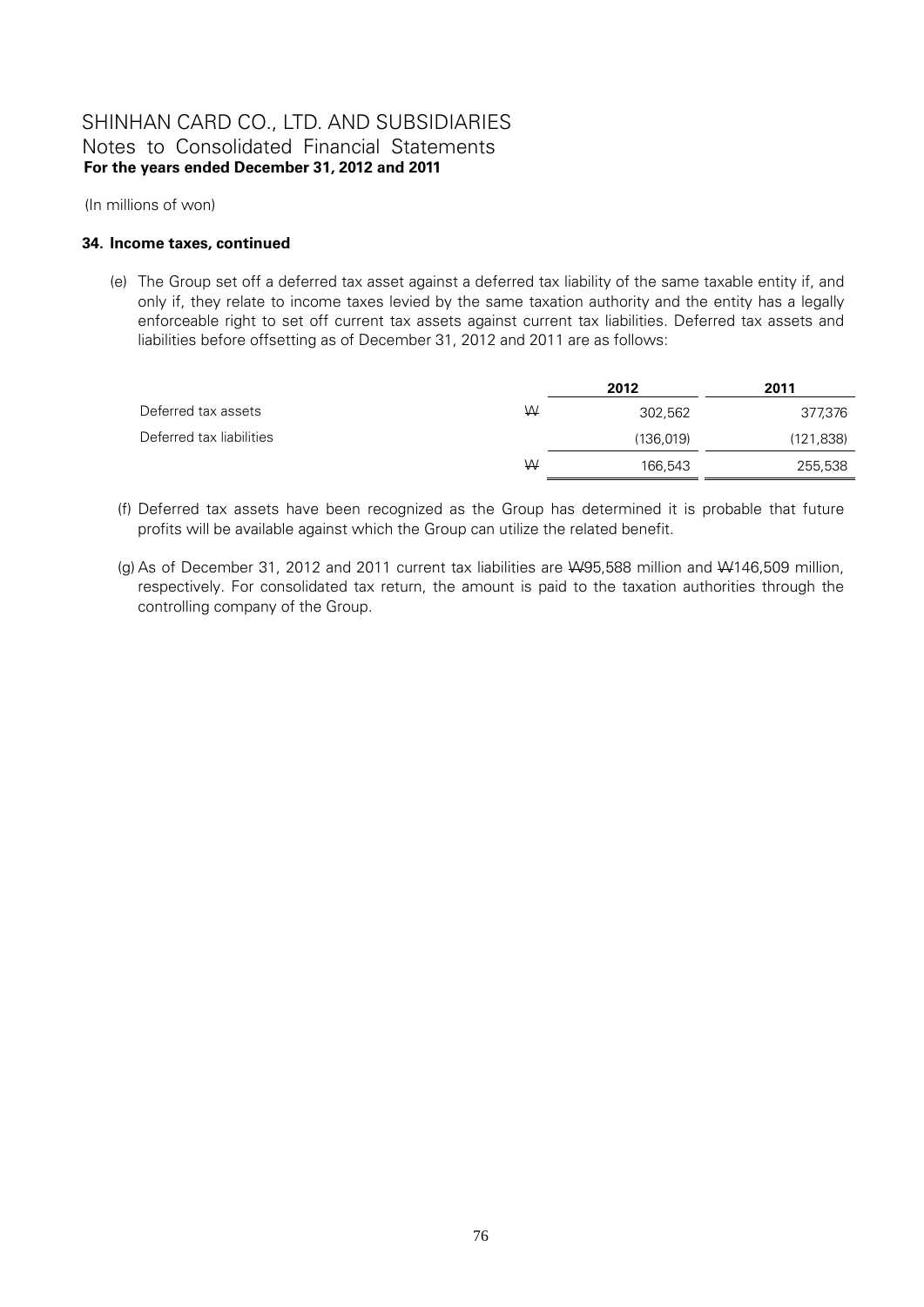(In millions of won)

## **35. Statements of cash flows**

(a) Details of cash and due from banks as of December 31, 2012 and 2011 are summarized as follows:

|                              |   | 2012    |         |
|------------------------------|---|---------|---------|
| Cash                         | W | 49      | 26      |
| Available depsits from banks |   |         |         |
| Current deposits             |   | 1,793   | 28,956  |
| Deposits on demand           |   | 300,286 | 267,440 |
| Time deposits                |   | 900     | 900     |
| Other                        |   | 130,000 | 430,000 |
|                              |   | 432,979 | 727,296 |
| Cash and cash equivalents    | W | 433,028 | 727,322 |

(b) The Group presents the cash inflows and outflows of bank overdrafts and call money as net amounts, because their transactions occur frequently on a large amount, within a short-term period.

(c) Reconciliation of the amounts of cash and cash equivalents in the statement of cash flows with the equivalent items reported in the statement of financial position as of December 31, 2012 and 2011 are as follows:

|                                                                   |   | 2012     | 2011     |
|-------------------------------------------------------------------|---|----------|----------|
| Cash and cash equivalents in the statements of financial position | W | 480.833  | 758,431  |
| Adjustment:                                                       |   |          |          |
| Restricted due from banks                                         |   | (47.805) | (31.109) |
| Cash and cash equivalents in the statements of cash flows         | ₩ | 433.028  | 727.322  |

(d) The Group presents statements of cash flows using the indirect method and significant non-cash transactions for the years ended December 31, 2012 and 2011 are summarized as follows:

|                                            |   | 2012    | 2011   |  |
|--------------------------------------------|---|---------|--------|--|
| Valuation of available-for-sale securities | W | 137.116 | 81,845 |  |
| Valuation of derivatives                   |   | 8.233   | 4.892  |  |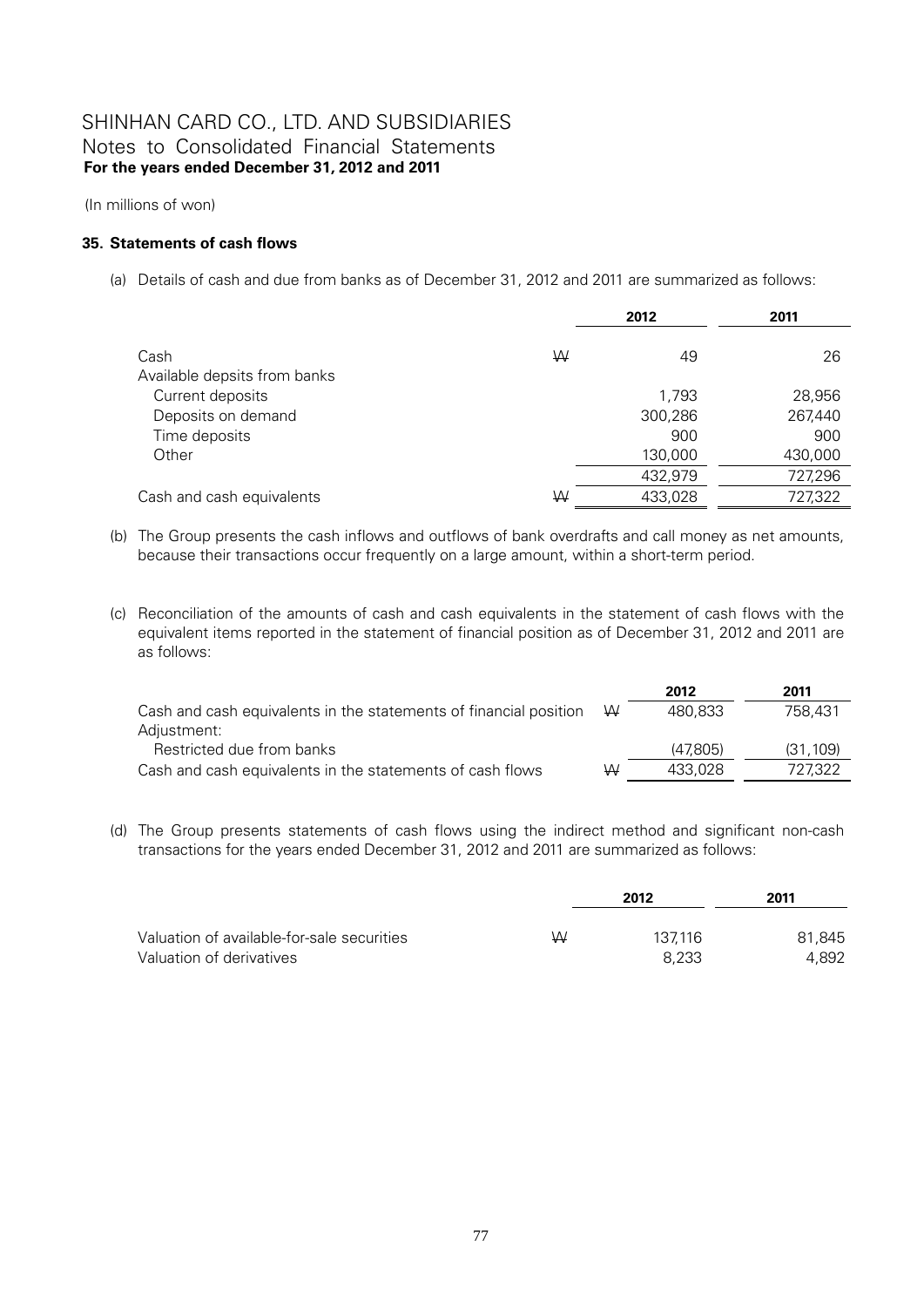## **36. Fair value measurement of financial instruments**

(a) Fair value measurement methods of financial instruments that are measured at fair value are as follows:

|                                             | Fair value measurement methods                                                                                                                                                                                                                                                                                                                                                                                                                                                                                                                                                                                                                                                                                                                                                                       |
|---------------------------------------------|------------------------------------------------------------------------------------------------------------------------------------------------------------------------------------------------------------------------------------------------------------------------------------------------------------------------------------------------------------------------------------------------------------------------------------------------------------------------------------------------------------------------------------------------------------------------------------------------------------------------------------------------------------------------------------------------------------------------------------------------------------------------------------------------------|
| Trading financial assets                    | In case that the market of a financial instrument is active, fair value<br>is established at the close quoted price as of the last day for the<br>reporting period. The fair value of investments in money market<br>funds is determined by the sum of acquisition cost and accrued<br>interest.                                                                                                                                                                                                                                                                                                                                                                                                                                                                                                     |
| Derivative assets<br>Derivative liabilities | In case that the market of a financial instrument is active, fair value<br>is established at the close quoted price as of the last day for the<br>reporting period. If the market is not active, fair value is<br>determined at the amount which is present value of the future<br>cash flow estimated reasonably discounted by the<br>rate<br>considering the counterparty's credit risk. If observable market<br>data for the valuation is not available enough, the valuation result<br>of the qualified external institutes is used as fair value.                                                                                                                                                                                                                                               |
| Available-for-sale financial assets         | In case that the market of a financial instrument is active, fair value<br>is established at the close quoted price as of the last day for the<br>reporting period. Fair value of equity securities which the active<br>market price is not available is measured by the valuation model of<br>independent and professional institutes using reliable data. Fair<br>value of debt securities which the active market price is not<br>available is determined at the amount which is present value of<br>the future cash flow estimated reasonably discounted by the rate<br>considering the counterparty's credit risk. Investments in equity<br>instruments that do not have a quoted market price in an active<br>market and whose fair value cannot be reliably measured are<br>measured at cost. |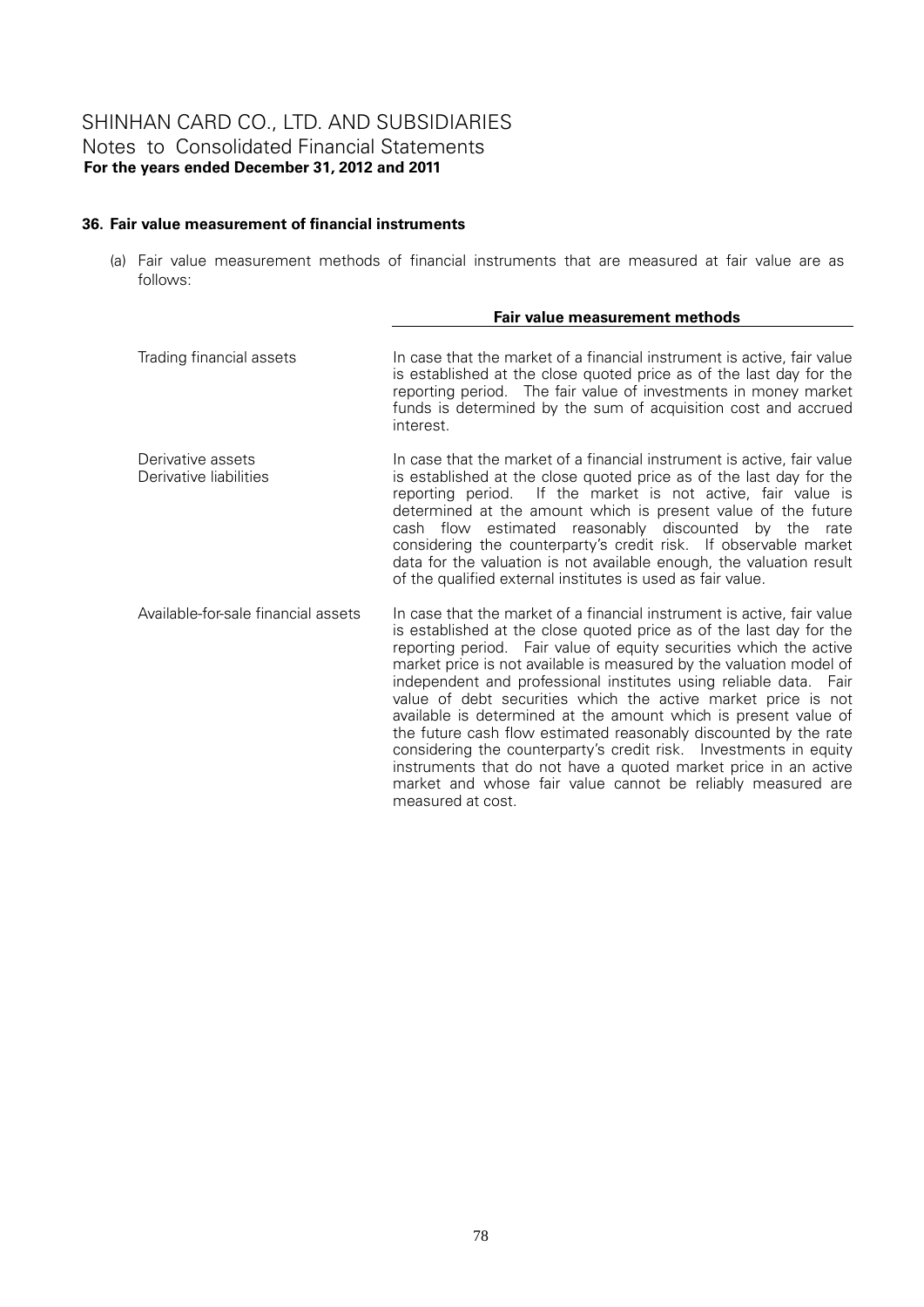## **36. Fair value measurement of financial instruments, continued**

(b) Fair value measurement methods of financial instruments that are measured at amortized cost after initial recognition are as follows:

|                             | Fair value measurement methods                                                                                                                                                                                                                                                                                                                                                           |
|-----------------------------|------------------------------------------------------------------------------------------------------------------------------------------------------------------------------------------------------------------------------------------------------------------------------------------------------------------------------------------------------------------------------------------|
| Cash and due from banks     | Carrying amount of cash is the same as fair value. Carrying<br>amount (matured within three months at acquisition date) is used<br>as approximation of fair value for cash equivalents. Fair value of<br>other due from banks is present value of expected cash flows<br>discounted by the rate considering market interest rate and<br>spread.                                          |
| Loans and receivables       | Fair value of loans and receivables is present value of expected<br>cash flows discounted by the rate considering market interest rate<br>and counterparty's credit ratings. However, carrying amount is<br>used as approximation of fair value for credit card assets for lump-<br>sum purchase and cash advances which contractual credit period<br>granted is less than three months. |
| Other financial assets      | Fair value of other financial assets is present value of expected<br>cash flows discounted by the rate considering market interest rate<br>and counterparty's credit ratings. However, carrying amount is<br>used as approximation of fair value for other financial assets which<br>reliable expected cash flow is not available.                                                       |
| Borrowings                  | Carrying amount is used as approximation of fair value for short-<br>term borrowings including call money. Fair value of the other<br>borrowings is present value of expected cash flows discounted by<br>the rate considering market interest rate and the Group's credit<br>ratings.                                                                                                   |
| Debentures                  | In case that the market of a financial instrument is active, fair value<br>is established at the quoted price. Fair value of debentures which<br>quoted market price is not available is determined to be present<br>value of contractual cash flows discounted by the rate considering<br>market interest rate and the Group's credit ratings.                                          |
| Other financial liabilities | Fair value of other financial liabilities is determined to be present<br>value of contractual cash flows discounted by the rate considering<br>market interest rate and the Group's credit ratings.<br>Carrving<br>amount is used as approximation of fair value of liabilities which<br>expected cash flows are not available.                                                          |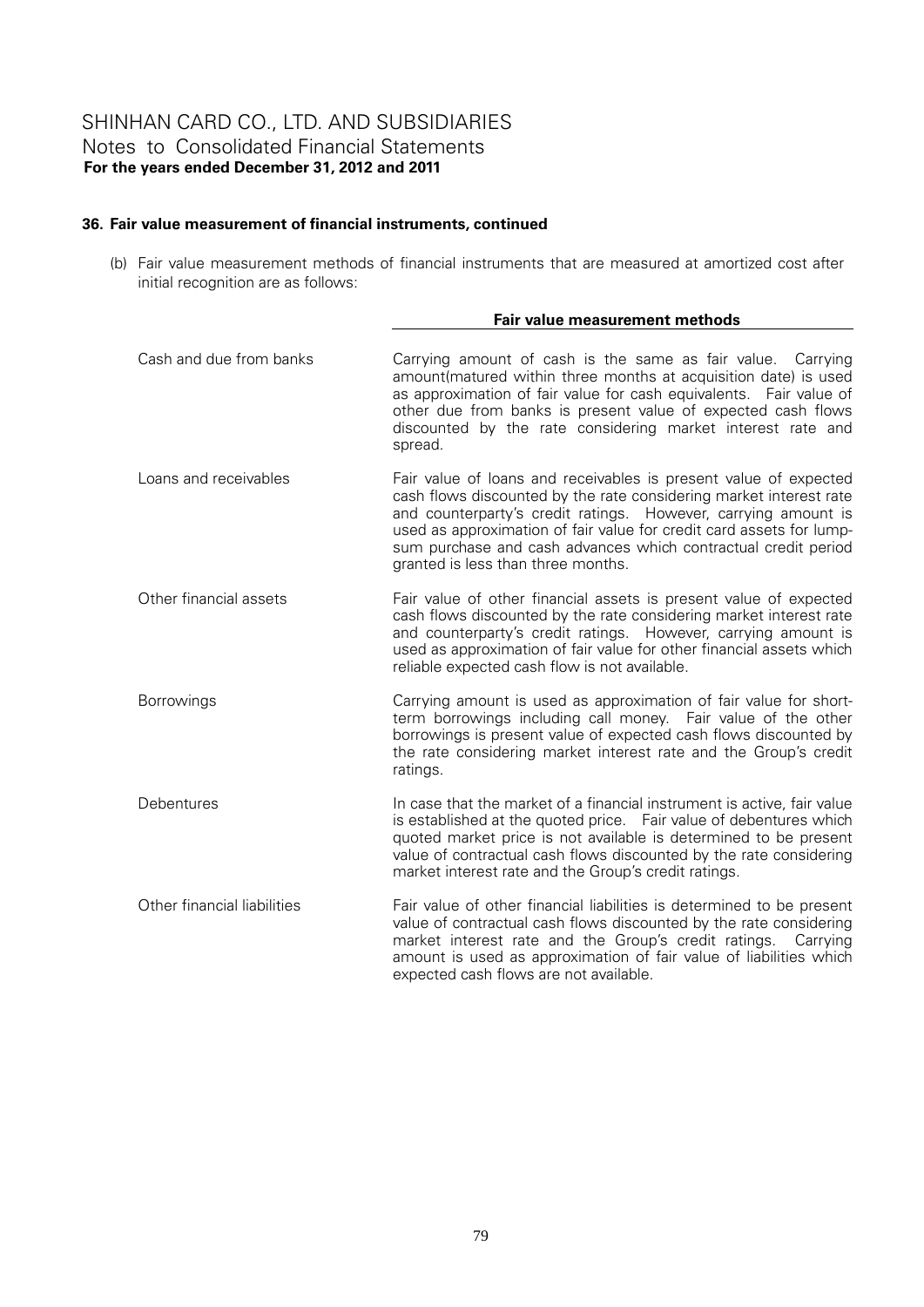(In millions of won)

#### **36. Fair value measurement of financial instruments, continued**

The book value and the fair value of financial assets and liabilities measured at amortized cost as of December 31, 2012 and 2011 are summarized as follows:

|                              |   |                |                                                  | 2012             |              |                   |  |
|------------------------------|---|----------------|--------------------------------------------------|------------------|--------------|-------------------|--|
|                              |   |                | <b>Carrying amount</b>                           |                  |              |                   |  |
|                              |   | <b>Balance</b> | Deferred loan<br>origination<br>costs and others | <b>Allowance</b> | <b>Total</b> | <b>Fair value</b> |  |
| <b>Financial assets</b>      |   |                |                                                  |                  |              |                   |  |
| Cash                         | W | 49             |                                                  |                  | 49           | 49                |  |
| Deposits                     |   | 480,784        |                                                  |                  | 480,784      | 480,788           |  |
| Credit card assets           |   | 17,814,476     | (40, 399)                                        | (743, 441)       | 17,030,636   | 20,478,141        |  |
| Loans                        |   | 1,227,076      | 2,019                                            | (592)            | 1,228,503    | 17,337,337        |  |
| Installment assets           |   | 1,242,354      | (8,966)                                          | (12, 956)        | 1,220,432    | 1,226,565         |  |
| Lease assets                 |   | 680,373        | (926)                                            | (2,454)          | 676,993      | 681,493           |  |
| Other assets                 |   | 486,854        | (1,729)                                          | (17,954)         | 467,171      | 464,960           |  |
|                              | W | 21,931,966     | (50,001)                                         | (777,397)        | 21,104,568   | 21,423,938        |  |
| <b>Financial liabilities</b> |   |                |                                                  |                  |              |                   |  |
| Borrowings                   | ₩ | 1,912,800      |                                                  |                  | 1,912,800    | 1,959,817         |  |
| Debentures in won            |   | 9,115,780      | (30, 827)                                        |                  | 9,084,953    | 9,303,594         |  |
| Debentures in                |   |                |                                                  |                  |              |                   |  |
| foreign currency             |   | 1,848,578      | (10, 100)                                        |                  | 1,838,478    | 1,863,237         |  |
| Other liabilities            |   | 2,705,463      | (13, 788)                                        |                  | 2,691,675    | 2,694,360         |  |
|                              | W | 15,582,621     | (54, 715)                                        |                  | 15,527,906   | 15,821,008        |  |

|                              |   |                |                      | 2011             |              |                   |
|------------------------------|---|----------------|----------------------|------------------|--------------|-------------------|
|                              |   |                |                      |                  |              |                   |
|                              |   |                | <b>Deferred loan</b> |                  |              | <b>Fair value</b> |
|                              |   | <b>Balance</b> | origination          | <b>Allowance</b> | <b>Total</b> |                   |
|                              |   |                | costs and others     |                  |              |                   |
| <b>Financial assets</b>      |   |                |                      |                  |              |                   |
| Cash                         | ₩ | 26             |                      |                  | 26           | 26                |
| Deposits                     |   | 758,405        |                      |                  | 758,405      | 758,408           |
| Credit card assets           |   | 17,842,927     | (42, 386)            | (674, 952)       | 17,125,589   | 17,340,421        |
| Loans                        |   | 461,522        | (27)                 | (703)            | 460,792      | 460,925           |
| Installment assets           |   | 1,225,826      | (15, 861)            | (10, 794)        | 1,199,171    | 1,208,016         |
| Lease assets                 |   | 699,647        | (1,960)              | (2, 411)         | 695,276      | 699,115           |
| Other assets                 |   | 775,020        | (1,822)              | (17, 327)        | 755,871      | 755,832           |
|                              | ₩ | 21,763,373     | (62, 056)            | (706, 187)       | 20,995,130   | 21,222,743        |
| <b>Financial liabilities</b> |   |                |                      |                  |              |                   |
| <b>Borrowings</b>            | ₩ | 2,459,800      |                      |                  | 2,459,800    | 2,482,425         |
| Debentures in won            |   | 9,300,780      | (6,935)              |                  | 9,293,845    | 9,465,949         |
| Debentures in                |   |                |                      |                  |              |                   |
| foreign currency             |   | 2,149,095      | (10, 880)            |                  | 2,138,215    | 2,123,073         |
| Other liabilities            |   | 2,380,058      | (17,035)             |                  | 2,363,023    | 2,365,157         |
|                              | W | 16,289,733     | (34, 850)            |                  | 16,254,883   | 16,436,604        |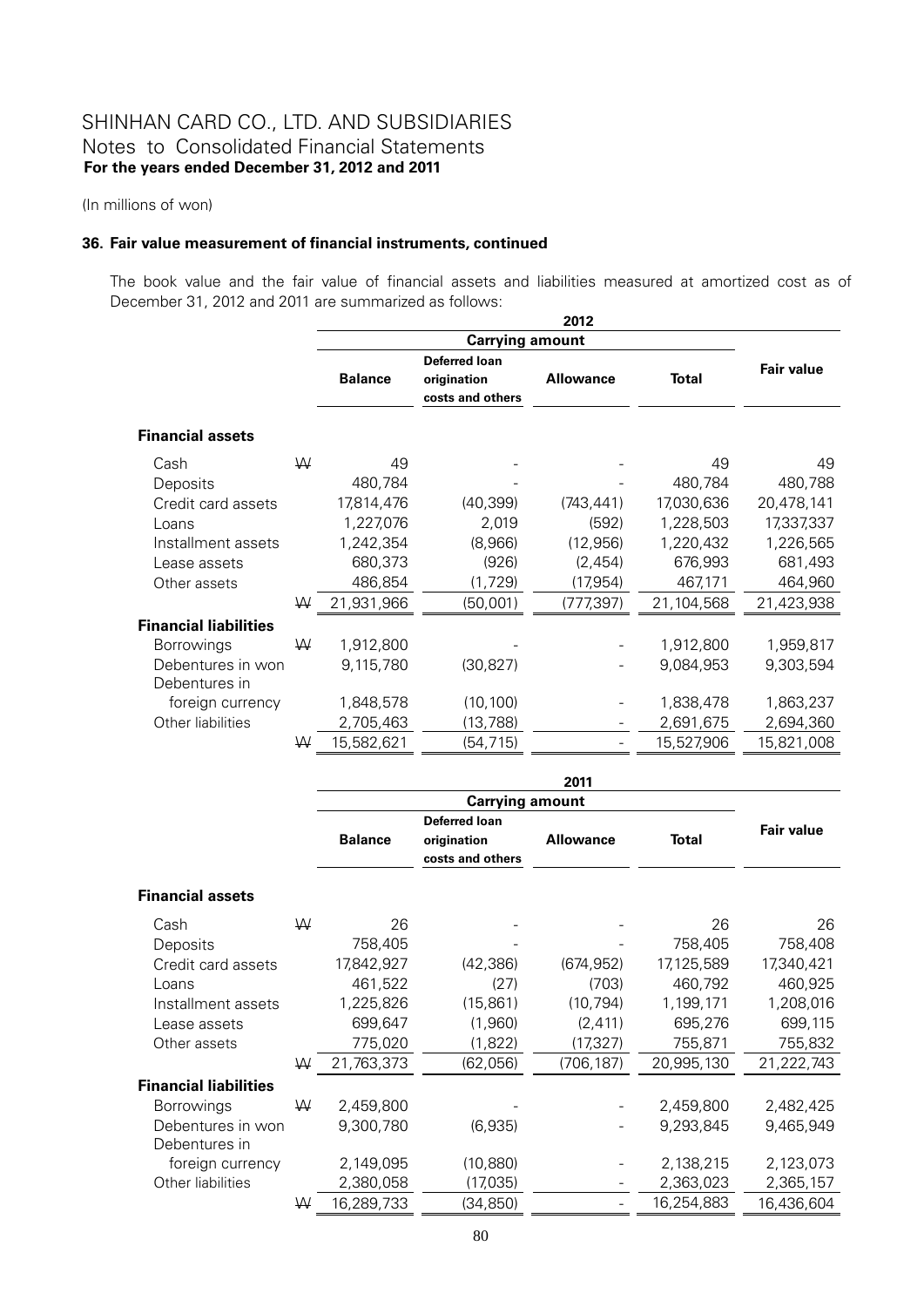(In millions of won)

## **36. Fair value measurement of financial instruments, continued**

(c) Fair value hierarchy

The Group measures fair values using the following fair value hierarchy that reflects the significance of the inputs used in making the measurements:

- Quoted market price (unadjusted) in an active market for an identical instrument(Level 1)
- Valuation techniques based on observable inputs, either directly or indirectly (Level 2)

- Valuation techniques using significant unobservable inputs(Level 3)

 The level in the fair value hierarchy within which the fair value measurement is categorized in its entirety is determined on the basis of the lowest level input that is significant to the fair value measurement in its entirety. For this purpose, the significance of an input is assessed against the fair value measurement in its entirety. If a fair value measurement uses observable inputs that require significant adjustments based on unobservable inputs, that measurement is a Level 3 measurement. Assessing the significance of a particular input to the fair value measurement in its entirety requires judgement, considering factors specific to the asset or liability.

 The fair value measurements classified by fair value hierarchy as of December 31, 2012 and 2011 are summarized as follows:

|                                            |   |         | 2012               |         |         |
|--------------------------------------------|---|---------|--------------------|---------|---------|
|                                            |   | Level 1 | Level <sub>2</sub> | Level 3 | Total   |
| <b>Financial assets</b>                    |   |         |                    |         |         |
| Equity securities held for trading         | W |         | 100,023            |         | 100,023 |
| Derivative financial assets for hedge      |   |         | 875                | 2,108   | 2,983   |
| Available-for-sale debt securities         |   |         |                    | 3,869   | 3,869   |
| Available-for-sale equity securities       |   |         |                    | 482,671 | 482,671 |
|                                            | W |         | 100,898            | 488,648 | 589,546 |
| <b>Financial liabilities</b>               |   |         |                    |         |         |
| Derivative financial liabilities for hedge | W |         | 105,398            |         | 105,398 |
|                                            |   |         | 2011               |         |         |
|                                            |   | Level 1 | Level <sub>2</sub> | Level 3 | Total   |
| <b>Financial assets</b>                    |   |         |                    |         |         |
| Equity securities held for trading         | W |         | 150,056            |         | 150,056 |

Derivative financial assets for hedge  $\qquad \qquad - \qquad 123,493 \qquad \qquad 2,637 \qquad \qquad 126,130$ Available-for-sale debt securities  $\sim$  -  $\sim$  5,805 5,805 5,805 Available-for-sale equity securities 6 - 451,891 451,897

#### $\,$  W  $\,$  6  $\,$  273,549  $\,$  460,333  $\,$  733,888  $\,$ **Financial liabilities**

Derivative financial liabilities for hedge  $W = 12,772$  - 12,772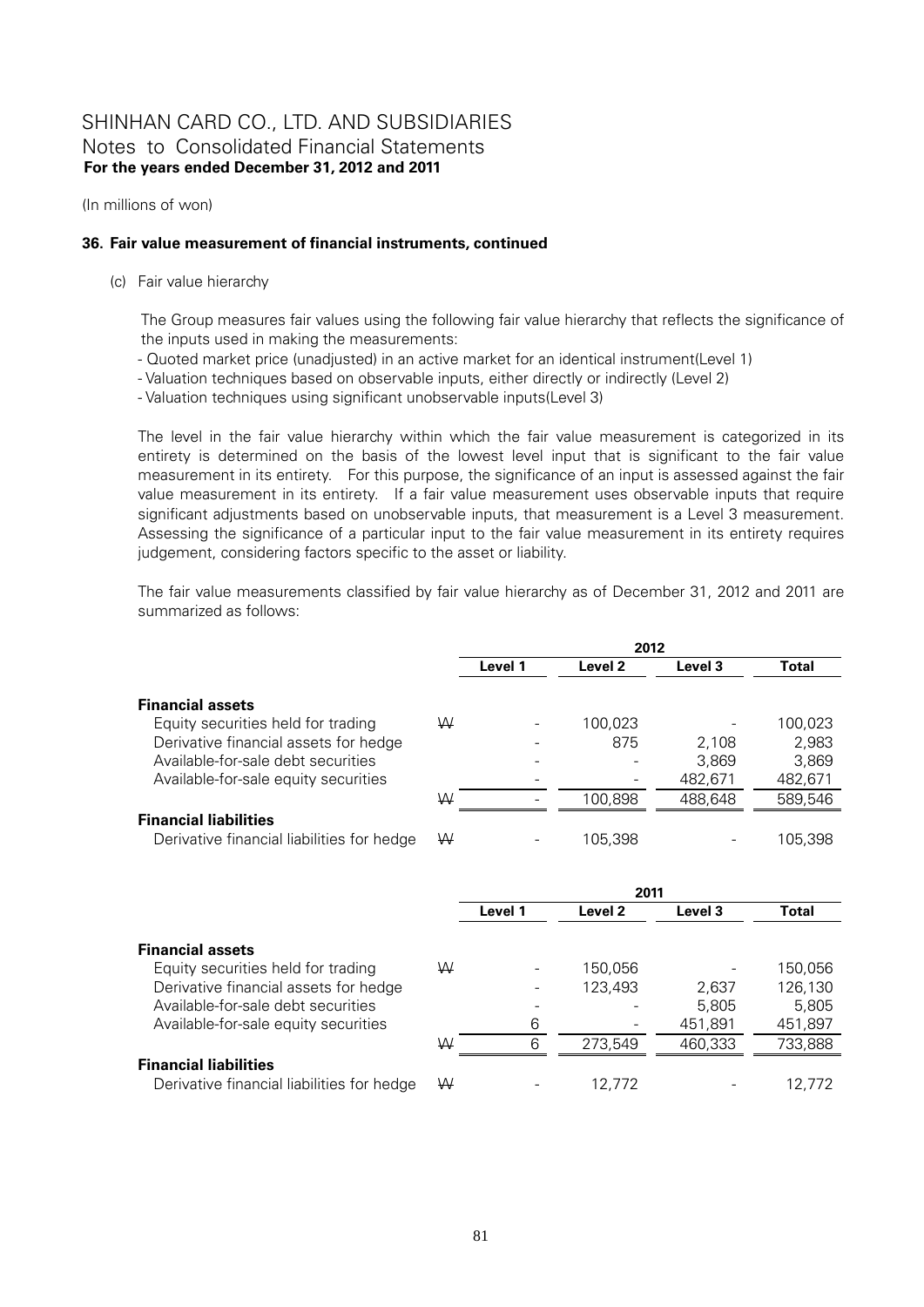(In millions of won)

#### **36. Fair value measurement of financial instruments, continued**

(d) Changes in fair value measurements in level 3

There is no transfer between each level of fair value hierarchy for the years ended December 31, 2012 and 2011. For fair value measurements in level 3, changing one or more of the inputs to reasonably possible alternative assumptions would not change fair value significantly. Changes of fair value measurement in level 3 for the periods are as follows:

|                                     |   | <b>Derivative</b><br>financial<br>assets | Available-for-<br>sale debt<br>securities | Available-for-<br>sale equity<br>securities | Total      |
|-------------------------------------|---|------------------------------------------|-------------------------------------------|---------------------------------------------|------------|
|                                     |   |                                          |                                           |                                             |            |
| <b>Balance at January 1, 2011</b>   | W | 1,340                                    | 5,339                                     | 374,761                                     | 381,440    |
| Net income related to derivatives   |   | 122                                      |                                           |                                             | 122        |
| Reversal of impairment loss         |   |                                          |                                           |                                             |            |
| (impairment loss)                   |   |                                          | 10,676                                    | (21)                                        | 10,655     |
| Accumulated other comprehensive     |   |                                          |                                           |                                             |            |
| income                              |   | 1,175                                    |                                           | 171,913                                     | 173,088    |
| Disposition                         |   |                                          | (10, 210)                                 | (94, 762)                                   | (104, 972) |
| <b>Balance at December 31, 2011</b> |   | 2,637                                    | 5,805                                     | 451,891                                     | 460,333    |
| <b>Balance at January 1, 2012</b>   |   | 2,637                                    | 5,805                                     | 451,891                                     | 460,333    |
| Net income related to derivatives   |   | (548)                                    |                                           |                                             | (548)      |
| Reversal of impairment loss         |   |                                          |                                           |                                             |            |
| (impairment loss)                   |   |                                          | 18,213                                    |                                             | 18,213     |
| Accumulated other comprehensive     |   |                                          |                                           |                                             |            |
| income                              |   | 19                                       |                                           | 137,116                                     | 137,135    |
| Disposition                         |   |                                          | (20, 149)                                 | (106,336)                                   | (126, 485) |
| <b>Balance at December 31, 2012</b> | W | 2,108                                    | 3,869                                     | 482,671                                     | 488,648    |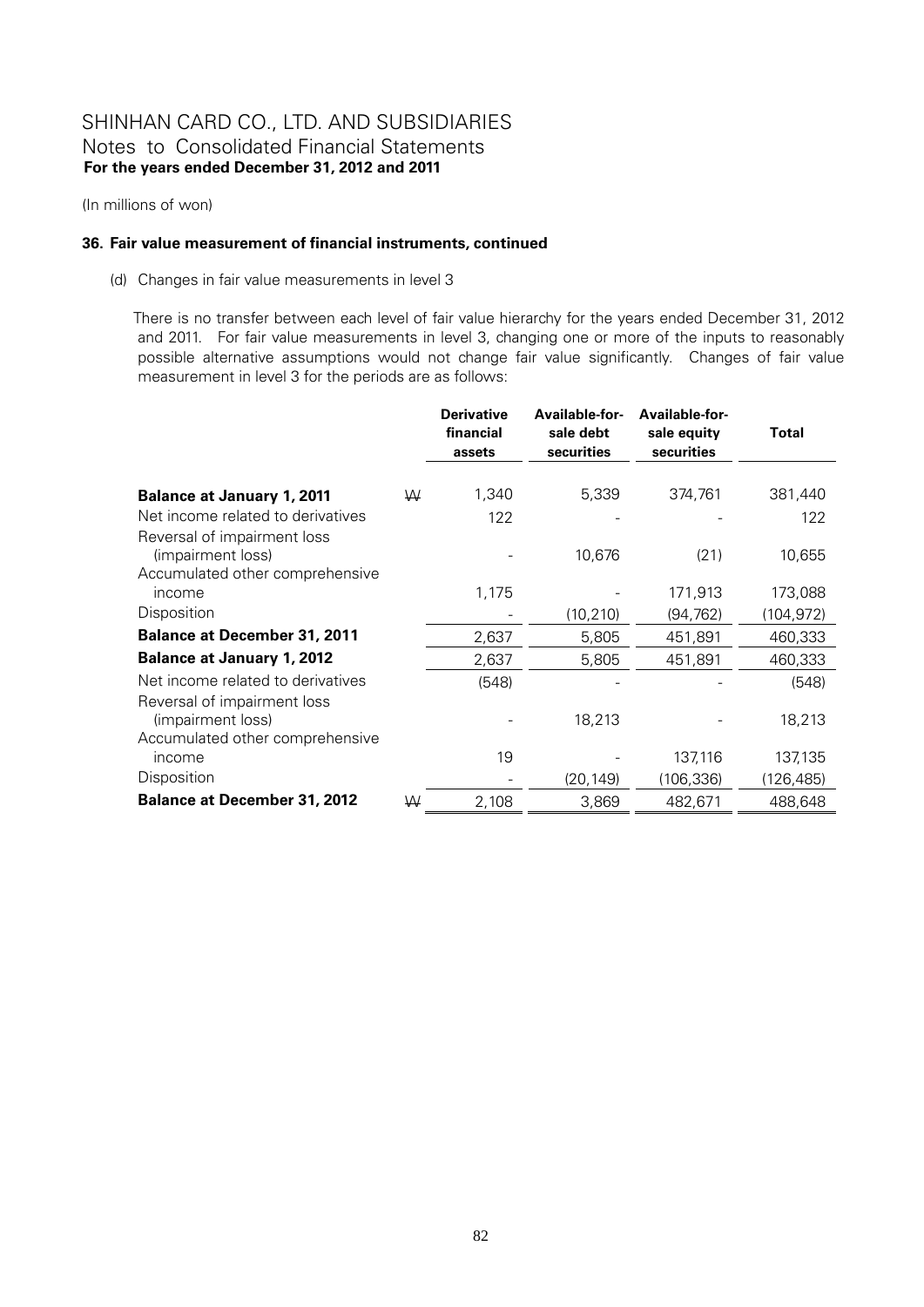(In millions of won)

## **37. Categories of financial instruments**

(a) The carrying amounts of the categories of financial assets as of December 31, 2012 and 2011 are summarized as follows:

|                                             |   |                                                                       |                                 | 2012                                       |                                |              |
|---------------------------------------------|---|-----------------------------------------------------------------------|---------------------------------|--------------------------------------------|--------------------------------|--------------|
|                                             |   | <b>Financial</b><br>assets at fair<br>value through<br>profit or loss | <b>Loans and</b><br>receivables | Available-for-<br>sale financial<br>assets | <b>Derivative for</b><br>hedge | <b>Total</b> |
| Cash and due from<br>banks                  | W |                                                                       | 480,833                         |                                            |                                | 480,833      |
| Trading financial assets                    |   | 100.023                                                               |                                 |                                            |                                | 100,023      |
| Derivative assets                           |   |                                                                       |                                 |                                            | 2,983                          | 2,983        |
| Loans and receivables<br>Available-for-sale |   |                                                                       | 20,156,564                      |                                            |                                | 20,156,564   |
| financial assets                            |   |                                                                       |                                 | 486,540                                    |                                | 486,540      |
| Other assets                                |   |                                                                       | 467,171                         |                                            |                                | 467,171      |
|                                             | W | 100,023                                                               | 21,104,568                      | 486,540                                    | 2,983                          | 21,694,114   |

|                                             |   |                                                                       |                                 | 2011                                       |                                |              |
|---------------------------------------------|---|-----------------------------------------------------------------------|---------------------------------|--------------------------------------------|--------------------------------|--------------|
|                                             |   | <b>Financial</b><br>assets at fair<br>value through<br>profit or loss | <b>Loans and</b><br>receivables | Available-for-<br>sale financial<br>assets | <b>Derivative for</b><br>hedge | <b>Total</b> |
| Cash and due from<br>banks                  | W |                                                                       | 758,431                         |                                            |                                | 758,431      |
| Trading financial assets                    |   | 150,056                                                               |                                 |                                            |                                | 150,056      |
| Derivative assets                           |   |                                                                       |                                 |                                            | 126,130                        | 126,130      |
| Loans and receivables<br>Available-for-sale |   |                                                                       | 19,480,828                      |                                            |                                | 19,480,828   |
| financial assets                            |   |                                                                       |                                 | 457,702                                    |                                | 457,702      |
| Other assets                                |   |                                                                       | 755,871                         |                                            |                                | 755,871      |
|                                             | ₩ | 150.056                                                               | 20,995,130                      | 457.702                                    | 126,130                        | 21,729,018   |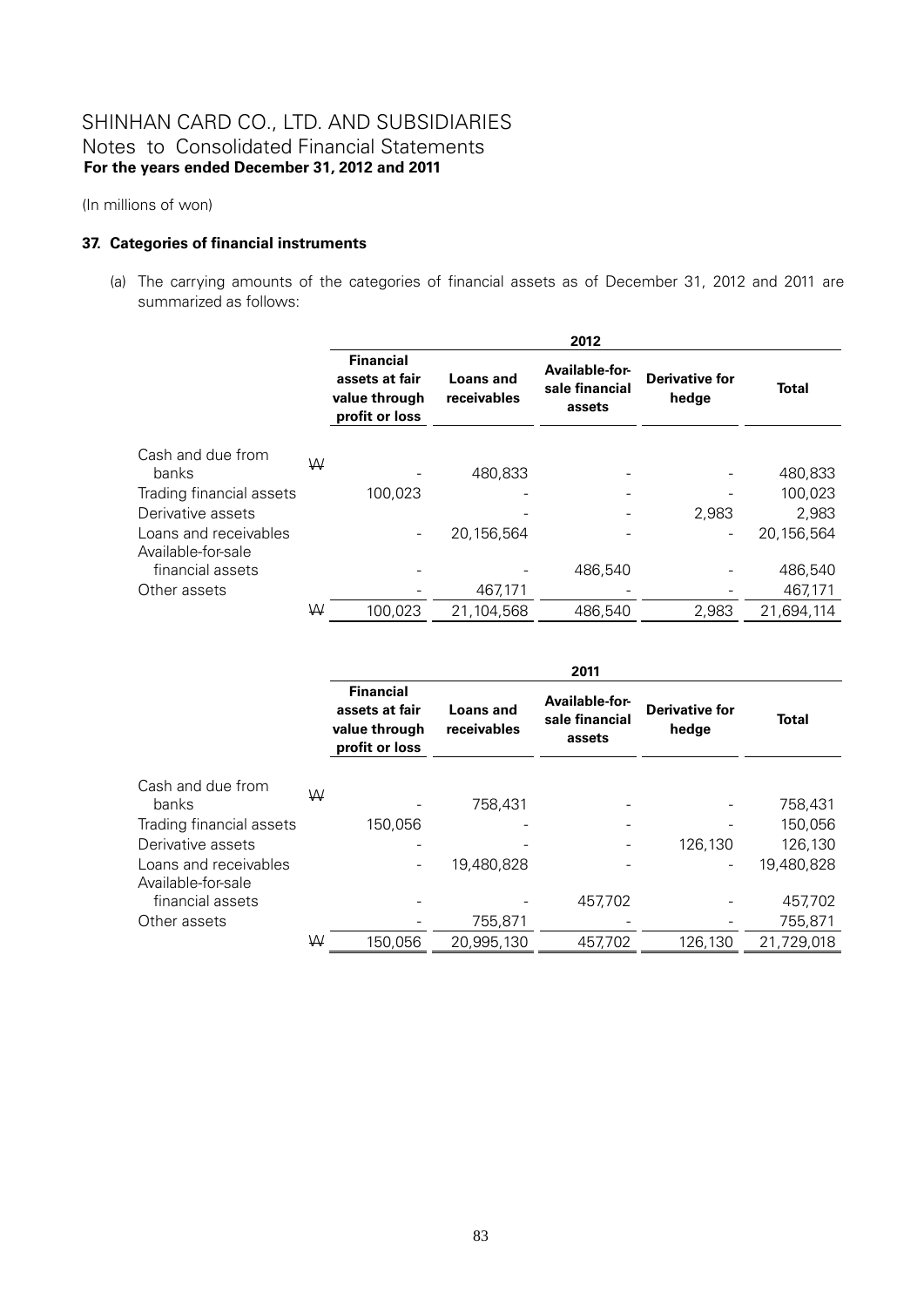(In millions of won)

## **37. Categories of financial instrument, continued**

(b) The carrying amounts of the categories of financial liabilities as of December 31, 2012 and 2011 are summarized as follows:

|                        |   | 2012                                                          |                                |              |  |  |  |
|------------------------|---|---------------------------------------------------------------|--------------------------------|--------------|--|--|--|
|                        |   | <b>Financial liabilities</b><br>measured at<br>amortized cost | <b>Derivative for</b><br>hedge | <b>Total</b> |  |  |  |
| Derivative liabilities | ₩ |                                                               | 105,398                        | 105,398      |  |  |  |
| <b>Borrowings</b>      |   | 1,912,800                                                     |                                | 1,912,800    |  |  |  |
| Debentures             |   | 10,923,431                                                    |                                | 10,923,431   |  |  |  |
| Other liabilities      |   | 2,691,675                                                     |                                | 2,691,675    |  |  |  |
|                        | W | 15,527,906                                                    | 105,398                        | 15,633,304   |  |  |  |

|                        |   | 2011                                                          |                                |              |  |  |  |
|------------------------|---|---------------------------------------------------------------|--------------------------------|--------------|--|--|--|
|                        |   | <b>Financial liabilities</b><br>measured at<br>amortized cost | <b>Derivative for</b><br>hedge | <b>Total</b> |  |  |  |
| Derivative liabilities | W |                                                               | 12.772                         | 12,772       |  |  |  |
| <b>Borrowings</b>      |   | 2,459,800                                                     |                                | 2,459,800    |  |  |  |
| <b>Debentures</b>      |   | 11,432,060                                                    |                                | 11,432,060   |  |  |  |
| Other liabilities      |   | 2,363,023                                                     |                                | 2,363,023    |  |  |  |
|                        | W | 16,254,883                                                    | 12,772                         | 16,267,655   |  |  |  |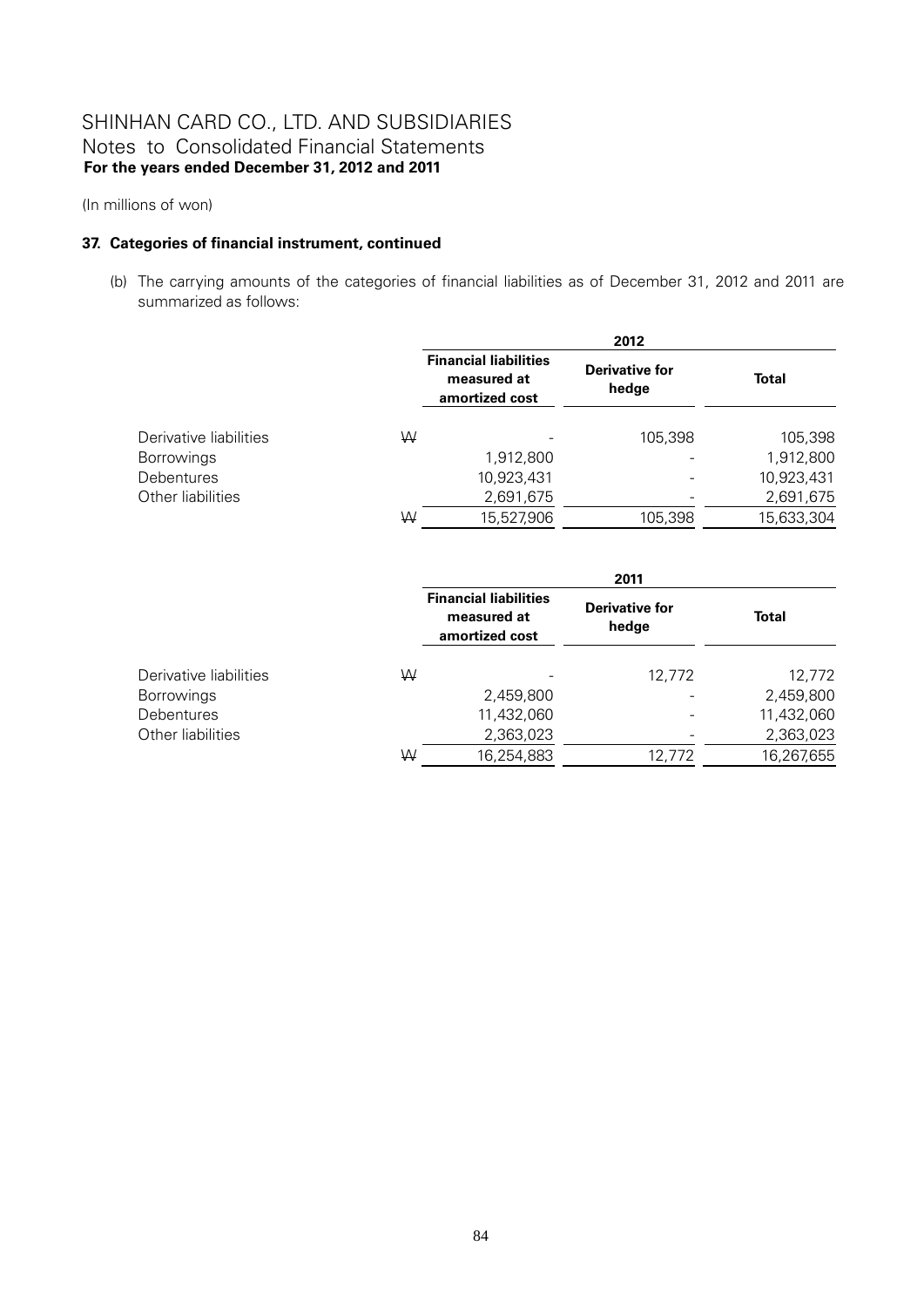(In millions of won)

## **37. Categories of financial instrument, continued**

 (c) Net gains (losses) of categories of financial instruments for the years ended December 31, 2012 and 2011 are as follows:

|                                                                              |   |                          | 2012                       |                                 |                                  |                          |                                      |                          |                                       |
|------------------------------------------------------------------------------|---|--------------------------|----------------------------|---------------------------------|----------------------------------|--------------------------|--------------------------------------|--------------------------|---------------------------------------|
|                                                                              |   | Interest<br>income       | <b>Interest</b><br>expense | Fee and<br>commission<br>income | Fee and<br>commission<br>expense | Impairment<br>loss       | Other<br>operating<br>income,<br>net | <b>Net</b><br>income     | Other<br>compre-<br>hensive<br>income |
| <b>Financial assets:</b><br>Financial assets at                              |   |                          |                            |                                 |                                  |                          |                                      |                          |                                       |
| fair value through<br>profit or loss                                         | W |                          |                            |                                 |                                  |                          | 854                                  | 854                      |                                       |
| Loans and<br>receivables                                                     |   | 2,032,209                | $\overline{\phantom{a}}$   |                                 | 2,088,176 (1,819,802)            | (311, 346)               | 15,153                               | 2,004,390                |                                       |
| Available-for-sale<br>financial assets                                       |   |                          |                            |                                 |                                  | 18,213                   | 112,646                              | 130,859                  | 38,316                                |
| Derivative for hedge                                                         |   | 2,032,209                |                            | 2,088,176                       | (1,819,802)                      | (293, 133)               | (29, 924)<br>98,729                  | (29, 924)<br>2,106,179   | 3,349<br>41,665                       |
| <b>Financial liabilities:</b><br><b>Financial liabilities</b><br>measured at |   |                          |                            |                                 |                                  |                          |                                      |                          |                                       |
| amortized cost                                                               |   | $\overline{\phantom{a}}$ | (622, 016)                 |                                 |                                  |                          | 152,919                              | (469,097)                |                                       |
| Derivative for hedge                                                         |   | ÷                        | (622, 016)                 |                                 |                                  | $\overline{\phantom{a}}$ | (124, 897)<br>28,022                 | (124, 897)<br>(593, 994) | 11,234<br>11,234                      |
|                                                                              | W | 2,032,209                | (622, 016)                 | 2,088,176                       | (1,819,802)                      | (293, 133)               | 126,751                              | 1,512,185                | 52,899                                |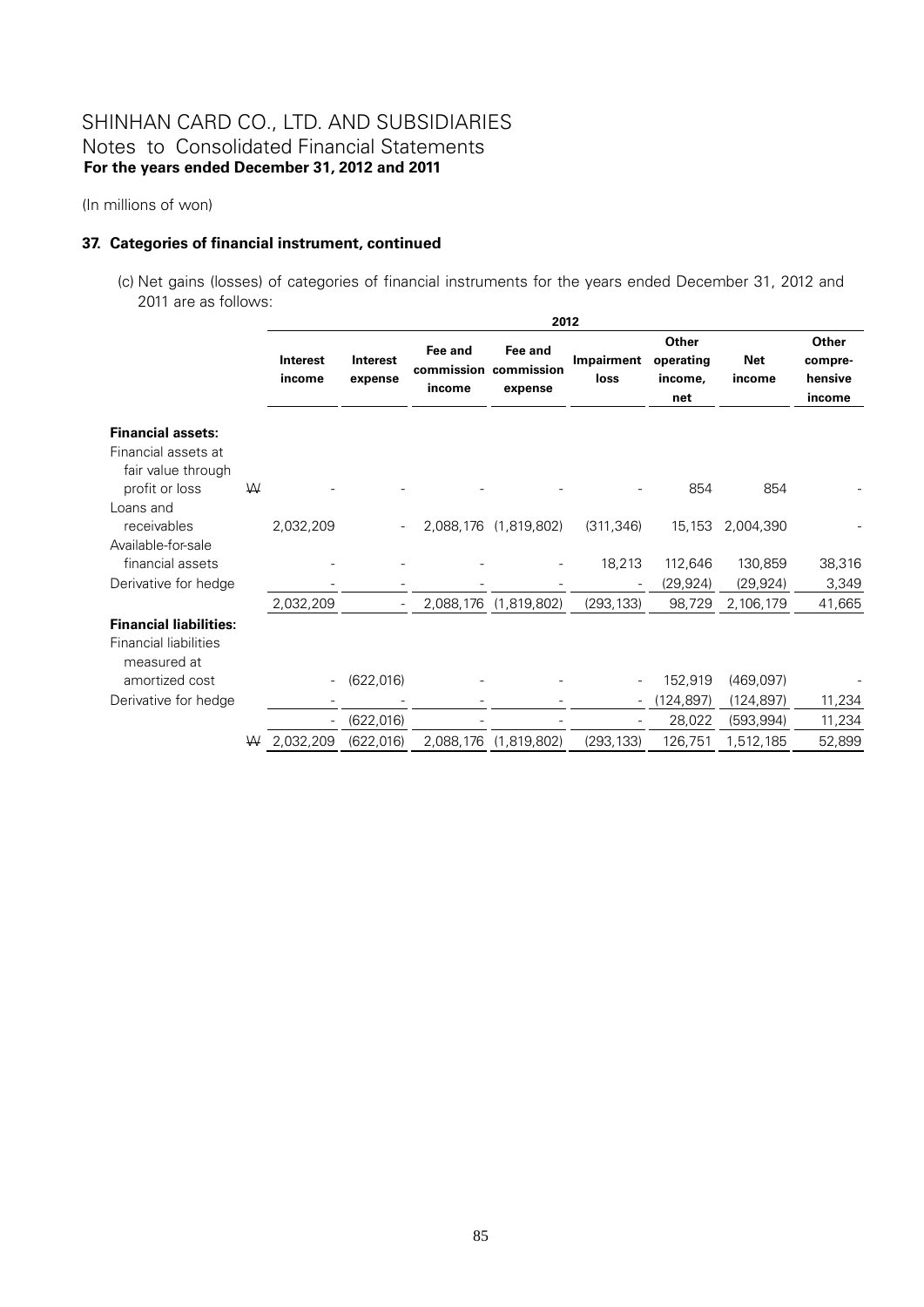(In millions of won)

## **37. Categories of financial instruments, continued**

|                                                                              |   |                          |                            |                   | 2011                                        |                          |                                      |                      |                                       |
|------------------------------------------------------------------------------|---|--------------------------|----------------------------|-------------------|---------------------------------------------|--------------------------|--------------------------------------|----------------------|---------------------------------------|
|                                                                              |   | Interest<br>income       | <b>Interest</b><br>expense | Fee and<br>income | Fee and<br>commission commission<br>expense | Impairment<br>loss       | Other<br>operating<br>income,<br>net | <b>Net</b><br>income | Other<br>compre-<br>hensive<br>income |
| <b>Financial assets:</b><br>Financial assets at<br>fair value through        | W |                          |                            |                   |                                             |                          |                                      |                      |                                       |
| profit or loss<br>Loans and<br>receivables                                   |   | 2,095,215                |                            |                   | 2,038,150 (1,696,379)                       | (175, 327)               | 1,116<br>13,308                      | 1,116<br>2,274,966   |                                       |
| Available-for-sale<br>financial assets<br>Derivative for hedge               |   |                          |                            |                   |                                             | 23,460                   | 161,483<br>40,888                    | 184,943<br>40,888    | 55,865<br>2,749                       |
|                                                                              |   | 2,095,215                |                            | 2,038,150         | (1,696,379)                                 | (151, 867)               | 216,795                              | 2,501,913            | 58,614                                |
| <b>Financial liabilities:</b><br><b>Financial liabilities</b><br>measured at |   |                          |                            |                   |                                             |                          |                                      |                      |                                       |
| amortized cost                                                               |   |                          | (735, 480)                 |                   |                                             |                          | (42, 724)                            | (778, 204)           |                                       |
| Derivative for hedge                                                         |   |                          |                            |                   |                                             |                          | 2,110                                | 2,110                | 1,552                                 |
|                                                                              |   | $\overline{\phantom{a}}$ | (735, 480)                 |                   |                                             | $\overline{\phantom{a}}$ | (40, 614)                            | (776, 094)           | 1,552                                 |
|                                                                              | W | 2,095,215                | (735, 480)                 |                   | 2,038,150 (1,696,379)                       | (151, 867)               | 176,181                              | 1,725,819            | 60,166                                |

(d) The amounts of foreign exchange differences recognized in profit or loss for each category of financial instruments for the years ended December 31, 2012 and 2011 are as follows:

|                                                     |   |                                            | 2012                                       | 2011                                       |                                            |  |
|-----------------------------------------------------|---|--------------------------------------------|--------------------------------------------|--------------------------------------------|--------------------------------------------|--|
|                                                     |   | Gain on foreign<br>currency<br>transaction | Loss on foreign<br>currency<br>transaction | Gain on foreign<br>currency<br>transaction | Loss on foreign<br>currency<br>transaction |  |
| Loans and receivables                               | W | 16.795                                     | 1.642                                      | 15.684                                     | 2,375                                      |  |
| Financial liabilities measured at<br>amortized cost |   | 153,783                                    | 864                                        | 17.437                                     | 60,162                                     |  |
|                                                     | W | 170,578                                    | 2,506                                      | 33,121                                     | 62,537                                     |  |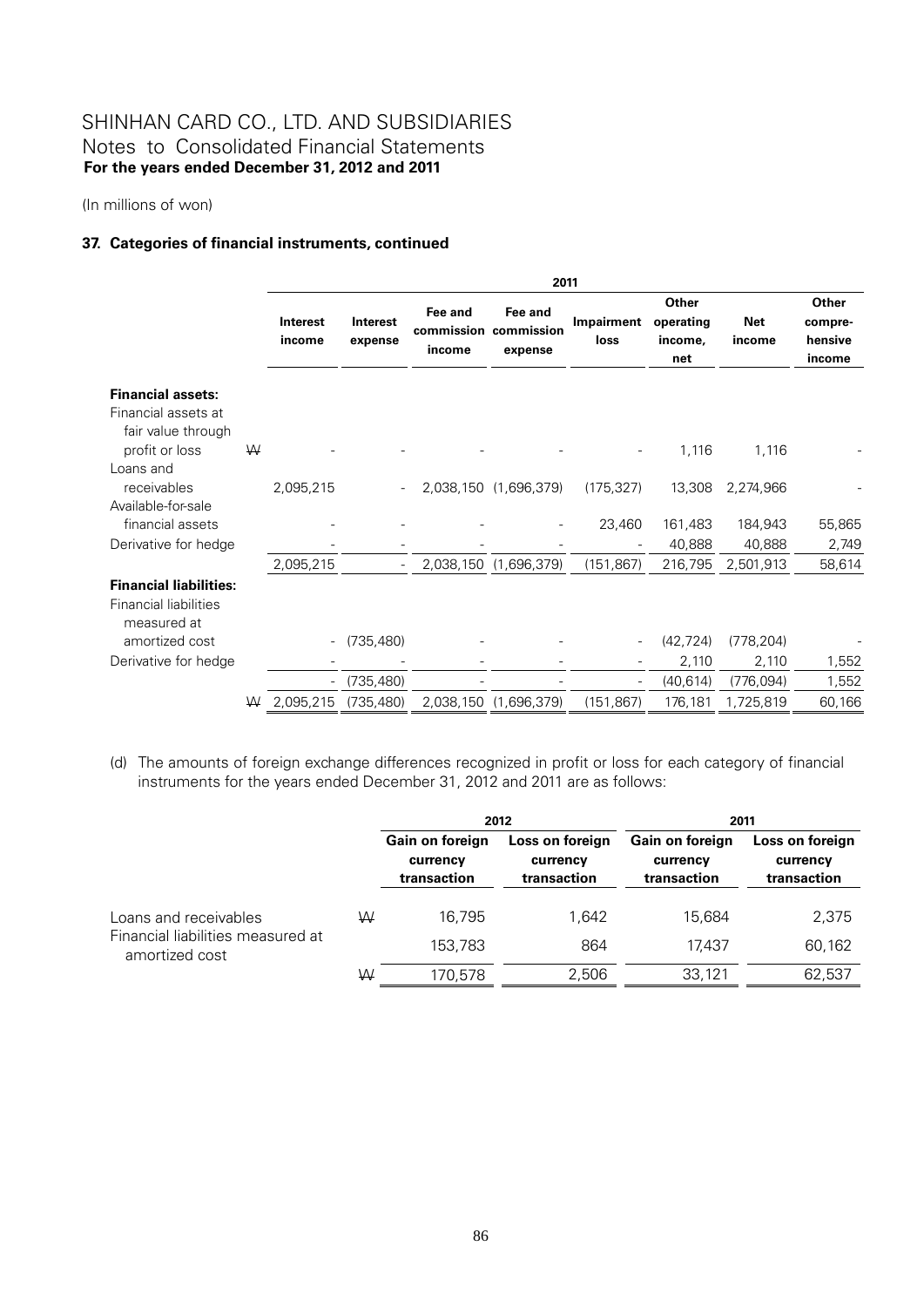(In millions of won)

## **38. Contingent liabilities and commitments**

(a) Contingent liabilities

The Group has 34 pending lawsuits as a defendant as of December 31, 2012. Total claim amount is W 16,654 million, of which a legal provision of W 7,935 million is included in allowance for litigation in the accompanying financial statements. Additional losses may be incurred from these legal actions, but the amount of loss is not expected to have a material adverse effect on the Group's financial position or results of operations.

(b) ABS commitments

In trust-type asset securitizations, SPCs can demand the parent company to transfer additional assets if the transferred assets are below the agreed minimum amount. As prescribed by the respective asset transfer agreements and other contracts, the parent company has an obligation to early redeem the asset-backed securities in certain cases, such as when outstanding balance of securitized assets falls below the agreed amount at each settlement period or when portfolio profitability ratio is less than primary cost ratio for three consecutive settlement periods. Seller's interest and others are provided as collateral for asset-backed securities. As of December 31, 2012, the Group has no additional obligation for the asset-backed securities.

The parent company has entered into an agreement with the SPCs to provide asset management services for the transferred assets. Under the agreement, the Company provides various services such as billing, collection, and management of delinquencies, and receives service fees from the SPCs recorded as asset securitization income.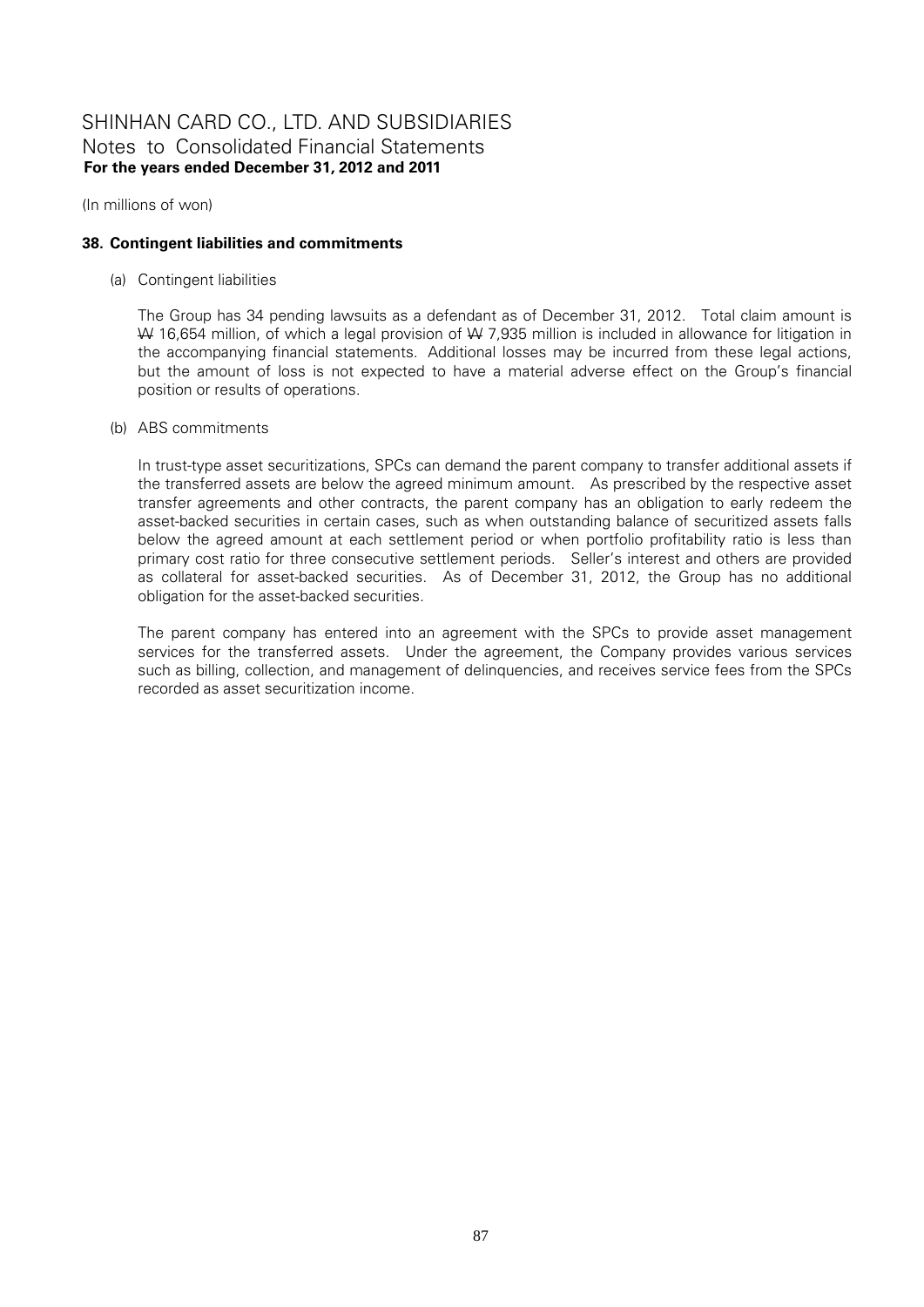(In millions of won)

## **39. Asset Backed Securitization (ABS)**

(a) The initial transfer price of the bond sold by Asset-Backed Securitization Act as of December 31, 2012 and 2011 are as summarized as follows:

|                     | Initial transfer date |   | 2012    | 2011      |  |
|---------------------|-----------------------|---|---------|-----------|--|
|                     |                       |   |         |           |  |
| Shinhan Card 2011-1 | 2011.02.11            | W |         | 599.729   |  |
| Shinhan Card 2011-2 | 2011.03.18            |   |         | 599,927   |  |
| Shinhan Card 2011-3 | 2011.08.18            |   |         | 572.483   |  |
| Shinhan Card 2012-1 | 2012.06.17            |   | 800,653 |           |  |
|                     |                       | W | 800,653 | 1,772,139 |  |

The amounts of financial liability book value about securities, which is transferred, for the years ended December 31, 2012 and 2011 are W1,703,686 million, W1,373,500 million, respectively.

 (b) The uncollected details among transfer securities, which is sold by act on ABS, as of December 31, 2012 and 2011 are summarized as follows:

|                     | List of disposal<br>asset | <b>Initial transfer</b><br>date |   | 2012      | 2011      |
|---------------------|---------------------------|---------------------------------|---|-----------|-----------|
| Shinhan Card 2010-1 | Credit card assets        | 2010.11.12                      |   | 580,183   | 536,178   |
| Shinhan Card 2011-1 | Credit card assets        | 2011.02.11                      |   | 574,450   | 548,180   |
| Shinhan Card 2011-2 | Credit card assets        | 2011.03.18                      |   | 587,272   | 547,271   |
| Shinhan Card 2011-3 | Credit card assets        | 2011.08.18                      |   | 557.610   | 545.744   |
| Shinhan Card 2012-1 | Credit card assets        | 2012.06.17                      |   | 773,806   |           |
|                     |                           |                                 | W | 3,073,321 | 2,177,373 |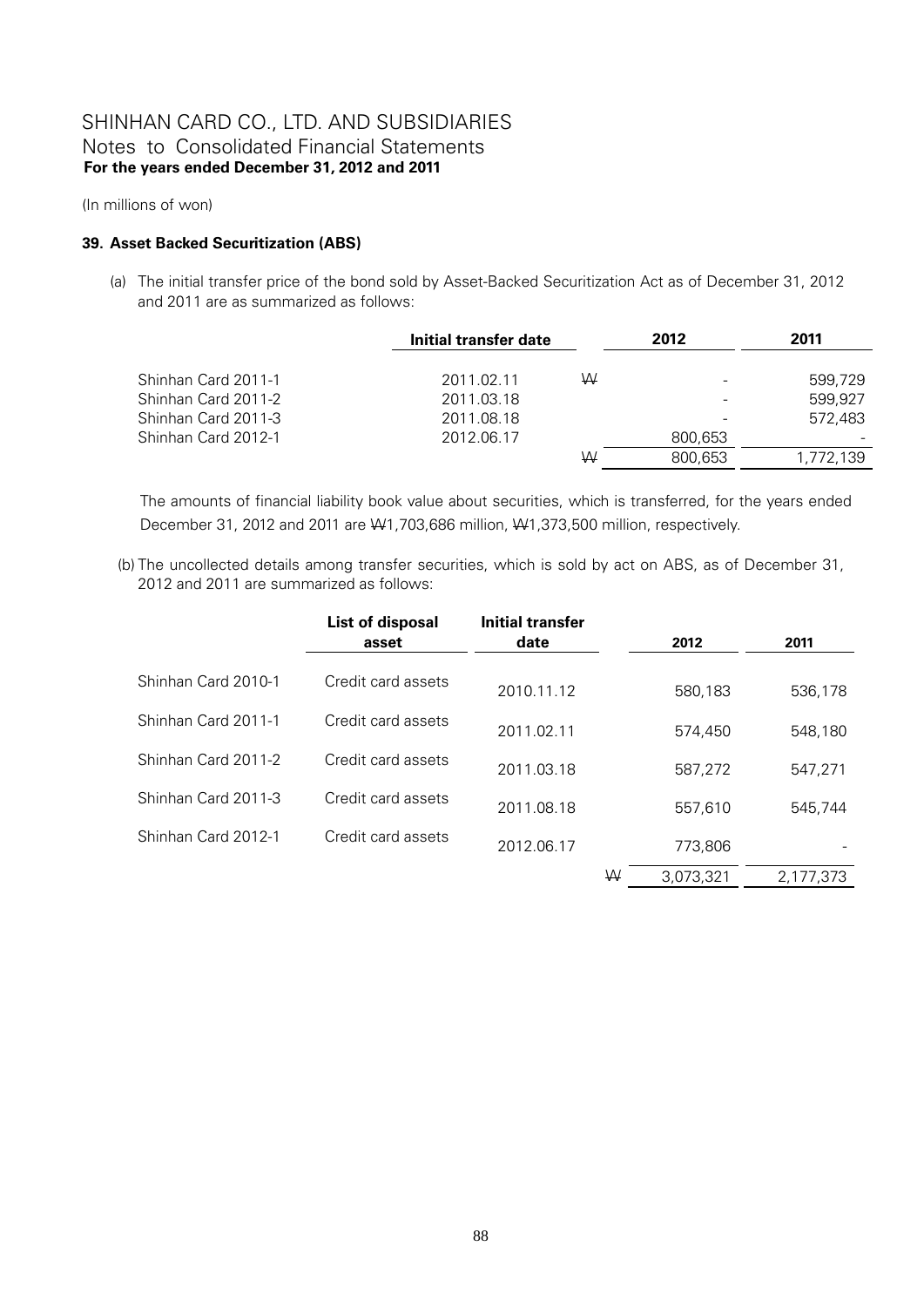(In millions of won)

## **40. Related party transactions**

(a) As of December 31, 2012, related parties of the Group are summarized as follows:

| Name of company         | <b>Control relationship</b> |
|-------------------------|-----------------------------|
| Shinhan Financial Group | Parent company              |

(b) Significant transactions with related parties for the years ended December 31, 2012 and 2011 are as follows:

|                                           |   | 2012           |                          | 2011    |                |
|-------------------------------------------|---|----------------|--------------------------|---------|----------------|
| <b>Related party / Account</b>            |   | <b>Revenue</b> | <b>Expense</b>           | Revenue | <b>Expense</b> |
| Shinhan Financial Group Co., Ltd          |   |                |                          |         |                |
| Interest expense                          | W |                | 30,744                   |         | 43,886         |
| Reversal of allowance for bad debts       |   |                |                          |         |                |
| Royalty expense                           |   |                | 20,948                   |         | 14,773         |
| Shinhan Bank                              |   |                |                          |         |                |
| Interest income                           |   | 3,491          | $\overline{\phantom{0}}$ | 5,102   |                |
| Fee and commission income                 |   | 1,569          |                          | 1,522   |                |
| Rental revenues                           |   | 39             |                          | 33      |                |
| Interest expense                          |   |                | 867                      |         | 1,453          |
| Fee and commission expense                |   |                | 167,205                  |         | 158,319        |
| Rental expenses                           |   |                | 1,088                    |         | 902            |
| Bad debt expenses                         |   |                | 77                       |         |                |
| Reversal of allowance for bad debts       |   |                |                          | 126     |                |
| Provision for asset retirement obligation |   |                | 7                        |         | 20             |
| Gain on valuation of derivatives          |   |                |                          | 2,880   |                |
| Loss on valuation of derivatives          |   |                | 2,358                    |         |                |
| Gain on disposal of intangible assets     |   |                |                          | 75      |                |
| Shinhan Credit Information Co., Ltd.      |   |                |                          |         |                |
| Fee and commission income                 |   | 9              |                          | 10      |                |
| Fee and commission expense                |   |                | 17,956                   |         | 19,785         |
| Reversal of allowance for bad debts       |   | 1              |                          |         |                |
| Rental revenues                           |   | 13             |                          | 61      |                |
| Shinhan Life Insurance Co., Ltd.          |   |                |                          |         |                |
| Interest income                           |   | 392            |                          | 405     |                |
| Fee and commission income                 |   | 9,281          |                          | 10,616  |                |
| Fee and commission expense                |   |                | 110                      |         |                |
| Bad debt expenses                         |   |                |                          |         | 7              |
| Reversal of allowance for bad debts       |   | 3              |                          |         |                |
| Selling and administrative expenses       |   |                | 271                      |         | 5              |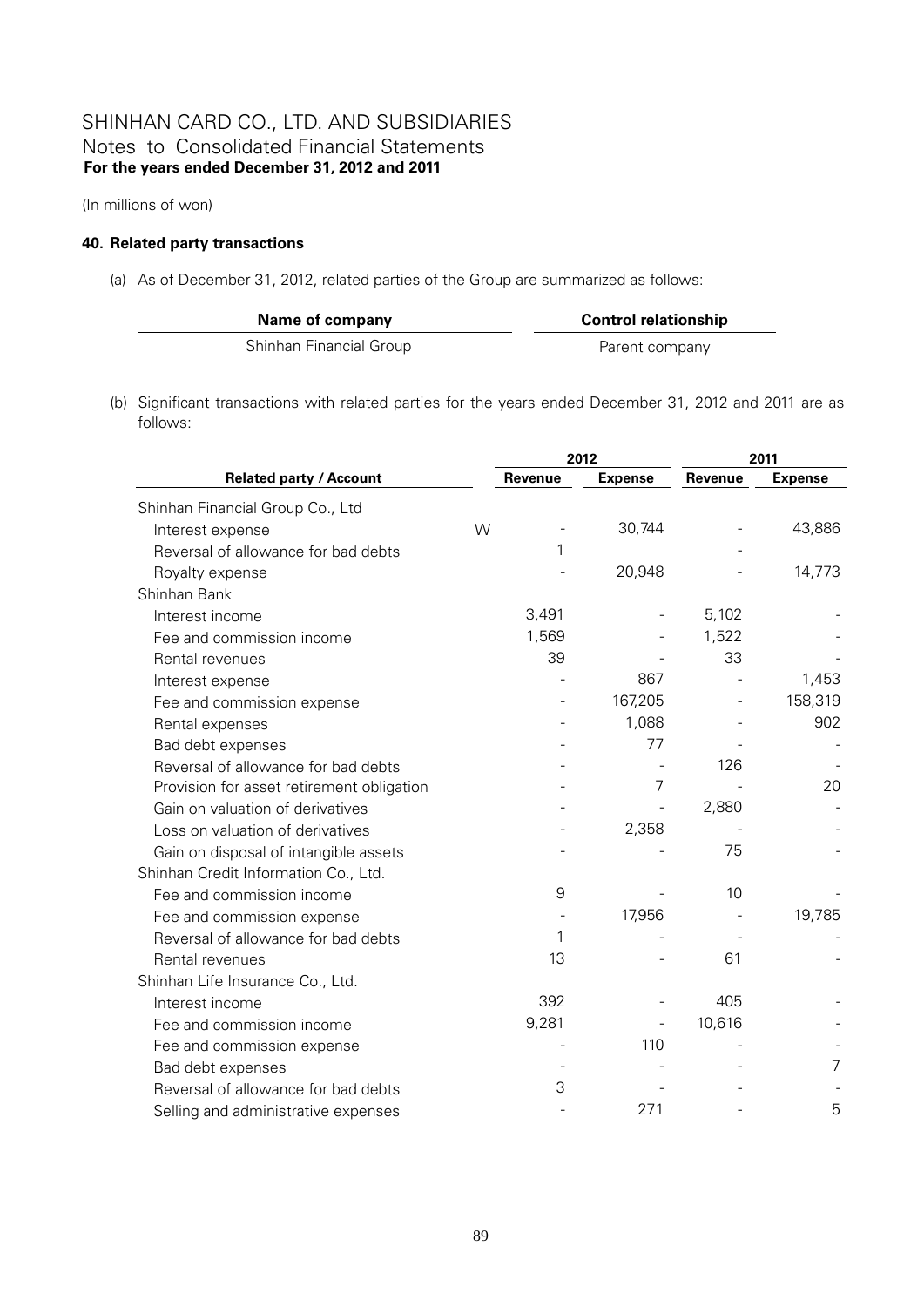(In millions of won)

|                                              |              | 2012           | 2011    |                |  |
|----------------------------------------------|--------------|----------------|---------|----------------|--|
| <b>Related party / Account</b>               | Revenue      | <b>Expense</b> | Revenue | <b>Expense</b> |  |
| Shinhan Data System Co., Ltd.                |              |                |         |                |  |
| Fee and commission income                    | W<br>1       |                | 1       |                |  |
| Fee and commission expense                   |              | 9,112          |         | 7,456          |  |
| Reversal of allowance for bad debts          | 1            |                |         |                |  |
| Shinhan Investment Corp.                     |              |                |         |                |  |
| Interest income                              | 1,544        |                | 614     |                |  |
| Interest expenses                            |              | 136            |         | 60             |  |
| Bad debt expenses                            |              |                |         | 1              |  |
| Reversal of allowance for bad debts          | 1            |                |         |                |  |
| Fee and commission expense                   |              | 58             |         | 55             |  |
| Rental expenses                              |              | 467            |         | 521            |  |
| Provision for asset retirement obligation    |              | 1              |         |                |  |
| Loss on sale of Available for sale financial |              | 31             |         |                |  |
| Jeju Bank                                    |              |                |         |                |  |
| Interest income                              | 1            |                | 1       |                |  |
| Fee and commission income                    | 365          |                | 312     |                |  |
| Fee and commission expense                   |              | 11             |         | 17             |  |
| <b>BNP Paribas Cardif Life Insurance</b>     |              |                |         |                |  |
| Fee and commission income                    | 271          |                | 577     |                |  |
| SHC Management Co., Ltd.                     |              |                |         |                |  |
| Fee and commission income                    | 55           |                | 55      |                |  |
| Shinhan Saving Bank                          |              |                |         |                |  |
| Fee and commission income                    | 11           |                |         |                |  |
| Bad debt expenses                            |              | 1              |         |                |  |
| Shinhan Aitas Co., Ltd.                      |              |                |         |                |  |
| Bad debt expenses                            |              |                |         | 1              |  |
| Reversal of allowance for bad debts          | $\mathbf{1}$ |                |         |                |  |
| Shinhan Capital Co., Ltd.                    |              |                |         |                |  |
| Reversal of allowance for bad debts          | 1            |                |         |                |  |
| Shinhan Private Equity Investment Management |              |                |         |                |  |
| Reversal of allowance for bad debts          | 1            |                |         |                |  |
| Shinhan BNP Paribas ITMC Co., Ltd.           |              |                |         |                |  |
| Fee and commission income                    | 1            |                |         |                |  |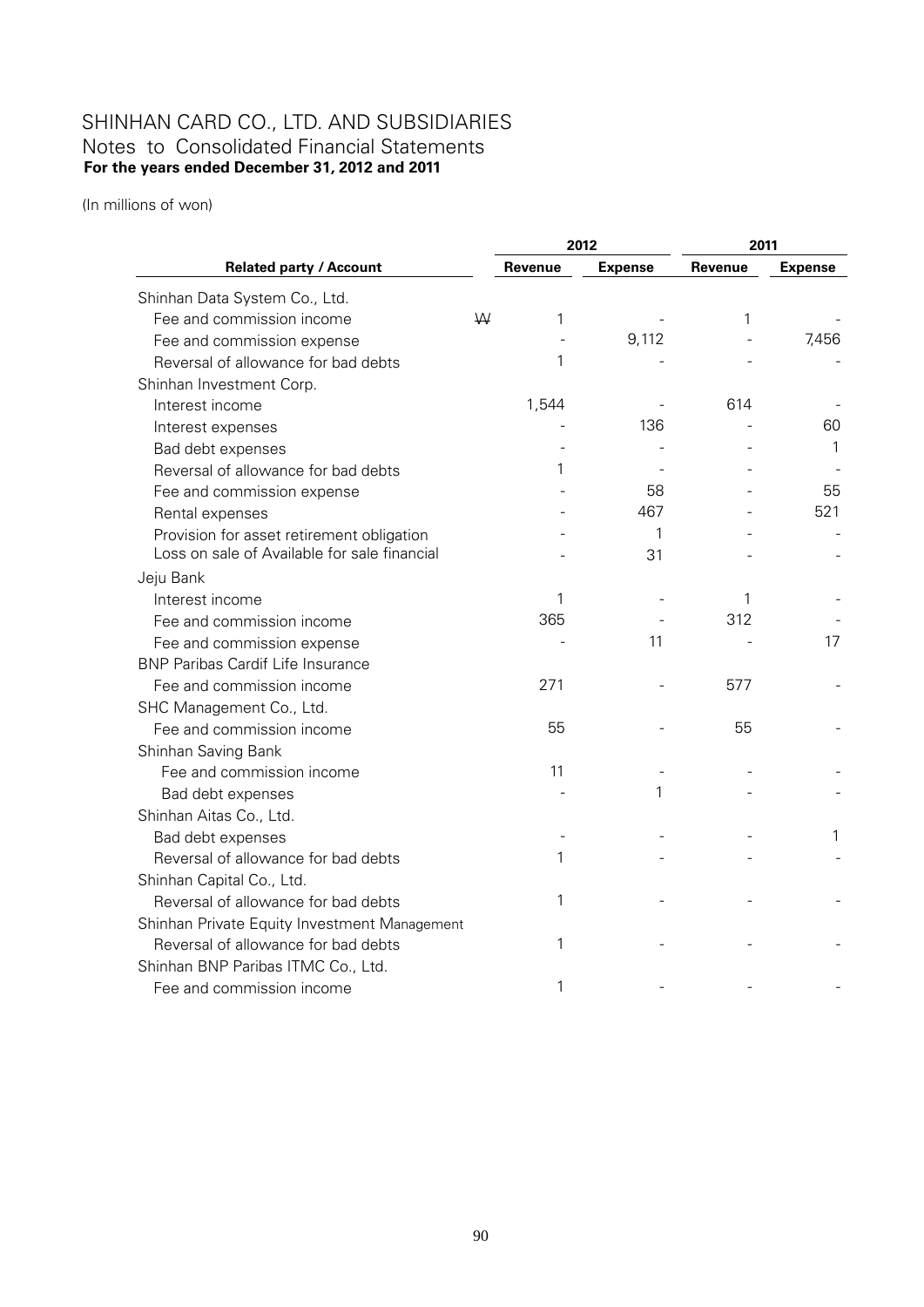(In millions of won)

## **40. Related party transactions, continued**

(c) Significant balances with the related parties as of December 31, 2012 and 2011 are summarized as follows:

|                                           |   |               | <b>December 31, 2012</b> | December 31, 2011 |                    |
|-------------------------------------------|---|---------------|--------------------------|-------------------|--------------------|
| <b>Related party / Account</b>            |   | <b>Assets</b> | <b>Liabilities</b>       | <b>Assets</b>     | <b>Liabilities</b> |
| Shinhan Financial Group Co., Ltd.         |   |               |                          |                   |                    |
| Credit card assets                        | W | 256           |                          | 298               |                    |
| Borrowings                                |   |               | 700,000                  |                   | 550,000            |
| Allowance for doubtful accounts           |   |               | 1                        |                   | 2                  |
| Accrued expenses                          |   |               | 8,331                    |                   | 3,418              |
| Accounts payable                          |   |               |                          |                   | 1,191              |
| Consolidated Tax Accounts payable         |   |               | 95,588                   |                   | 146,509            |
| Shinhan Bank                              |   |               |                          |                   |                    |
| Cash and due from bank                    |   | 23,309        |                          | 232,378           |                    |
| Accrued income                            |   |               |                          | 38                |                    |
| Credit card assets                        |   | 9,368         |                          | 15,807            |                    |
| Guarantee deposits                        |   | 30,760        |                          | 30,650            |                    |
| Prepaid expenses                          |   | 215           |                          | 230               |                    |
| Derivative assets                         |   | 443           |                          | 44,261            |                    |
| Deposit for severance benefit Insurance   |   | 80,356        |                          | 51,144            |                    |
| Derivative liabilities                    |   |               | 4,213                    |                   | 959                |
| Allowance for doubtful accounts           |   |               | 171                      |                   | 94                 |
| Accrued expenses                          |   |               | 1,409                    |                   | 1,863              |
| Accounts payable                          |   |               | 25                       |                   | 31                 |
| Allowance for asset retirement obligation |   |               | 1,015                    |                   | 949                |
| Shinhan Credit Information Co., Ltd.      |   |               |                          |                   |                    |
| Credit card assets                        |   | 66            |                          | 127               |                    |
| Accounts payable                          |   |               | 1,428                    |                   | 1,405              |
| Allowance for doubtful accounts           |   |               | 1                        |                   |                    |
| Shinhan Life Insurance Co., Ltd.          |   |               |                          |                   |                    |
| Deposit for severance benefit Insurance   |   | 9,385         |                          | 9,101             |                    |
| Credit card assets                        |   | 2,356         |                          | 2,694             |                    |
| Accounts payable                          |   |               | 270                      |                   | 150                |
| Allowance for doubtful accounts           |   |               | 13                       |                   | 16                 |
| Shinhan Data System Co., Ltd.             |   |               |                          |                   |                    |
| Credit card assets                        |   | 94            |                          | 98                |                    |
| Accrued expenses                          |   |               | 187                      |                   | 154                |
| Allowance for doubtful accounts           |   |               | 1                        |                   | 1                  |
| Shinhan Investment Corp.                  |   |               |                          |                   |                    |
| Cash and due from bank                    |   | 224           |                          | 150,164           |                    |
| Accrued income                            |   |               |                          | 29                |                    |
| Guarantee deposits                        |   | 976           |                          | 3,850             |                    |
| Credit card assets                        |   | 1,261         |                          | 1,362             |                    |